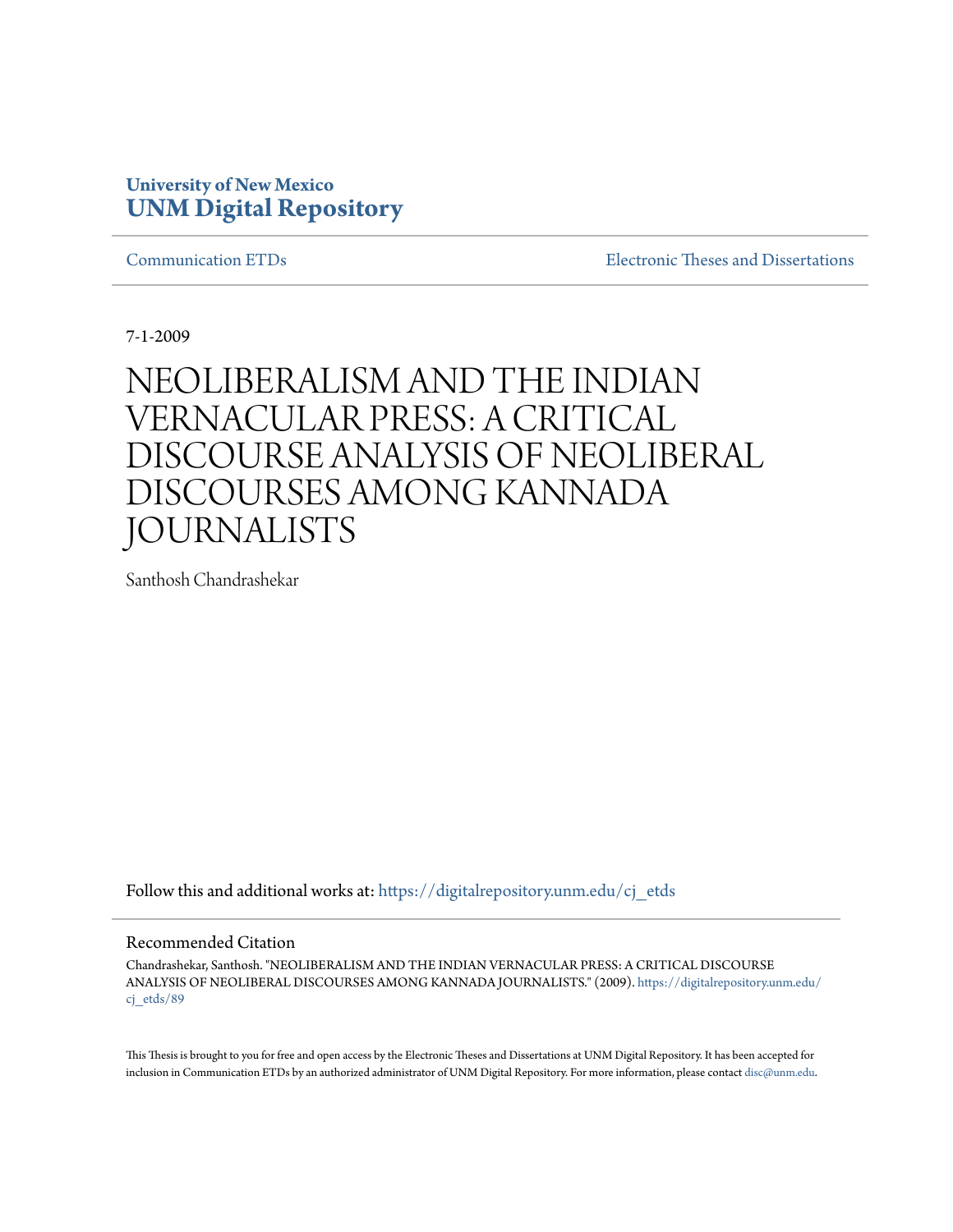# **Santhosh Chandrashekar**

*Candidate*

# **Communication & Journalism**

*Department*

This thesis is approved, and it is acceptable in quality and form for publication:

*Approved by the Thesis Committee:*

, Chairperson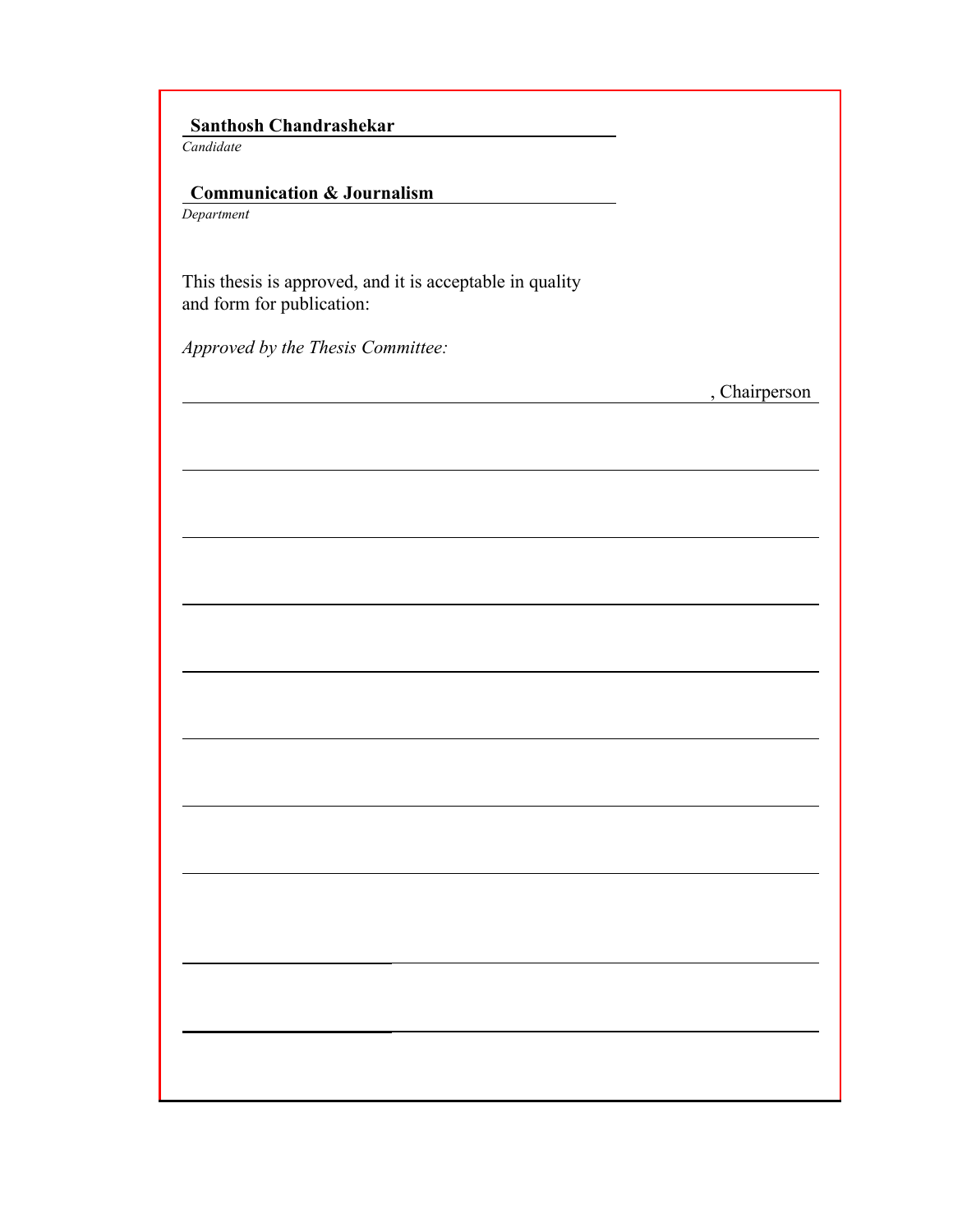# **NEOLIBERALISM AND THE INDIAN VERNACULAR PRESS: A CRITICAL DISCOURSE ANALYSIS OF NEOLIBERAL DISCOURSES AMONG KANNADA JOURNALISTS**

**BY**

### **SANTHOSH CHANDRASHEKAR**

### **BACHELOR OF ARTS, BANGALORE UNIVERSITY, 1999 MASTER OF SCIENCE IN COMMUNICATION, BANGALORE UNIVERSITY, 2001**

### THESIS

Submitted in Partial Fulfillment of the Requirements for the Degree of

> **Master of Arts Communication**

The University of New Mexico Albuquerque, New Mexico

**August 2009**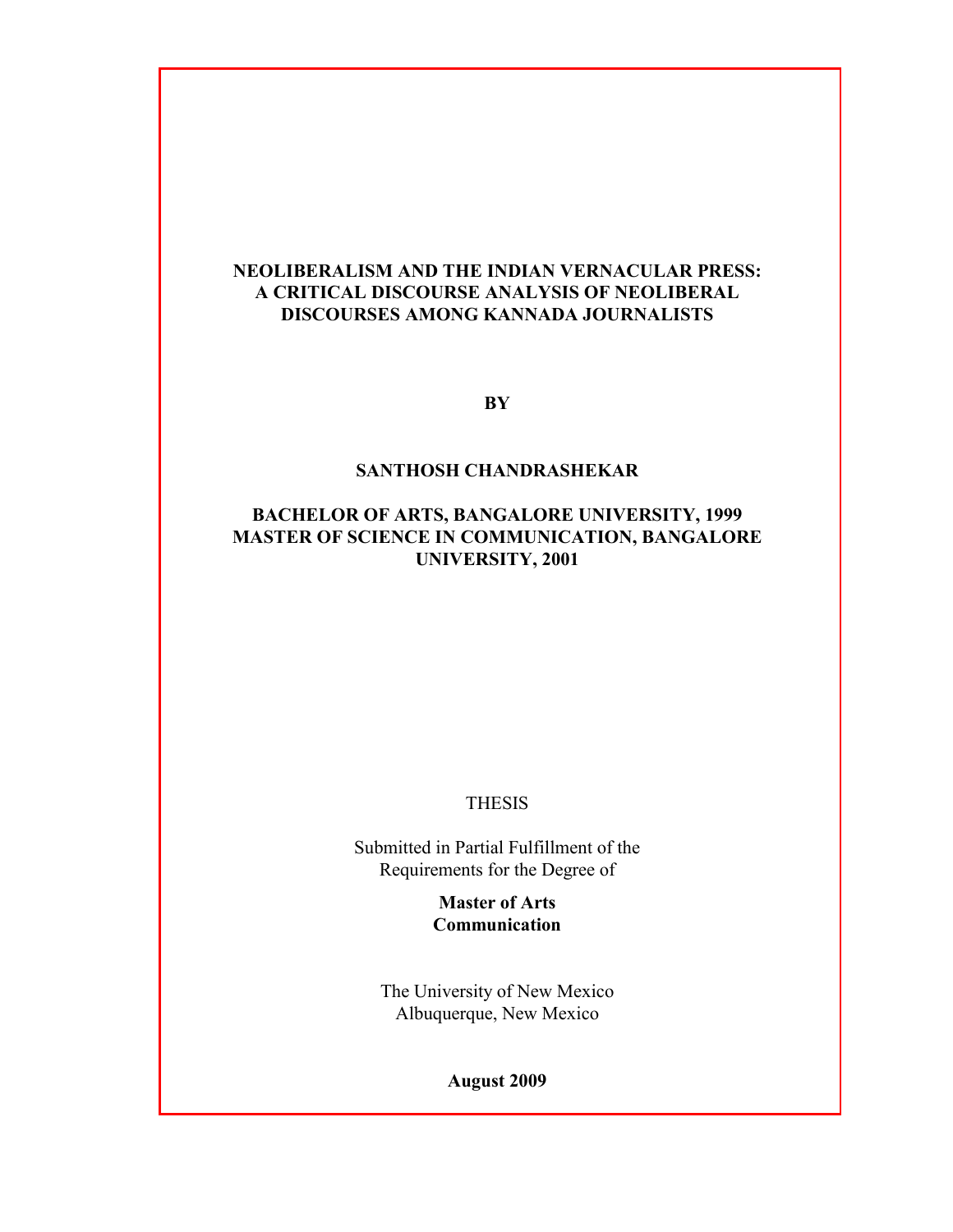©**2009**, **Santhosh Chandrashekar**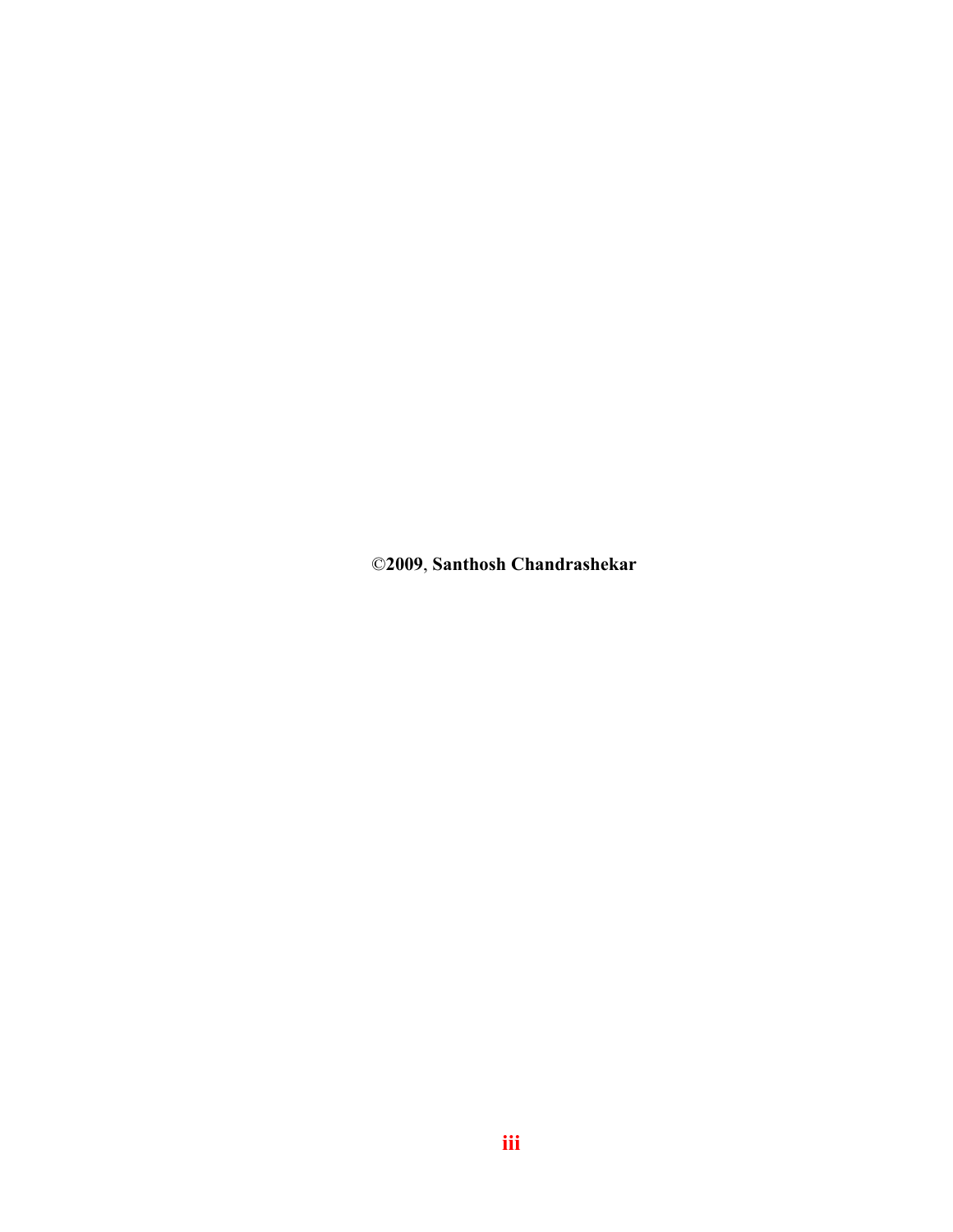# **DEDICATION**

I dedicate this thesis to all my friends and journalists who, at great peril to their life and limb and resisting temptations to join the neoliberal economy, continue to practice good old journalism and stand up for social justice.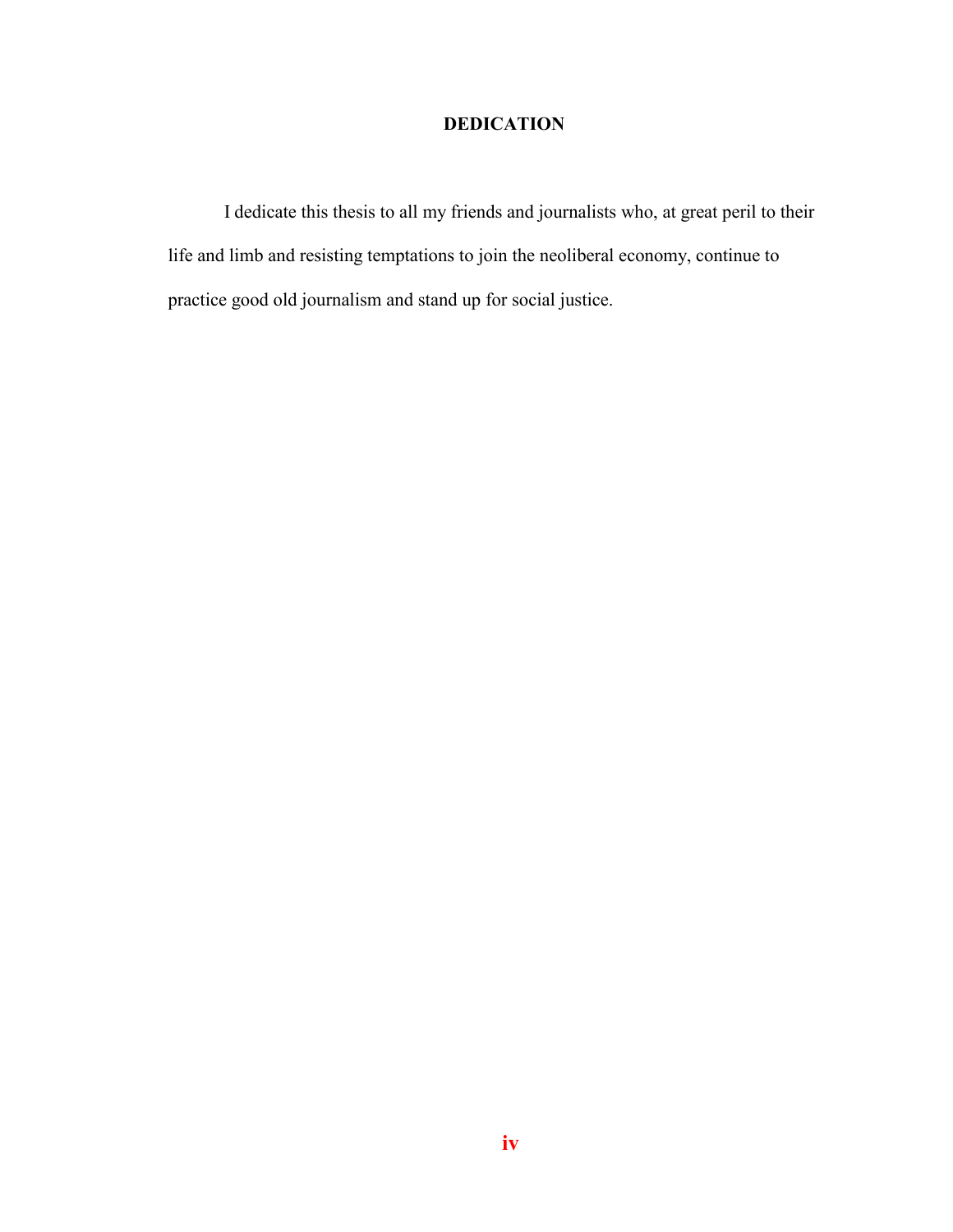### **ACKNOWLEDGMENTS**

Many people have helped me complete this thesis and the names that follow are, at best, only the proverbial tip of the iceberg. First, I thank my mother, R. Rangamma, for affording me a life that she could never live. Her sacrifices—emotional as well as material—have helped me accomplish this thesis. She continues to be central to my life with her unconditional love ever nourishing my existence. Thank you, amma, for everything. My father, S. Chandrashekar, has been a great source of support and thanks are due to him. Thanks are also due to my brother, Prashanth, who has done more good to me than he can possibly imagine.

My advisor, chair, mentor, and role model of an ideal academic and an ideal human being, Dr. Ilia Rodriguez, has been instrumental in the completion of this thesis. Her invaluable guidance and belief in me are priceless assets that continue to push me toward excellence while constantly reminding me of how scholarship without moral and social commitment is meaningless. Thank you, Ilia. Gratitude is also due to Dr. Krishna Kandath, who first put the idea of this project into my mind. Dr. Kandath"s keen insights have always had a "humbling" effect on me, and discussions with him have opened many doors and possibilities. Dr. Alyosha Goldstein"s class, "Cultural Politics of Neoliberalism," gave me the analytical tools to understand some of the developments I witnessed in India as a journalist. Thanks Alyosha, for your continued support and inspiration. Your challenge in pushing me to look at things differently is much appreciated. In addition, I also humbly remember Dr. Ricky Lee Allan, Prof. B.A.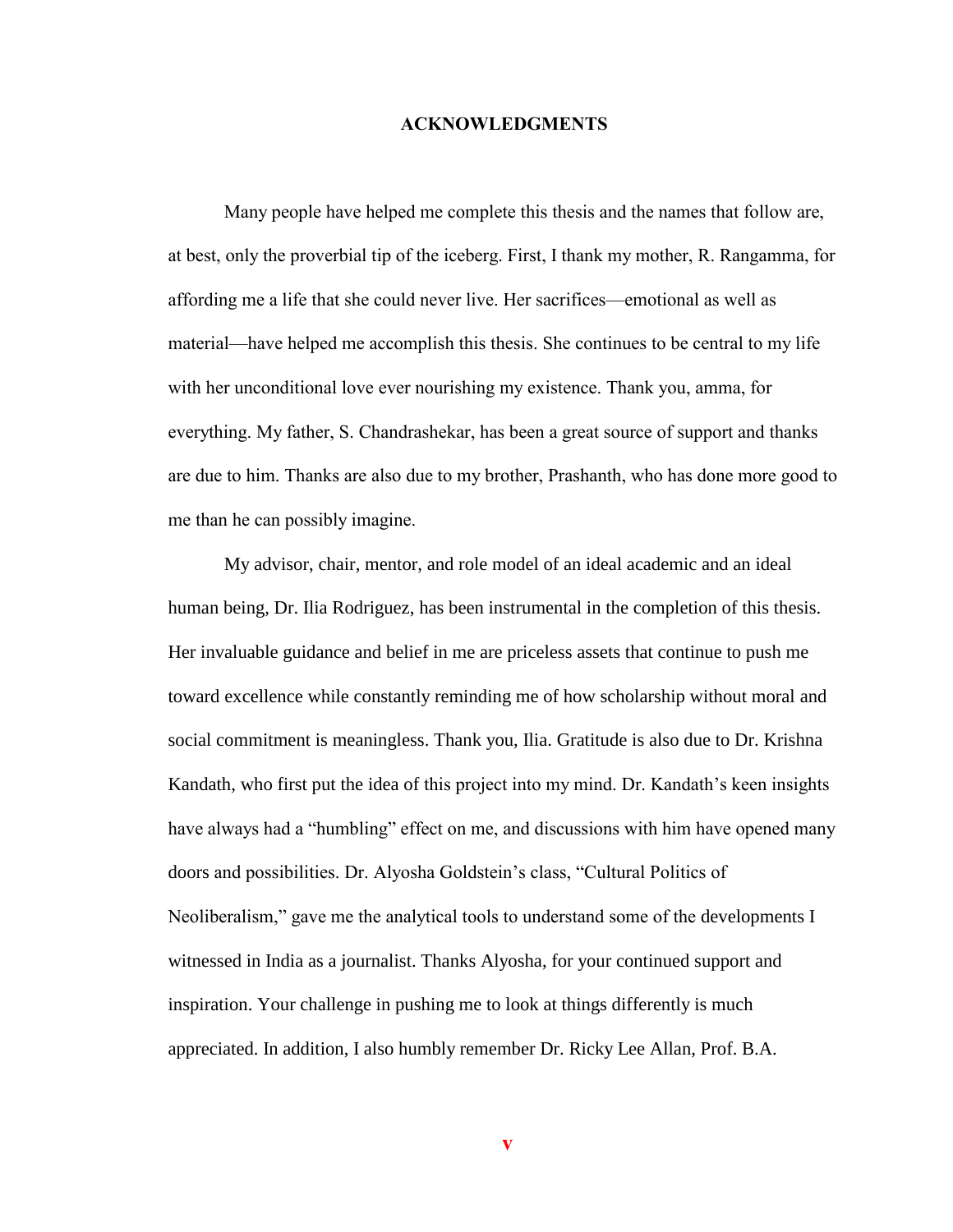Sridhara and Dr. Poornananda, who have been key influences in my intellectual development.

This thesis would not have been possible but for the informants from *Prajavani* and *Samyukta Karnataka* who opened their doors to me wholeheartedly. Apart from taking time off their busy schedule to talk to me about their experiences as journalists, they constantly reminded me of how welcome I was into their lives. I thank them for their warmness, love, and compassion. It never ceases to amaze me how willing people are to share their stories. Although I have tried to make theoretical connections between their accounts of their experiences and the discourse of neoliberalism, I acknowledge with the deepest humility that my thesis is in no way a statement of "how much I know that they don"t know." Rather, I have learnt more from my informants than my informants can ever learn from this thesis. Thanks also to my journalist-friends, Shivu and Shubhash, who put me in touch with some of the informants, and to Bhumika Rajan and Vishnu G. whose help is a major factor that assisted me in completing this thesis on time. Sunil, who never seems to get tired of me and my requests for favors, and Jai, whose good humor and wit are much needed during times of despair, have helped me in their own ways.

Lastly, I want to thank Ginger Looney for her unlimited love and compassion. Your forgiveness is legendary, and your assistance has been critical to the completion of this project. If Albuquerque has ever sounded like home, it is because of your presence in my life.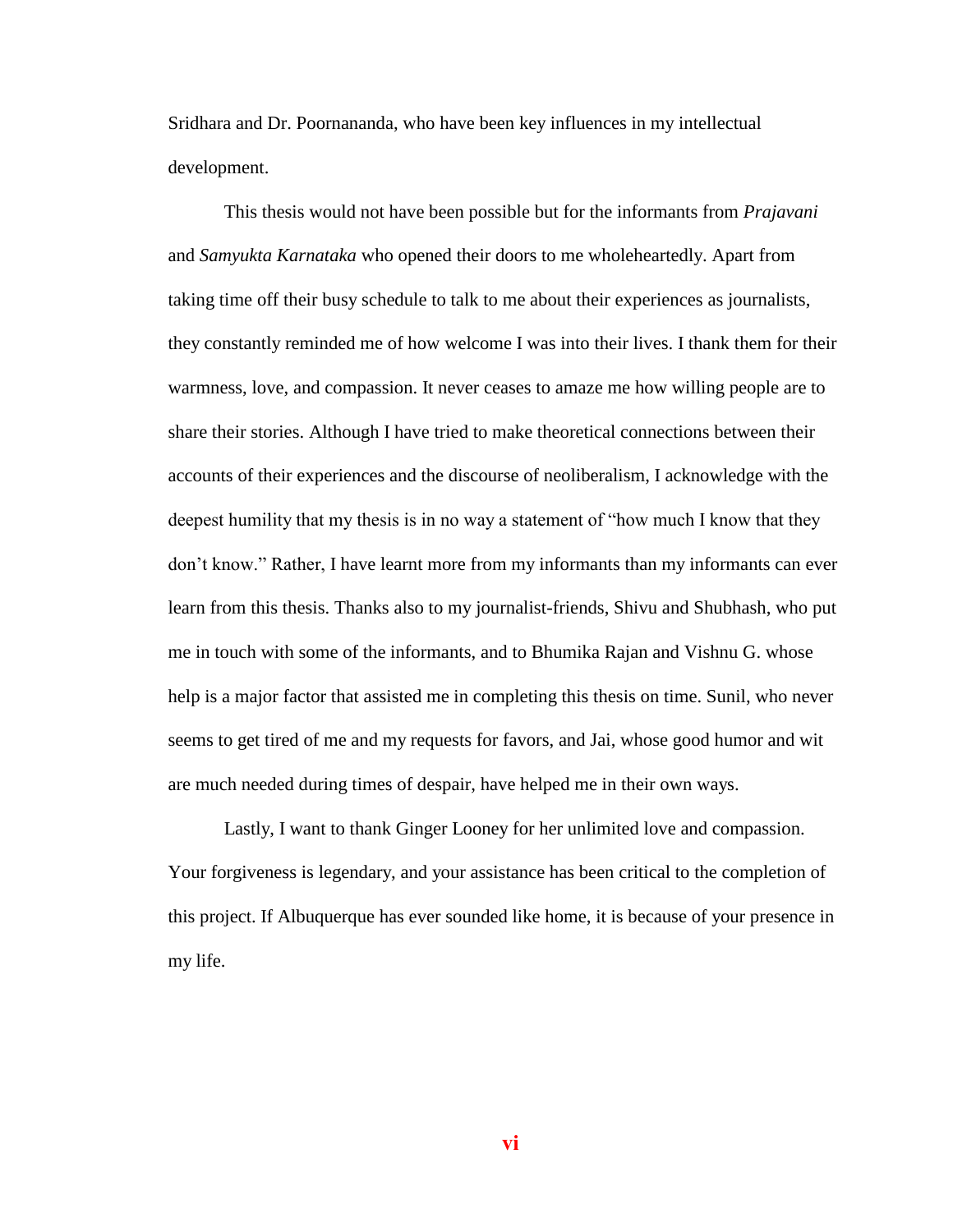# **NEOLIBERALISM AND THE INDIAN VERNACULAR PRESS: A CRITICAL DISCOURSE ANALYSIS OF NEOLIBERAL DISCOURSES AMONG KANNADA JOURNALISTS**

**BY**

# **SANTHOSH CHANDRASHEKAR**

ABSTRACT OF THESIS

Submitted in Partial Fulfillment of the Requirements for the Degree of

> **Master of Arts Communication**

The University of New Mexico Albuquerque, New Mexico

**August, 2009**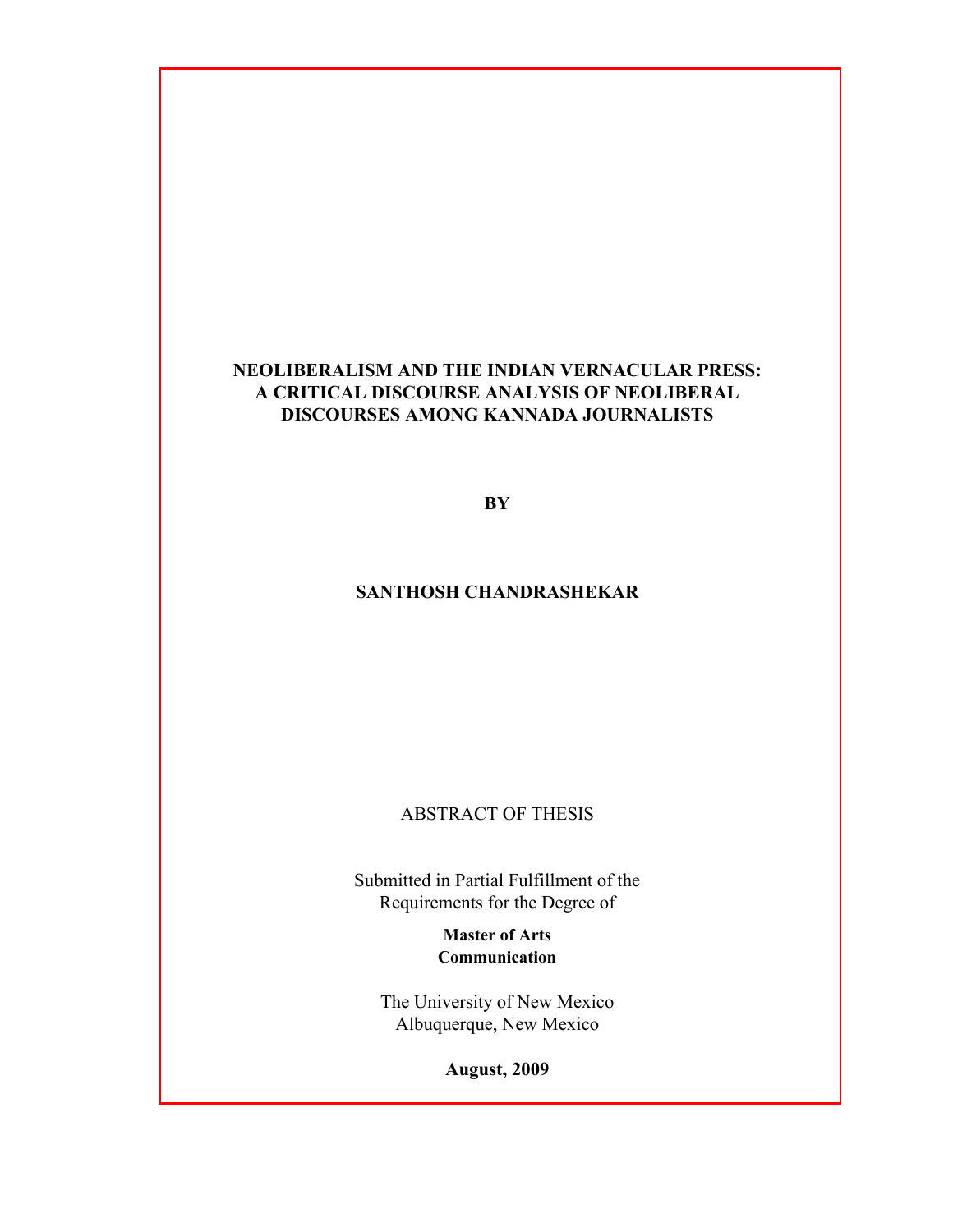# **NEOLIBERALISM AND THE INDIAN VERNACULAR PRESS: A CRITICAL DISCOURSE ANALYSIS OF NEOLIBERAL DISCOURSES AMONG KANNADA JOURNALISTS**

**by**

**Santhosh Chandrashekar**

**B.A., Bangalore University, 1999 M.S., Communication, Bangalore University, 2001 M.A., Communication, University of New Mexico, 2009**

### **ABSTRACT**

The discourses of neoliberalism among journalists working for two Kannada newspapers were examined using critical discourse analysis. Seventeen journalists were interviewed with regard to their experiences pertaining to the changing role of Kannada newspapers, news values, and working conditions of journalists after 1991 when India liberalized its economy. The journalists' responses were analyzed for themes to illuminate their understandings of the impact of economic liberalization on Kannada newspapers. The analysis of the responses demonstrated that while journalists from both the newspapers were acutely aware of the changes caused by neoliberal economic restructuring, they normalized such changes. Very rarely did they articulate oppositional discourses that challenged neoliberalism.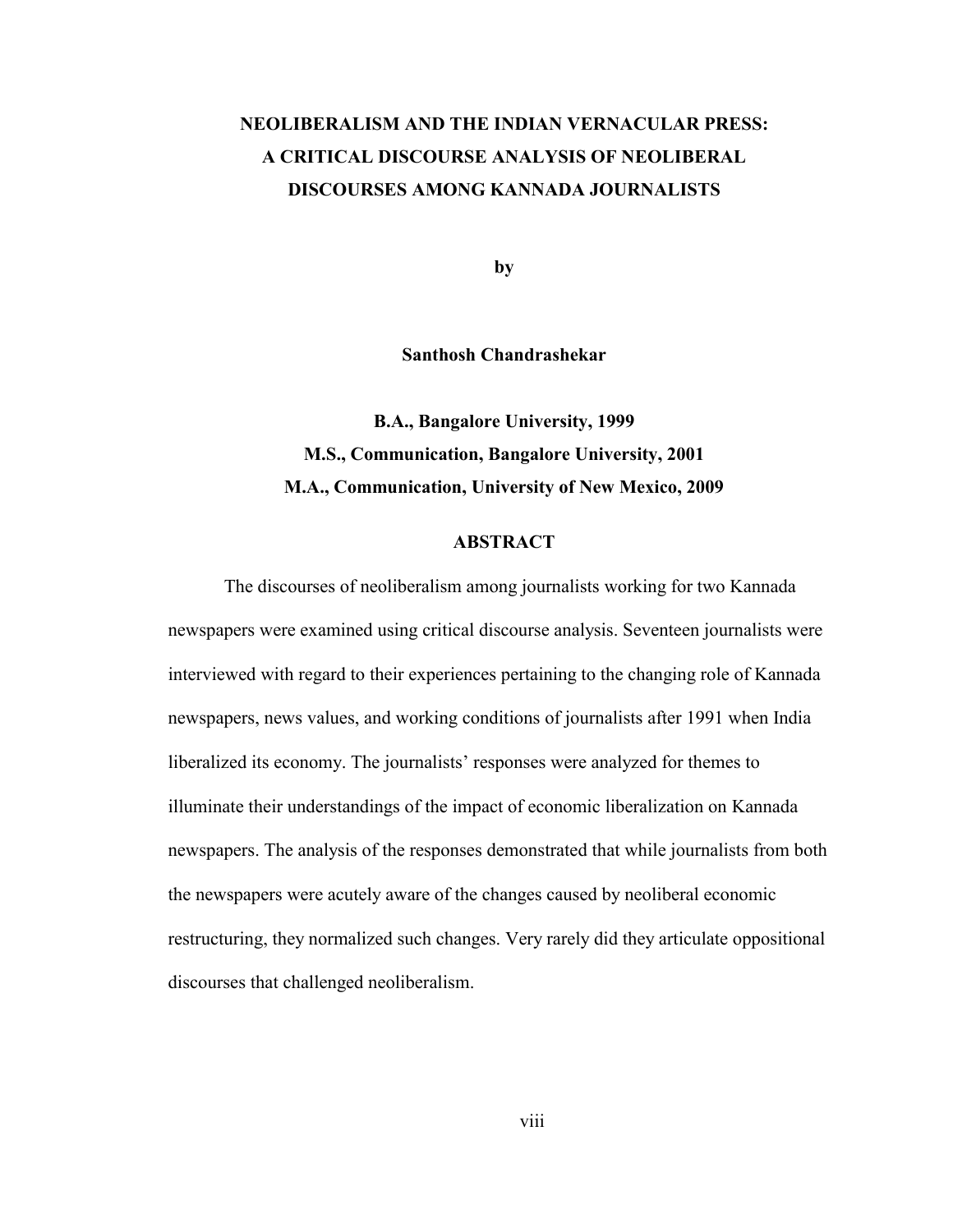| Theme 1: Centrality of Technology With Ambiguity About Its Role in Newsroom70  |  |
|--------------------------------------------------------------------------------|--|
| Theme 2: Rationalizing Tension Between Enhanced Salaries but Shrinking Job     |  |
|                                                                                |  |
| Theme 1: Increased Economic News as a Natural Consequence of Liberalization 89 |  |
| Theme 2: Readers' Demands Driving Increase in Entertainment-Oriented Content93 |  |

# **TABLE OF CONTENTS**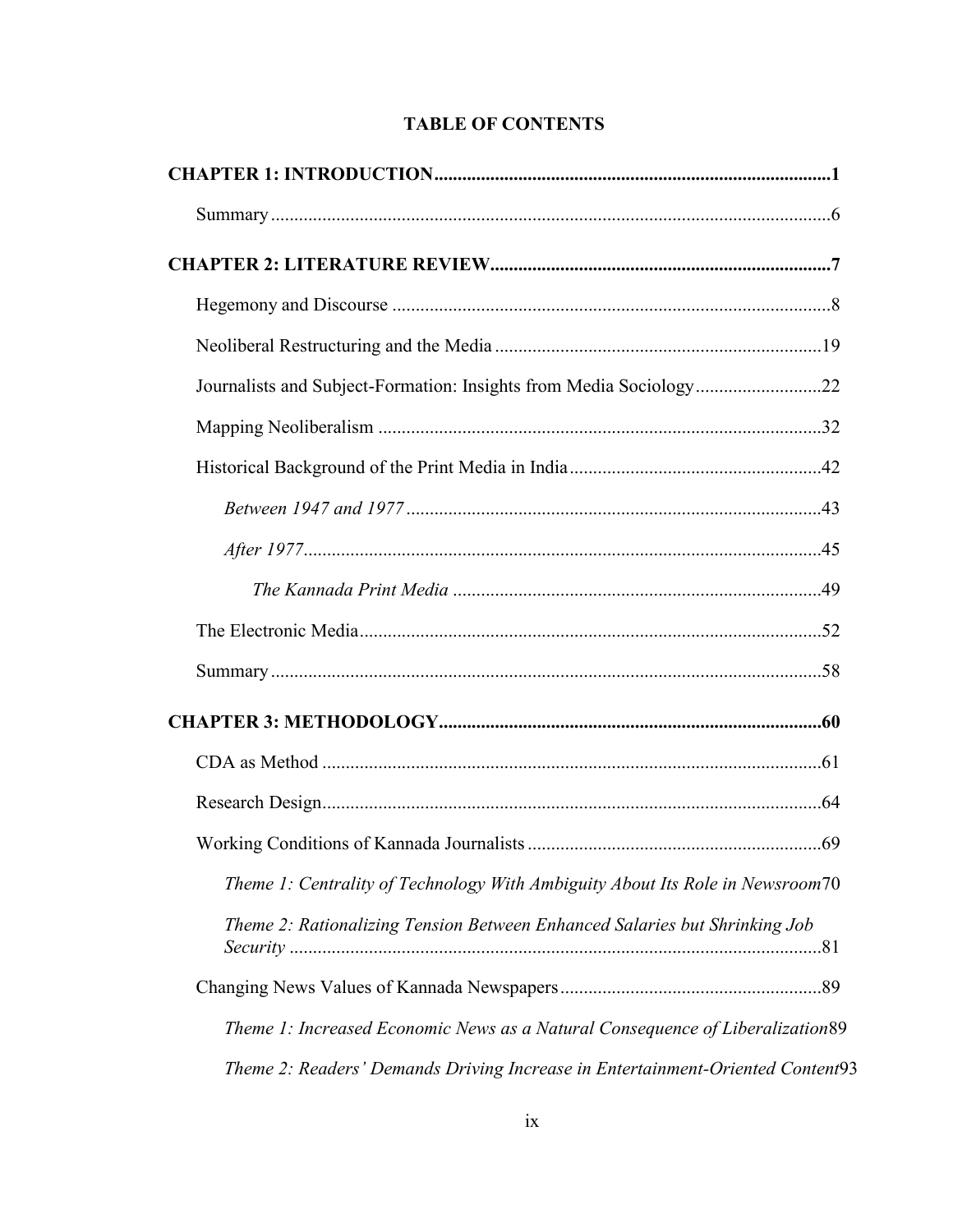| Theme 1: More Than Providing News, Newspapers Cater to Readers 102   |  |
|----------------------------------------------------------------------|--|
| Theme 2: Newspapers as a Business under Imperatives of the Market108 |  |
|                                                                      |  |
|                                                                      |  |
|                                                                      |  |
|                                                                      |  |
|                                                                      |  |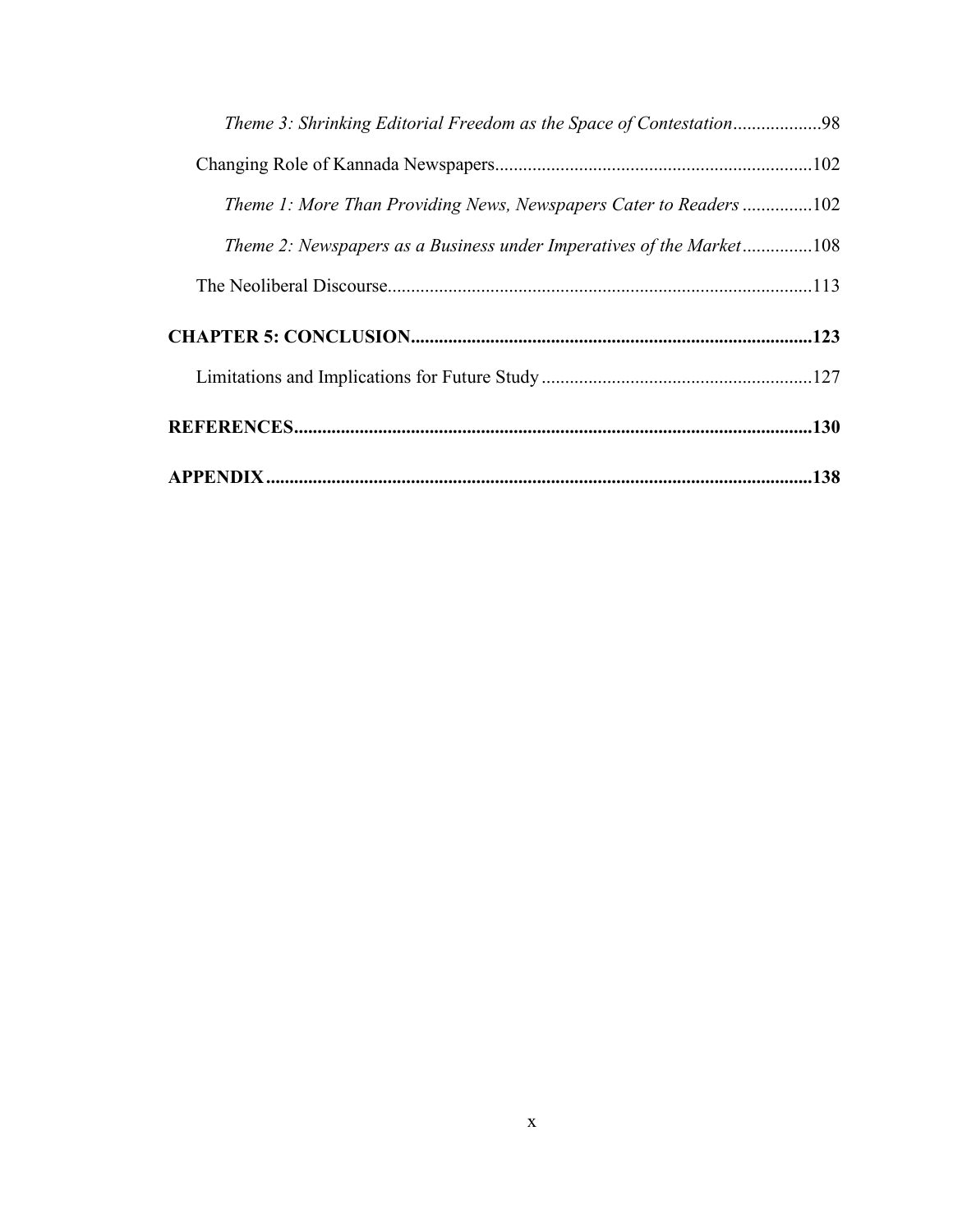### CHAPTER 1: INTRODUCTION

The turn to market-oriented economics since the 1970s—first in developed countries and then in the rest of the world—has had profound effects on the sociopolitical life of people (Harvey, 2007; Kim, 2004). These trends, termed neoliberalism, reference a broad array of changes, including expansion of markets and flow of capital across geographical boundaries, loosening of welfare reforms and labor rigidities, widening of income disparities, and the service sector emerging as the central component of contemporary economies.

India"s tryst with neoliberalism began when the country witnessed a balance-ofpayment crisis in 1991. The cost of financing external debt, soaring oil prices due to the Gulf War, and falling remittances from the Middle East forced the authorities to approach the International Monetary Fund twice in July 1991 for stand-by arrangements and to devalue the rupee (Wilson & Keim, 2006, p. 30). July 1991 marked a watershed moment in the history of India as the country officially renounced its socialist isolation and started a spree of market-friendly reforms (Upadhyaya, 2000, p. 106). India became integrated into the global economic order by removing restrictions on capital inflows and regulations on domestic industries, liberalization of interest rates, and making the exchange rate more flexible (Pentecost & Moore, 2006, pp. 488-489). As a result, trade as a percentage of the GDP doubled since 1991. One of the foci of liberalization as it unfolded in India was increasing private ownership and competition (Arun & Turner, 2002, p. 438). The stage for the entry of transnational corporations was set in the mid-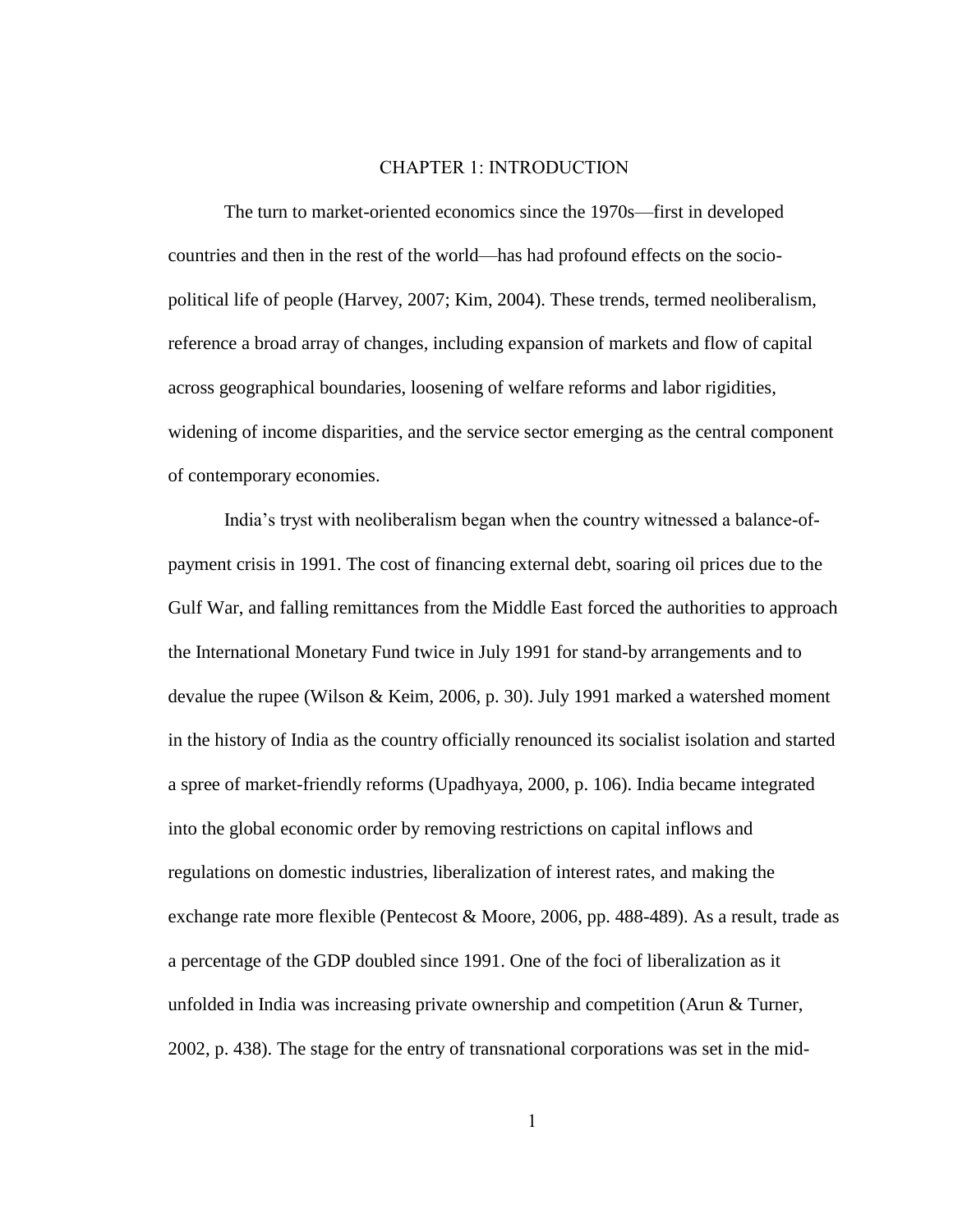1980s with the government dismantling the industrial licensing practices (Patibandla, 2002, p. 95).

The influx of foreign capital brought with it new players and new tensions. Jenkins (2003) observed how international players such as the World Bank and the International Monetary Fund faced problems in removing resistance to market-oriented reforms. Although markets were being embedded at the institutional level, they encountered resistance at the level of ideology. Jenkins (2003) observed:

It is therefore not surprising that the neo-liberal market as a political idea had still failed to acquire legitimacy within the ideological environment of 1990s India. Through a decade of reforms, neo-liberalism"s reluctant vanguard had relied on institutional loopholes, faux-populist gimmicks and a good deal of "political skill." They had not found an idiom through which to "normalize", through political discourse, the market orientation of policy. (p. 594)

In this context, the media were to provide one of the means to normalize the market orientation of policy. The media had to reform themselves institutionally as well as ideologically. Institutionally, they became part of the neoliberal process by cultivating a corporate organizational structure that would support their business orientation. Ideologically, they participated in normalizing markets by producing messages that devalued alternatives to neoliberalism and emphasized the latter"s indispensability. These objectives of the media also coincided with the imperative of creating consumers who could be packaged for advertisers. This, however, does not mean that the Indian media were free of conflicts of interest before the country transitioned to the neoliberal model.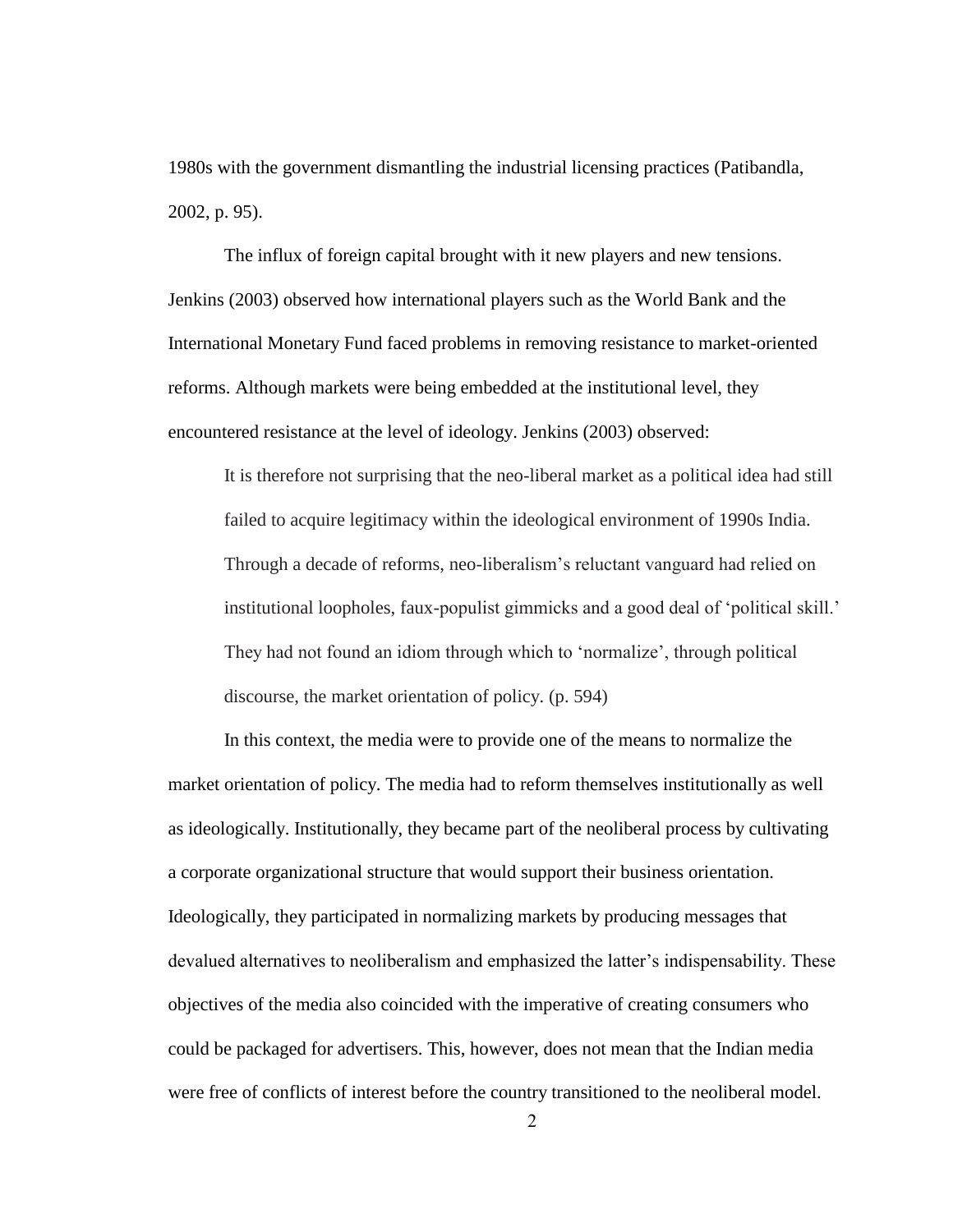The media in post-Independence India have had a pro-establishment history as they mostly operated within a capitalist structure and were owned by families with other business interests (Jeffrey, 2000). But their tryst with neoliberalism not only entangled media institutions with new relations of power and dominance but also made them a prominent player in the expansion of the neoliberal order.

The transition to neoliberal economic policies around the world altered the structure of media organizations, had profound influence on newsroom and editorial policies, and heightened the tension between profit and ethics. For scholars investigating this trend, the fundamental contradiction between ethics and profits has undermined the critical role of media in democracies (Bagdikian, 2004; Breshnan, 2003; Jim, 2007; Kellner, 2004; McChesney, 2000; McManus, 1994). Generally, research on the neoliberal restructuring of media organizations has overlooked how media workers such as journalists participate in the production and reproduction of neoliberal ideas.

This study examines the impact of neoliberal restructuring of India"s economy on the organizational structure, editorial values, and professional practices of journalists employed by two vernacular<sup>1</sup> newspapers in India: *Prajavani* and *Samyukta Karnataka*. Both newspapers are published in Kannada, a prominent Indian language spoken by over 40 million people in the southern state of Karnataka in India. It is also Karnataka"s official state language. *Prajavani* and *Samyukta Karnataka* are mainstream newspapers

 $\overline{a}$ 

 $<sup>1</sup>$  I use the term "vernacular press" to refer to Indian language newspapers. Although the term is</sup> ideologically laden and is a colonial construction that "others" Indian languages, I prefer vernacular press as it emphasizes the language component vis-à-vis terms such as "regional press," which may also include English language newspapers with a limited circulation within a certain geographical boundary.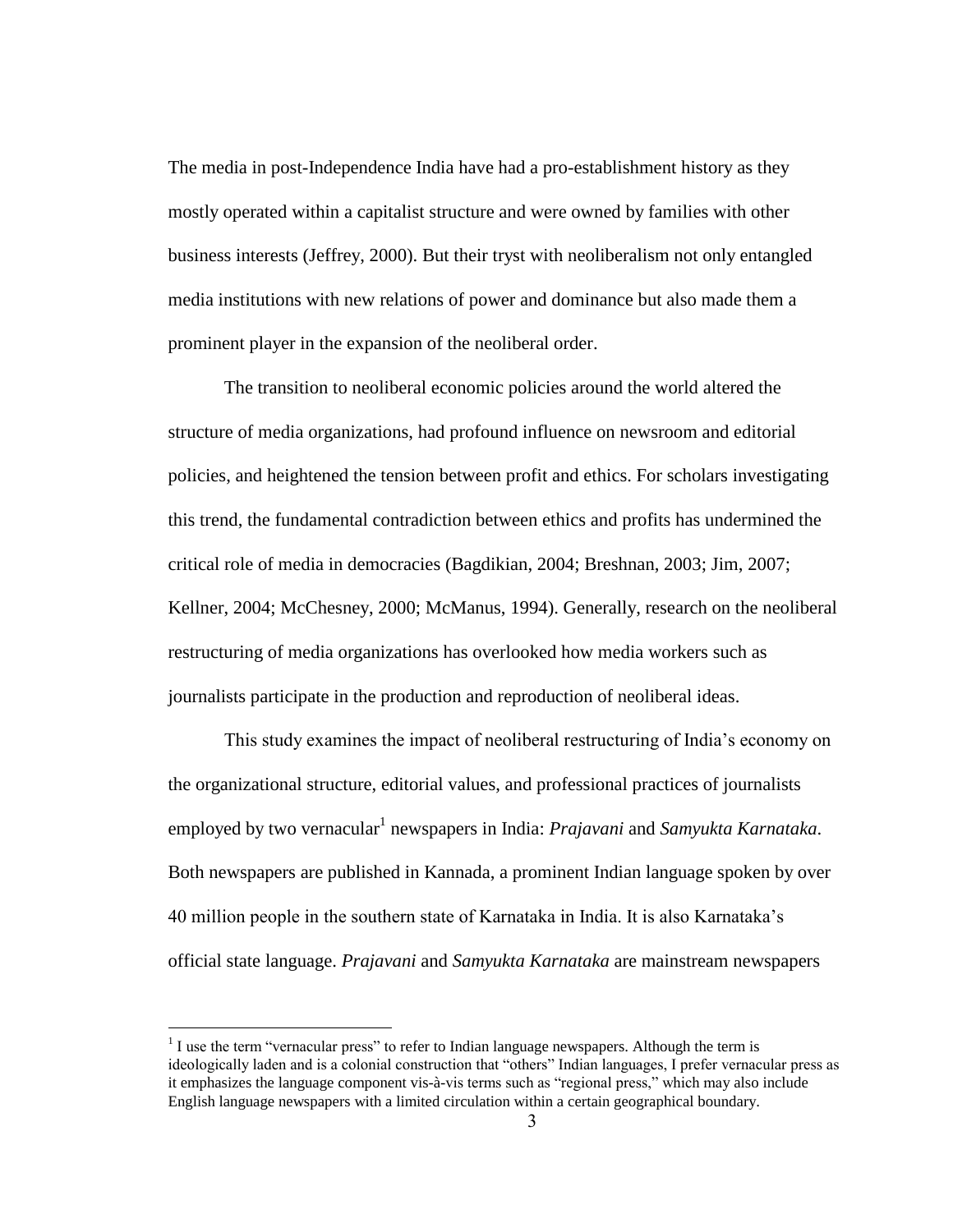recognized state-wide. *Prajavani*—the newspaper of record in Karnataka—tends to be associated with the southern part of the state while *Samyukta Karnataka* mainly caters to the people of north Karnataka. Both newspapers have editions published from major cities in Karnataka.

*Prajavani* and *Samyukta Karnataka* witnessed many changes after India transitioned to the market economy. From starting new editions and color editions and launching additional supplements to overhauling the editorial section, the two newspapers introduced several changes over the past decade to keep pace with the market trends and to attract more readers to increase their advertising revenue. This study explores how journalists working for these two newspapers understand the impact of neoliberalism on the professional practices, editorial values, and organizational structure of Kannada newspapers. It also investigates how journalists discursively articulate neoliberalism. Specifically, this study poses the following questions:

1) How do journalists understand the impact of economic liberalization on their working conditions?

2) How do journalists understand the impact of economic liberalization on the news values of Kannada journalism?

3) How do journalists understand the impact of economic liberalization on the role of newspapers in society?

4) How do these understandings reproduce or challenge the ideology of neoliberalism?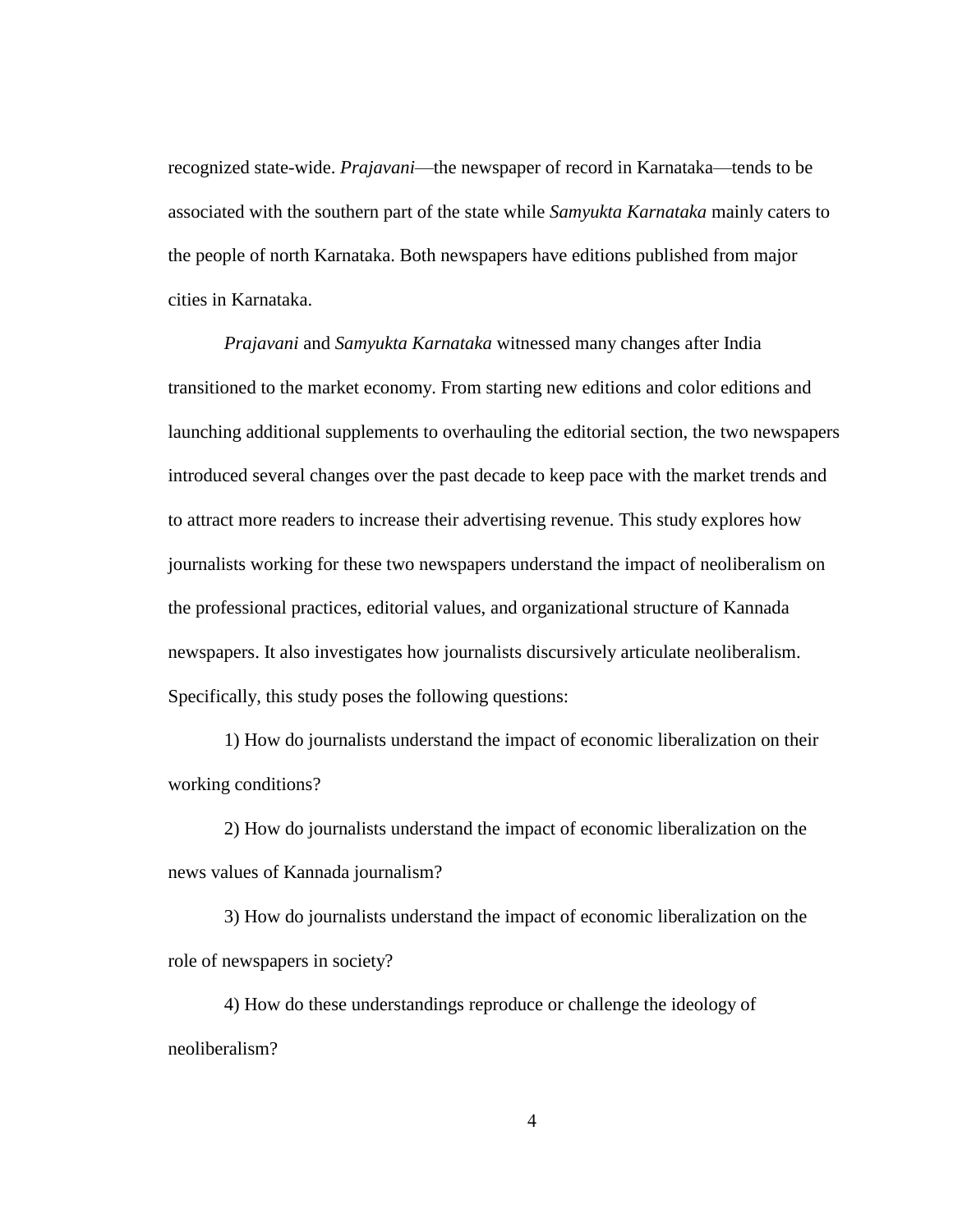This study makes several contributions to the field of media studies. Although numerous studies have looked into the changing roles and responsibilities of the media in the era of market-driven news production, rarely do they address the issue of how journalists—the nucleus of any media organization—produce or reproduce neoliberal ideas. While it is largely true that a switch to neoliberal policies means that the proprietor of a media organization has steadily accumulated more decision-making powers at the expense of the editorial staff and tends to stray into the editorial domain, often deliberately, it is also beyond contention that journalists continue to be indispensable actors in media organizations who retain considerable clout in deciding the news product that ultimately emerges out of their organizations. In this sense, it is important to understand how journalists are socialized into accepting the changing priorities of their employers and how they internalize (or resist) dominant ideologies in their discursive practices.

Another contribution of this study is the focus on the Indian vernacular print media—a neglected entity compared to its well-researched English counterpart. Scholars continue to ignore the Indian vernacular print media, which have grown tremendously in the past three decades owing to gains made in literacy. This growth has also been nurtured by technological innovation and other advancements that have facilitated media expansion. Yet, attention is rarely paid to the vernacular press; rather scholars tend to generalize the findings derived from research on the English press. The Indian vernacular print media has a milieu of its own, which is often dissimilar from that of the English print media. This study intends to disrupt the privileges accorded by researchers to the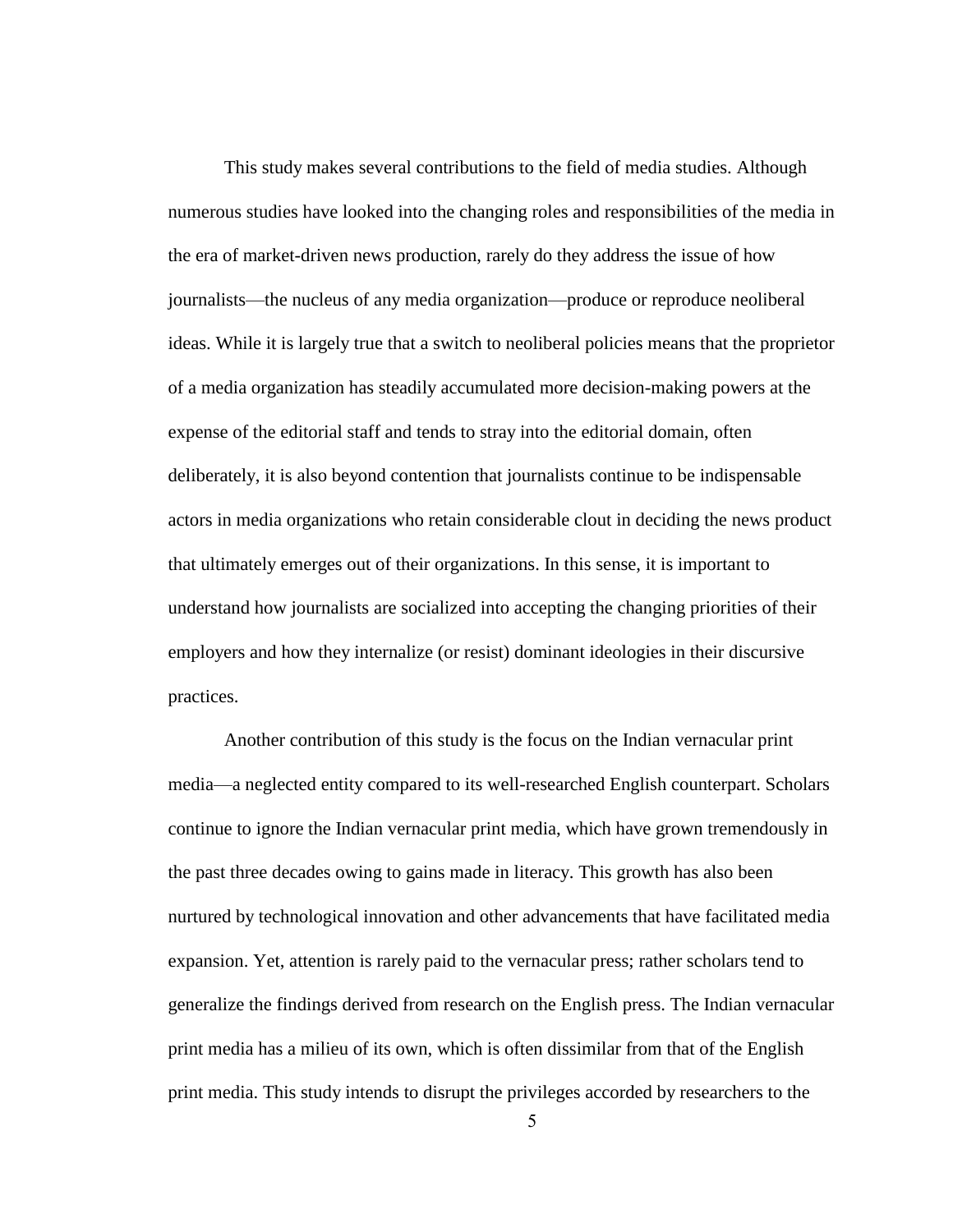English media by exploring the particular dynamics of the vernacular print media. I hope that this study will inspire more researchers to investigate the dynamics of the vernacular print media and throw light on the developments that it has witnessed in the past decade.

Chapter two will examine neoliberalism as ideology and discourse in the context of economic restructuring. It begins with a discussion of hegemony and ideology as central theoretical concepts before delving into the theories about the role of the media as an ideological apparatus and how media workers articulate dominant ideologies, specifically neoliberalism. This study is also informed by media sociology as a framework that allows for the examination of how media workers are socialized into dominant ideologies. The discussion of the historical development of the Indian media will also be presented in this chapter. Chapter three will present the methodological procedures that will guide the collection and interpretation of research data. Chapter four presents the analysis of the interview texts. Chapter five will conclude this study by discussing the important findings.

### Summary

The media are not only vehicles for dominant ideologies but are shaped by the same ideologies they help disseminate. Understanding this interconnection provides critical insights into the role of the media in modern societies. Neoliberalism had profound effects on the professional values and working conditions of Indian journalists. This study explores the impact of a dominant ideology on various facets of the Kannada print media by centering the experiences of journalists.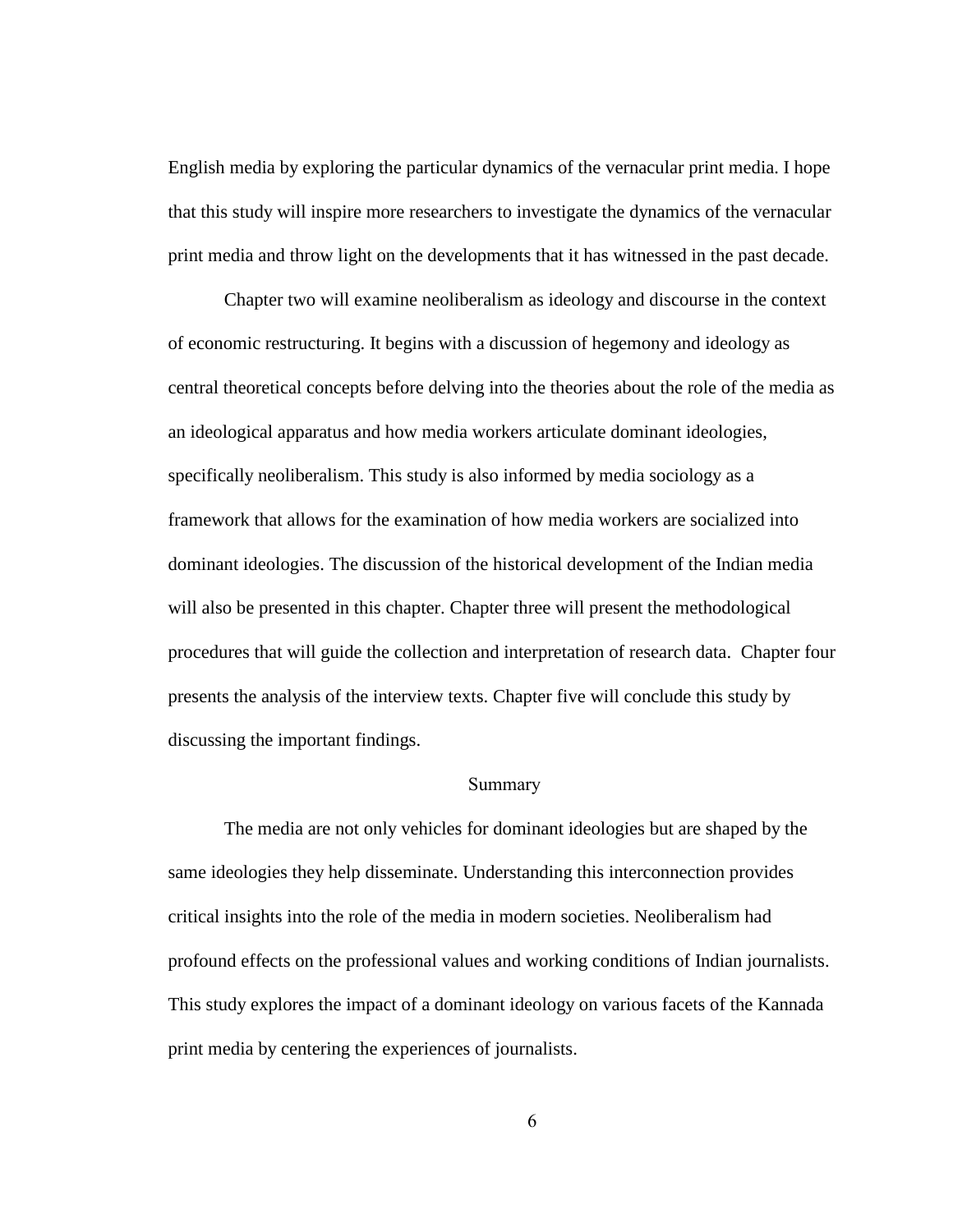### CHAPTER 2: LITERATURE REVIEW

The proliferation of neoliberalism as a reigning economic orthodoxy across the world raises important questions about how its acceptance was achieved among not just states and other elite actors but the masses whose interests are not necessarily best served by neoliberalism (Hall, 1988). It also calls for an examination of the role of the media in constructing neoliberalism as an uncontested economic reality and worldview in our times. Journalists have been central to this process, and it is important to illuminate their role as ideological actors to understand the ascendancy of neoliberalism.

I draw on ideology and Gramsci"s pivotal concept—hegemony—to understand the processes through which neoliberalism is instituted as the dominant ideology. This chapter begins with a discussion of ideology, hegemony, and discourse before turning to explore the status of the media in modern societies and their role as vehicles of dominant ideologies. Since the central premise of my study is that hegemony is cultivated discursively, I centralize the media as a primary discursive space where struggles over hegemony are waged in modern societies. The second section discusses literature on the effects of market-driven journalism and maps the processes through which journalists are socialized within dominant ideologies as a necessary step toward understanding their role with regard to the media"s complicity in normalizing dominant ideologies. The third section discusses neoliberalism—particularly its discursive constructions—to outline the various strategies used to normalize neoliberalism. Explored in this section are also neoliberal discursive strategies and how their deployment rearranges the ideological terrain. The last section is a historical account of the development of the Indian media,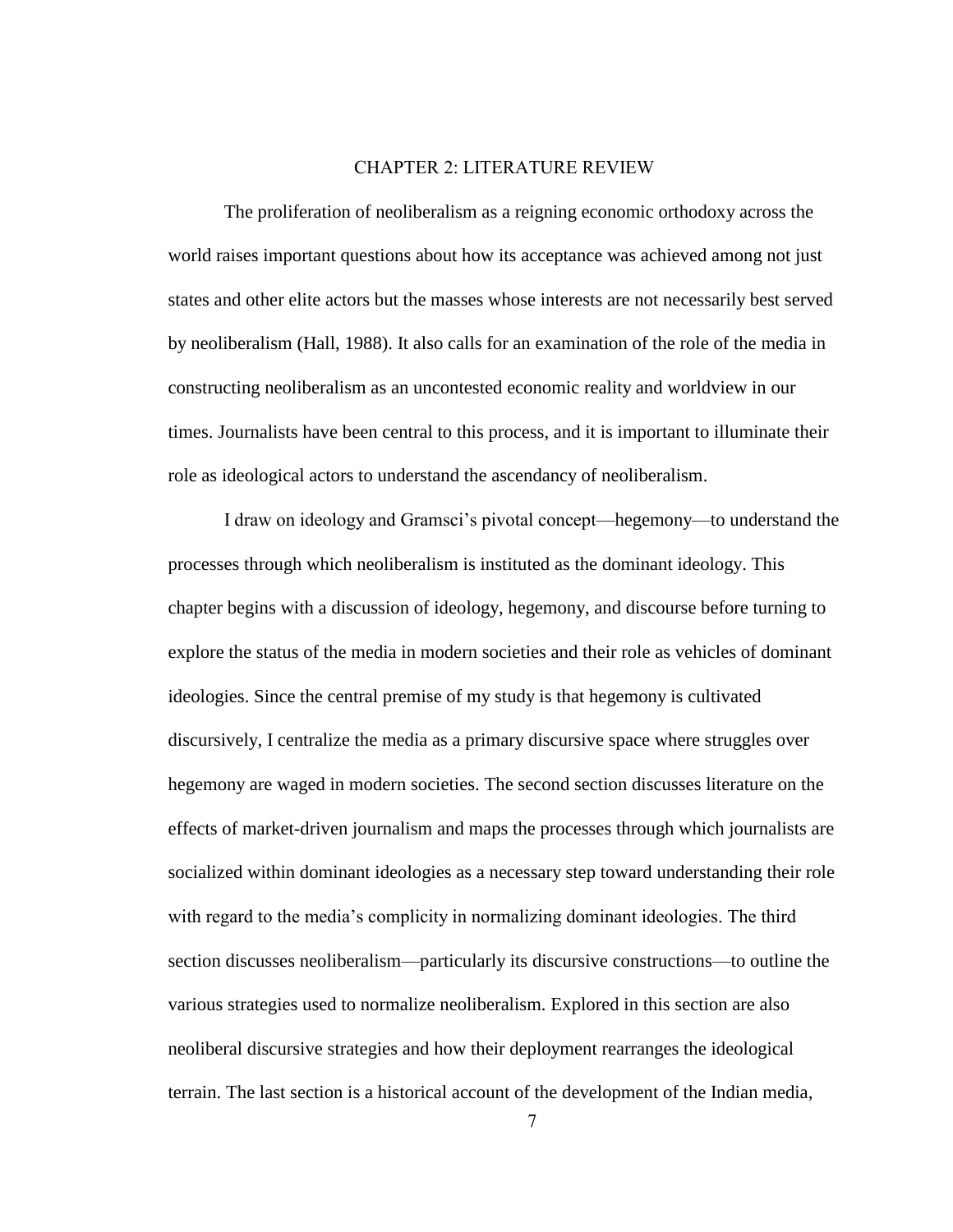which is vital to understand the changes occurring in the media after the liberalization of the Indian economy.

### Hegemony and Discourse

Any discussion of hegemony should rightfully have as its starting point ideology and the social actors involved in its production. As Terry Eagleton (1994) has cautioned us, it is important to ponder the distinction between the two concepts before one begins to map the field of ideology, as the two terms are often used interchangeably. Hegemony, he noted, is the process through which the governing power secures adherence to its rule through a calculated use of consent and coercion (pp. 195-96). Hegemony, according to him, can be discriminated into its ideological, cultural, economic, social, and political components with ideology specifically referring to how power struggles are fought at the level of signification (p. 196). Ideology, then, is merely one of the components of hegemony. In addition, Eagleton noted that ideology can be imposed forcefully.

Scholars working within (and outside) the Marxist paradigm have tried to understand the role of ideology in securing the hegemony of the ruling class. Thompson (1990) traced four stages in the evolution of the study of ideology that ascribe varying degrees of importance to it in sustaining relations of power. The term ideology was coined by Destutt de Tracy, who conceived it as a scientific study of ideas (Thompson, 1990, p. 29). Ideology was a project to defend the ideals of the Enlightenment against the growing social and political upheavals of its time. However, it was under Marx that the concept gained a critical edge. Marx deployed different conceptions of ideology at different times. The polemical conception, his earliest one, looked at ideology as largely a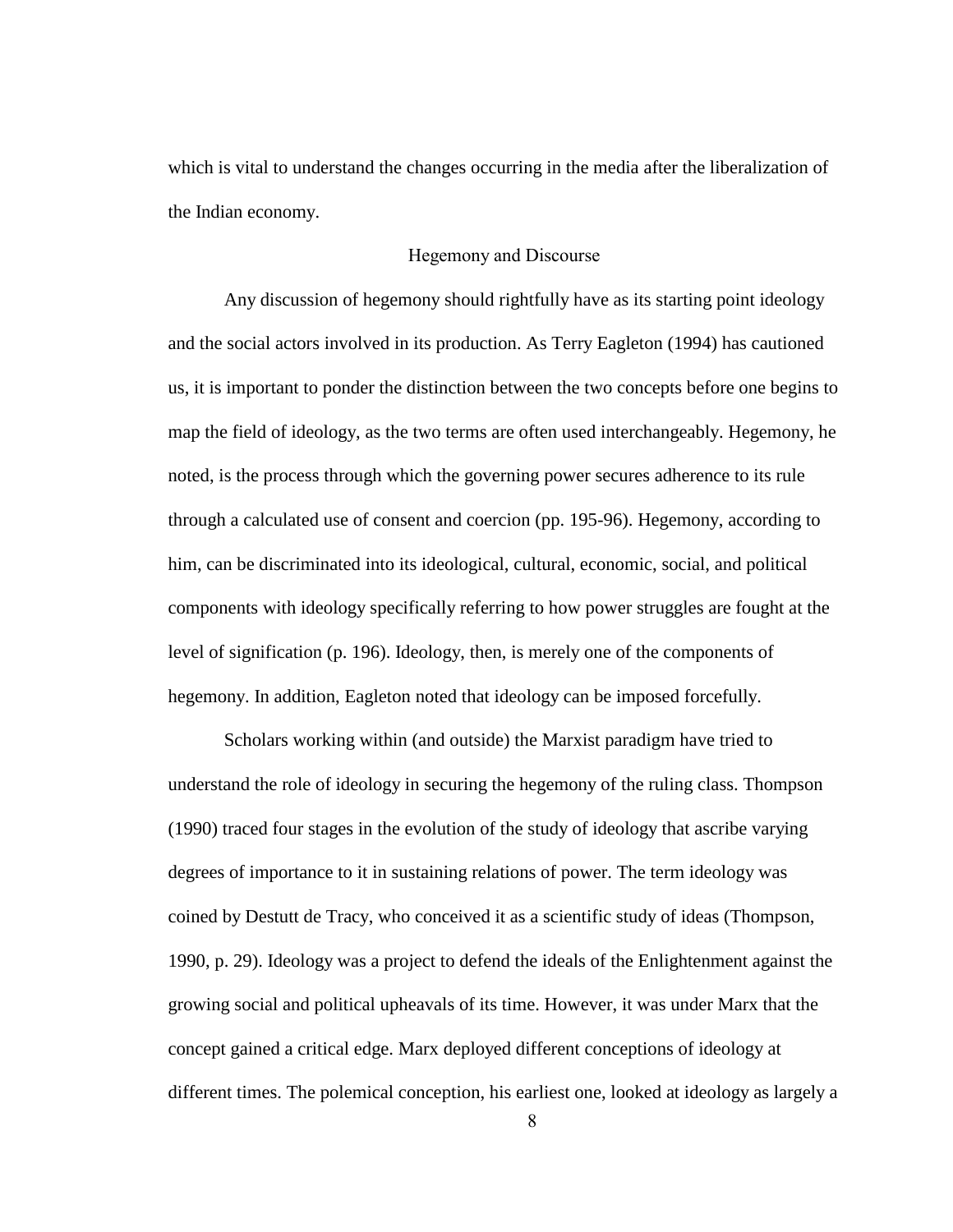negative force as it criticized ideology as a theoretical doctrine which overestimated the importance of ideas by ignoring the real conditions of social-historical life. Marx later revised this view and proposed the epiphenomenal conception of ideology wherein he defined ideology as a "system of ideas which expresses the interests of the dominant class but which represents class relations in an illusory form" (Thompson, 1990, p. 37). This conception of Marx, Thompson has observed, regarded ideology as a derivative of the economic conditions and the class relations of power. However, although ideologies serve the dominant interests, they portray class relations in an illusory form that upholds the interests of the dominant group. Marx"s third conception of ideology—latent—portrays ideology as sustaining existing relations of domination by orienting individuals toward the past rather than the future, "or towards images and ideals which conceal class relations and detract from the collective pursuit of social change" (p. 41). Under this conception of ideology, images and ideals have considerable autonomy from the economic base and they materialize in symbols and values which serve as a fetter on people"s ambition to effect social change. Against these three definitions of ideology, the sociology of knowledge paradigm, a quasi-Marxist intervention in the study of ideology, rids ideology of its negative essence by neutralizing the concept in various ways, mainly owing to increasing criticism against the epiphenomenal conception of ideology. Thompson observed that under the sociology of knowledge paradigm, all ideologies are articulations of highly specific social positions, and this shortcoming can be overcome only through a "total" conception of ideology which accounts for all strands of social thoughts.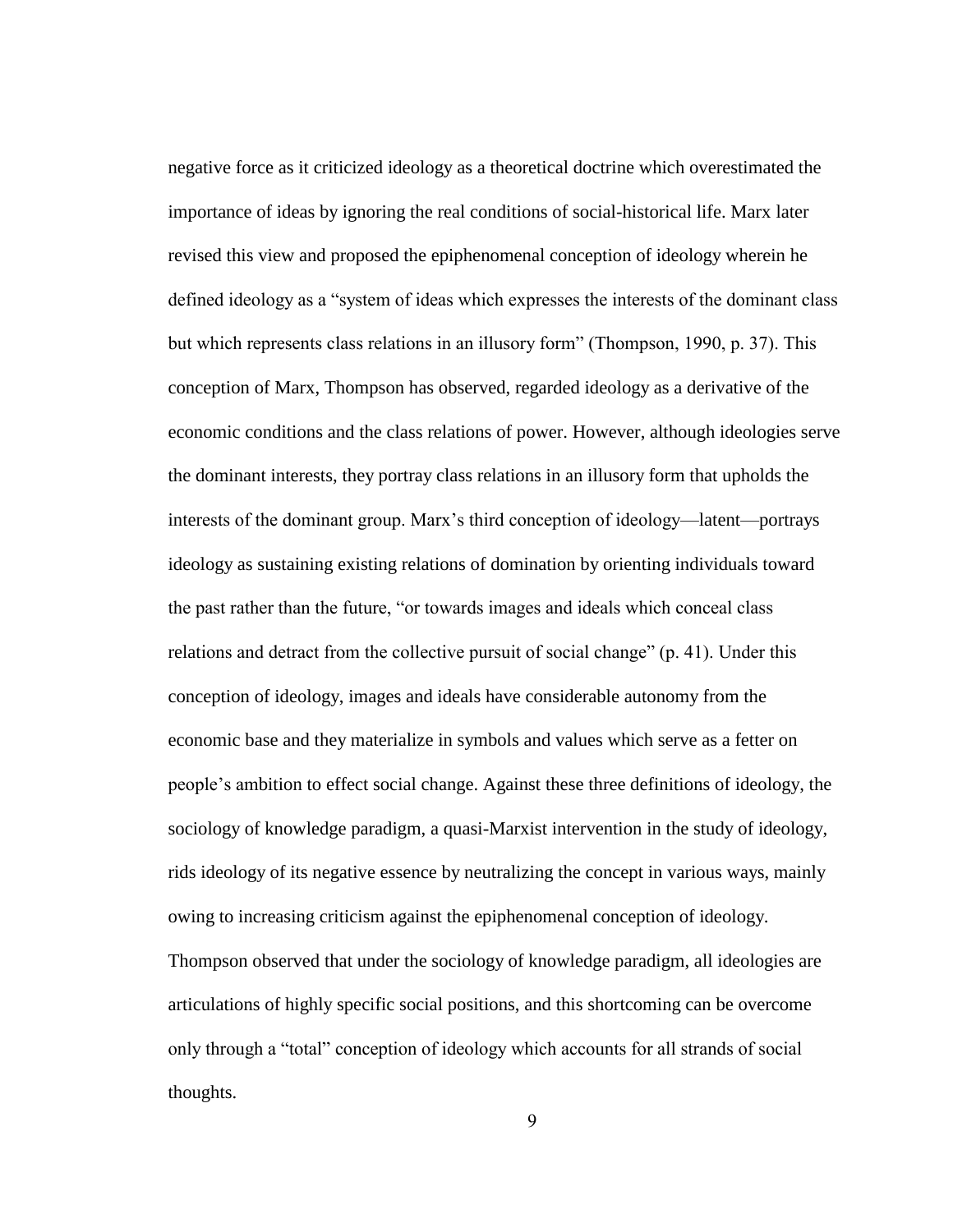Against the latter sociological conception, Thompson (1990) has proposed a return to the critical conceptions of ideology as reflected in the polemical, epiphenomenal, and latent conceptions of ideology posited at different times by Marx. Critical conceptions of ideology, according to him, retain the essence of ideology as largely a negative force but differ on the criteria upon which they imply a negative character. Thompson coined these bases as the criteria of negativity (p. 54). He has advocated that the critical conception of ideology should analyze ideology by "studying the ways in which meaning serves to establish and sustain relations of domination" (p. 56). The emphasis under such a conception of ideology is to privilege the study of symbolic forms as the medium to understand the working of ideology rather than a return to the relations of production as determining ideology.

Likewise, Zizek (1994) has proposed three axes of ideology around which all notions of ideology can be situated—ideology as a complex of ideas, ideology in its externality (the materiality of ideology as embodied in specific institutions), and the "spontaneous" ideology at work at the heart of social reality itself (p. 9). These axes are consonant with the three conceptions of ideology as outlined by Thompson. The three axes also indicate different stages in the evolutionary trajectory of ideology.

This study draws on the work of Thompson (1990) to define ideology as an articulation of the interests of dominant social formations. In this sense, ideology is an active configuration of material and non-material interests that works toward maximizing adherence and minimizing resistance to certain dominant ideas and institutes them as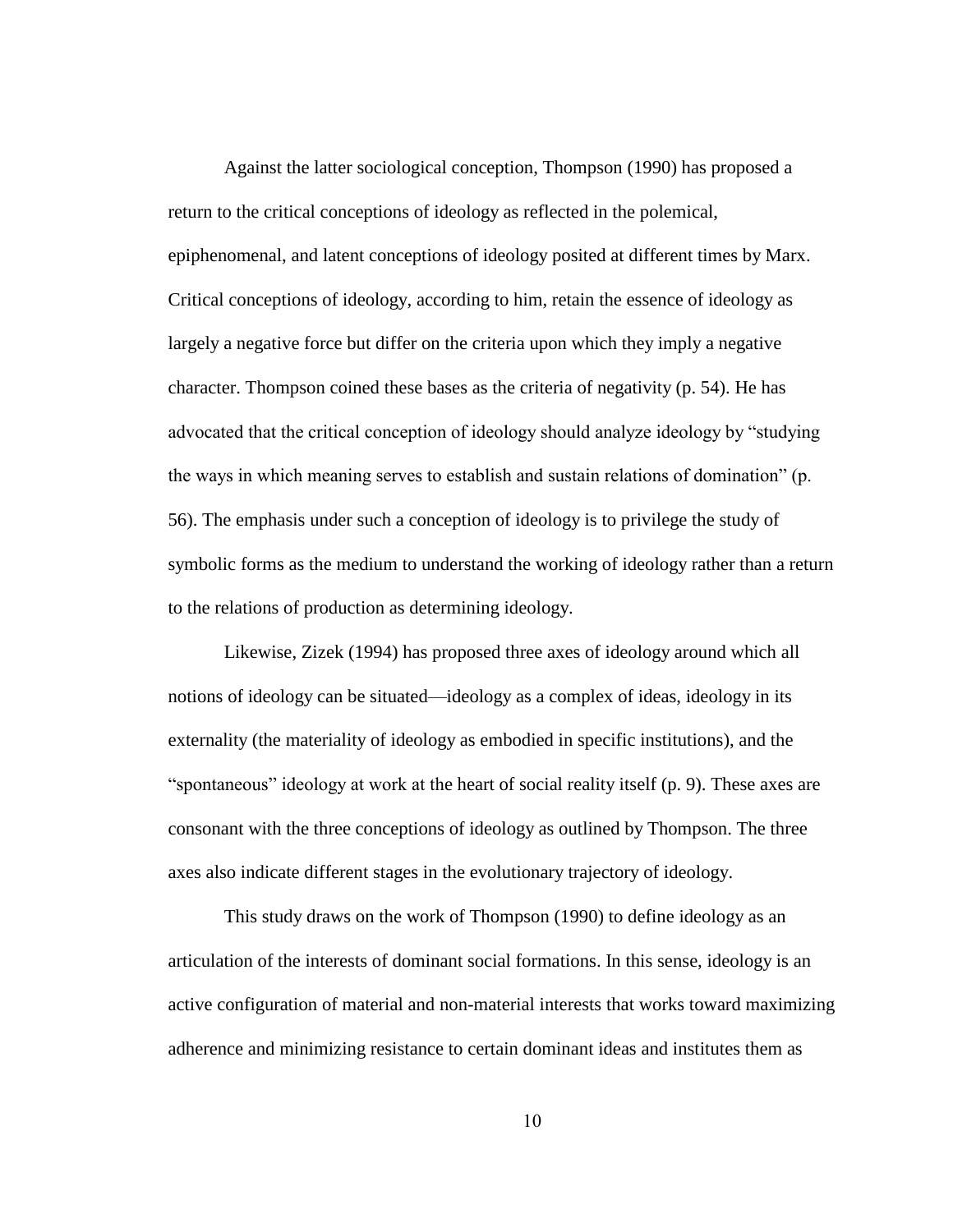common sense. In addition, it is posited that an ideology necessarily conveys a group interest, although its subjects are ultimately individuals.

The effects of ideology under capitalism are varied and diverse; it not only shifts attention from the sphere of production to that of exchange, but also imposes an imaginary unity on groups while displacing the actual unity. Hall (1977) has identified three general ideological effects under capitalism. The first effect is that of masking and displacing whereby the exploitative nature of the capitalist system is concealed or repressed. The second effect is that of fragmentation or separation which fractures the unity of the different spheres of the state and disperses them into the theory of the separation of powers. This fragmentation is also understood to happen at another level that of the class—whereby the unity of groups are fragmented and the individual occupies the position of being the favored locus of action. The third effect of ideology, according to Hall, is that it imposes an imaginary unity on units by displacing the real unity. Along with these three crucial functions, Hall has posited another important function that ideology is called upon to perform, particularly in modern capitalist societies, that of securing legitimacy and winning consent for dominant representations (pp. 337-338).

### *Hegemony and Discourse*

Securing legitimacy and winning consent reside at the heart of the concept of hegemony proposed by Gramsci (1971) in his seminal work, *Prison Notebooks*, which engages the question of how dominant groups secure the adherence of the masses toward ideas of interest. A key insight of Gramsci is that the consolidation of power by any social group should be preceded by hegemonic activity that transforms a contested terrain in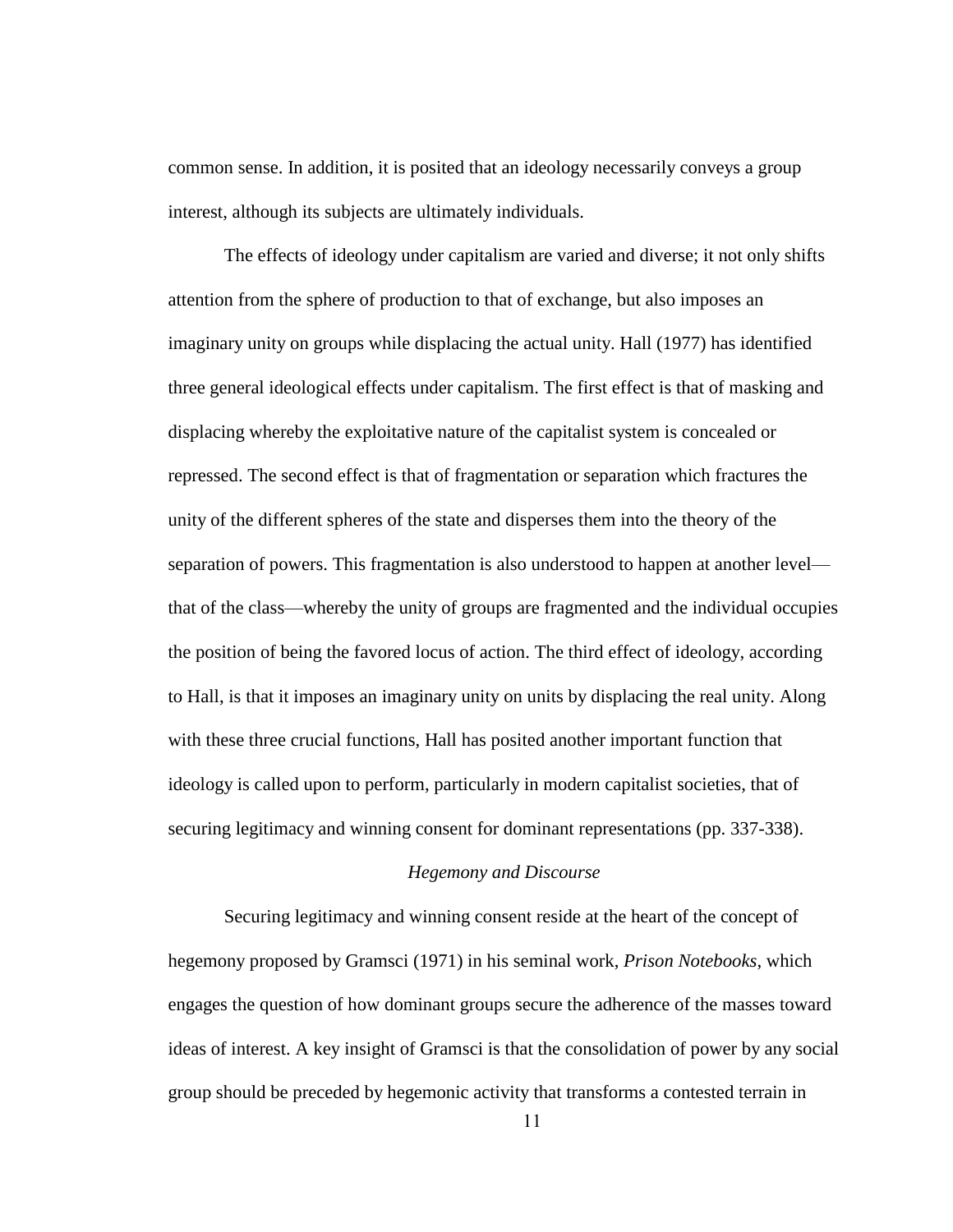favor of the dominant group (p. 57). In other words, capitalism needs to perpetuate conditions of social reproduction necessary for its existence, and it is these conditions that the process of hegemony seeks to normalize.

According to Gramsci, the relationship between the state and the economy is mediated by a host of institutions which constitute the civil society. For him, hegemony exists when a historical bloc or coalition of ruling sectors is not only able to coerce other groups into identifying with its interests but also to exert a social authority and leadership over those groups and over the "social formation as a whole" (Hall, 1977, p. 332). Hence, hegemony is not just the power to dominate but to lead. According to Gramsci, hegemony is a combination of the use of force and consent. In capitalist societies, though, the balance shifts decisively toward the latter, which makes ideology indispensable to the task of achieving hegemony. Hegemonic activities, then, cannot be limited to the economic sphere or the sphere of production alone but are to be realized in the spheres of the superstructure, including the arena of the state and civil society.

The postulation of hegemony, as transacted in a terrain other than the economic domain, marks a radical break in Marxist theorizing of ideology as it refutes the "determination-by-the-base-in-the-last-instance" thesis and bestows considerable autonomy on the superstructure. Laclau and Mouffe (2001) have argued that hegemonic activities are not determined by the economic sphere as the latter fails to fulfill three conditions that would be necessary for it to play the role of constituting the subjects of hegemonic practices (p. 76). First, the laws governing the economic sphere should be strictly endogenous and exclude all indeterminacy resulting from the political and other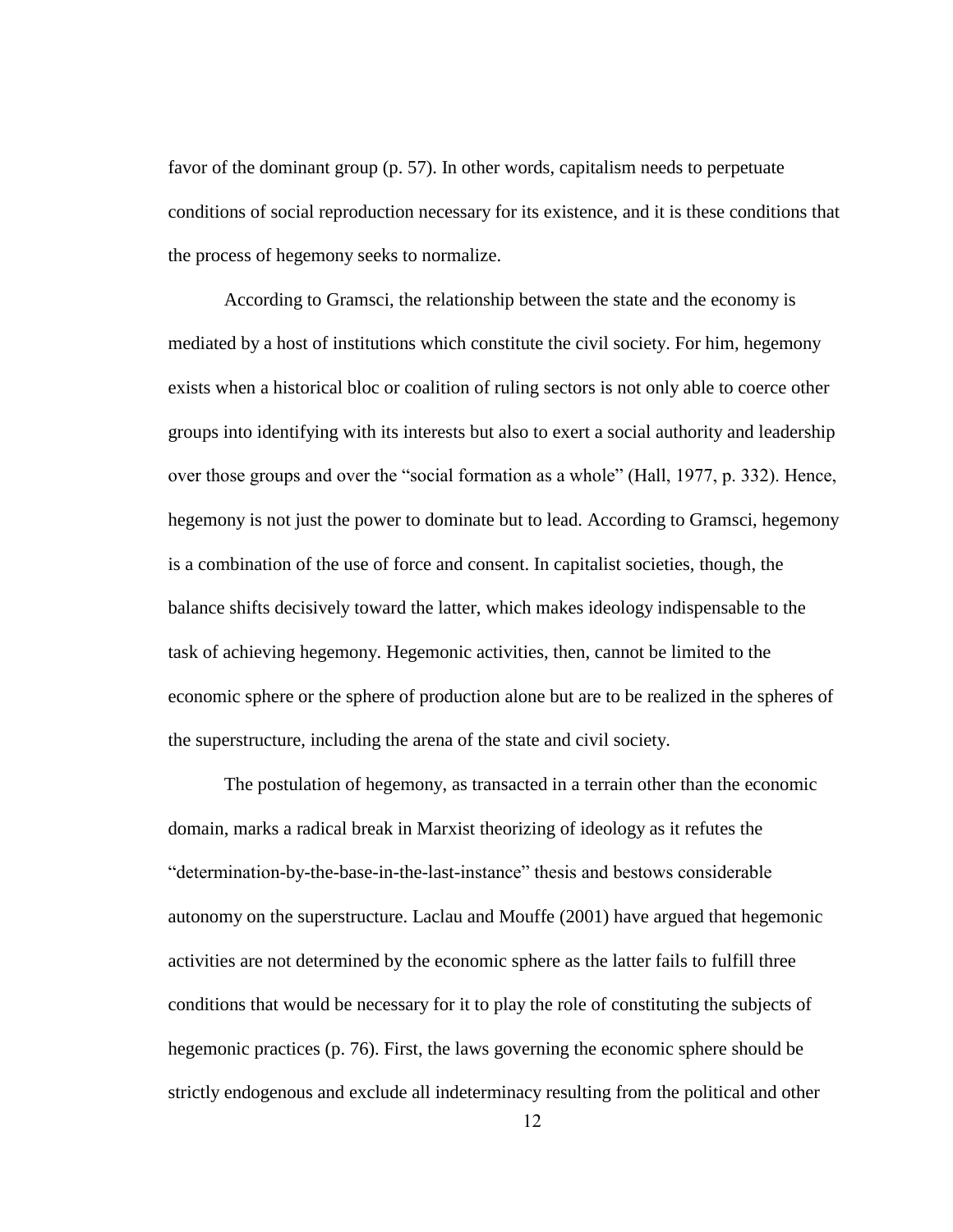external interventions. Second, the homogeneity of social agents constituted at the economic level must result from the very laws that govern the economic sphere. In other words, any fragmentation of the social structure should be reducible to intervening economic factors. Third, the position of social agents in relations of production should endow them with historical interests so that the presence of such agents at other social levels must be ultimately explained on the basis of economic interests. Arguing for the impossibility of the economic sphere to meet these three conditions, the authors maintain that these conditions correspond to three unsustainable theses of Marxism: that the endogenous laws of the economy correspond to the neutrality of the productive forces; the condition of the unity of social agents at the economic level coincide with the homogenization and impoverishment of the working class; and the working class have a fundamental interest in working toward socialism (p. 78).

Hegemony is, then, constituted in a terrain other than the sphere of the economy. Two conditions have to be met for the hegemonic process to be set in motion: The presence of antagonistic forces trying to establish themselves as the dominant force and the instability of the frontiers that separate them (Laclau & Mouffe, 2001, p. 136). These two criteria need to be met as hegemony is tentative at best and has to be constantly reified against rival claims to represent reality. According to Laclau and Mouffe, Gramsci"s conception of hegemony and ideology departs from the critical conception of ideology in favor of a positive (material) perspective. For Gramsci, political subjects are not classes but complex "collective wills," and hegemonic articulations may be independent of class locations (p. 67). Laclau and Mouffe use this reading of Gramsci to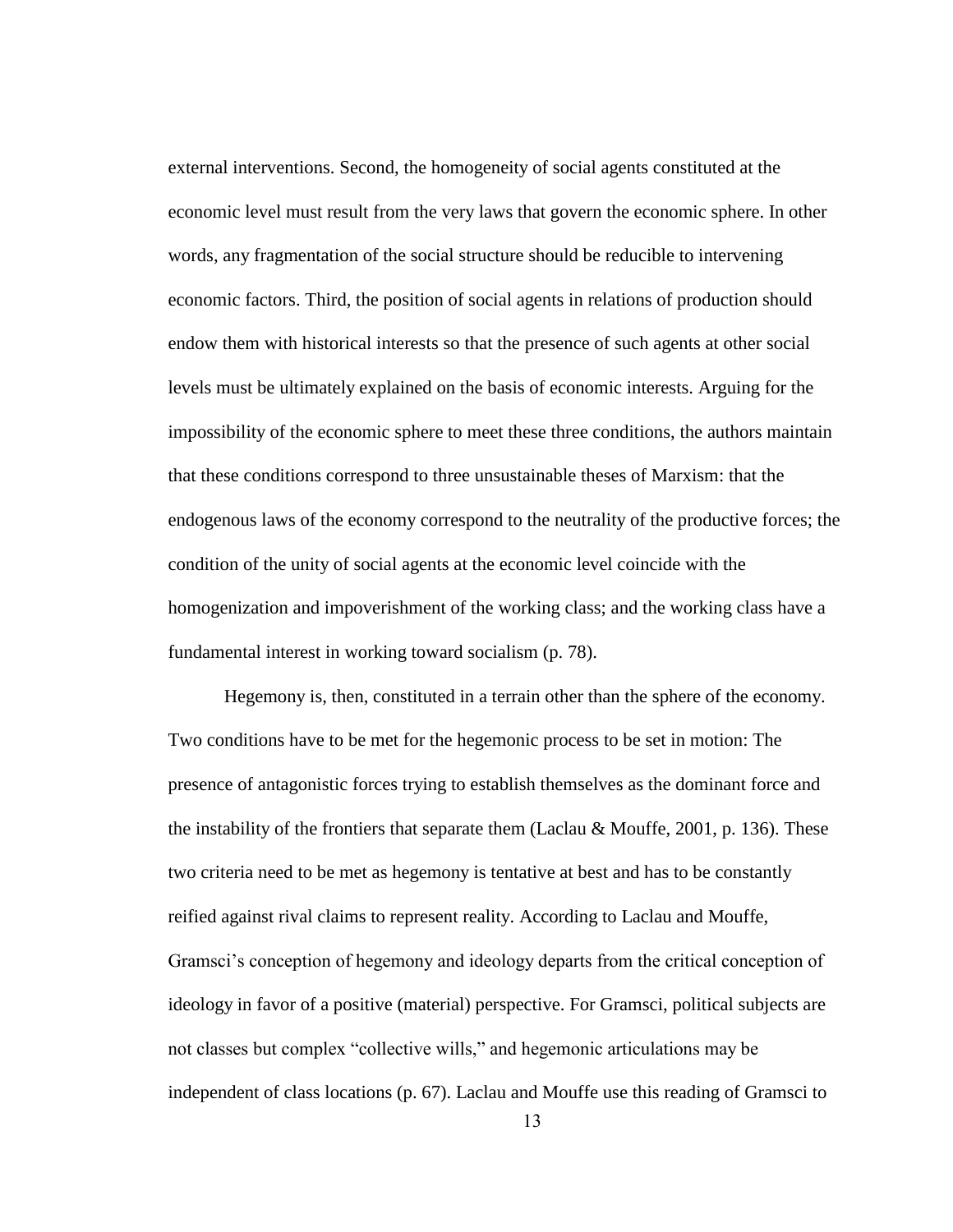rescue the issue of agency in radical-democratic politics "in an epoch where class essentialism has given way to the pluralist demands of the "new social movements" feminism, anti-racism, lesbian and gay rights, ecology, peace, etc" (Barrett, 1994, p. 247).

Although this study acknowledges the central role that ideology plays in consolidating the hegemony of dominant social formations in contemporary societies, an enlarged role for the economy is sought to understand the calculated use of force and coercion in constituting hegemony. Williams (1979; cited in Stevenson, 2002, p. 17) has argued that any hegemonic formation comprises three cultural processes—traditions, institutions, and formations. While traditions could refer to ideas or the ideological component of hegemony, institutions are material social entities, such as the mass media, which serve as sites of cultural production and dissemination. However, these sites of cultural production are controlled by actors with access to various capitals, including economic resources. In this backdrop, it is argued that production of ideology is deeply influenced by entitlement or ownership of economic resources.

Gramsci"s conception of hegemony has analytical utility in explaining the spread of neoliberalism—first in the West and then elsewhere in the world—since 1960. This study is primarily concerned with the ideological component of neoliberal hegemony. Neoliberalism is generally associated with two important developments: the fragmentation of class-based political paradigms of the industrial era, which has had the effect of blurring the traditional boundaries between the Right and the Left (Mouffe, 2005, p. 66), and the increasing role of discourse as a constituting element of ideology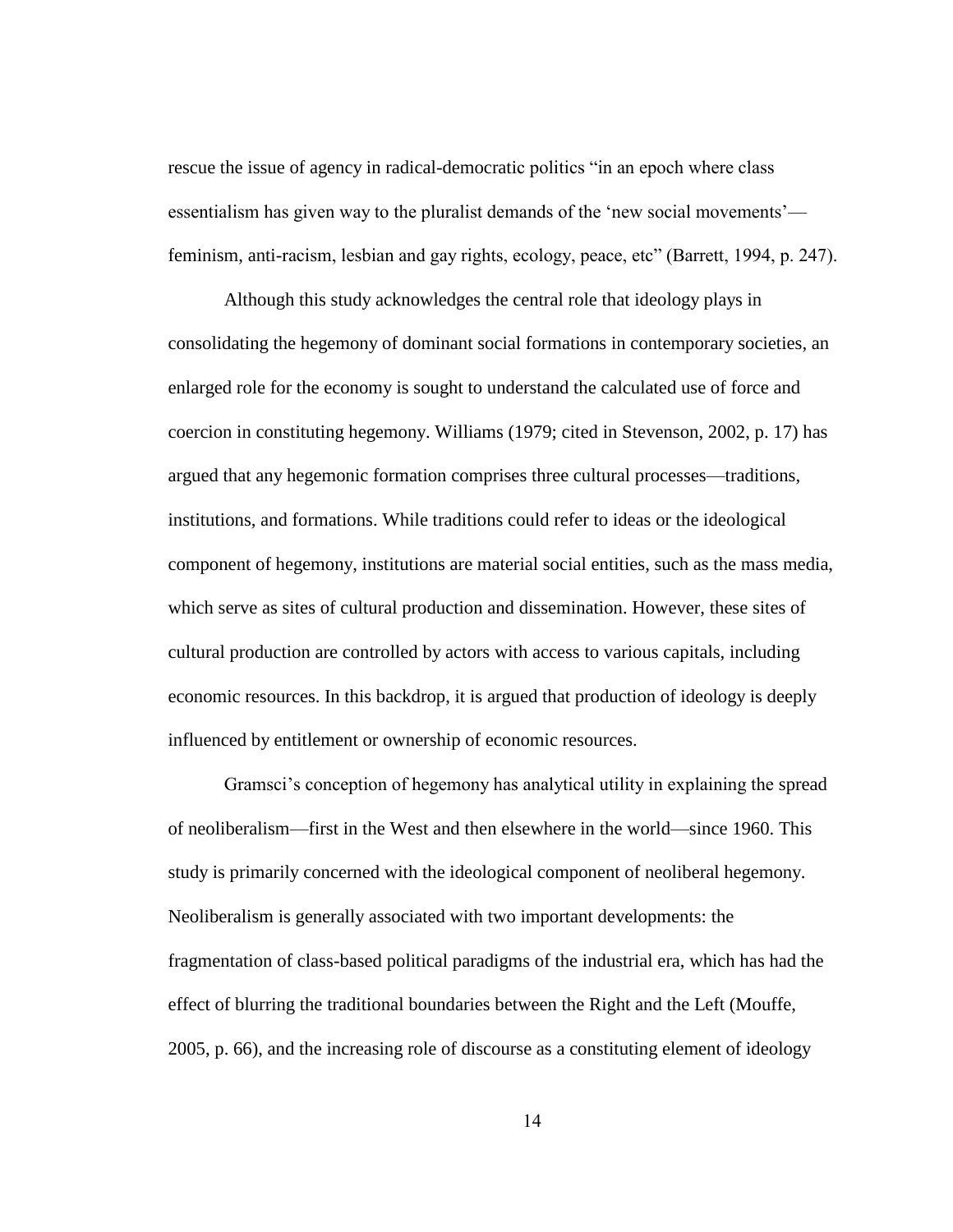accompanied by the rise of mass communications as a principal terrain of hegemony formation (Laclau, 2007; Laclau and Mouffe, 2001; Thompson, 1990).

Neoliberalism has effectively displaced the centrality of the traditional terrain of class-based struggles and fixed positionalities and replaced it with discourse. Discourse here should be understood in light of the growing importance of language in contemporary societies. Therefore, it is not incidental that neoliberal economies are increasingly being positioned as knowledge economies, which means that knowledge is produced and assimilated in the form of discourses (Fairclough, 2001, p. 229).

Laclau (2007) has defined discourse as not just speech acts or texts but any complex of elements in which relationships play the constitutive role (p. 68). Discourse is conceived as being dynamic and discursive elements are continually being rearranged by social actors to be articulated to different discursive situations, with the relationship between the elements constituting the centrality of the process. Fairclough (2001) has defined discourse as "diverse representations of social life which are inherently positioned—differently positioned social actors "see" and represent social life in different ways, as different discourses" (p. 235). Although this definition concedes that discourses are diverse representations and, thereby, dynamic in their constitution, it maintains that the social actors who articulate particular discourses have fixed or, at least, identifiable positionalities within the social terrain. This view links discourses to specific ideological functions as discourses vie to dominate a field constituted by other (rival) discourses.

An epistemological difference between the poststructuralist conception of discourse (as represented by Laclau) and a structuralist conception is that the former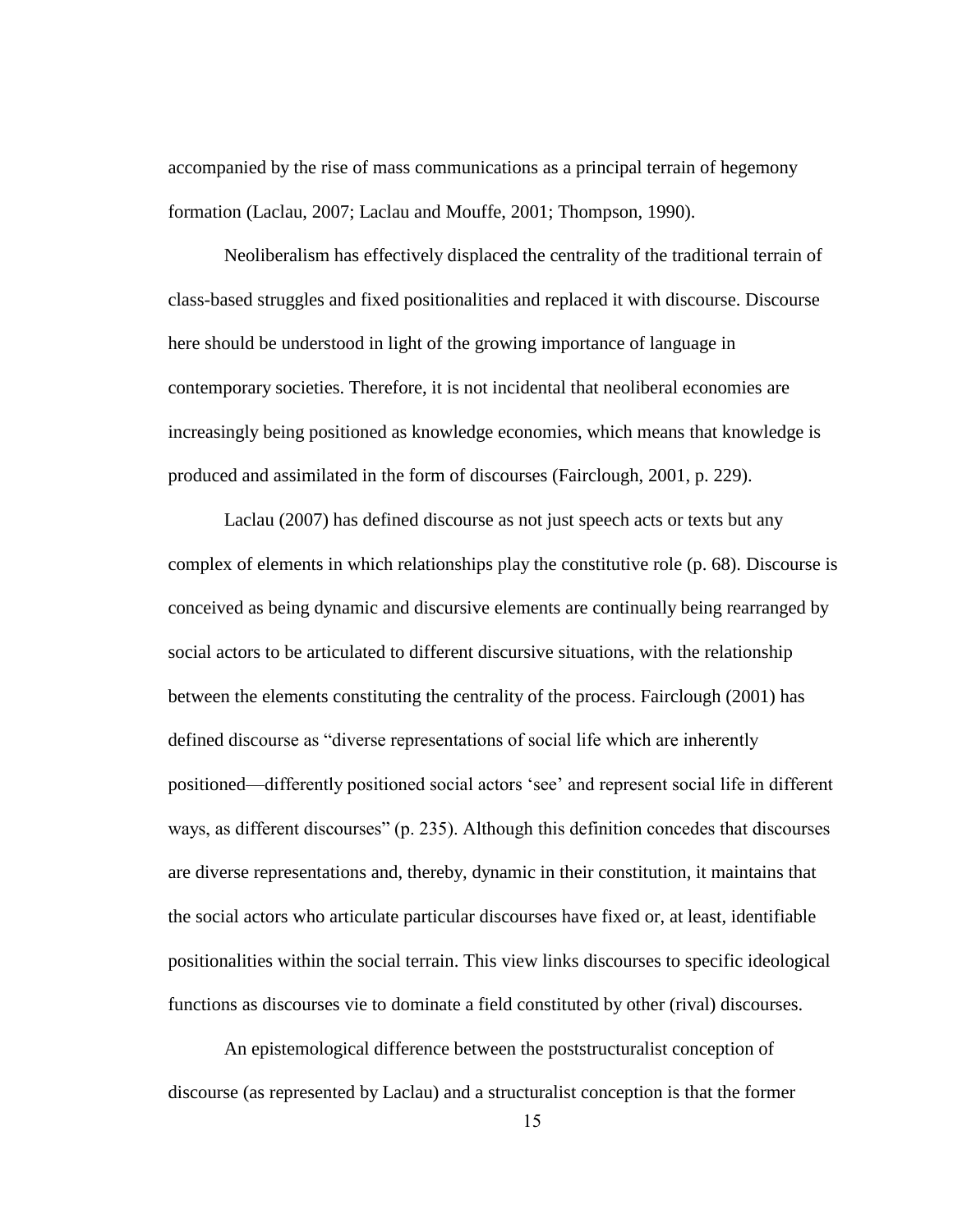rejects the distinction between discursive and non-discursive practices and makes ideology strictly discursive whereas the latter insists that discourse as a social force is dialectically related to other ideological aspects that may be extra-discursive (Carpentier & De Cleen, 2007, p. 278). Discourse is looked at as merely constituting one of the many terrains on which the battle for hegemony is being fought.

Drawing upon Fairclough"s notion of discourse, this study posits that discourse is a crucial terrain to understand the working of neoliberalism. While firmly affirming the existence of extra-discursive components of ideology, this study recognizes the important role of the discursive constitution of neoliberalism, particularly in modern capitalist societies, as indispensable in understanding the way in which neoliberalism secures hegemony.

### *Hegemony Formation and Mass Media*

The mass media play an indispensable role in the process of securing consent in capitalist societies. The media are not only primary channels of communication but also sites of meaning production and exchange where symbolic forms and ideas are brought to life and transacted across the social terrain. Modern societies, with attendant fragmentation and dispersion of social life, depend on the mass media to achieve an "imaginary unity." In addition to these functions, mass media play an important role in representing the world for those who live in it, as a result of which they get embedded in the process of self-formation. This institutes the mass media as vital to the construction of identities. The intersection of mass media and ideology has resulted in what Thompson (1990) calls the "mediatization of modern culture," which makes mass media a primary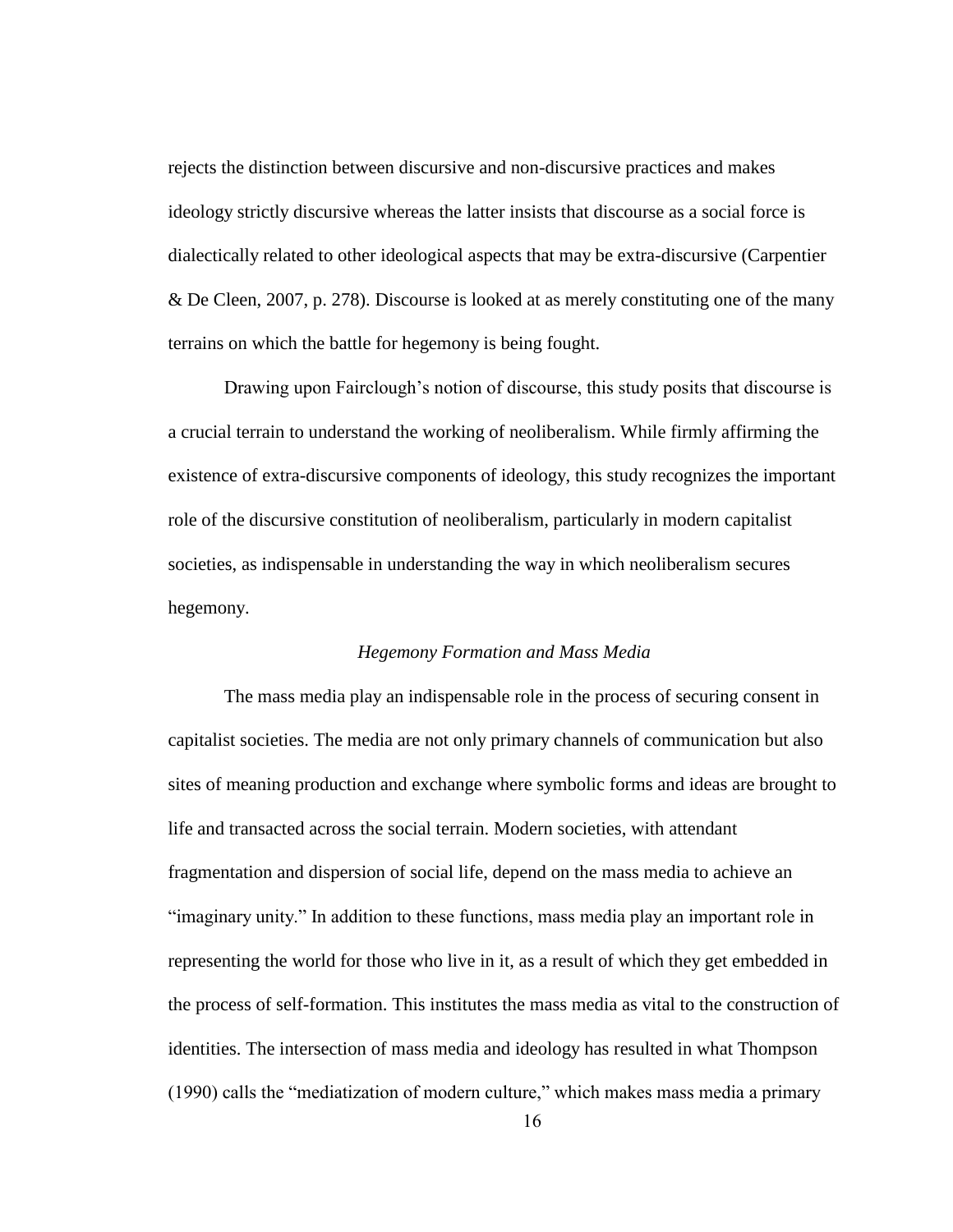site of ideological activity as they exercise critical influence on the cultural and intellectual spheres (p. 3). Although mass media are not the only sites of ideology production, they vastly enhance the reach of ideas across time and space, thereby exposing huge swathes of population to those ideas (Thompson, 1990, p. 266). This centralizes the role of the mass media in hegemony formation.

The mass media are a major vehicle through which the exploitative nature of capitalism is concealed or misrepresented. They are also seminal in the process of fragmentation and separation as the mass media are a technology of individualization as well as collectivization (Rose, 1999, p. 82). In other words, they can, at the same time, address audiences as individuals as well as members of social collectives. This ability of the media coincides with the tendency of capitalism to promote individualism even as it tirelessly tries to enforce an imaginary unity to prevent social fragmentation. The media serve another important function in modern capitalist formations as they become the primary channels through which individuals are exposed to ideas. Individuals" conception of the world is derived from an interaction between practical ideas and received ideas, the former referring to subjective ideas formed in reaction to daily experiences and the latter accumulated through social exchange between different actors (Cheal, 1979, p. 110). Often, received ideas reshape practical ideas into new forms and experiences in a manner that are consistent with dominant ideologies. The media, by being carriers of the ideas received by individuals, exercise an enormous influence in locating experience within the dominant norms.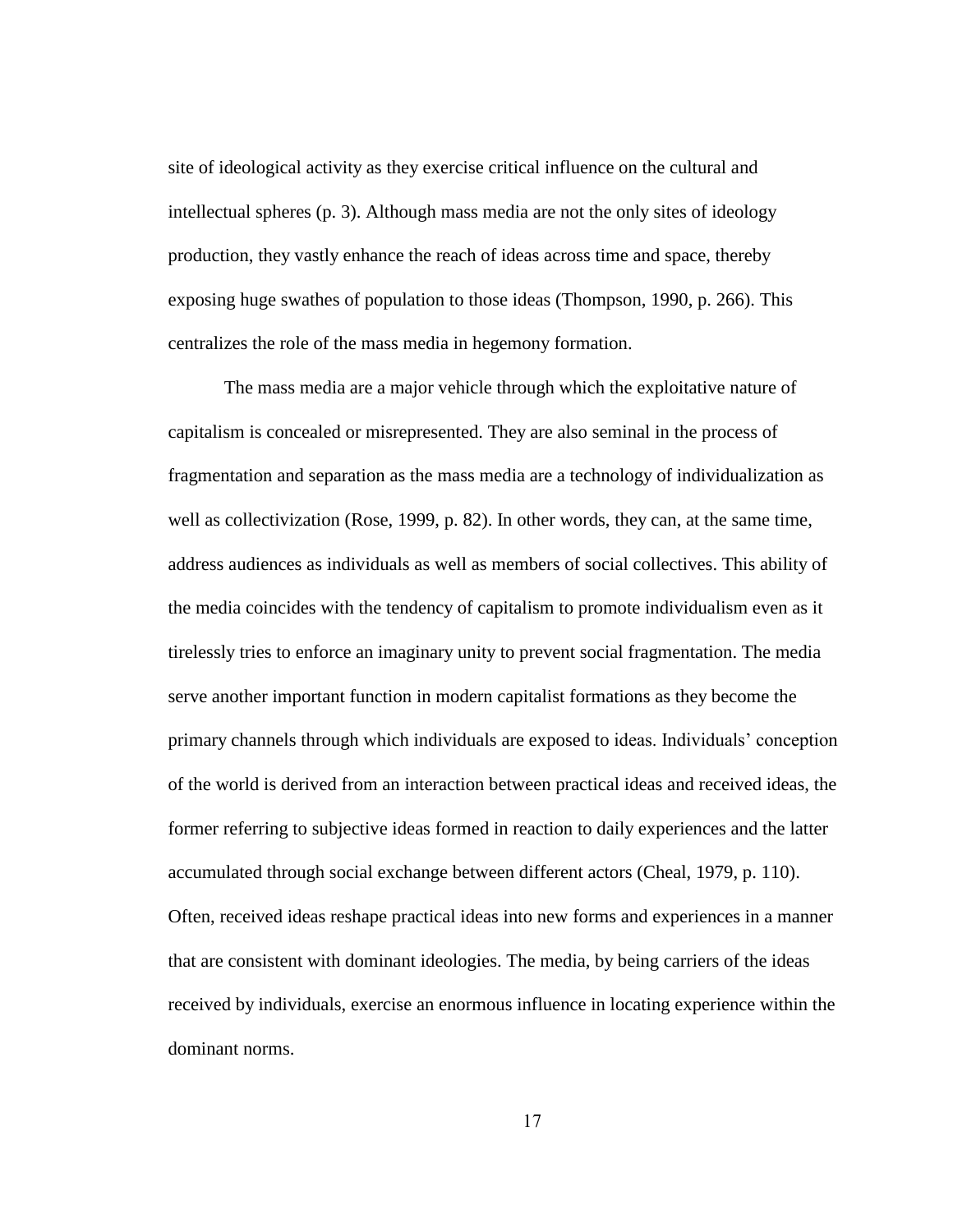This process is best realized in the media"s growing colonization of the process of subject formation. Thompson (1995) identifies four ways in which the media negatively affect the process of subject formation (p. 213). The media, by embedding select messages in particular locales, create conditions for the mediated intrusion of ideological messages into the routines of everyday life. Second, the growing commercialization of the media has an adverse impact over the process of self-formation even as the media become central to the reflexive organization of the self. Third, the media may cause a rather disorienting effect by causing a "symbolic overload" on subjects by exposing them to multiple products and messages (p. 216). Lastly, the development of the mass media results in "mediated quasi-interaction." This may culminate in a situation where the self may become excessively absorbed in the mediated quasi-interaction rather than actively process the symbolic materials acquired through such an interaction (p. 218).

One of the central assumptions of this study is that an important condition that media have to meet in order to reproduce dominant ideologies in the process of individual and collective subject formation is the cultivation of a journalistic workforce that actively embraces dominant ideologies. If mass media today can be likened to the role ascribed by Gramsci to the Catholic church—that of setting cultural policy (p. 342)—journalists can be compared to the priests in their role in proliferating dominant ideologies. Although the media are a contested terrain, unlike the Catholic church hierarchy where conflictuality is contained, journalists still undergo newsroom socialization as a part of which they are exposed and familiarized with dominant ideologies. The process through which journalists encounter and internalize dominant ideologies such as neoliberalism are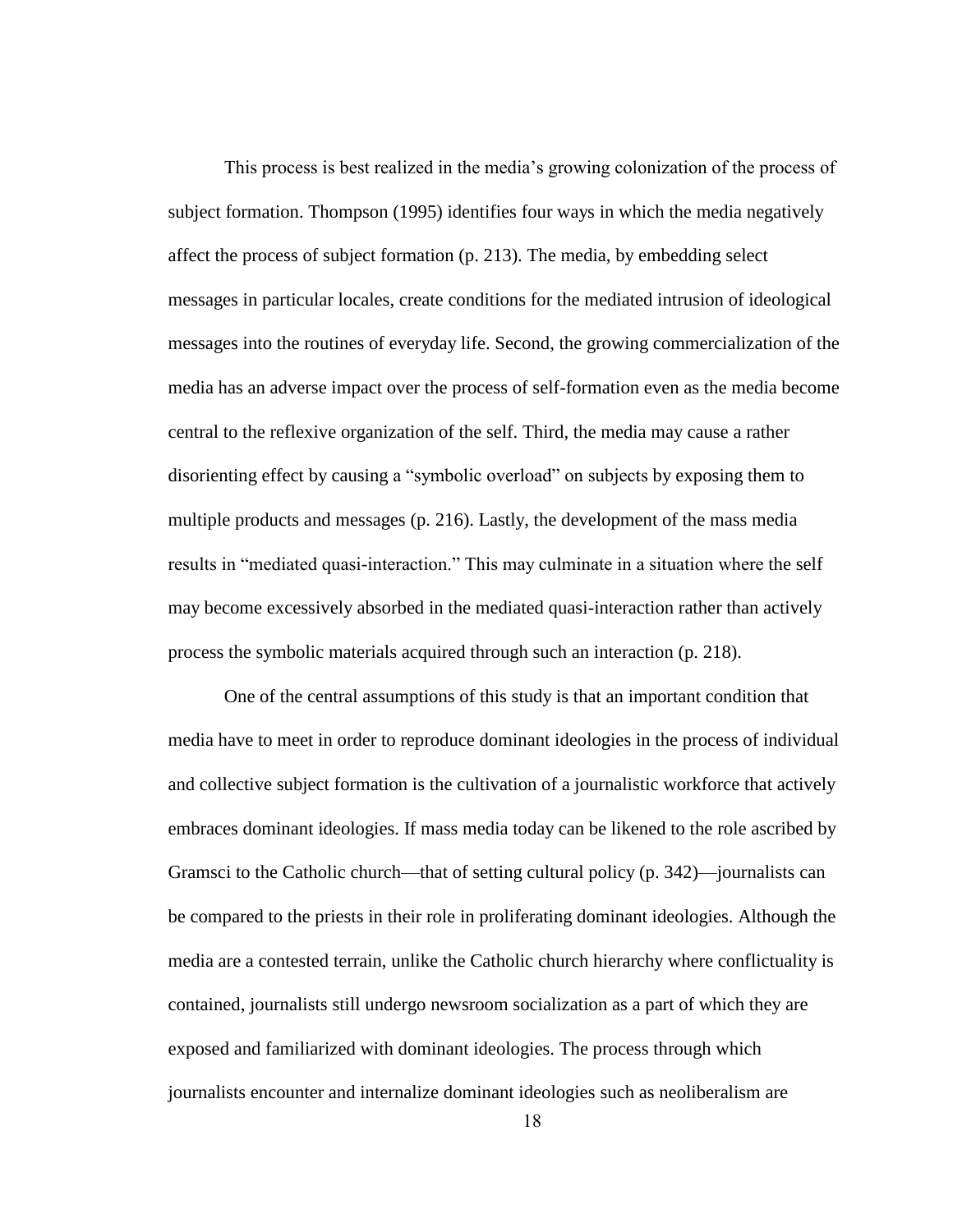central to the process of subject-formation of journalists. But it is necessary to preface this process with an understanding of the changes that neoliberalism has caused within media organizations as it provides the context against which the roles of journalists in a neoliberal setting can be made intelligible. The next section outlines the impact of neoliberalism on the media after which the process of journalistic subject-formation will be mapped by tracing how media workers are socialized into dominant ideologies.

### Neoliberal Restructuring and the Media

Many scholars have tried to understand the effects of a neoliberal market economy on the social functions of the media. While some of them have looked at its impact on the organizational structure of the media and the changing patterns of ownership under a neoliberal dispensation as causing concentration of media ownership and cross-media holdings, others have looked at how the trend toward deregulation and hypercommercialism have altered the democratic orientation of the media and moved them away from their social-responsibility functions, resulting in a crisis of the public sphere.

The profit orientation of the media, particularly of news organizations, has been a historical issue that has been raised frequently in capitalist democracies. Tebbel (1966), for instance, drew attention to the dilemma of the publisher whose primary concern is safeguarding his (sic) business interest (p. 79). He noted that though the media are beset with many functions in a democracy, they were always under pressure to maintain a healthy profit margin. This fundamental contradiction between ethics and profit that plagues the media has aggravated with the transition to a market-oriented model of news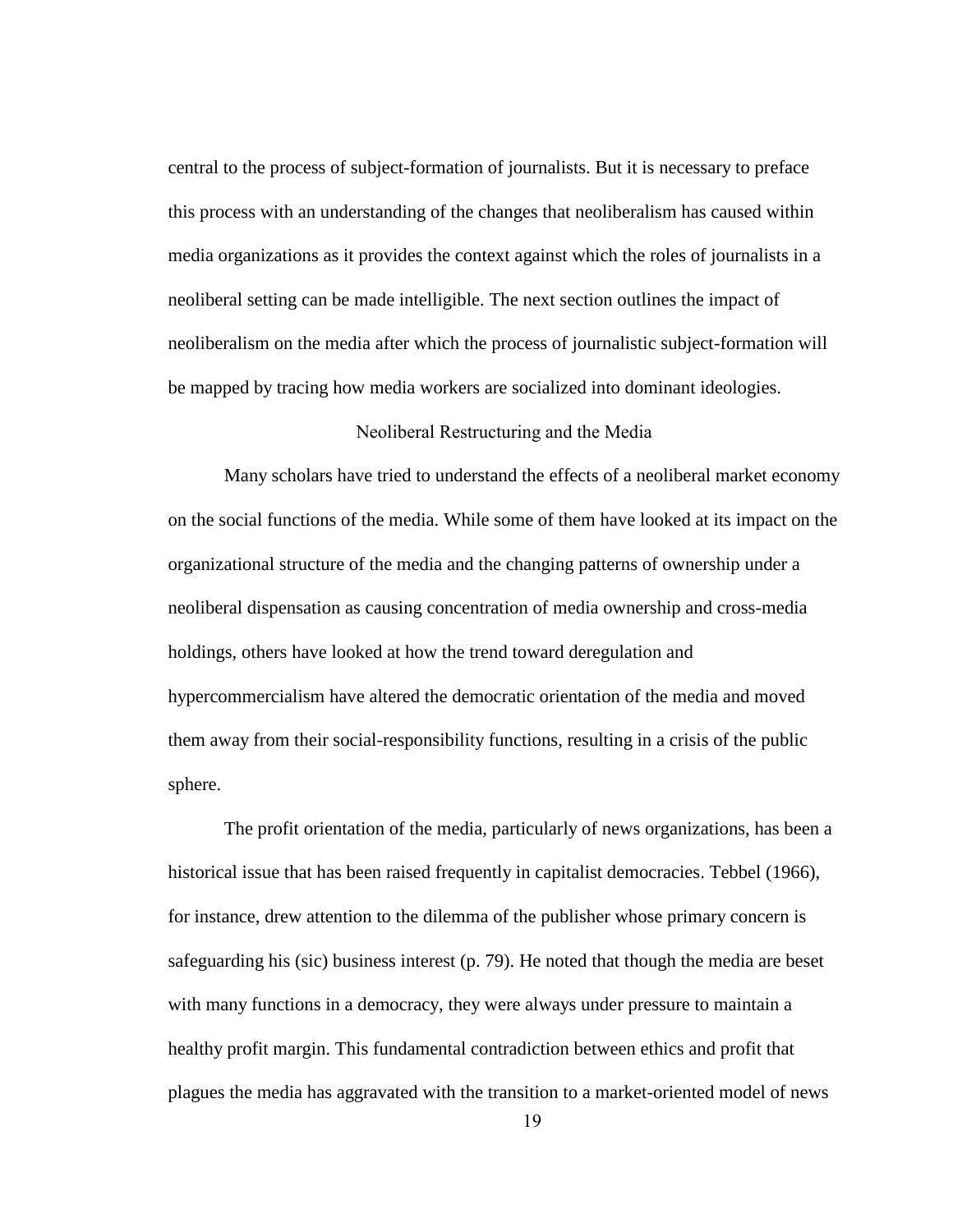production. McManus (1994) observed that journalism oriented toward the market was likely to have four social impacts: consumers were likely to learn less from the news, they may be misled, news sources may become more manipulative, and the audience may become more apathetic about politics (pp. 184-197). Likewise, McChesney (2000) and Badgikian (2004), who investigated the consequences of increasing concentration of media ownership in the hands of a few corporate organizations, are pessimistic about its effects on democracy and dissent. Along these lines, Kellner (2004) argued that media deregulation and the rise of neoliberal policies have been detrimental to democracy in the U.S. At the societal level, they have resulted in the transformation of the media into tools in the hands of political conservatives and corporate interests. With regard to its impact on journalism, Kellner is of the opinion that neoliberalism has meant that:

"The media have been increasingly organized on a business model, and competition between proliferating commercialized media has provided an impetus to replacing news with entertainment, to generate a tabloidization of news, and to pursue profits and sensationalism rather than public enlightenment and democracy." (p. 31)

The transition to a market economy has produced fairly consistent results around the world, including an increase in entertainment content as compared to news, an orientation toward profit maximization, and the avoidance of issues that may bring the media in confrontation with the establishment. At the institutional level, it has resulted in the concentration of ownership, which has resulted in media monopolies. Bresnahan (2003), who compared the market-based media democratization model that gained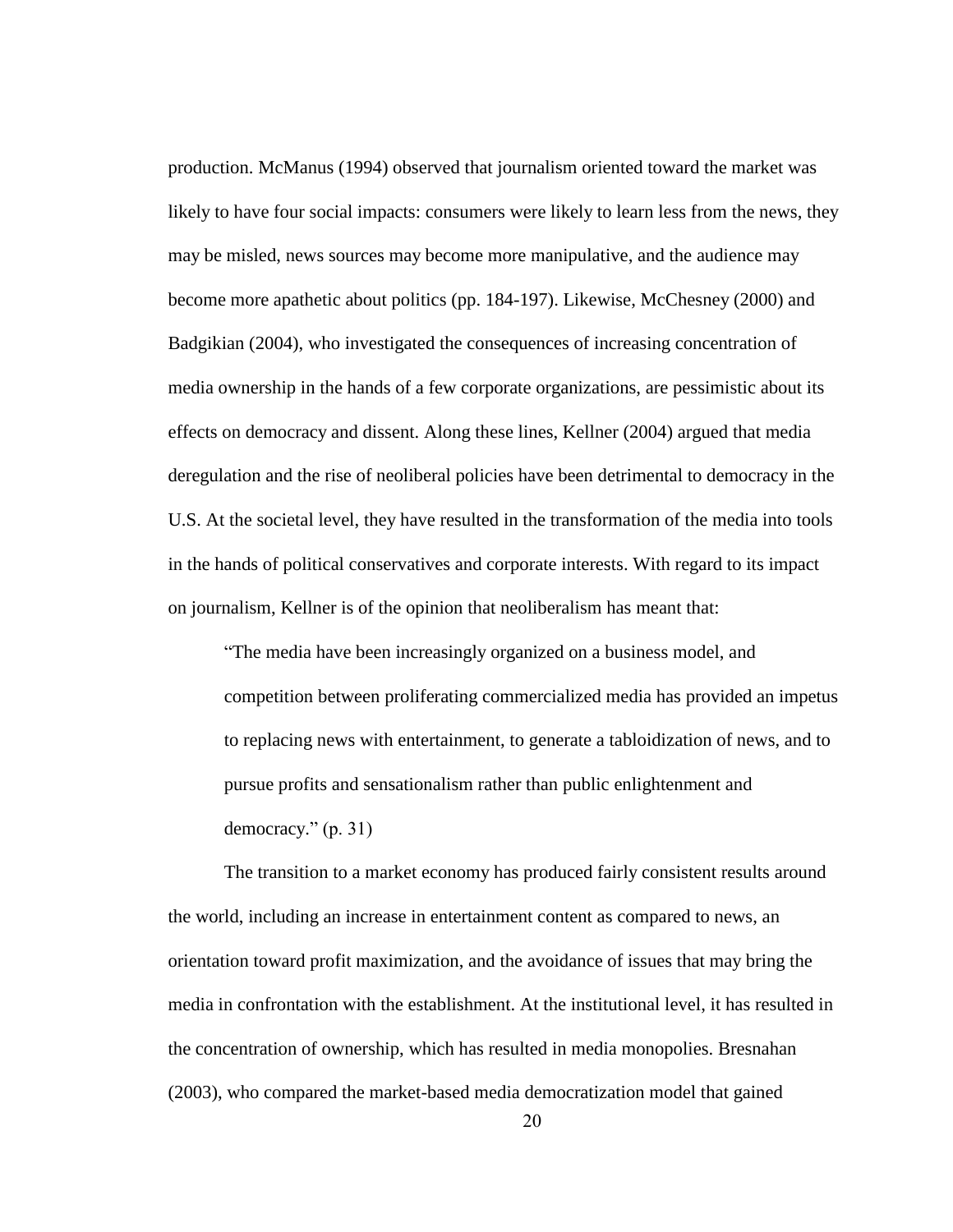prominence in Chile in the "90s with the public-sphere model proposed by media theorists such as McChesney, concluded that the adoption of the former had resulted in a decline in media diversity. She observed that though journalists no longer faced any threat to their life as under Pinochet"s dictatorship, the dramatic decline in media diversity in the "90s signifies the failure to support the media"s openness to all sectors of civil society through public policy (p. 39).

Bresnahan"s findings have been echoed by other studies that have looked into the impact of neoliberalism on the media. Jin (2007), who studied the impact of neoliberal globalization on television, concluded that the world television system had grown rapidly in the past two decades. He noted that this had become possible through the adoption of neoliberal policies, which included media deregulation and reduced state intervention in communication affairs (p. 180). Other important outcomes of the neoliberal period, according to Jin, are the rise of megaglobal communication companies, privatization of existing broadcasting companies, relaxation of foreign ownership restriction, corporate investment in technologies such as cable TV and satellite broadcasting, and transnationalization of advertizing and its convergence with communication industries to promote cultural products and consumer goods (p. 183). He observed that these features were not exclusive to Western countries but took place in Latin American as well as Asian countries (p. 192).

Although these studies have documented the changes in media industries at the institutional level, the analysis of the impact of neoliberal policies on journalistic practices continues to be a blindspot. More specifically, few studies have looked into how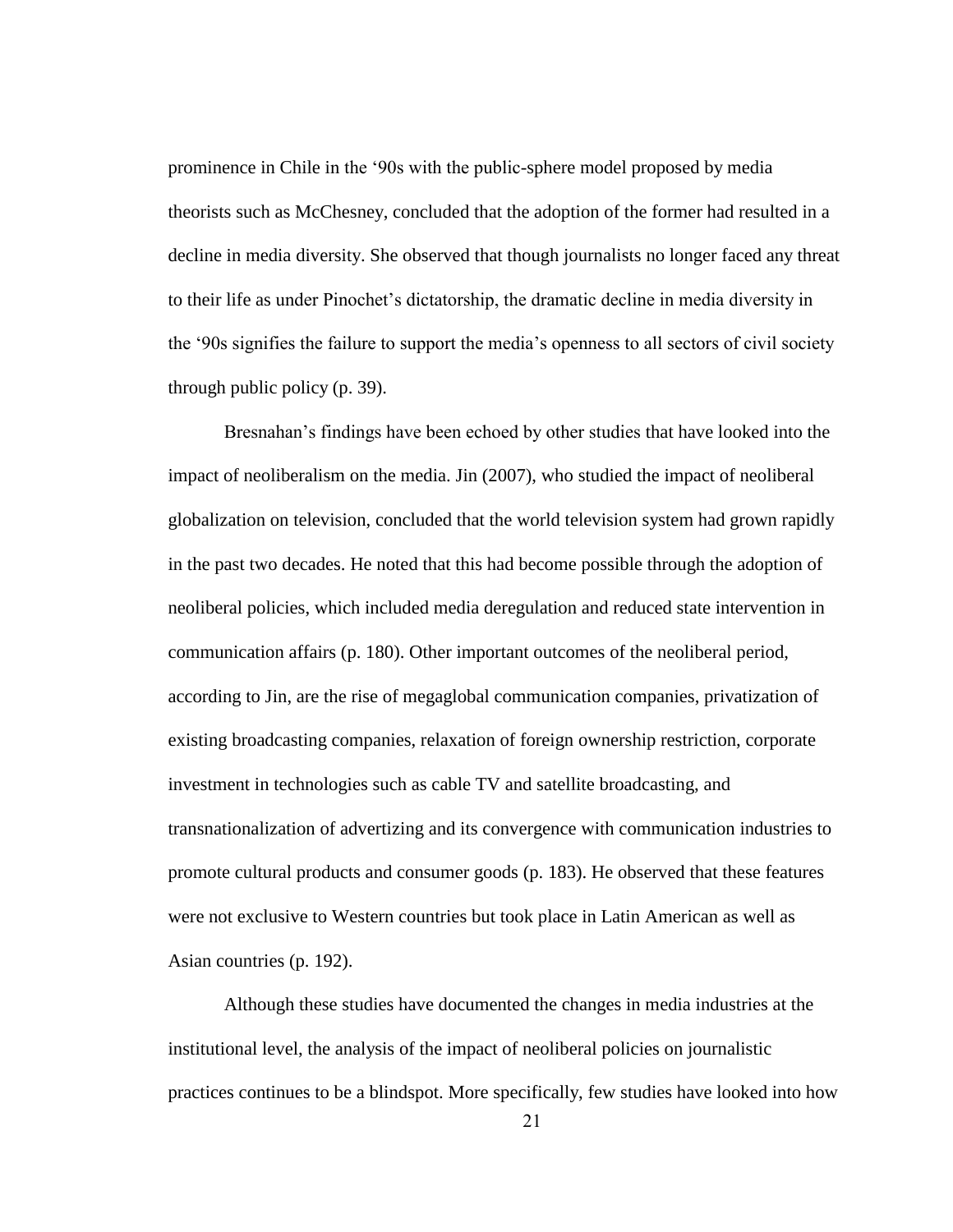journalists make sense of the changes taking place in their organizations, and how neoliberalism as an ideology is articulated by working journalists. Instead, existing studies tend to prioritize media institutions at the cost of sidelining the experiences of journalists. While one can infer that wide-ranging changes in the communication industries should have influenced the way journalism is practiced on a day-to-day basis, this aspect has not been studied from the perspective of journalists.

Journalists and Subject-Formation: Insights from Media Sociology

Journalists are important to the process of inscribing dominant ideologies into media products. They render ideological services that secure the domination of the ruling ideology (Bourdieu, 1998). But journalistic adherence to dominant ideologies is itself the culmination of an elaborate process in which personal preferences, newsroom routines, organizational hierarchies, professional values, and the capitalist order in which media organizations are located synchronize to expose individuals to dominant ideologies.

Williams (2003) has observed that research involving media organizations and media workers can be placed into three different levels. The first level focuses on the individual media worker and his or her preferences, the social and cultural factors that shape these preferences, and the professional (dominant) ideologies that are followed in the newsroom. The second level deals with organizational structures and routines and their influences on media practitioners and their work. Here, the focus is on the role assigned by organizations to media workers and how the latter meet the goals set up by the organizations. The third level looks into the interaction between media organizations and the wider sociocultural and political environment in which they operate (p. 97).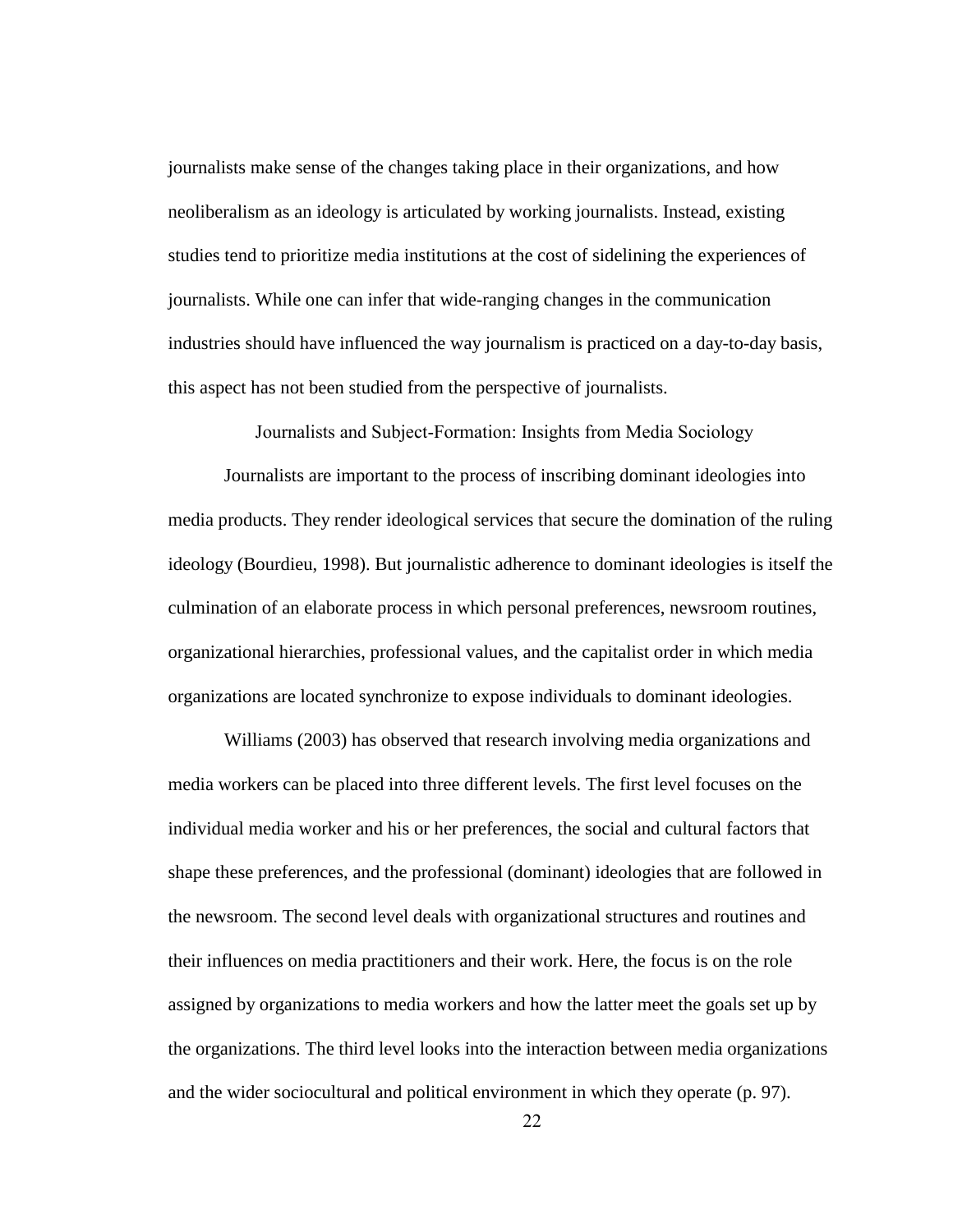Along these lines, Ramaprasad (2006) has observed that all forces that ultimately influence news content can be placed into five categories: personal, media routines, organizational, extra media, and ideological (p. 1).

### *Personal and Professional Values*

Although there is no agreement over the degree of influence media workers exert over news production, there can be no dispute that personal influences on media workers shape the final product in whose creation journalists are implicated. There are two views on how this is accomplished. While the first view highlights the role of media workers" personal background, experiences, and attitudes in shaping media content, the second view maintains that to the extent a group shares a particular idea, that idea stands a higher chance of being reflected in the news content that the group produces (Grossberg, Wartella, Whitney, & Wise, 2006, pp. 73-74). Grossberg *et al*. argued that the attitudes and values of journalists are shaped by professional or occupational values (derived from the group) and those that are societal, which pertain to their view of the world. Journalists also embedd certain ideologies in the mass media through their role as gatekeepers who man different "gates" through which ideas have to pass to become "news" or "media worthy."

The term "gatekeeping" was first introduced by David Manning White (1955) in a landmark study in which he argued that some news workers, who were strategically placed in what he termed as "gates" in media organizations, controlled the content. Williams (2003) defines gatekeeping: ""a story is transmitted from one 'gatekeeper' after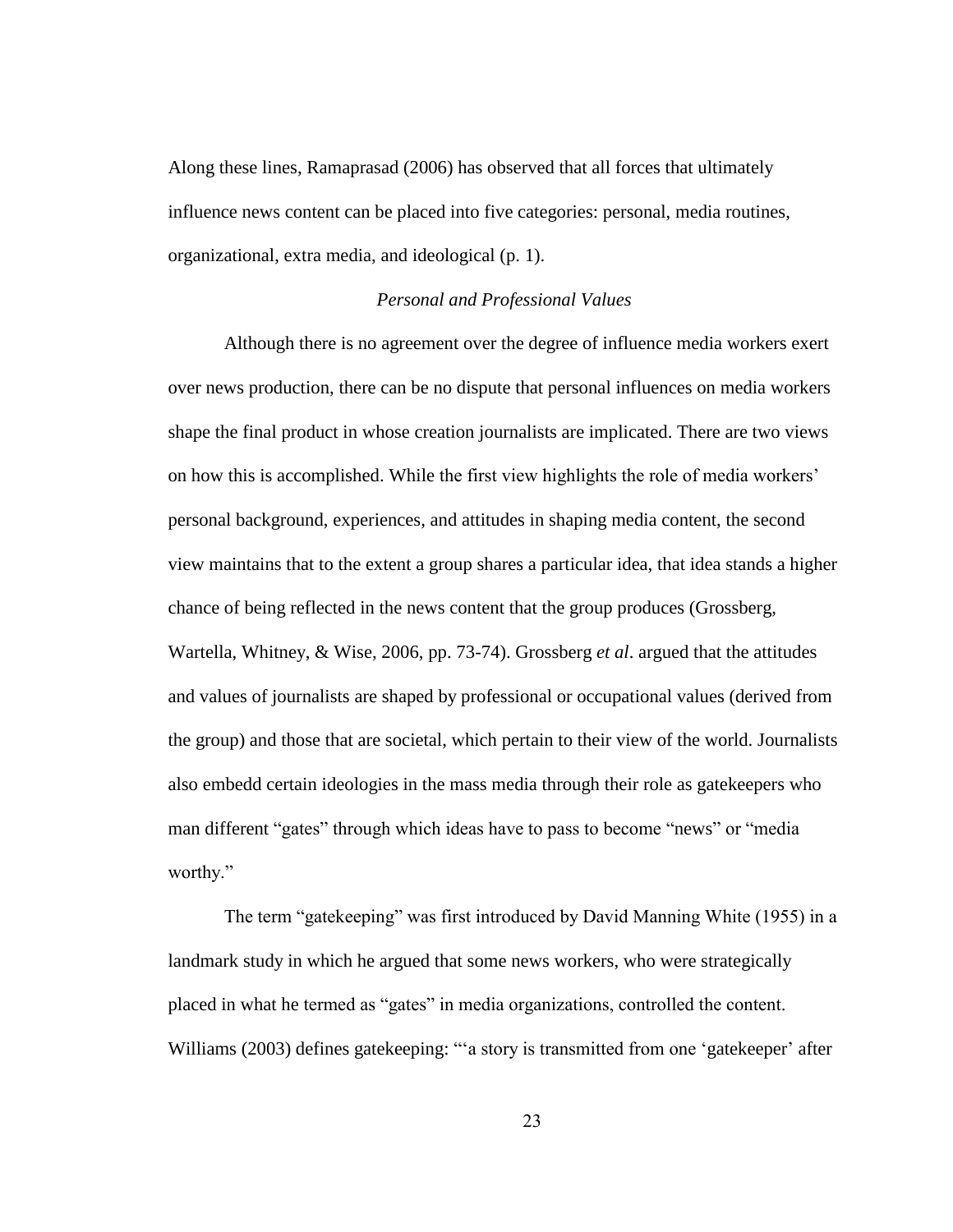another in the chain of communication" each of whom opens gates to let some stories through and closes them to others" (p. 101).

In his study, White (1955) enlisted the services of a news editor of a morning newspaper to keep a record of why he chose some stories and discarded others. During the week, the editor received 12,000 inches of news material from three news services, one-tenth of which appeared in the newspapers. In selecting from reports on the same event, 640 of the 910 reasons cited dealt with lack of space, and 172 involved waiting for additional information. Of the 423 reasons provided for rejecting reports of the same event, the majority involved stylistic issues. White concluded that the editor"s choices revealed "how highly subjective, how reliant upon value-judgments based on the gatekeeper"s" own set of experiences, attitudes and expectations the communication of news really is" (Reese & Ballinger, 2001, p. 646). Though White has been accused of overemphasizing the role of the gatekeepers at the cost of underestimating how institutional factors such as the "gates" themselves are structured, it has remained a widely used concept in media studies. Another criticism targeted at White is that not all gatekeepers enjoy equal influence in making decisions about the news content. The arriving content is screened by "boundary role gatekeepers," who then pass it on to "internal gatekeepers." The surviving message is then sent back to the boundary role gatekeepers for final shaping, selection, and transmission to the audience or another media organization (Shoemaker, 2002, p. 254). Therefore, selection criteria are not just a matter of personal preferences but are rooted in organizational routines that shape the decisions adopted by the gatekeepers. Some scholars have also argued that no one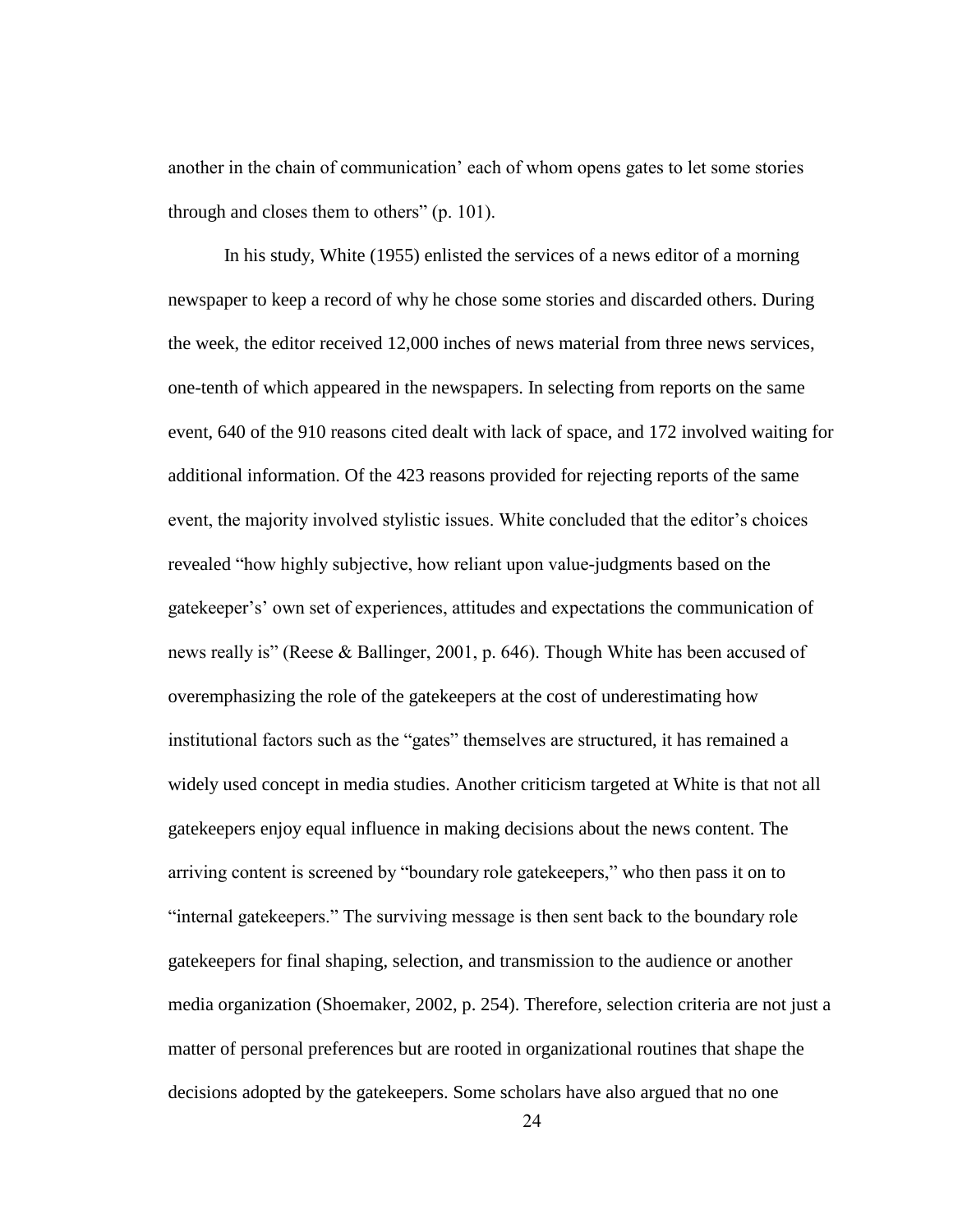gatekeeper is capable of deciding the news content in large media organizations immersed in complex media structures.

Even though changing organizational circumstances have altered the role of journalists, some dynamics have remained constant. Prominent among them is the continued status of media workers as actors who exercise direct influence in selecting news content and, thereby, enable the reach of ideologies across time and space. While the use of information and communication technologies have afforded organizations more control over journalists, the latter continue to occupy a key position in determining which news stories are considered for publication. It can also be argued that the autonomy of journalists is nonetheless mediated by organizational control and mechanisms. Media workers have elaborate codes of ethics and are bound by notions of professionalism, which predispose journalists to be more open to some ideologies over others. Some scholars believe that ethical standards are, at best, "goals more than habits" (Reinardy  $\&$ Moore, 2007, p. 163). They argue that ethics are referenced only for the occasional investigative story rather than the everyday article. Reinardy and Moore's study (2007) revealed that students enrolled in introductory journalism courses had stronger notions of ethics compared to graduating students. Graduating students seem to have been affected by their exposure to the newsroom culture through internships. This points to a move away from journalism that is concerned with social responsibility toward a focus on profits. Arguably, this is a necessary feature of newsrooms constituted under the neoliberal social formation, as the ethical responsibilities of journalism are displaced by the more pressing issue of profit.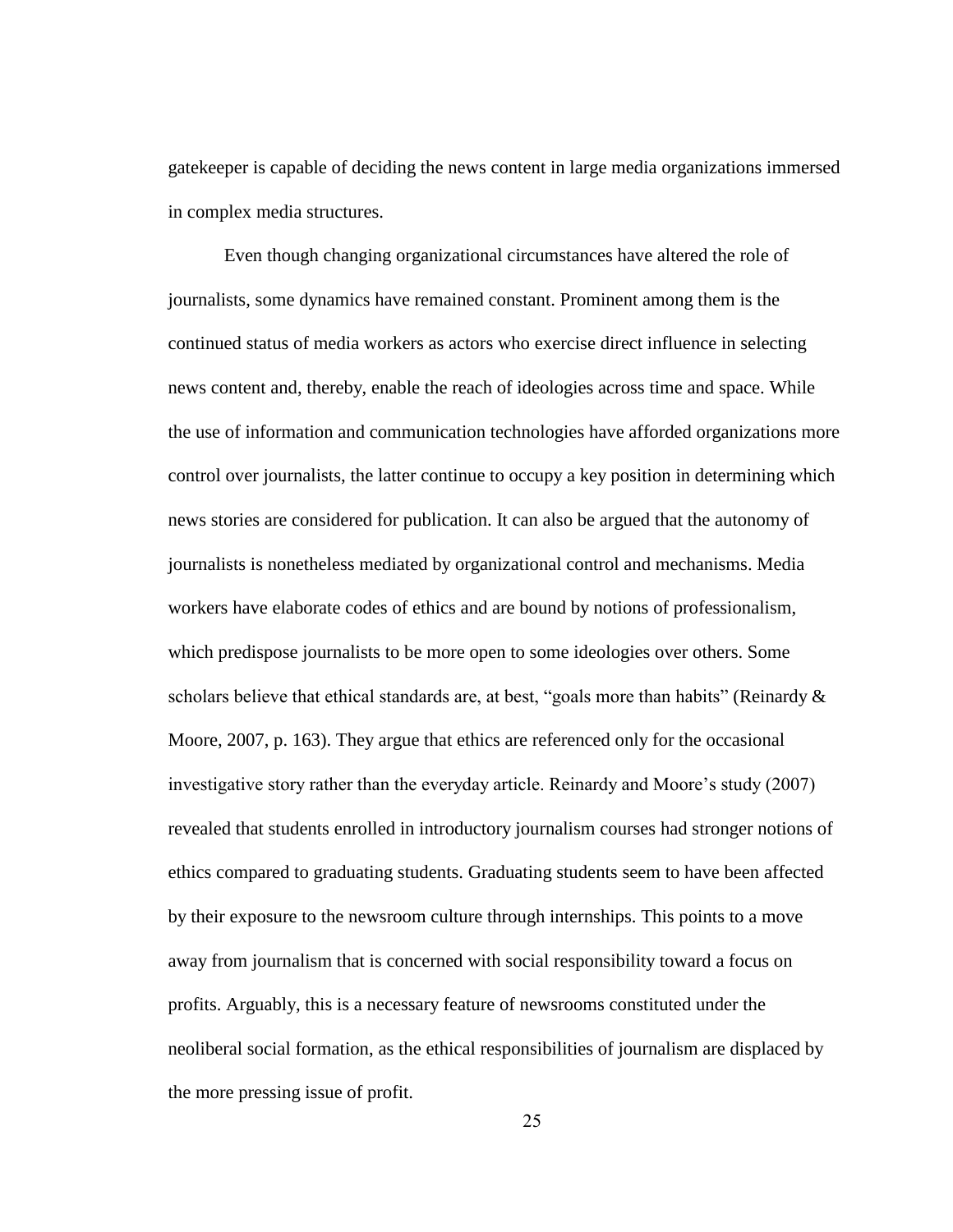Professional journalistic values are another mechanism through which select ideologies find currency in the mass media. Objectivity—a much prized journalistic value in the newsroom—is of particular relevance here as one cannot miss the similarity it shares with neoliberalism, which positions itself as post-ideological and therefore as nonideological (Bourdieu, 1998, p. 35). Schudson (2001) has argued that objectivity is the chief occupational value of American journalism. He defined it as "at once a moral ideal, a set of reporting and editing practices, and an observable pattern of news writing" (p. 149). Journalists use objectivity as a professional identity marker and to ward off criticism about their news sense, "almost the way a Mediterranean peasant might wear a clove of garlic around his neck to ward off evil spirits" (Tuchman, 1972, p. 660).

Tuchman identified four strategic procedures that help journalists claim objectivity. They include presentation of conflicting possibilities, by which different sides of a story are included in the article; presentation of supporting evidence that lends credence to a story; judicious (and strategic) use of quotation marks whereby statements are attributed to a source rather than the journalist; and structuring information in an appropriate sequence in news stories (such as the use of the inverted-pyramid style). In addition, a fifth procedure that can make a story objective is the use of facts.

Objectivity is one of the traits of professionalism that journalists have adopted. Breed (1955) has observed that professional norms are of two types: technical norms that deal with news gathering, writing, and editing, and ethical norms that deal with media workers' commitment to their readers and to their profession by referencing such principles as impartiality, accuracy, fairplay, and the like. However, such distinctions can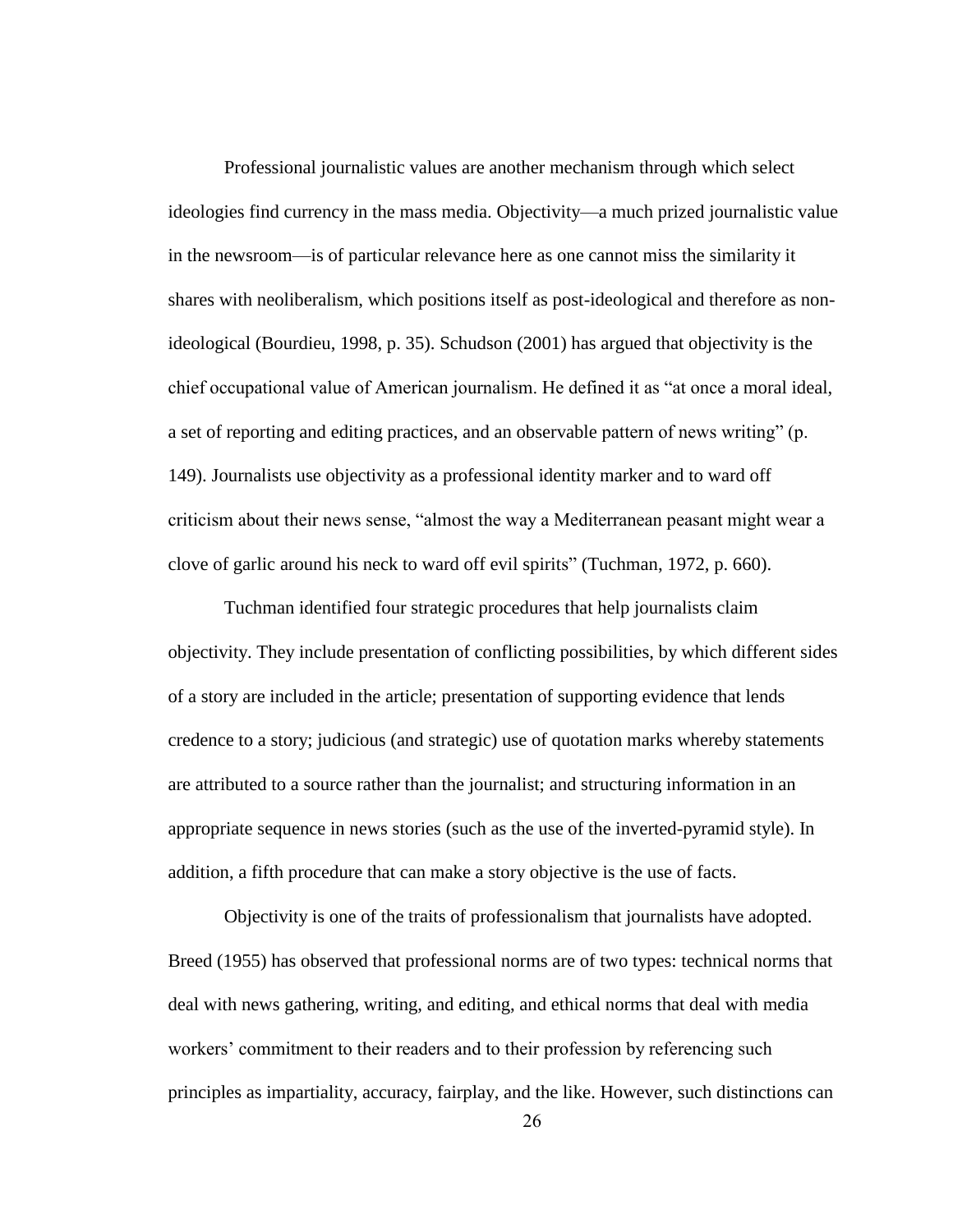hardly be sustained in the day-to-day practice of journalism. Whereas the economy of words in an article can be strictly classified as a technical norm, ideals such as objectivity guide writing as well as overlap with the territory of ethical norms.

Additionally, the valorization of the journalistic profession by media workers assists in conveying the professionalism of media work to the general public. For example, journalists often use the death of a scribe, particularly the deceased scribe"s professionalism, as an occasion to convey the importance of journalism to society (Aldridge, 1998). Further, notions of professionalism and the values that one has to adopt to become a part of this profession serve other functions as well. The discourse of professionalism serves as a mechanism of self-discipline or helps "control from a distance," as the discourse is constructed and used by both managers and journalists (Aldridge & Evetts, 2003, p. 549). Professionalism is a prominent trope in journalistic discourses about journalists and the values they internalize as a precondition to claim the label of "profession" shapes news content.

The adoption of objectivity as the most prominent occupational value by American journalists has ensured its adoption by journalists in other countries as well, particularly those in the global South. Josephi (2007) has argued that the American model of objectivity is by far the best known professional model worldwide, even though it hardly serves as a model for imitation (p. 302). But this has not prevented countries rooted in different communitarian traditions from adopting objectivity and other Enlightenment-inspired values. The U.S. media expansion and diffusion of educational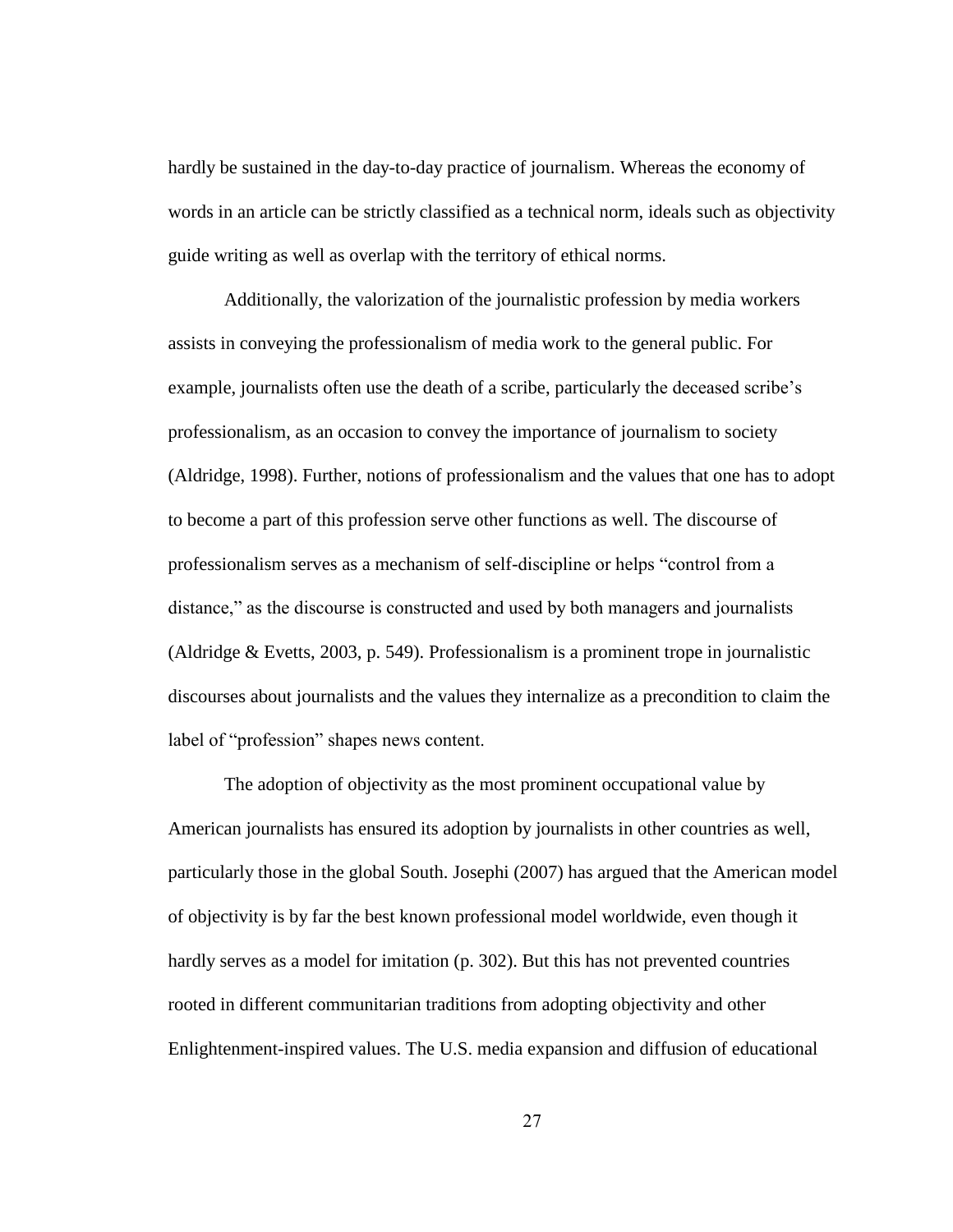and training programs for journalists everywhere seem to be the major contributing factor toward the adoption of Western journalistic values.

### *Organizational Structure and Values*

The influence of personal values, journalistic ethics, and professional ideologies on news content is also mediated through the organizational routines and structures in which journalists are placed. Although journalists bring their personal values and professional ideologies to bear upon their output, they can rarely produce content that is not consistent with their organization"s policy. Journalists have to operate within predetermined structures of organizational hierarchy where editors are placed above reporters and, hence, get to "decide" the news content. On the other hand, editors are accountable to representatives of the media corporation, who influence content in their own way. Moreover, adhering to the organizational policy helps journalists to advance within the organization whereas violating organizational expectations may earn approbation, stagnation in terms of career advancement, and eventual loss of the job.

Breed (1955) observed that every newspaper has an editorial policy, whether it admits to it or not (p. 327). Journalists adhere to this policy through an elaborate organizational process called newsroom socialization. He added that a reporter is never told what this policy is, but rather "learns to anticipate what is expected out of him to earn rewards and avoid punishments" (p. 328). Reporters soon come to identify their organization"s policy through practices such as closely reading their newspapers to identify what content stands a better chance of getting published, making inferences when they (or their colleagues) get reprimanded for reporting a particular story, listening to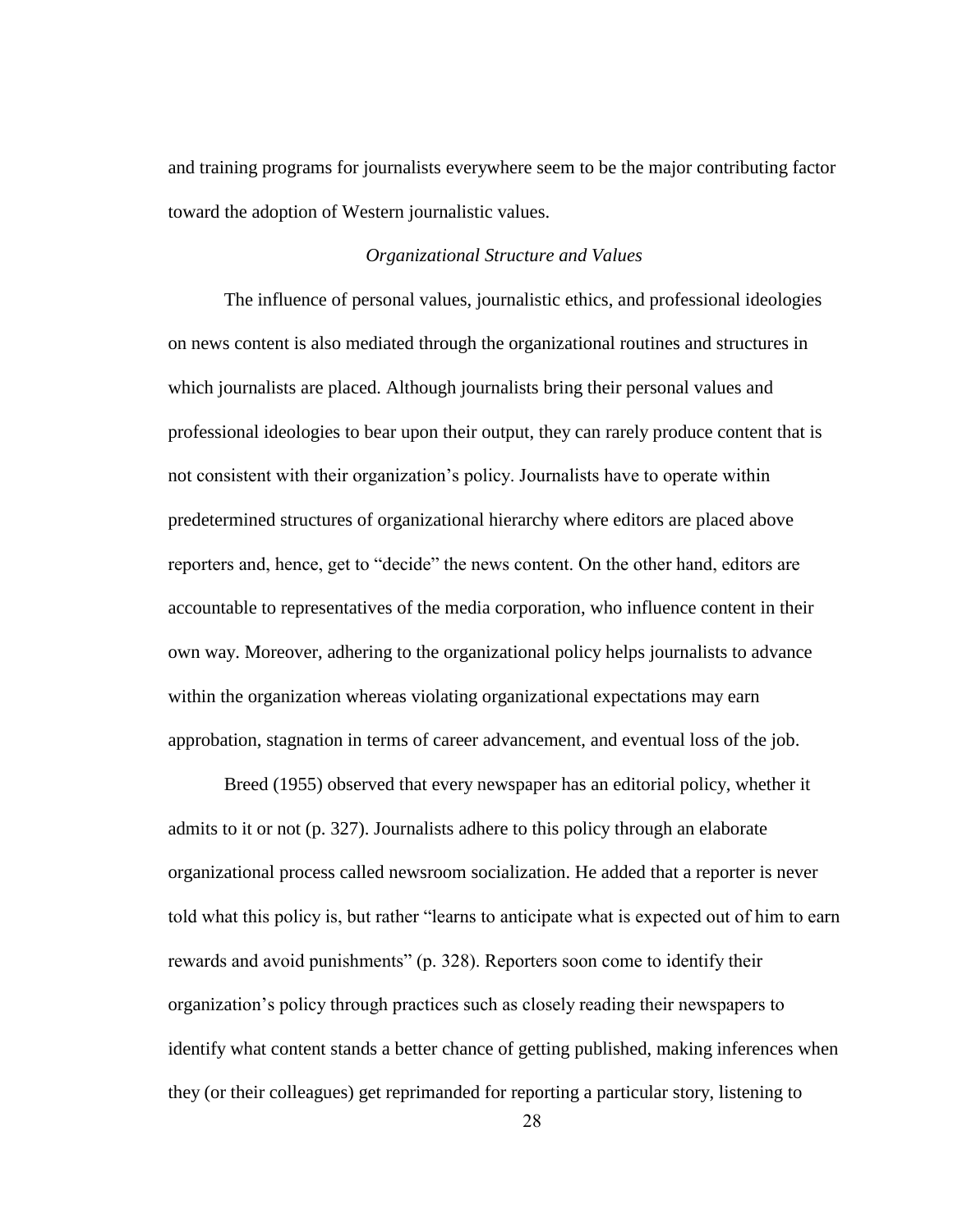newsroom gossip about interests (and pet peeves) of news executives, covering news conferences involving senior-level executives and reporters, studying house newsletters, observing the news executive meet various leaders, and hearing the news executive voice an opinion (p. 329).

Breed also identified six factors that help organizations to promote policy conformity. They include the publisher exercising institutional authority and sanctions such as demotion against intransigent staffers who fail to obey the organizational policy. Fostering feelings of obligation and esteem that journalists feel toward their superiors prevents them from producing actions that undermine the policy or bring them into confrontation with the organizational hierarchy. Mobility aspirations enhances the job promotion chances of those who adhere to organizational expectations while absence of conflicting group interests is another important factor that promote policy conformity. For instance, the American Newspaper Guild, a labor organization where journalists in unionized work sites hold membership, does not interfere with internal matters such as policy. In effect, journalists are more prone to organize around class issues such as wages and working condition rather than status issues of professional control (Boyd-Barrett, 1970, p. 184). The pleasant nature of the activity whereby hierarchy is temporarily demolished as even senior executives sit with reporters in planning the next day"s edition also contributes to quell dissent. Lastly, news becoming a value is an important factor as journalists are rewarded for getting news and not for analyzing it, which minimizes the chance of a confrontation with the organization"s policy. This encourages reporters to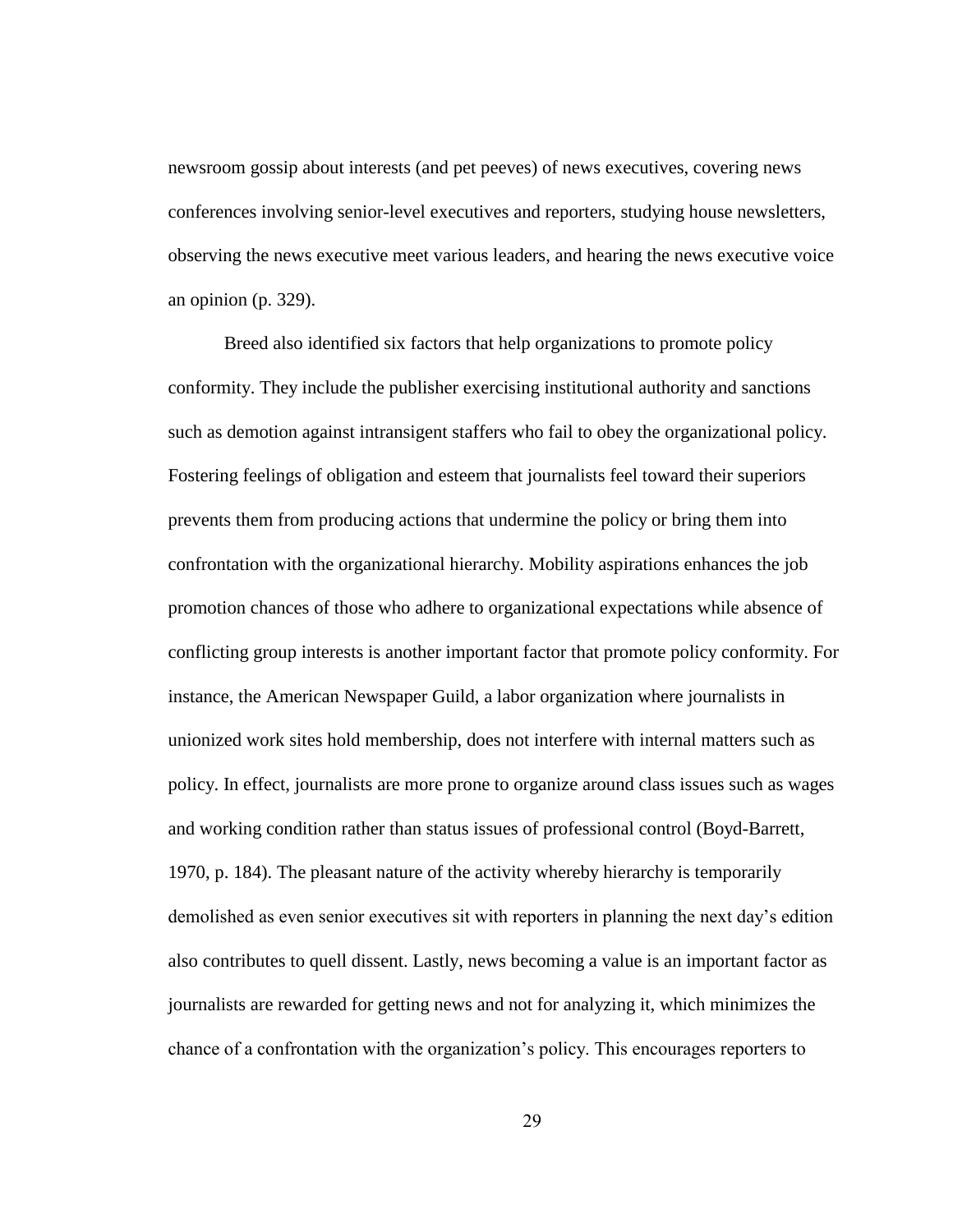*break news* rather than preoccupy themselves with issues of ethics or professionalism (Breed, 1955, pp. 330-331).

Gans (2004) outlined how journalists—who are placed in bureaucratic commercial organizations and are also members of a profession—process whatever becomes available to them from sources to produce news content. He noted that story selectors, such as editors within an organization, are akin to "buyers" (p. 90). The "sellers," or reporters, have to pitch in their ideas to the buyers so it can be accepted for publication or broadcasting by the organization. For this to happen, the "sellers" have to meet several criteria. Gans noted that the selling involves several rounds where each person in charge has to sell it to the next person in the hierarchy. He also looked into the specific influence of hierarchy in news organizations and its impact on the final output, noting that although corporate and news executives are at the top of the organizational hierarchy and have unlimited power in selecting or vetoing stories, they tend not to interfere on a day-to-day basis (p. 94).

These executives play four roles within a news organization. They exert power over journalists through budget and personnel-related decisions—such as promotions and wage increases—and they are in charge of protecting the commercial and political interests of the firms. As such, they are also in charge of the organizational policy apparatus and communicating it down the hierarchical chain. They hold frequent meetings with top news producers to keep themselves abreast of the story selection process and to make the necessary interventions (2004, p. 95). Under them are top editors and producers who head journalistic bureaucracies and have the "final say" with regard to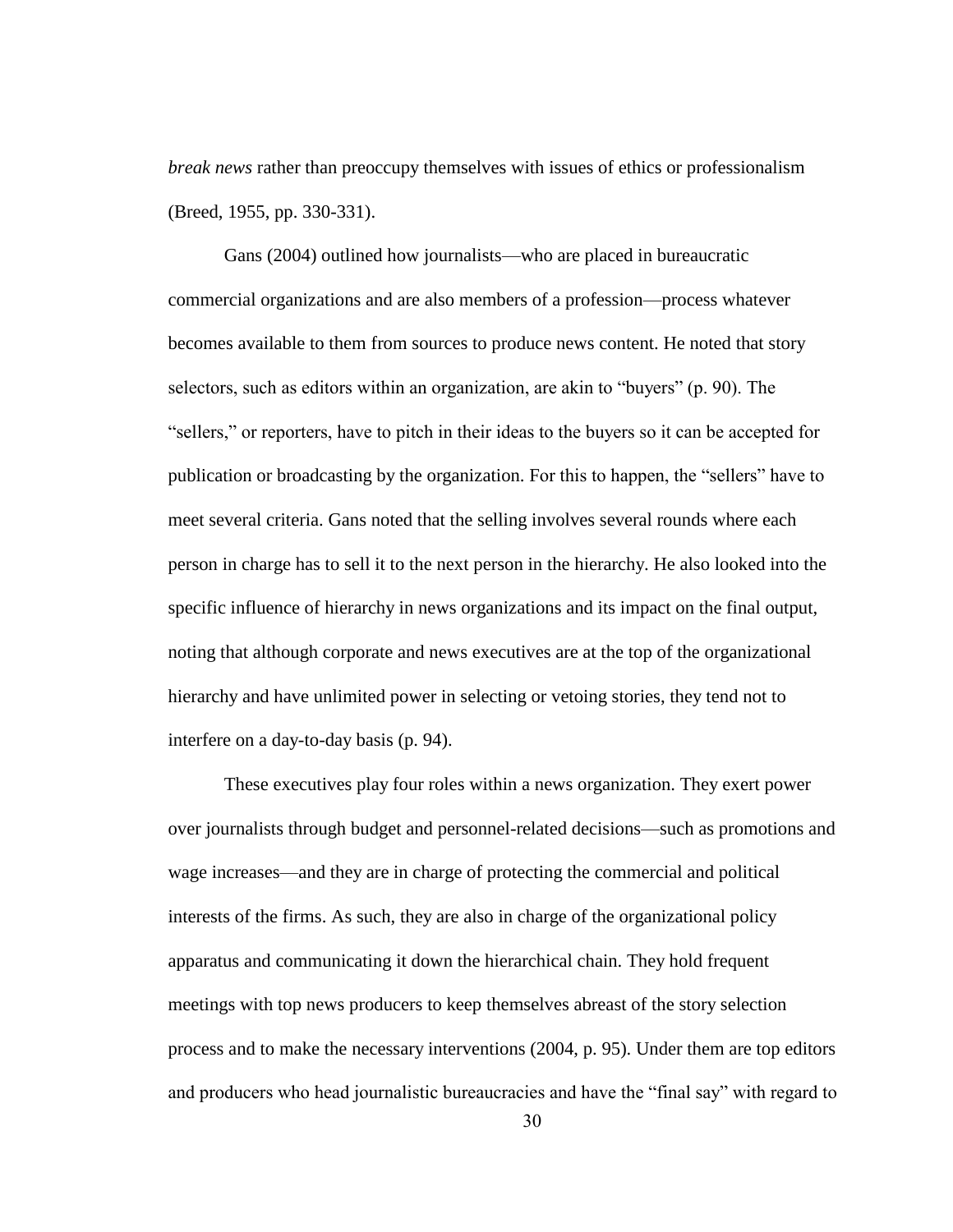news content (p. 97). Gans noted that the power of top editors and producers is further secured by the fact that they do not have to explain their decisions, which shrouds them in mystery. Their power is also enhanced by the elaborate division of labor evidenced in news organizations and by the organizational-wide pressure for conformity (p. 98). To this, Matejko (1970) added that journalists accorded three kinds of auhority to editors: "professional authority (as journalists), administrative authority (as bosses), and personal authority (as colleagues)" (p. 173).

Top editors and producers are followed in the hierarchical chain by senior editors whom Gans likened to foremen or forewomen (p. 97). Senior editors meet the expectations of the top editors and producers and also protect the interests of the sections they represent. At the bottom of the hierarchy are journalists who are directly involved in story production. Gans argued that though journalists may appear to be under everybody else in an organization, they have considerable counterveiling power through which they can determine the final shape of news content to some extent (p. 100). Gans maintained that the final story is often a compromise between various forces that act upon the organization, including the pressures that the sources and the audience exert (p. 89). Gan noted that the final output is more likely to be audience-related as top producers and editors, who represent audience interest, also have the most power in an organization. This, according to him, accounts for the fact that journalists who follow audience preferences are at the top of the hierarchy.

There may be variations in media organizational set up which may impact news content differently. Warner (1970), for instance, argued that TV news is subject to more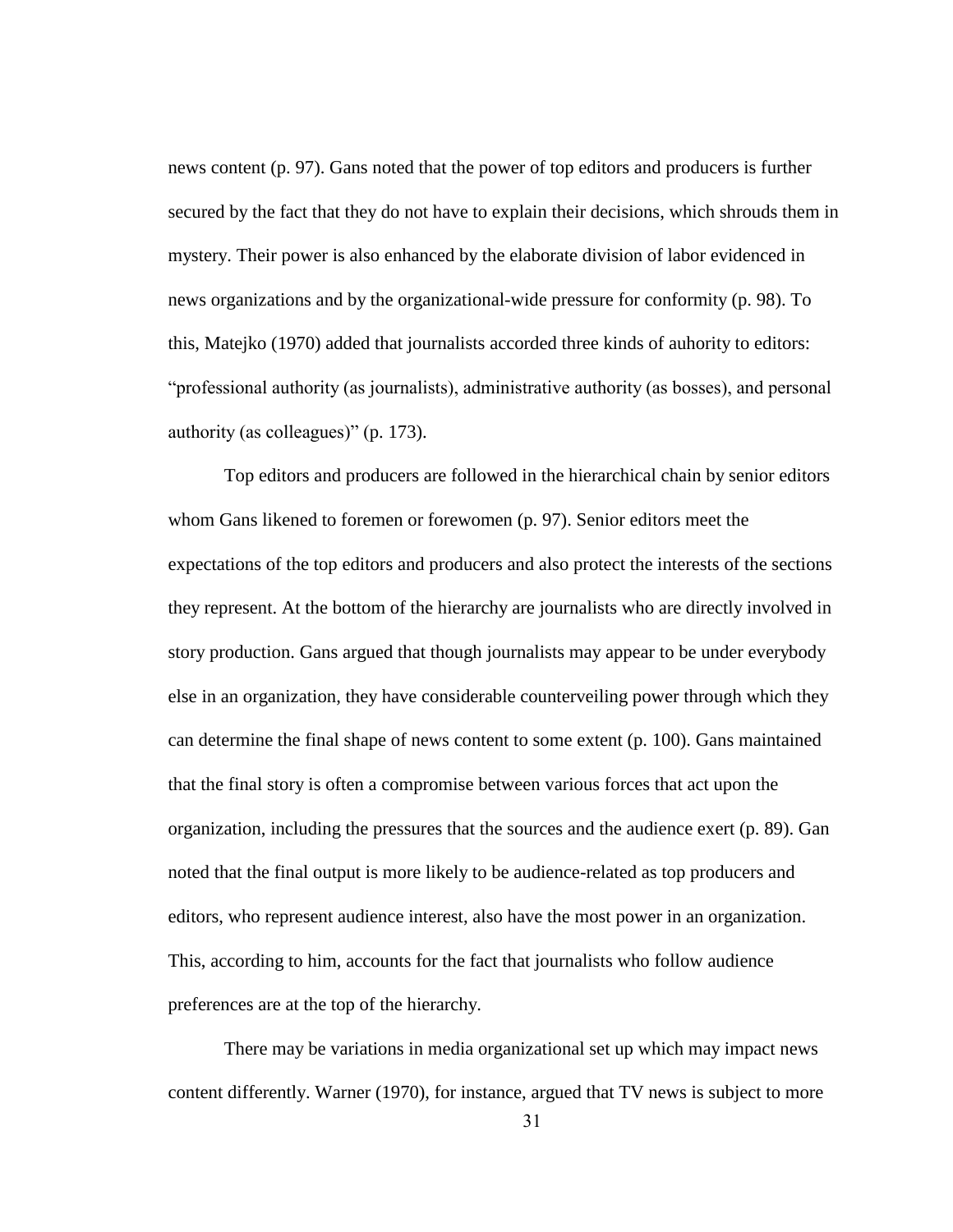organizational control than newspapers (p. 158). But like modern corporate organizations, most media entities are adopting organizational structures that are compatible with the technology-intensive processes of news production and profit maximization, including centralization of editorial control. Gans (2004) argued that the exigencies of news determined the organizational structure of news organizations than vice versa. Although this view may be largely true, it is important to explore how journalists within media organizations reproduce ideologies in an era of centralized editorial control.

It is important to understand the influences that journalists are exposed to in their day-to-day routines for they are a part of what transforms them into vital ideological actors. Many of these influences are structural and serve predefined ends such as the embedding of dominant ideologies in media products. This process makes journalists, in their role as producers of media content, targets of an elaborate process of newsroom socialization that has as its end the formation of a subject who is moulded in the cast of neoliberalism and, hence, already invested in its defense. It is important to explore in this context how traditional channels of socialization are inflected with new messages and how the journalists exposed to them internalize or resist such ideologies. The next section looks at neoliberalism as the leading ideology of our times and the discourse(s) deployed to normalize it among different social actors.

### Mapping Neoliberalism

Neoliberalism is sustained by many forces and actors who operate at different levels. These include identifiable economic institutions, such as the International Monetary Fund and World Bank that, in collaboration with local elites, enforce an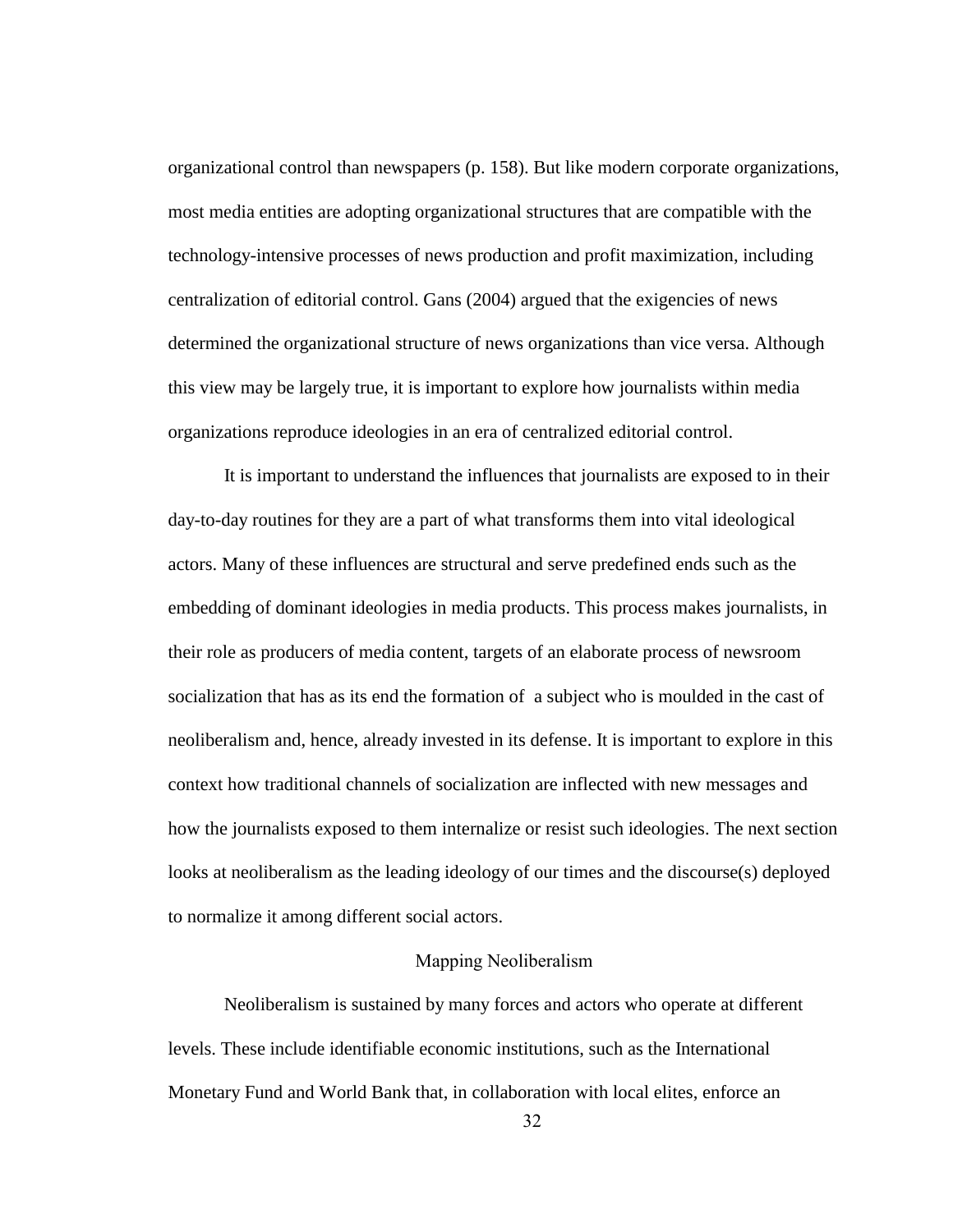economic policy premised on finance, insurance, and real estate (Fitch, 1996, quoted in Lee, 2004, p. 168). Included also are ideological actors who normalize neoliberalism by using various strategies. A key component of this strategy is the use of mass media toward removing resistance to neoliberalism and to disconnect neoliberalism from the efforts that have gone into establishing its hegemony.

This section first explores neoliberalism in its materiality as a functionalist economic paradigm that engenders far-reaching changes in society. Explored in this section are the various interpretations of neoliberalism—from its positioning as a wholly economic policy to understanding neoliberalism as a technology of governance. The section then turns to *neoliberalism* as an ideological formulation and the social and cultural components that constitute it, with a special emphasis on language. Lastly, I look at neoliberalism as a discourse to understand how it is articulated together with nondiscursive elements to constitute neoliberalism as an ideology.

#### *Neoliberalism as Economic Policy*

Neoliberalism has emerged as a leading economic orthodoxy only since the 1970s, but its theoretical roots go far back in time. Austrian philosophers Ludwig von Mises (1881-1973) and Friedrich von Hayek are acknowledged as the fathers of the free-market ideology that has mutated into neoliberalism today (Barry, 1984, p. 33). A core assumption of this economic philosophy, known as the Austrian perspective, is that institutions that are the product of human design or plan cannot be the subject of theoretical explanation but merely historical description. Yet systems such as markets, money, law and language, which are produced not owing to human design but by the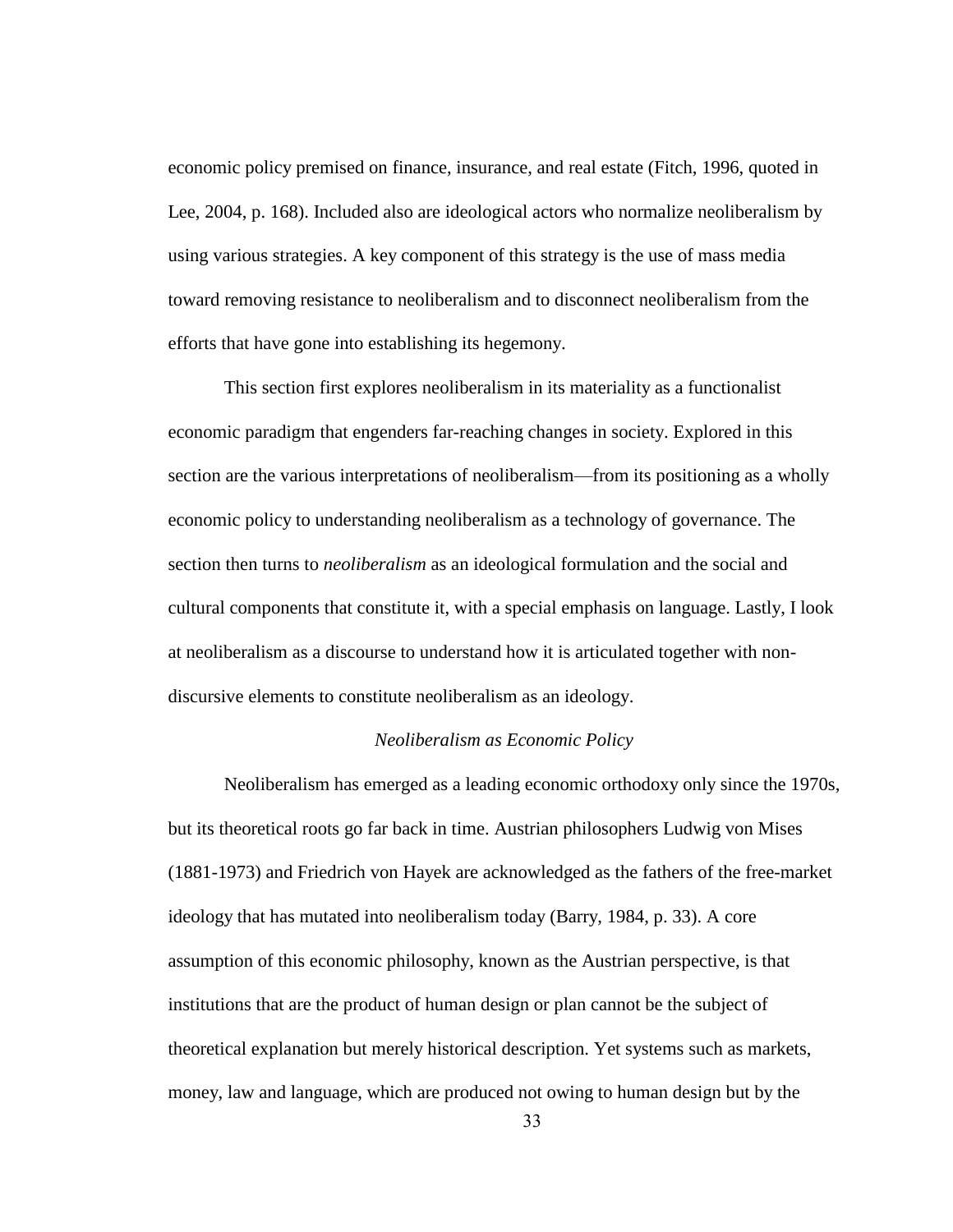interaction of many individuals, are likely to be better than those that emerge from the deliberative actions of a designing mind (Barry, 1984, p. 39). This way, the Austrian school believed in insulating markets and other economic systems from the intervention of outside forces to guarantee their autonomy from state intervention. This demanded the institutionalization of two important political ideals—human dignity and individual freedom—as the central values of civilization (Harvey, 2007, p. 5).

Liberalism is characterized by many schools of thought that articulated different roles for the market within society. While classical liberalism or laissez-faire liberalism advocated unregulated markets that would operate outside state control, Keynes advocated the philosophy of embedded liberalism which referred to the compromise reached between market forces and welfare economics that characterized the World War II international economic order (Kirshner, 1999, p. 314). Keynes believed that microeconomic questions, such as what is produced and how it is distributed, should be best left to market forces (Kirshner, 1999, p. 319). However, he was concerned with issues pertaining to the macroeconomy and saw a minimal role for the state in managing those issues. However, despite the differences over the role of the market within society, advocates of liberalism believed in the centrality of the markets in safeguarding individual liberty.

Burchell (1996) has argued that one of the important ways in which neoliberalism varies from liberalism is in its insistence that the rational principle of limiting governmental activity should "be determined by reference to *artificially* arranged or constrained forms of the free, entrepreneurial, and competitive conduct of economic-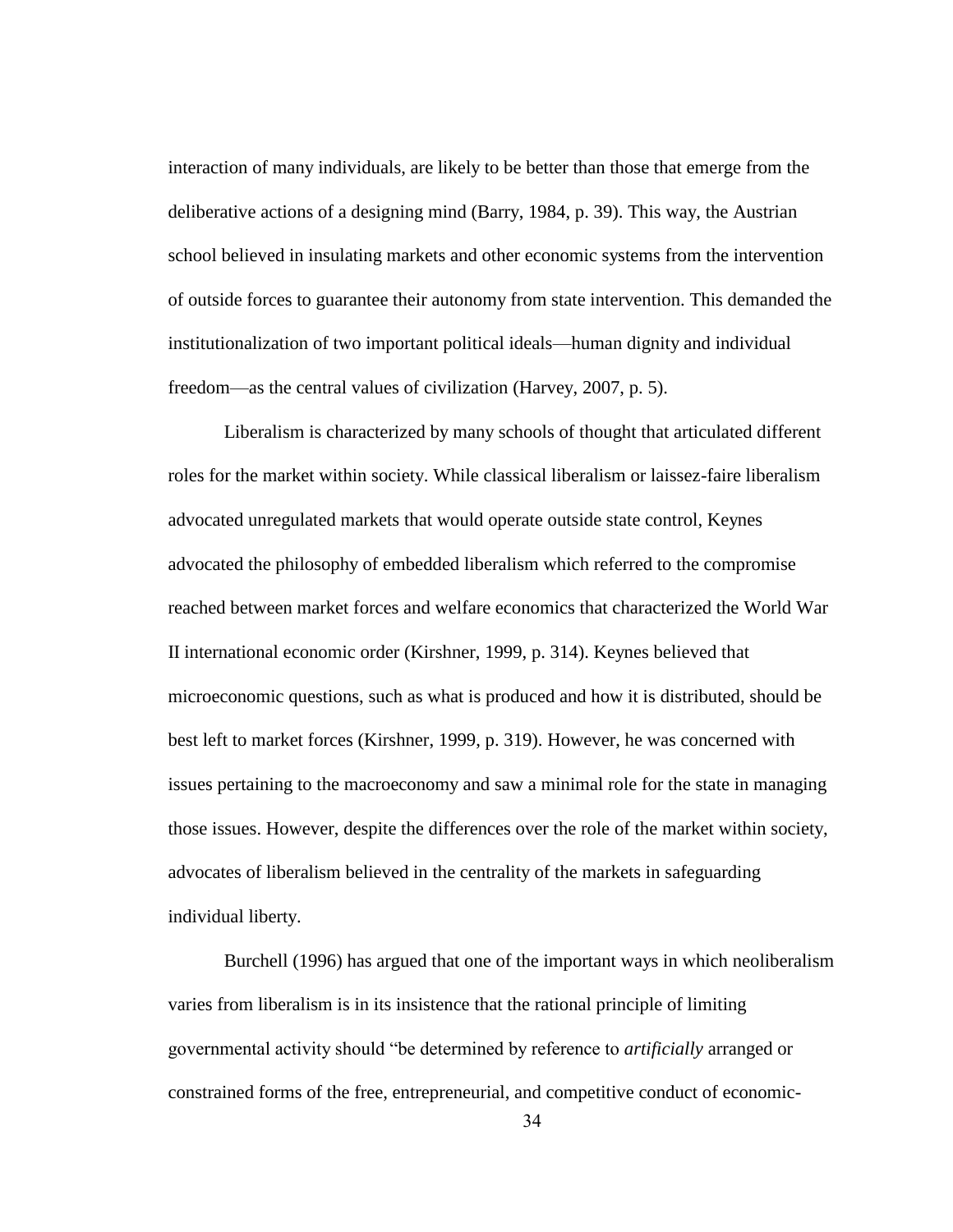rational individuals" (pp. 23-24). This makes the individual the locus of action under neoliberal regimes. The individual is then invested with an artificial rationality that dialectically embeds her as a rational actor within the market and positions her as a justifiable force that acts to limit the governing nature of governments.

Neoliberalism is generally associated with a transformation of the nation-state accompanied by a scaling down of its welfare functions (Hall, 1988); an increase in the autonomy of markets; widening of income inequality (Stroper, 2001); enhanced capital flows across space and time enabled by the removal of territorial and spatial constraints; and removal of labor rigidities that is perceived as tying down capital (Geschiere  $\&$ Nyamnjoh, 2001). In addition, neoliberalism is widely believed to displace attention from the process of production by centralizing consumption. This gives rise to consumerism the "cultural cousin" of neoliberalism—as people increasingly define themselves through the process of consumption (Comaroff & Comaroff, 2001, p. 4). As a political philosophy, neoliberalism assigns more power to the market than the state in distributing resources (Ong, 2006, p. 14). Crucial to this understanding of neoliberalism is the configuration of the relationship between the state and markets, with scholars taking varied positions on the subject, from proclaiming the demise of the state to highlighting the changing relationship between the state and the markets (O" Riain, 2000).

More closely tied to the reconfiguration of the state under neoliberalism is the issue of governance or the process of transforming individuals into rational economic subjects. It is important to take into account neoliberalism as a technology of governance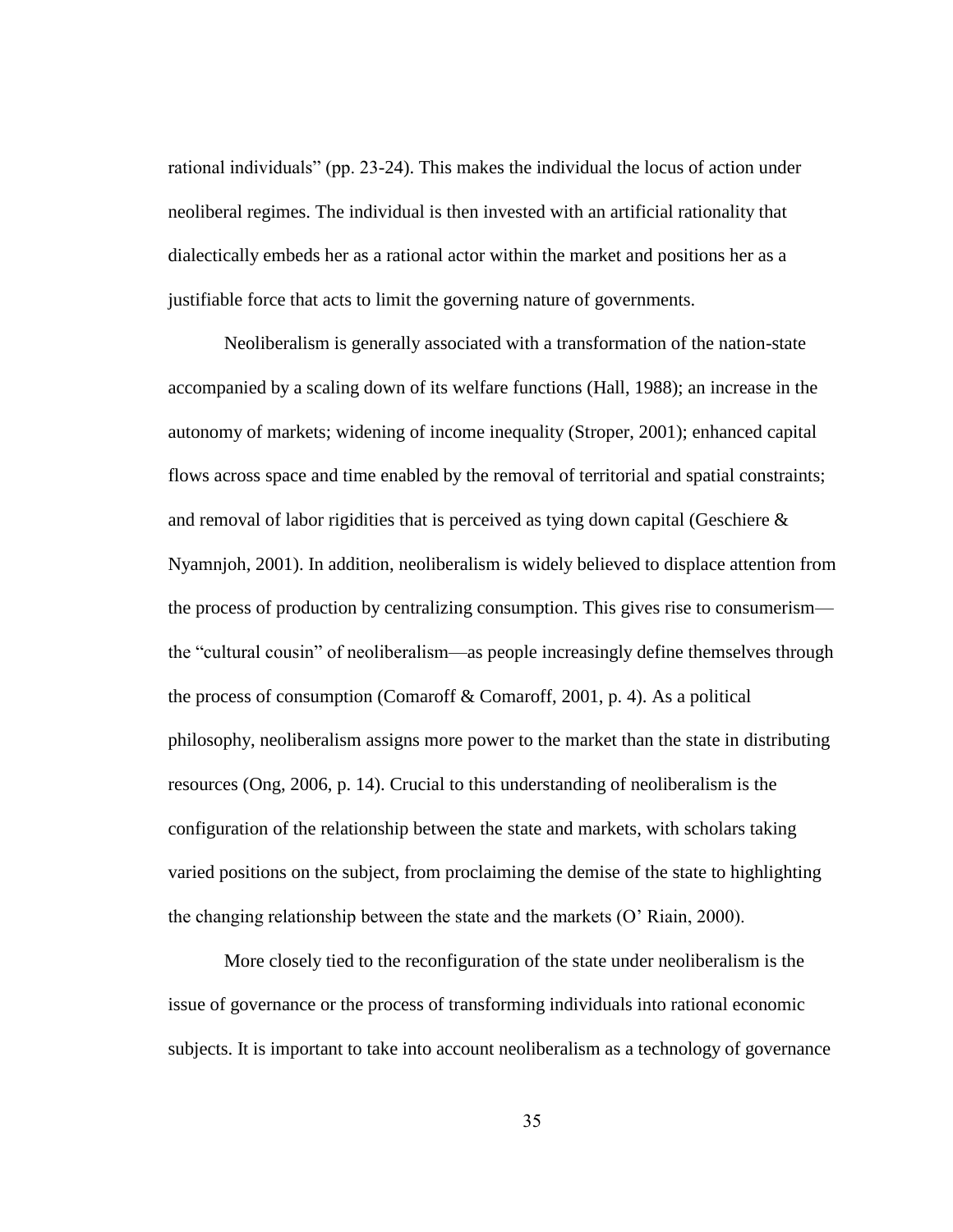as it provides valuable insights into the conditions under which neoliberalism forges itself into an ideology.

Governance, used in this context, is the process through which actors, through nature, problems, techniques, and objects, place themselves under the guidance of others or seek to place other actors, organizations, institutions, and entities under their control (Rose, 1999, p. 16). Thus, one can argue that the construction of subjectivities is realized through the use of an array of technologies that assist the management of scattered microcenters as the constitutional, judicial, and fiscal powers of the state are brought to bear upon the economic lives of the people (Rose, 1999, p. 18).

This process assumes a paradoxical quality under neo-liberalism as one witnesses the de-governmentalization of the state (owing to the welfare retreat of the state) while governmentalization, per se, is on the rise as the management of populations erupting on the brink of a social crisis becomes an ever-pressing task (Barry, Osborne, & Rose, 1996, p. 11). But governmentalization under neoliberal regimes has to meet four conditions: (1) engender a new relationship between government and knowledge; (2) a specification of the subjects of rule as active in their own government; (3) appeal to the authority of expertise; and (4) accommodate a continuous questioning of the activity of rule (Rose, 1996, pp. 44-47). This invests neoliberalism in the project of hegemony formation.

## *Neoliberalism as Ideology: A Discursive Approach*

The extent to which terms such as "globalization," "flexibility," "markets," "multiculturalism," "finance," "employability," and "mobility" have entered the everyday lexicon testifies to the existence of neoliberalism as at once an economic reality and an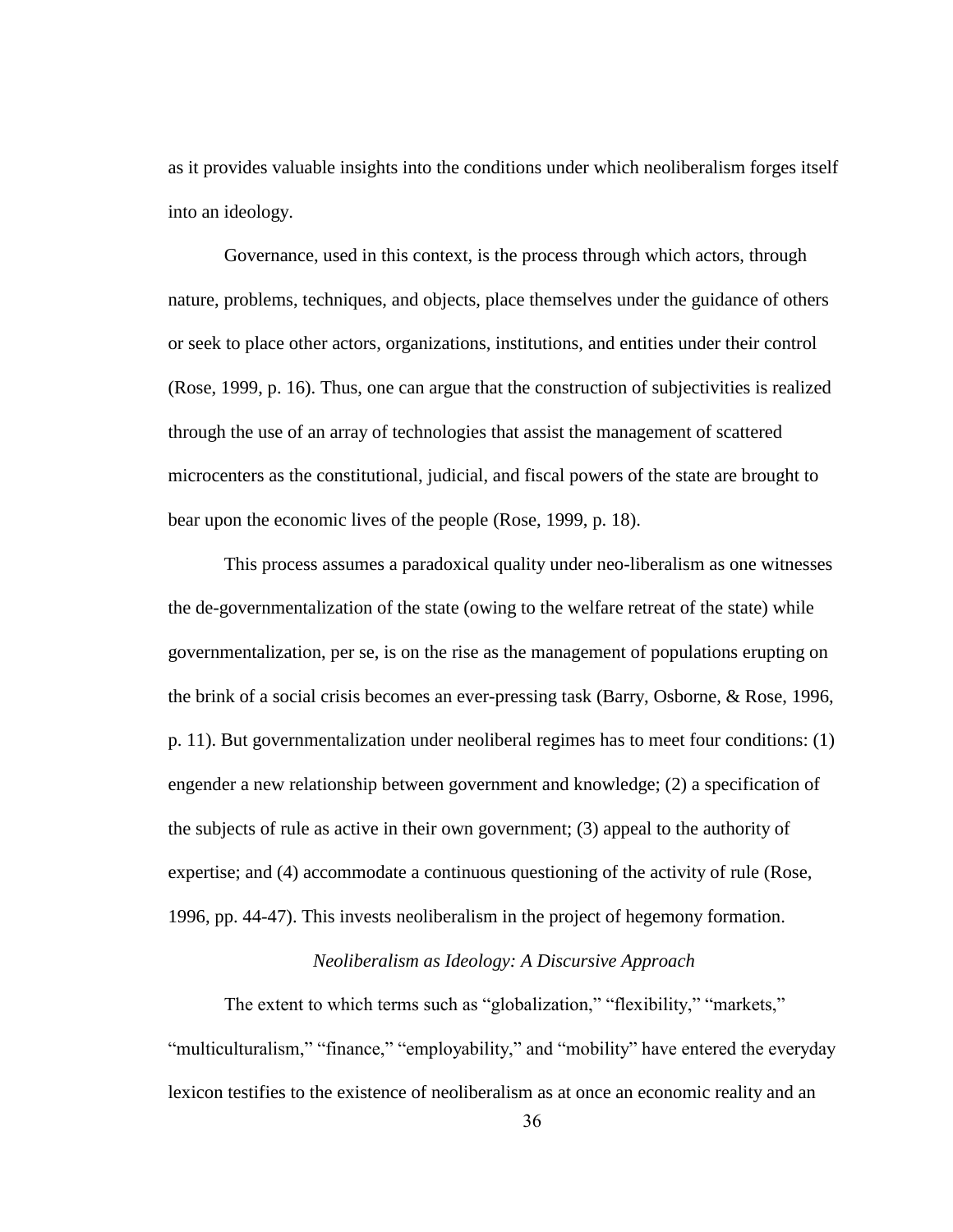ideology that is normalized through its invocation in everyday discourse (Bourdieu  $\&$ Wacquant, 2001). Drawing upon the premise that language offers an "immediate way" of grasping ideology (Holborow, 2007, p. 53), this work conceives of neoliberalism as a material reality and an ideology centered on the power of discourse as the relationships among social formations are rearranged to suit market imperatives. Neoliberalism as a hegemonic project sets for itself the task of procuring mass adhesion, because of which neoliberalism has to be enacted discursively. This ties neoliberalism to discourse as its technological posturing produces claims to scientific credibility. This technologization of the discourse of neoliberalism serves two purposes—organizes a discursive terrain where "non-scientific" criticisms of neoliberalism, particularly those emerging from the social sciences, are delegitimized, and institutes neoliberalism as a post-ideological phenomenon detached from its ideological constituents.

Fairclough (2001) defines technologization of discourse as "the systematic institutional integration of research on language; design and redesign of language practices; and training of institutional personnel in these practices" (p. 232). Technologization of discourse, he observed, is an aspect of the enhanced reflexivity of social life. Technologization of discourse under neoliberal regimes also coincides with two key transformations under new capitalism—the growing importance of language (Fairclough, 2002) and the rising importance of immaterial production (Hardt & Negri, 2004). Language increasingly becomes central to new capitalism as it positions itself as "knowledge-based" (Fairclough, 2002, p. 163). As knowledge can only be produced, circulated, and consumed as discourses, language becomes seminal to the sustenance of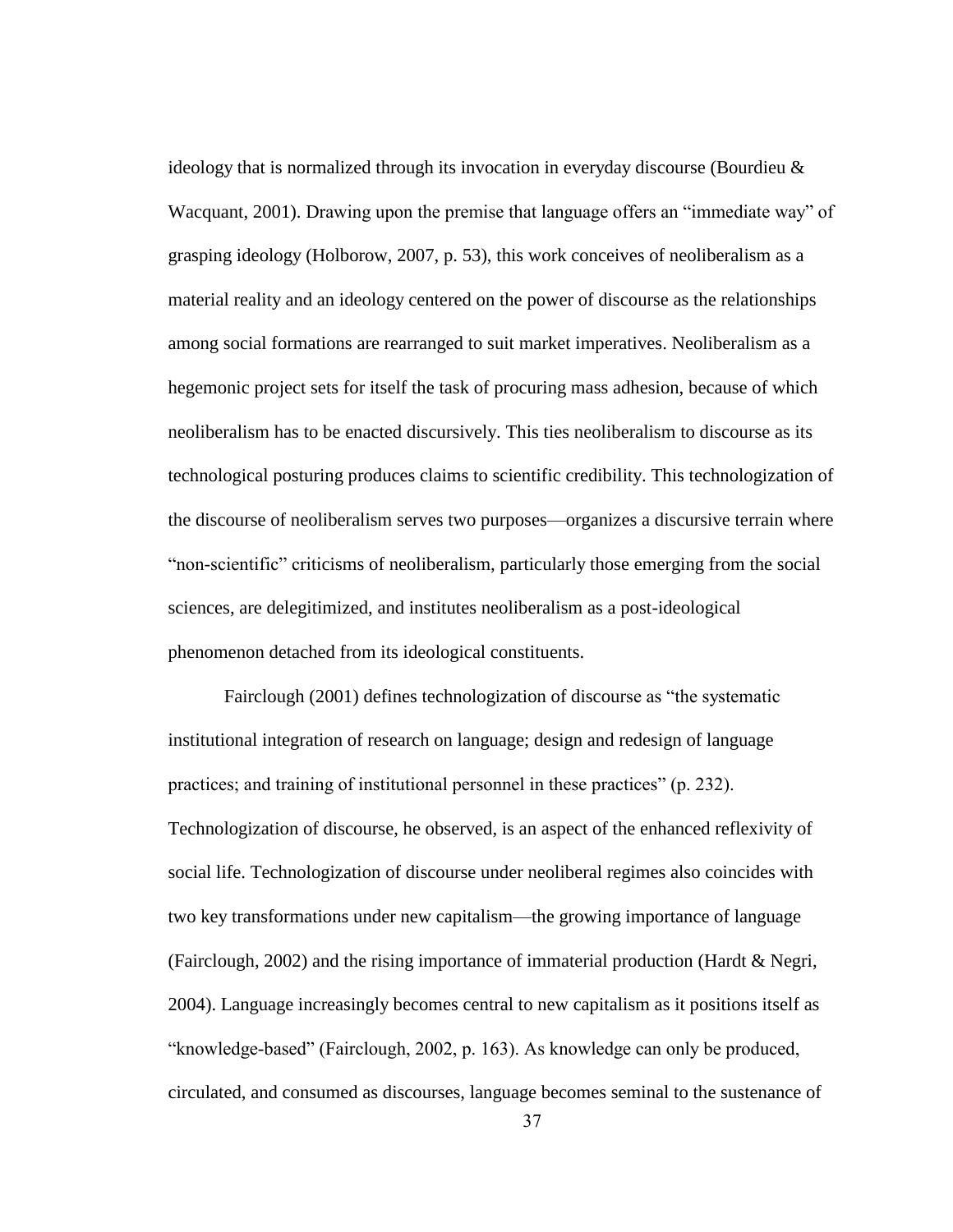neoliberalism. This leads to the transformation of the economy into a "semeiocracy" (de Certeau, 1984, p. XXI). On the other hand, neoliberal discourse takes a decisive turn as immaterial products, including information, ideas, and knowledge, become central to the neoliberal economy with primary production becoming invisible and dispersed across space (Hardt & Negri, 2004, p. 65). At the same time, immaterial production is realized only through cooperation, collaboration, and communication (Hardt & Negri, 2004, p. 147), which opens new communicative possibilities that implicate neoliberalism in new terrains of hegemony formation. These developments also lead to the commodification of semiosis and discourses, which are subject to calculability and the logic of the market. Such discourses are then "dialectically materialized," inculcated, and enacted by different actors (Fairclough, 2002, p. 165).

Neoliberal discourses depend on a variety of linguistic manipulations, contextual designs, and a plurality of discursive forms for their efficiency. van Dijk has argued that the link between ideologies and discourse are mediated by social cognitions such as attitudes, opinions, and knowledge, and personal cognitions (Schaffner & Kelly-Holmes, 1996, p. 4). In addition, neoliberal discourses are marked by tremendous reflexivity and the ability to respond to a host of critiques emerging from different quarters.

As actors to whom neoliberalism is to be made acceptable occupy varied positionalities within society, neoliberal discourses are characterized by rhetorical inventiveness, flexibility, and openness so as to coincide with the field of experience of each individual actor. Following Bourdieu and Wacquant (2001), this work argues that neoliberal ideology constrains the field of discourses to binaries whereby the dominant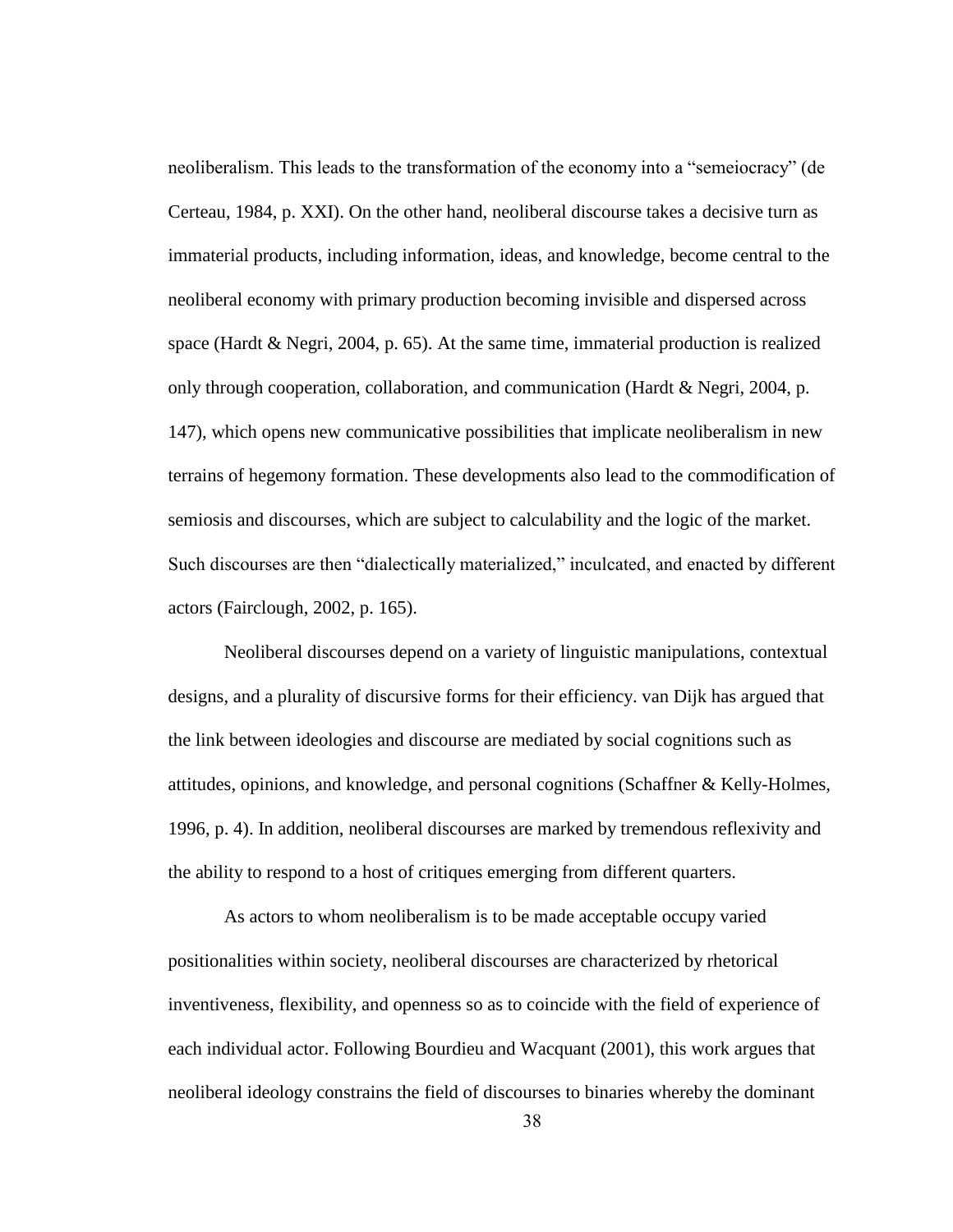articulation is reduced to two mutually exclusive choices—the state vs. market, individuals vs. society, efficiency vs. bureaucracy, responsibility vs. welfare, and the like. This "pitting-of-the-binaries" leaves little room for maneuvering as the ideological choices are already limited. Reducing the ideological field to binaries also excludes alternatives that might be grounded in a social or non-economic critique of neoliberalism.

Neoliberal discourses have also been categorized by Phelan (2007) into transparent neoliberal and euphemized neoliberal discourses that illuminate the positionalities of actors enacting the discourses of neoliberalism. Transparent neoliberal discourses make themselves explicit by firmly establishing borders with that which they are not. Euphemized neoliberal discourses reject any kind of ideological posturing for a third way or partnership discourses that displace the problematic of the political (or ideological) into the moral registry. This way, euphemized neoliberal discourses not only seek to distinguish themselves from discourses that seek to undermine the new capitalism but also from transparent neoliberal discourses that are presumed to walk into the same trap that other ideologies are already in.

Transparent neoliberal discourses may tend to emanate from institutional actors who occupy positions within the economic sphere, whereas euphemized neoliberal discourses can be traced back to agents who serve as arbitrators of discourses—agents who are invested with the social authority (such as the media) to consecrate discourses that societies can then admit for consideration. However, such categorizations only have analytical utility, and neoliberal actors can draw upon both transparent as well as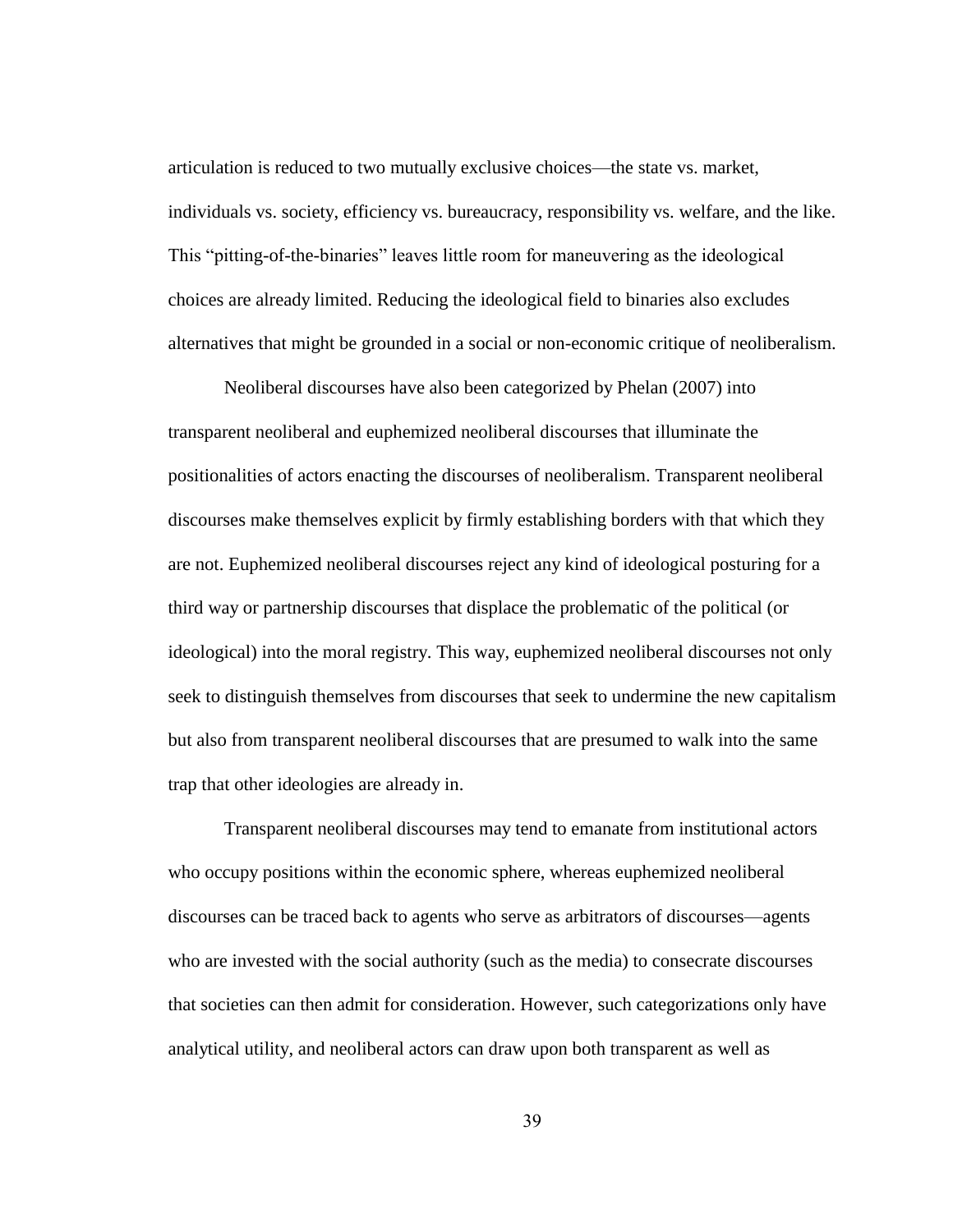euphemized discourses in the exercise of neoliberal hegemony, which underscores the rhetorical inventiveness of neoliberal discourses.

An important strategy that transparent neoliberal discourses deploy is the use of binaries. Under this formulation, the logic of equivalence and the logic of difference engage in interplay as they are invoked to constitute the ideological field (Phelan, 2007, p. 31). A logic of equivalence refers to stabilizing the signifying associations between different discursive elements, whereas the logic of difference is the logic of differentiation whereby the "different" is exaggerated and foregrounded as that which cannot be reconciled. This fractures the ideological field into two exclusive categories that could mask the synergy that exists between the subfields. The logic of equivalence and the logic of difference also attribute a false coherence to the categories under contestation, as if the main struggle was *between* the categories and not *within* them. This helps foreclose the possibility of excavating the differences that the categories pose within themselves.

Transparent neoliberal discourses find a fertile terrain in the apparent "failure" of the old form of governance in insulating people from social insecurities (Mongardini, 1980, p. 310). This is conflated with the failure of the welfare state owing to widespread fiscal irresponsibility. A return to private entrepreneurship is then posited as the solution that can uplift people from the abyss. At the international level, the critique of the welfare state extends to the developmental model, which is held guilty of engendering apathy among people and retarding the progress of markets. The solution then is monetary discipline and a gradual downsizing of the state with regard to its welfare functions. The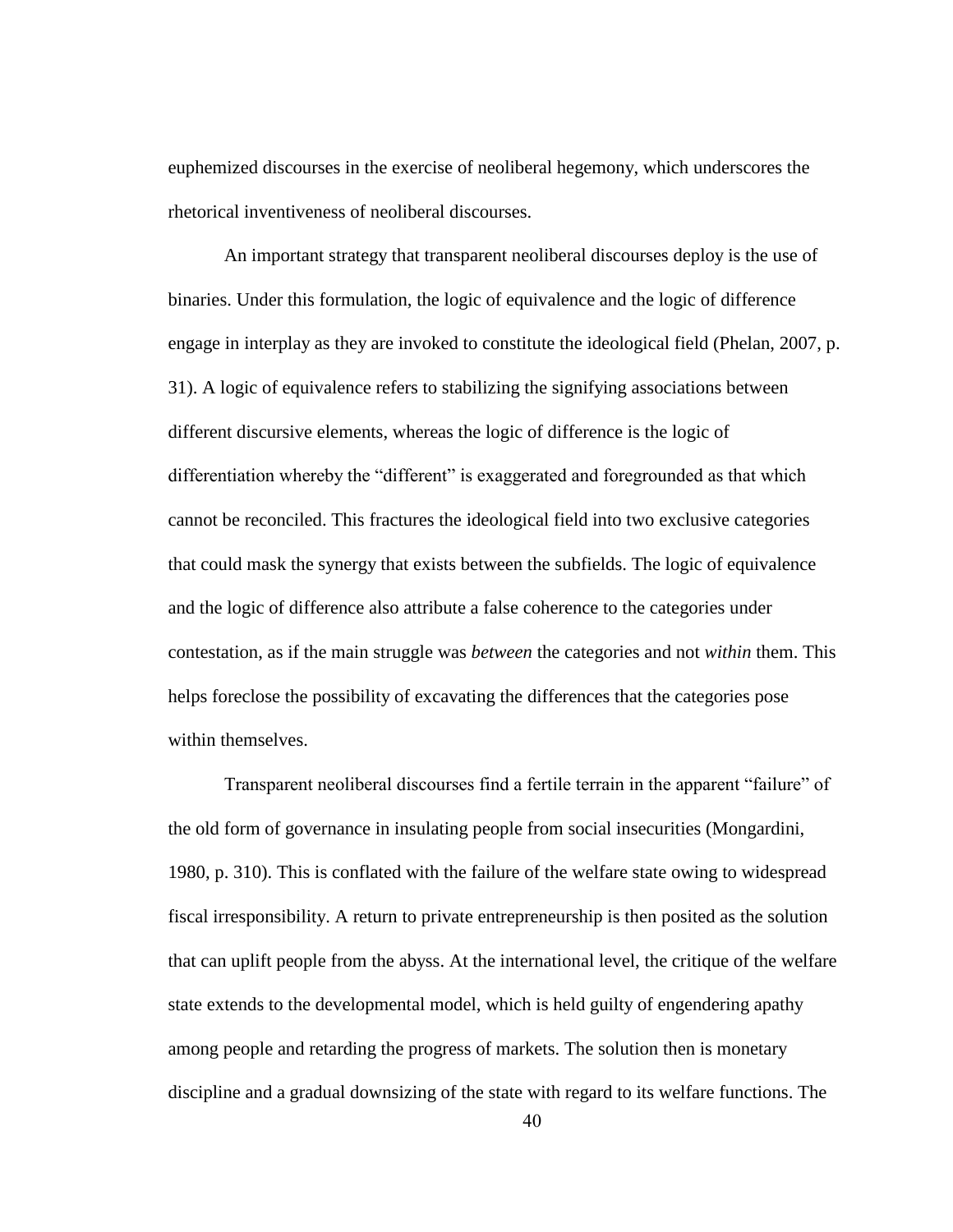binary formulation is again deployed—the individual steadily displaces collective entities as the locus of action with the community invoked occasionally only as a medium of governance.

If transparent neoliberal discourses discern a strict separation between the state and the market (and the individual and the collective), euphemized neoliberal discourses desist from such antagonisms. Euphemized neoliberal discourses try to contain antagonisms or at least decenter them at the discursive level. This is achieved by rescaling the ideological terrain which transforms the rules of engagement. Ideology (which is broadly that which becomes associated with the state, government, welfare, development . . . ) is pitted against that which the natural adversaries of government—i.e. the people have: commonsense. Through this masterstroke, neoliberalism has found in commonsense that which can be a counterweight to ideology. For it has not only pitted commonsense against ideology but also their respective agents—the state and the people. It is in this movement that the euphemized neoliberal discourses, unlike their transparent counterpart, establishes itself as post-ideological and as on the side of those that it purportedly serves best.

Phelan (2007) identified five rhetorical strategies implicit in euphemized neoliberal discourse in his analysis of the coverage of the "Irish economic success story" in Irish newspapers. They included: (1) social partnership as empty signifier; (2) the spectre of the 'bad old days'; (3) the pre-emption of critique; (4) the non-ideological posture; and (5) neoliberalism as a threatened or minority discourse (p. 36). Each of these strategies disavows an explicit ideological stand or a direct confrontation with that which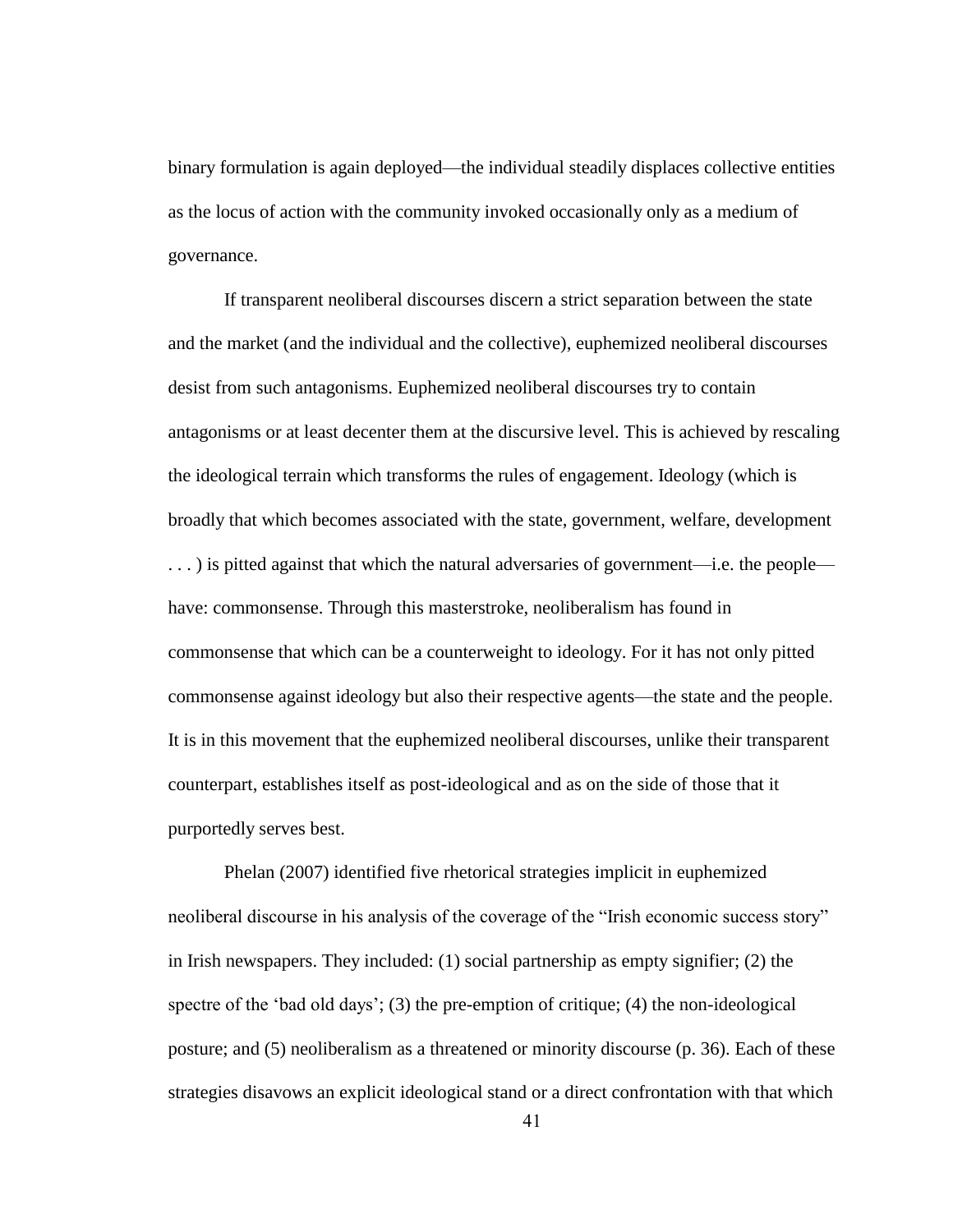it seeks to oppose. Rather, it displaces the conflict into a neutral terrain where the discursive confrontation is transacted on its own terms. Also, each of the strategies prefigures the discursive space in ways that make the operation of an (explicit) ideology difficult. Ideology premised on the normative is dislodged to make way for a discourse that privileges efficiency. In other words, ideology is excluded for a general passage into a third way of non-confrontational engagement where the field has already been harnessed to benefit the post-ideological.

Most studies theorizing neoliberalism as a discourse (or set of discourses) have used media texts to uncover the discursive strategies that establish the hegemony of neoliberalism. In contrast, this study privileges everyday conversations as primary sites where the discursive hegemony of neoliberalism is articulated. By investigating the ways in which journalists articulate neoliberalism, this study not only commits to an investigation of the role of journalists as active agents of neoliberalism but also seeks to identify discursive strategies that may then be replicated in the larger mediatized discourses about neoliberalism. While it is not the purpose of this study to inquire whether such discursive strategies indeed filtered into mediatized texts, it, nevertheless, opens possibilities for such investigations in further studies.

### Historical Background of the Print Media in India

The Indian media and entertainment industry is today worth approximately \$11 billion and is expanding at an annual rate of 18 percent (FICCI-Price Waterhouse Coopers Report, quoted in Kumar, 2008, p. 22). However, the contemporary media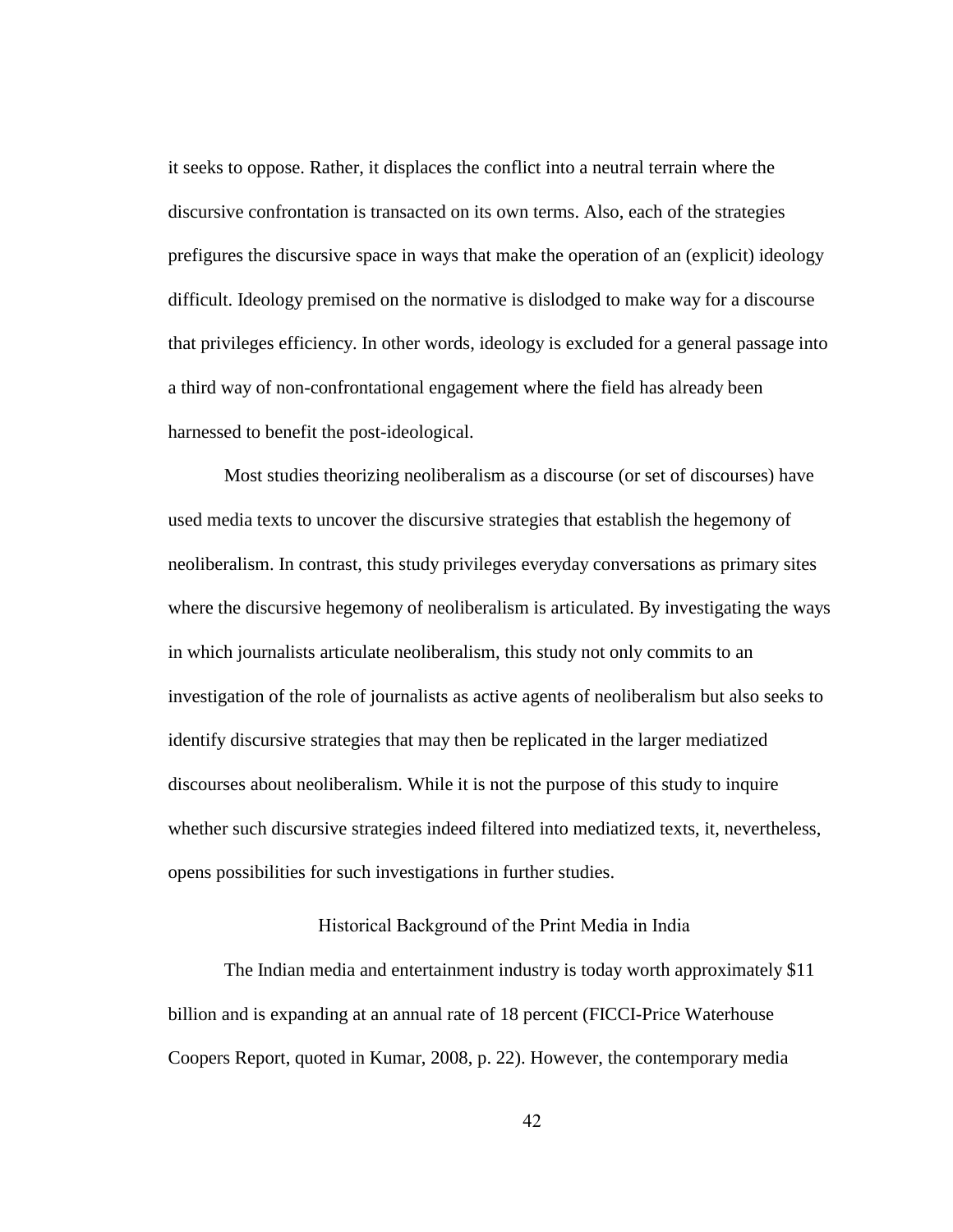scenario—one marked by proliferation and profits—is more reflective of the growth achieved by the Indian media in the past 15 years. In the post-Independence era, Indian media"s expansion can be traced through two periods: From 1947 to 1977, when the media, chiefly the print media, was largely controlled by the state and operated in an atmosphere characterized by family-owned newspapers and regulated markets; and from 1977 onward, when they slowly moved away from a national and socialist orientation and started adopting a business-like attitude and leaned toward professionalization. This trend became more pronounced in the post-1991 period and led to a rapid expansion of the media sector, particularly television, resulting in the commercialization of the media. Although technological advancements and a growth in consumerism have driven media expansion in the post-1991 period, the resulting commercialization has raised pertinent questions about the role of the media in a democracy.

# *Between 1947 and 1977*

The Indian state adopted a socialist policy from 1947 to 1977 that encouraged industrialization and sought to weld the country into a coherent entity (Khilnani, 1998). Although the Indian government respected the freedom of the press and maintained a policy of non-intervention in day-to-day functioning of the press, it, nonetheless, believed that the print media should serve the national interests and the press" social-responsibility functions should override the profit motive. On its part, the print media lacked a critical outlook and for the most part supported the Indian government led by Prime Minister Jawaharlal Nehru (Sonwalker, 2002, p. 824).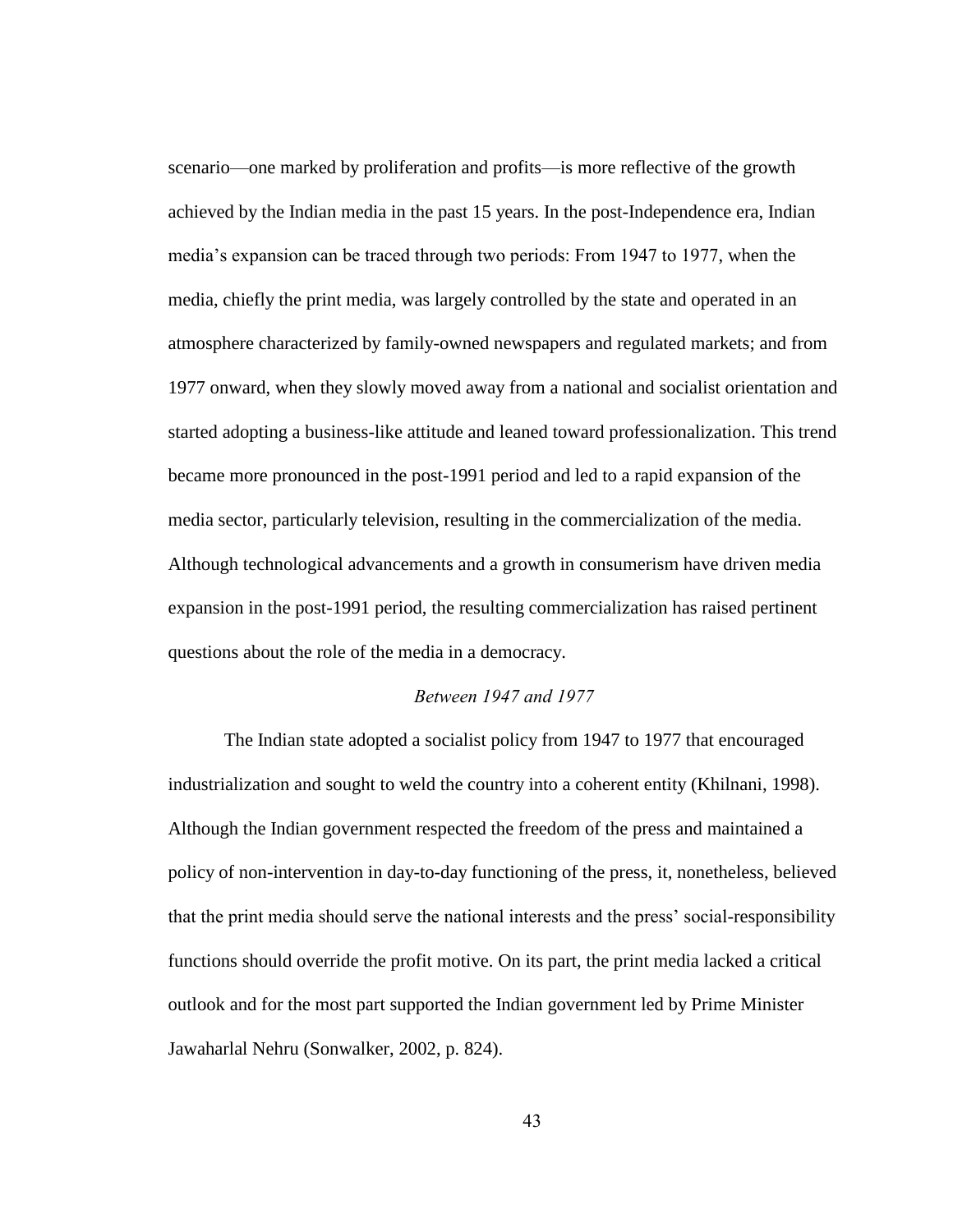The government controlled the print media through direct as well as indirect measures. Directly, it enacted legislations to curtail the freedom of the press. The Newspapers (Price and Page) Act of 1956 is emblematic of the intervention of the state in matters related to the press. The legislation, which was enacted to ostensibly protect the interests of small newspapers, prohibited newspapers from increasing the number of pages without increasing the price proportionately (Kholi-Khandekar, 2006, p. 55). Similarly, the Civil Defence Act of 1962 and The Defence of India Act of 1971 prevented newspapers from publishing content considered inimical to the nation"s security. The government also controlled the availability of newsprint through the Newsprint Control Order of 1962 (Kholi-Khandekar, 2006, p. 30). Under this law, publishers were expected to submit a newsprint request to the Registrar of Newspapers for India (RNI), authenticated by a chartered accountant as proof of circulation. Even if a publisher managed to get the RNI to approve a big quota, only 30 percent of it could be imported. The remainder had to be bought from state-owned newsprint producers such as Nepa Mills, which sold poor quality newsprint. This also resulted in allegations that an illegal trade of newsprint existed between small and big newspapers with the former claiming inflated circulation figures to procure more newsprint, which they would then resell to the big newspapers (Jeffrey, 2000).

During this period, few developments—technical or otherwise—occurred in the media sector. In the early 1950s, there were 41 English dailies compared to 288 newspapers published in various Indian languages (Press Commission, 1954, cited in Jeffrey, 2000). Newspapers were mainly family enterprises (Ram-Chandran, 2002, p.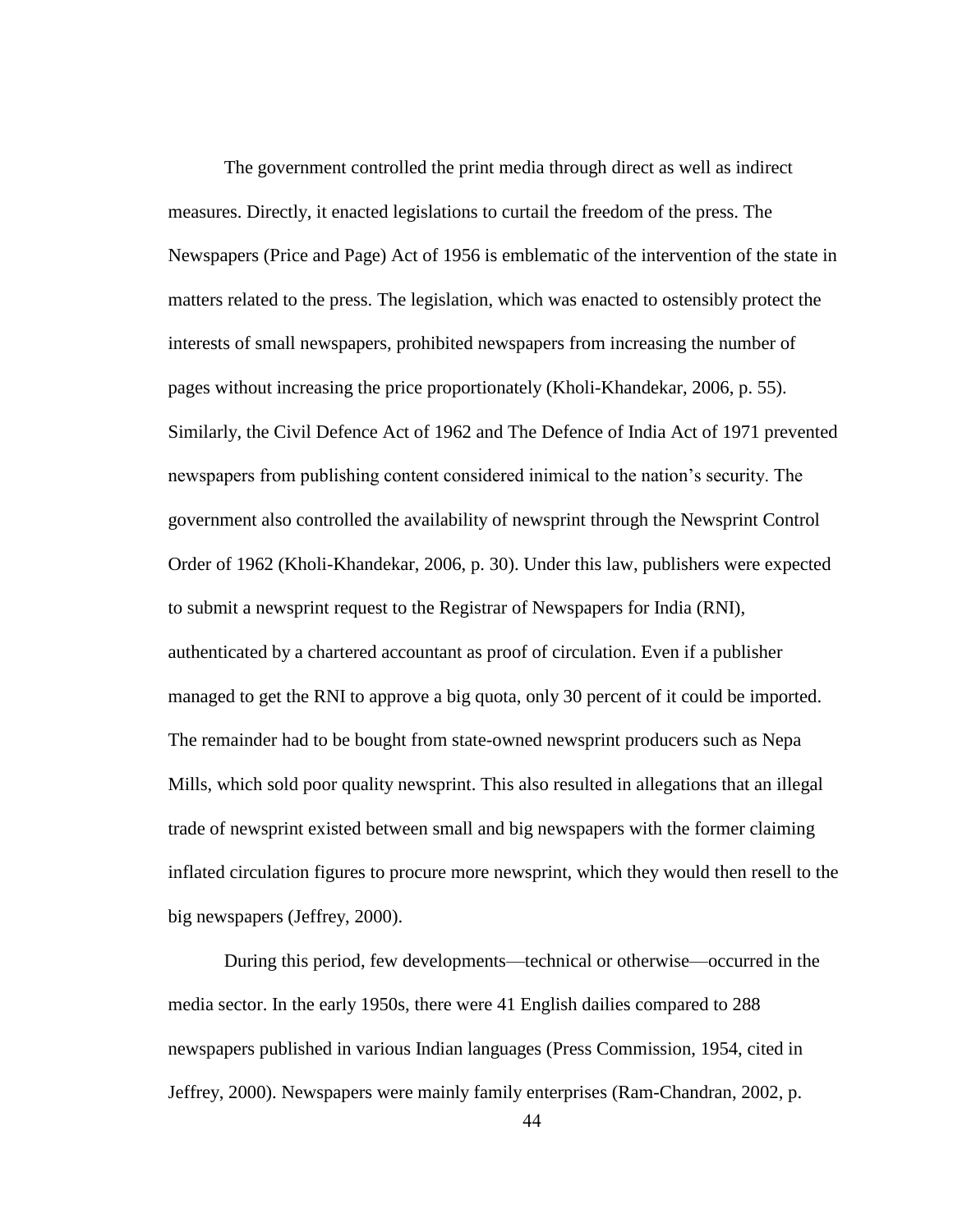174). Another important characteristic of the print media during this period was the superior status that English language newspapers enjoyed over the vernacular print media (Stahlberg, 2002, p. 33), a situation that remains largely intact. Although the vernacular print media have gained some lost territory in the past 15 years with their popularity growing among advertisers, English newspapers continue to hold sway on the national imagination. During this time, the vernacular newspapers predominantly led a listless existence, which was not very different from the press at large.

The most acrimonious face-off between the press and the Indian government occurred between 1975 and 1977 when the then Prime Minister Indira Gandhi imposed a 19-month Emergency that led to suspension of civil rights and censorship of the press. At the time, the government initiated a crackdown on the press through various measures, including the detainment of 253 journalists, the expulsion of seven foreign correspondents, and the dissolution of the Press Council (Nayar, 1987; cited in Sonwalker, 2002, p. 825). Apart from newspapers, the wire services were also controlled by the government (Jablons, 1978, p. 33).

## *After 1977*

The newspaper sector grew phenomenally after 1977. As Stahlberg (2003) observed, both the number of newspapers published as well as the total circulation of dailies increased tremendously after the 1970s, with vernacular newspapers leading the growth in the sector (p. 32). The number of dailies increased by five times between 1976 and 1996; while the RNI recorded 875 newspapers in 1976, the number had increased to 4,453 by 1996 (Jeffrey, 2000, p. 48). Even in 1995, the press continued to command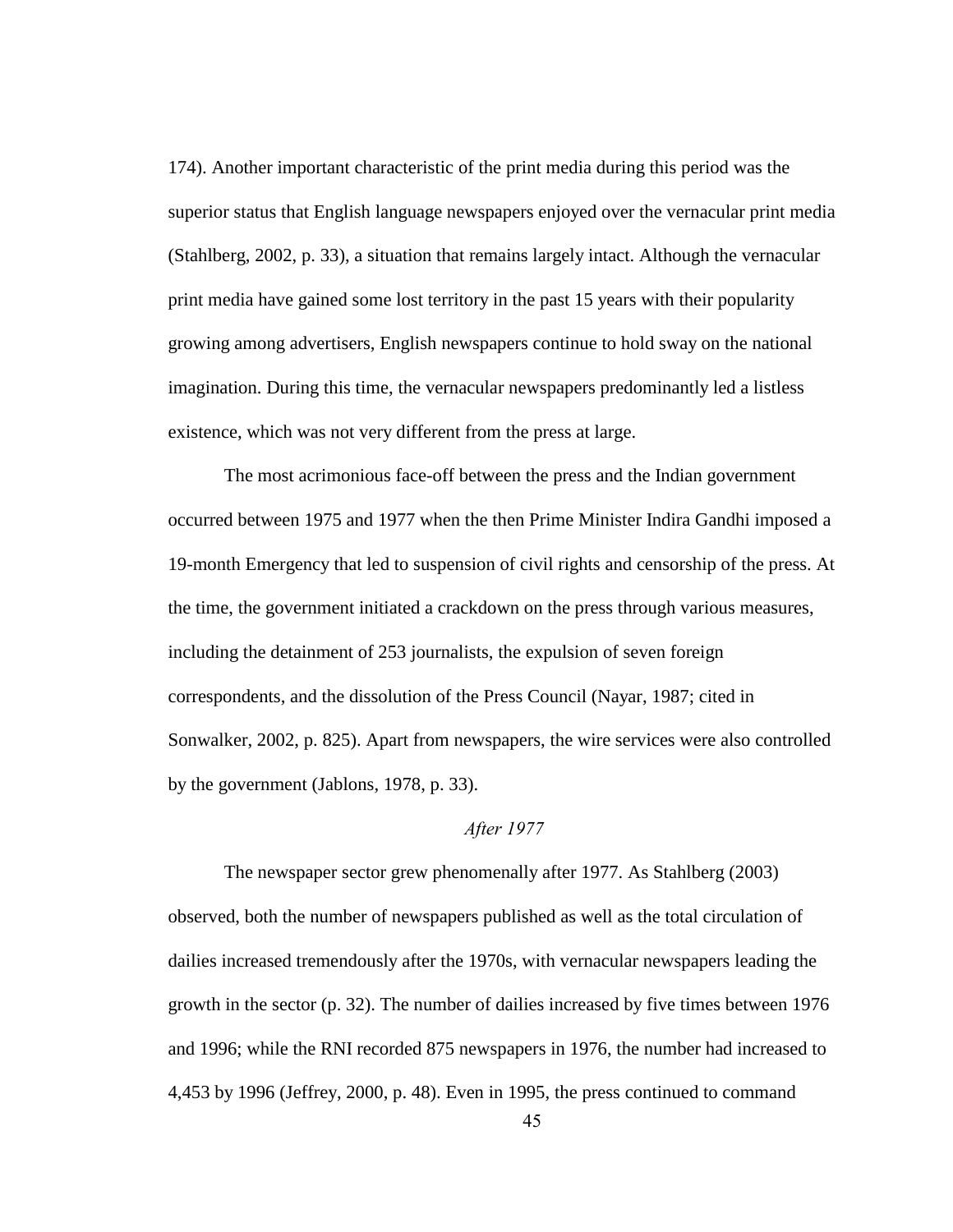almost half of the total advertising revenue of 46,290 million rupees with the rest being divided among the other media. By 2005, the print media"s share of the advertising revenue had come down to 49 percent of the 162,680 million rupees allocated for that year, with television gaining at the expense of the print sector (Kholi-Khandekar, 2006, p. 21). It is interesting to note that although the print sector"s share of the advertising revenue decreased considerably from 1995 to 2005, an increase in the advertising outlay offset the losses the print sector could have potentially suffered. Many factors shaped the growth of newspapers in India. Notably, the growth in the newspaper sector was primarily led by vernacular newspapers both in terms of circulation as well as the number of newspapers. Hence, it is pertinent to look at the factors that aided their expansion.

Jeffrey (2000) has challenged scholars who foreground technological developments, particularly advancements in printing technology, to explain the growth in the media sector. To the contrary, he argued that political participation and growth of literacy powered the increase in readership:

Crude measures from the rest of India support a hypothesis that, in making people into newspapers readers, literacy and political participation precede raw purchasing power and advanced printing technology. The fastest growth rates in newspaper circulation between 1971 and 1991 were in states which showed the strongest *growth rates of literacy*, not of per capita economic growth. (p. 32)

An increase in literacy resulted in growing political participation, which created a natural hunger for news in the urban as well as rural landscapes of India. While only 18 percent of the country was literate in 1951, the census carried out in 1991 reported that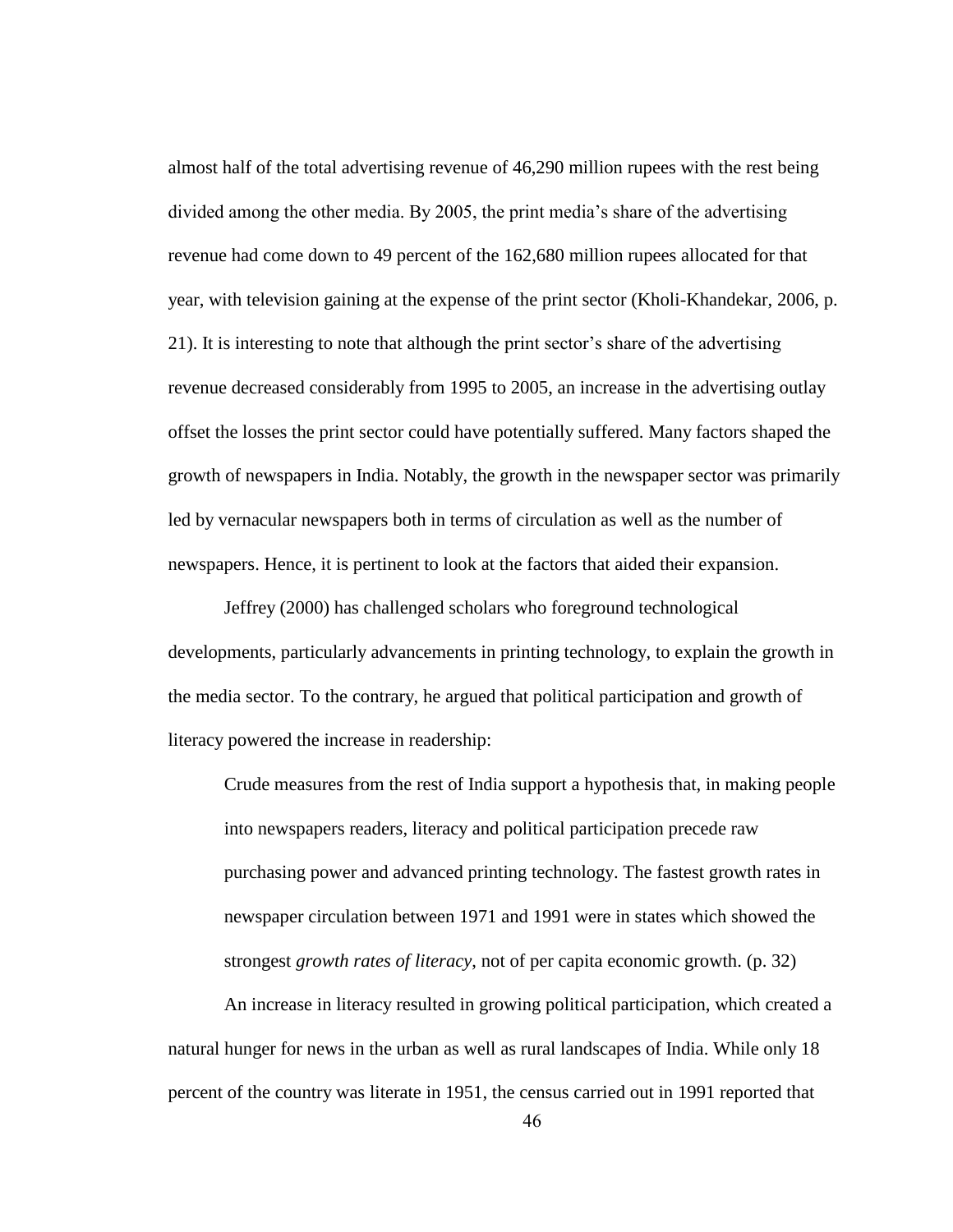the literacy rate had increased to 52 percent (Census report; cited in Jeffrey, 2000, p. 29). This produced an enormous market for the media. The National Readership Studies 2006 (NRS 2006) survey reported that the print sector (newspapers and magazines combined) had added six million new readers in a span of just one year. Further, it added that the reach of the press had stabilized in urban as well as rural India at 45 percent and 19 percent, respectively. Although the press had a wider reach in urban areas rather than rural areas, the readers in rural areas (110 million) roughly equaled the number of urban areas (112 million).

Jeffrey (2000) identified the advancements in printing technology and the rise of capitalism as two other significant factors that fuelled the growth of the press. With regard to printing technology, he observed that two printing innovations—computer typesetting and offset printing—arrived in India to maximize the potential of the vernacular press (p. 38). These two developments aided the press in the areas of composition and color printing. Along with these two developments came the computer modem, which enabled newspapers to open more editions:

Just as computer typesetting and offset presses liberated Indian scripts, the computer modem, which allowed the transmission of "print" along telephone lines, overcame distance. A personal computer and modem made it possible to send a story hundreds of miles in a few seconds and to have it arrive in a form quickly turned into print on paper—print in Indian language scripts. (Jeffrey, 2000, p. 44)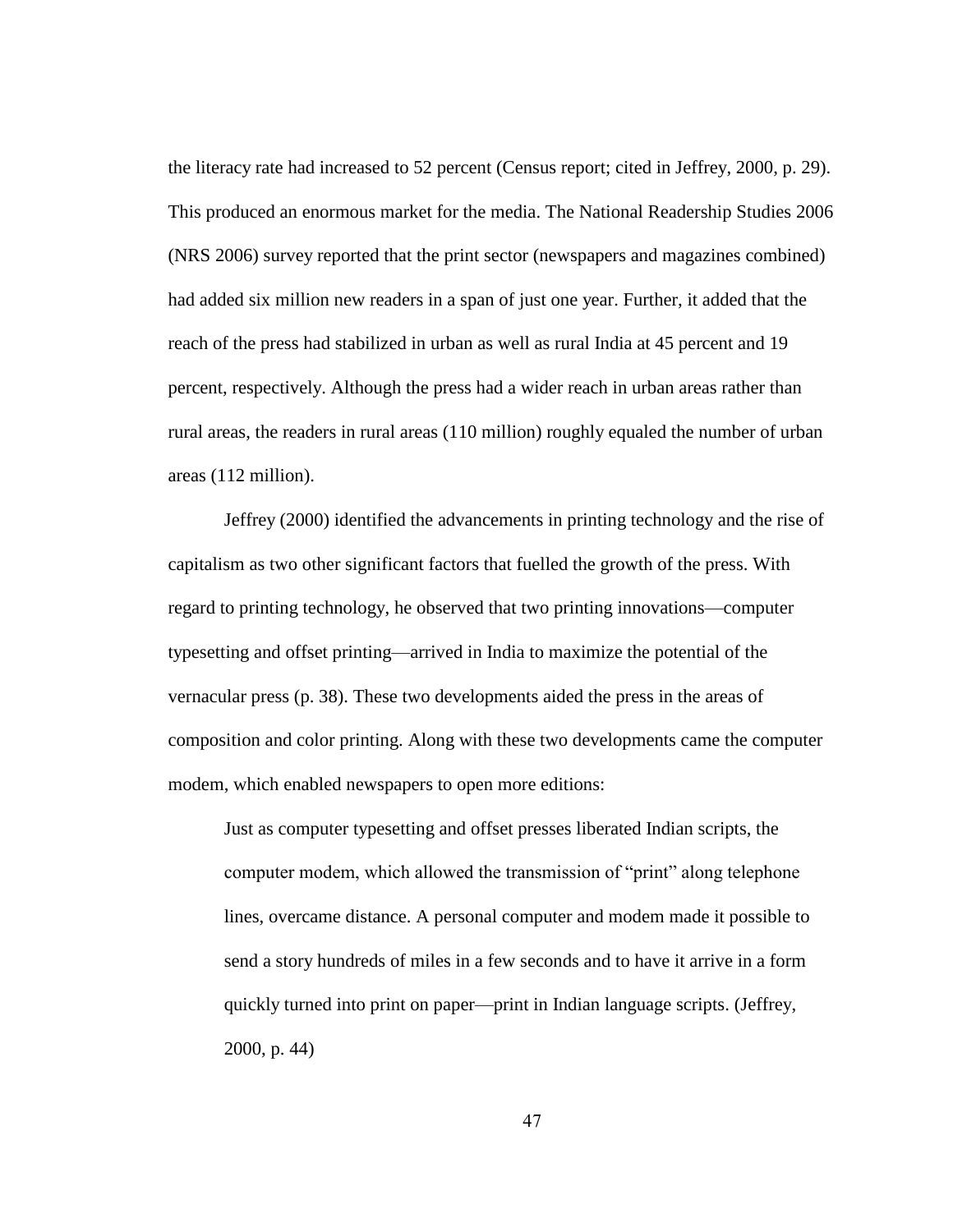Another factor that coincided with the advancements in printing technology was the rise of capitalism, which further strengthened the growth of the print media. The policy of economic liberalization that began in 1991 had started bearing fruit by the mid-1990s, and this became evident through the astronomical rise in the international advertising outlay (Ninan, 2007, p. 13). The media"s increasing revenue resulted from a proportionate rise in advertising expenditure. The total advertising expenditure, which was below 1000 crore rupees in 1989, increased five-fold over by 1997-98 (A&M annual reports; cited in Jeffrey, 2000, p. 59).

Though advertising has powered the growth of the Indian print media particularly after 1995, important questions are being raised on how it has impacted journalism as it is believed that media growth was achieved at the expense of quality and distribution (Kumar, 2008, p. 22). For instance, Ram (2000) has argued that the four functions of the Indian media—credible-informational, critical-adversarial, educational, and agendabuilding—had become subservient to the "manufacture of consent" role as the media, particularly in the "90s, reinvented themselves as profit-oriented entities. The Indian media"s new-found prosperity has also given rise to many problems as entertainment and commercialization have prevailed over the social responsibility of the press. The neoliberal turn of the Indian economy has replaced the "more-readers- more-ads" formula that drove media expansion with "more-rich-readers-more-ads" principle. As a result, the media tend to prioritize the concerns of a middle class that has accumulated more buying power than other sections of the population. This has led both the English and Indian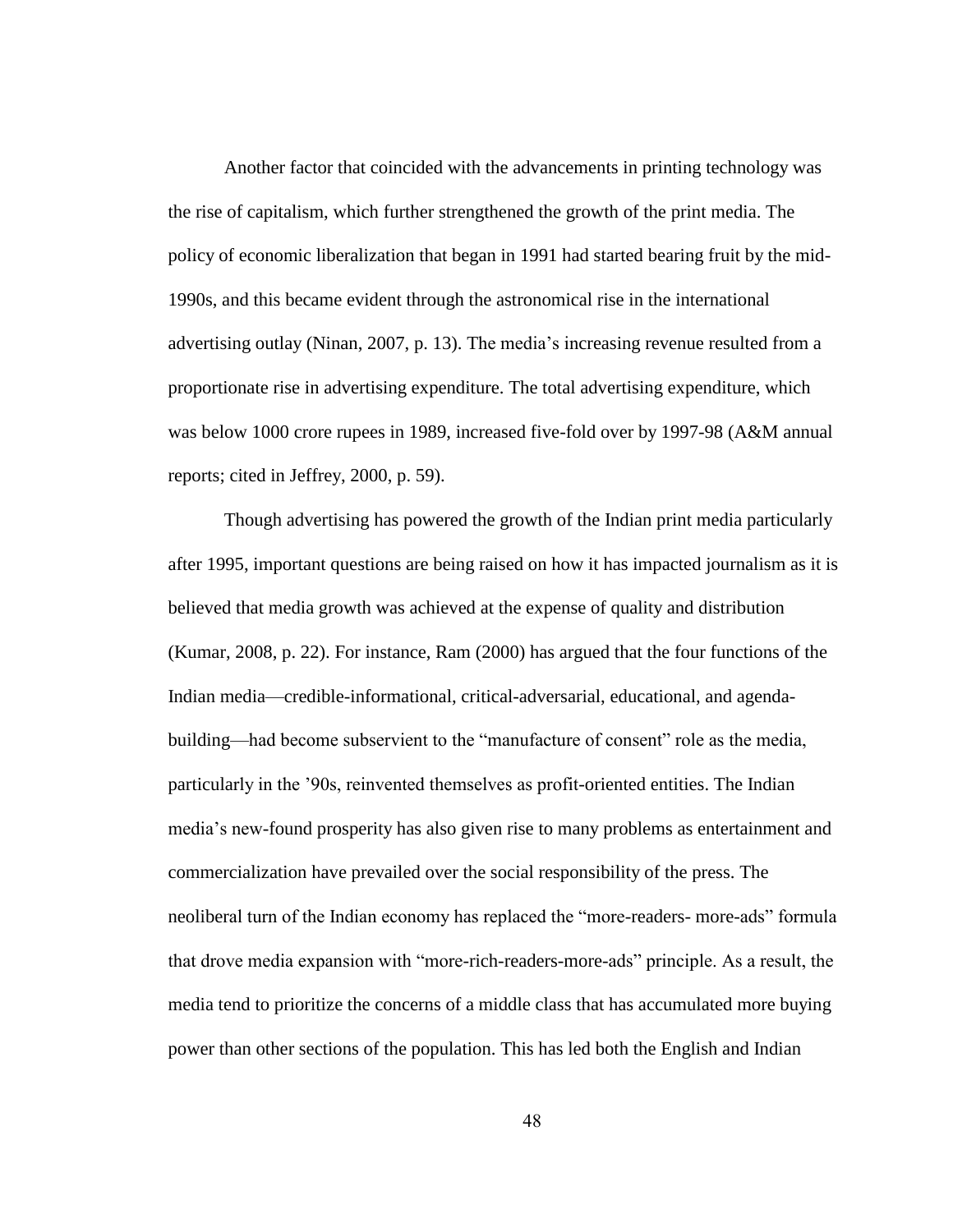language media to cultivate the interests of the middle class more than that of any other classes, and thus follows a decline in its critical functions (Stahlberg, 2002, p. 19).

*The Kannada Print Media*

The Kannada print media have an illustrious history that features much in common with the Indian media. Printing in Kannada began after German missionaries introduced the technology in 1812 in an attempt to publish religious literature in the native languages (Krishnamurti, 2006, p. 433). Kannada newspapers grew at a phenomenal rate because of the anti-colonial freedom struggle. They became vehicles of nationalist thought and ideology, and their main slogan was "a unified Karnataka; an independent India" (Krishnamurti, 2006, p. 432). In addition, they became a training ground for nationalists who went on to become prominent politicians, persons of letters, and statepersons. Once the goal of independence was realized in 1947, Kannada newspapers transformed into the collective voice of the people by stressing the need to create a unified Karnataka state that would be constituted by bringing together all areas inhabited by Kannada-speaking people.

Although the Kannada print media consist of a variety of periodicals, fortnightlies, and weeklies, it is, nonetheless, the daily newspapers that define Kannada journalism. The first Kannada newspaper, *Kannada Samachara*, was published by German missionaries in Bellary in 1812 (Krishnamurti, 2006, p. 435). Since then, many newspapers were started primarily by industrialists supporting the freedom struggle in a bid to counter the British rule in the country. Some of the publications that started to aid the freedom struggle included *Karnataka Prakashika, Karnataka Kesari, Savinudi,*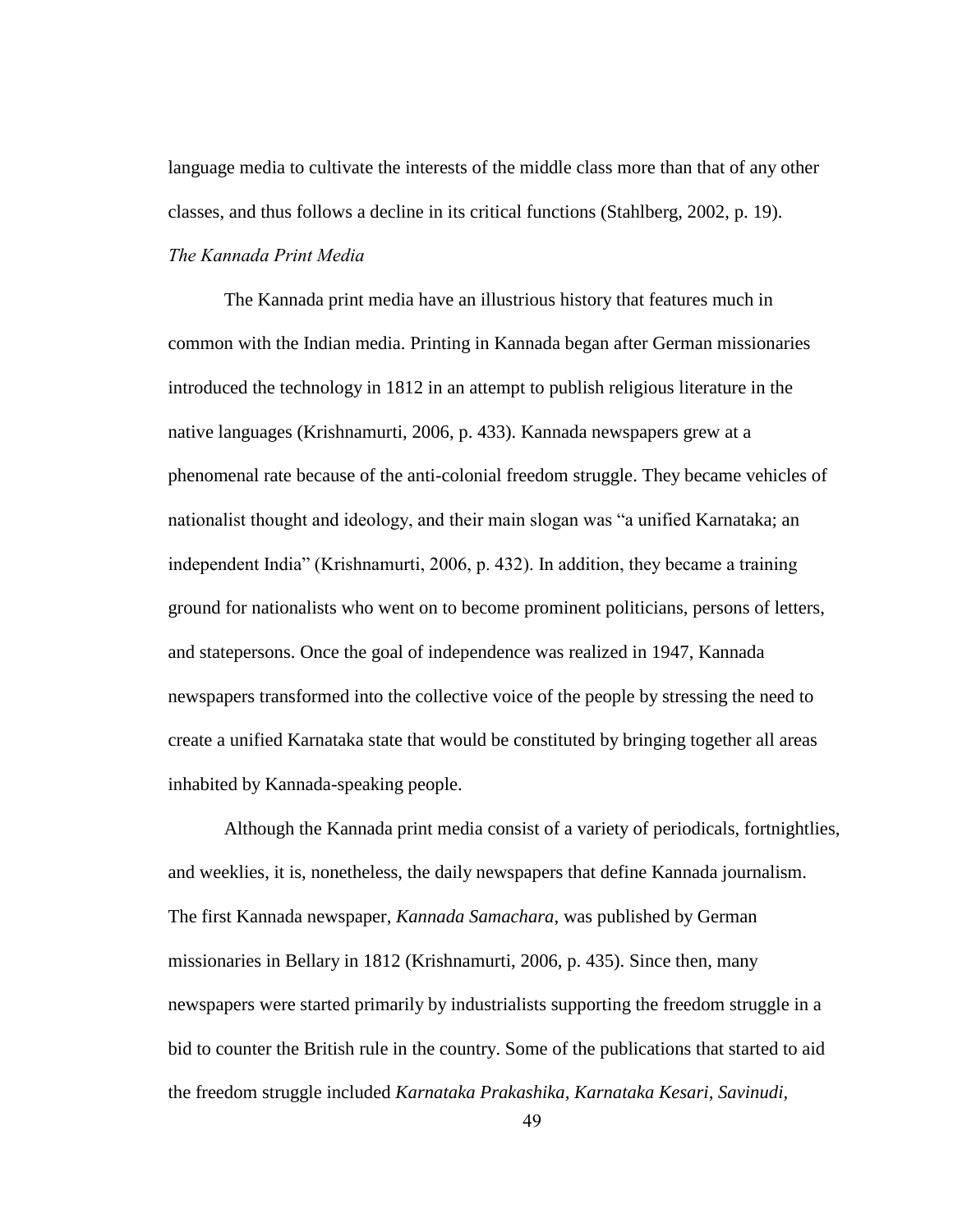*Okkaligara Patrike, Suryodaya Prakashika, Samyukta Karnataka,* and *Vruttanta Patrike*. Most of them, eventually, stopped publication owing to financial hardship or were banned by the government. A few newspapers were founded during or after 1947, and they coincided with the birth of linguistic nationalism, particularly in South India, as the Indian Federation sought to reorganize the country into administrative units known as states that would have jurisdiction over different linguistic groups. *Udayavani* and *Prajavani* were the most prominent post-Independence Kannada newspapers. *Samyukta Karnataka. Samyukta Karnataka* began as a weekly in the northern district of Belgaum in 1929 (Dani, 1990, p. 65). An organization called "Karnataka Prakashana Mandali" was set up to oversee the publication, with Belavidutta Rao as its president and Balavantarao Dattar, Narayanrao Joshi, and Keshavrao Gokhale as its members. Soon, they were arrested by the British for taking part in the freedom struggle. After being released from prison, they revived the publication on April 27, 1933, this time as a daily. Seshacharya Giriyacharya Katti, a Belgaum-based lawyer, became its first editor (Dani, 1990, p. 65). In 1934, Mohare Hanumanth Rao became its editor, and the newspaper increased its circulation as well as stature under him. In 1937, the newspaper started publishing from Hubli in North Karnataka, which has since remained its headquarters. *Samyukta Karnataka* started publishing from Bangalore—the state capital—in January 26, 1959, to become the first Kannada newspaper to bring out two editions simultaneously. Despite technological and financial constraints, *Samyukta Karnataka* sought to provide timely news to its readers. The proximity of North Karnataka to the erstwhile Bombay Presidency proved to be an advantage as the newspaper started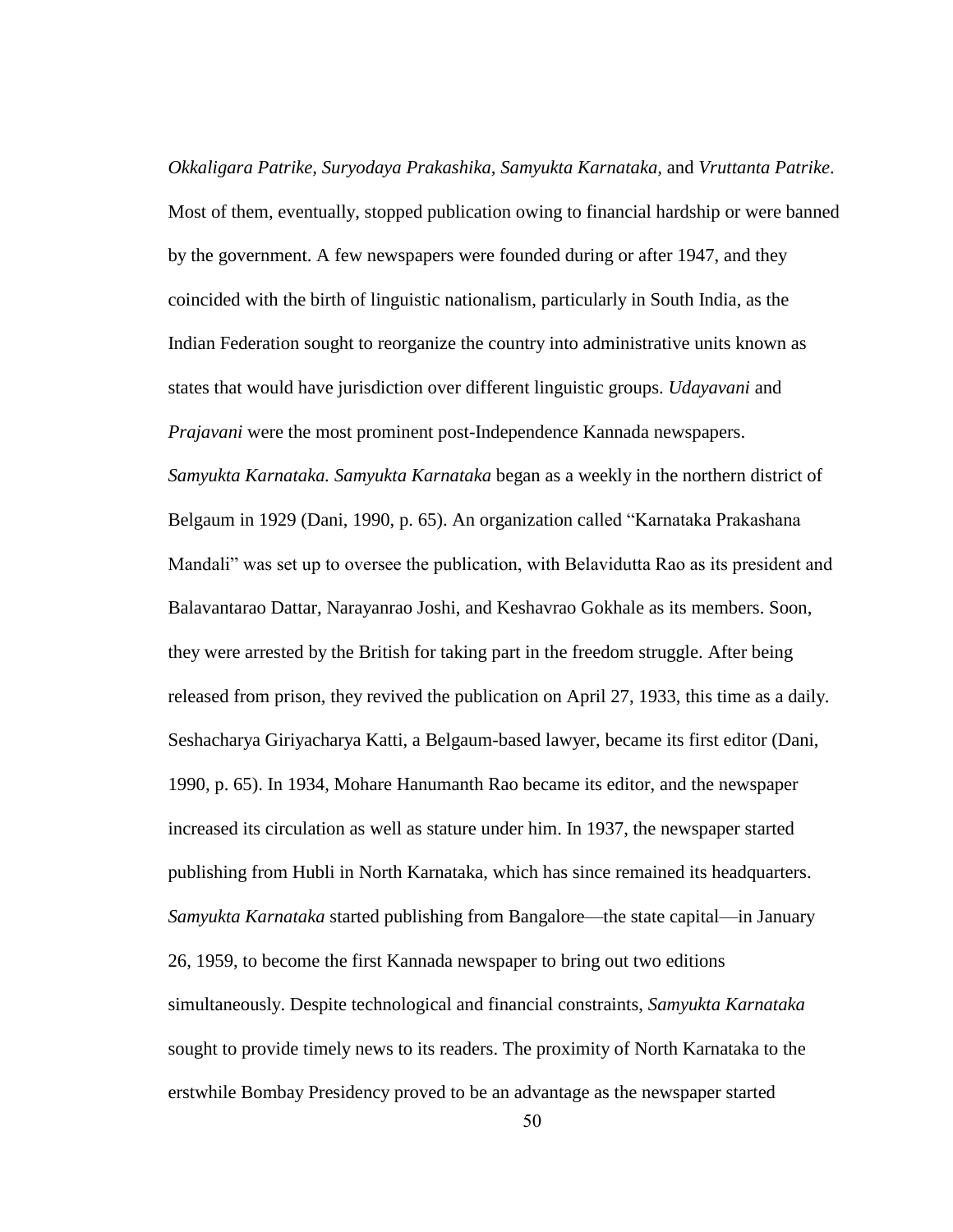requistioning news two times a day from Mumbai through telegraph lines (Karnataka Patrika Itihasa, 1999, p. 62). It steadily grew in strength in North Karnataka by acquiring a number of small publications, prominent among them *Kannadiga, Karnataka Mitra*, and *Prarthane*.

*Samyukta Karnataka's* ownership passed on to different publishing houses. At one point, the litigation over the newspaper"s ownership led the government to intervene and assume the newspaper"s publication. Though the newspaper succeeded in North Karnataka, it failed to take off in South Karnataka, despite its publication from Bangalore. Since the late 1990s, the newspaper has adopted several measures to increase circulation, including the launch of multi editions and color editions and the printing of color supplements in a bid to increase its readership. However, *Samyukta Karnataka* continues to be perceived as a daily newspaper primarily aimed at North Karnataka—a branding which it has struggled to unmake.

*Prajavani. Prajavani* was preceded by its English cousin, *Deccan Herald*, in 1948. After national independence, the need arose for a newspaper that would address the changing needs of readers. Industrialist K.N. Guruswamy started the The Printers (Mysore) Pvt. Ltd. with some assistance from other industrialists and local businesses. The first edition of Prajavani was published on October 15, 1948 (Poornima, 1990, p. 30). B. Puttaswamaiah served as its first editor after which T.S. Ramachandra Rao, better known as T.S.R., became its editor in 1950 and served in that position until 1977. During his leadership, the newspaper became the unrivaled leader of Kannada journalism.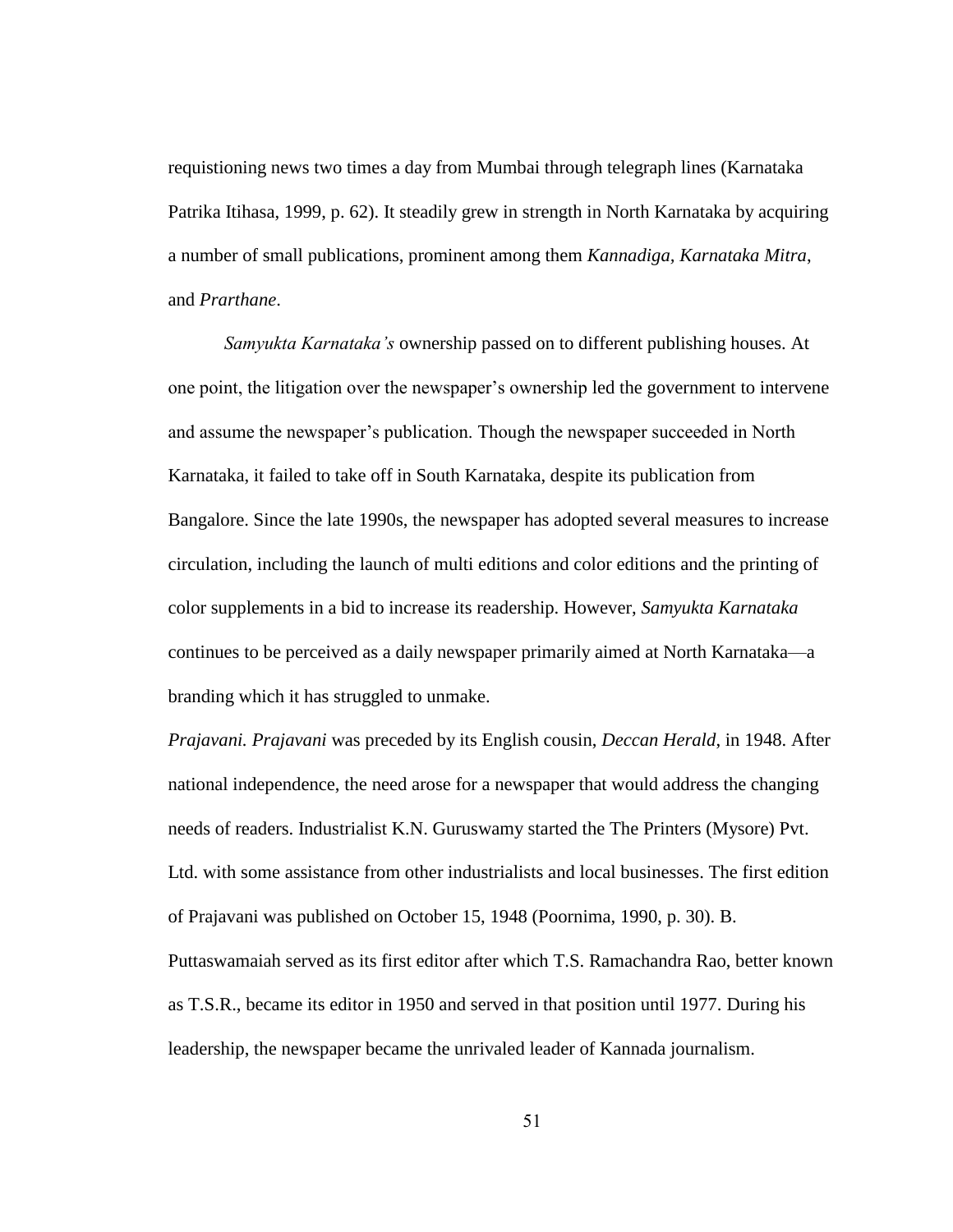Two factors helped the newspaper become the highest circulated daily until *Vijaya Karnataka*, a newspaper started by a transport baron, displaced it as the leading daily in 1996. Its publication from Bangalore, the state capital, made *Prajavani* a much sought after newspaper for the government in power. In addition, it had relatively easy access to capital, which allowed it to experiment with technology. For instance, *Prajavani* became the first Kannada newspaper to bring out a color edition. It also became the first Kannada newspaper to adopt photo composing. The newspaper also adopted fascimille technology on November 1, 1989, which allowed it to launch multiple editions simultaneously (Poornima, 1990, p. 32).

The newspaper also computerized more rapidly than other newspapers. Moreover, it constantly shared staff members and resources with *Deccan Herald*, which gave the newspaper a unique perspective unavailable to other Kannada newspapers. Prajavani started its online edition on February 27, 1998 (Karnataka Patrika Itihasa, 1999, p. 29). Currently, *Prajavani* issues an edition from each of the 27 districts in Karnataka. Though it has been displaced by *Vijaya Karnataka* as the highest circulated daily, *Prajavani* continues to be the newspaper of record in Karnataka and has been held in high esteem for its responsible reporting.

#### The Electronic Media

If the print media enjoy credibility and are considered a primary influence on public opinion, the electronic media have drawn flak primarily for emphasizing entertainment. Apart from achieving an accelerated growth rate in a short period of time, the electronic media have steadily increased their share of advertising revenue. Television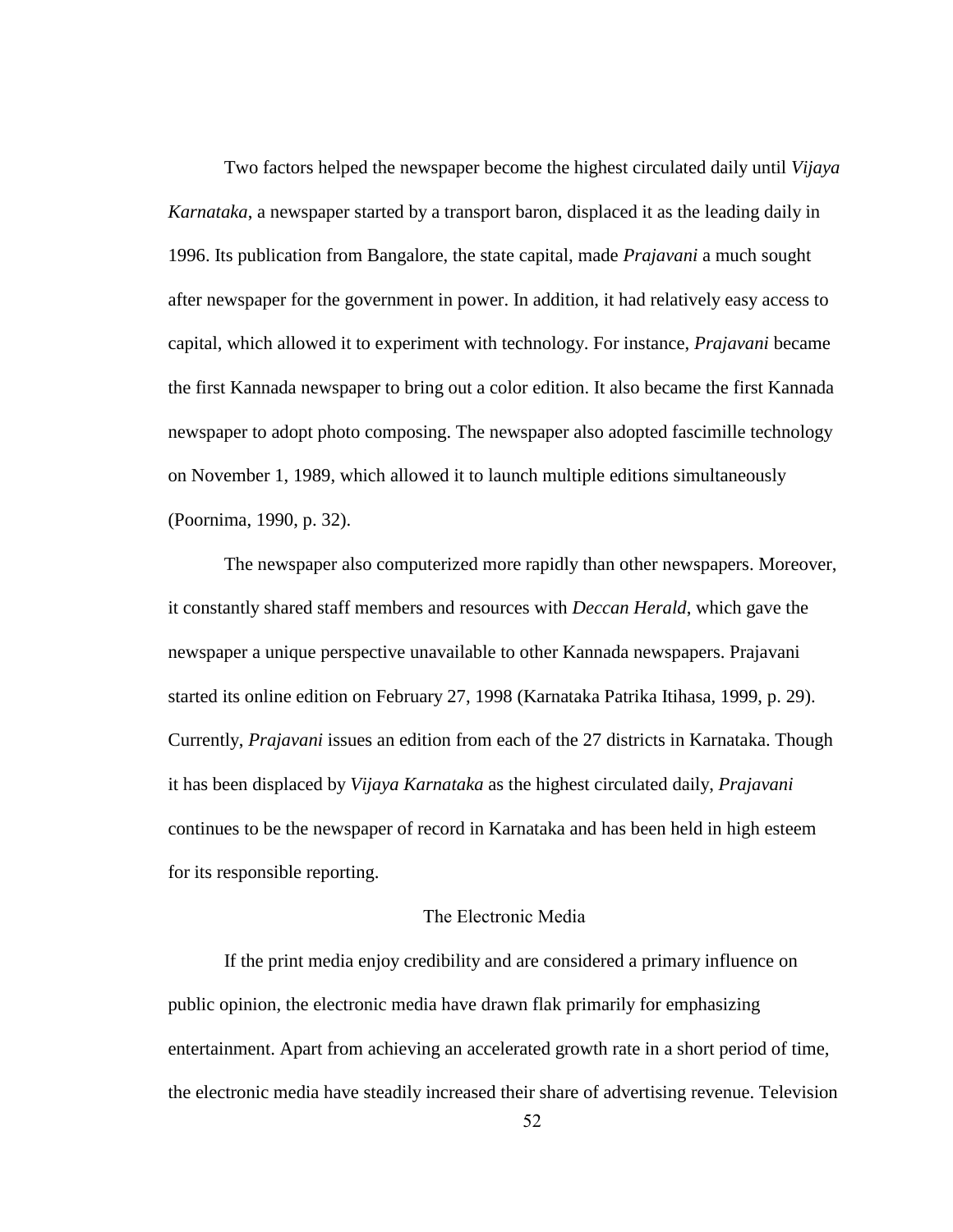particularly grew at such a rapid pace that the decade-and-a-half from 1991 to 2006 in India is said to belong to television and the Internet (Ninan, 2007, p. 13; Thussu, 2007, p. 593). Although the Internet grew rapidly, its users continue to be limited to urban India. Radio, on the other hand, continued to languish until the government decided to open new frequencies to private players, and the broadcast industry came into its own.

### *Television*

The growth of television in India is a rags-to-riches story that originated with the government-sponsored Doordarshan. The central government, which established Doordarshan when television came to India in 1959, shunned entertainment in favor of rural educational programming and nation-building (Fursich & Shrikhande, 2005, p. 8). Catering to its urban viewers was always a pressure that the state-owned entity found hard to deal with. It began airing commercials in 1976 and started accepting sponsored programs in the early 1980s, setting the stage for the commercialization of television. Satellite television transformed television into a household reality in India. The Taj Mahal Hotel in Bombay installed a satellite dish on its roof during the Gulf War in 1991 to tap into CNN"s signal (Crabtree & Malhotra, 2000, p. 369). Satellite TV further penetrated India after Satellite TV for Asian Region (STAR-TV) was established in Hong Kong. The channel started beaming five channels that were available to urban viewers. With economic liberalization gaining ground, India adopted an open-sky policy in the early 1990s that allowed foreign television channels to transmit via satellite (Govindaraju, 1999, p. 107). Immediately, private broadcasters started uplinking from India by buying uplink time from the Indian government. By 1992, for a small monthly subscription fee,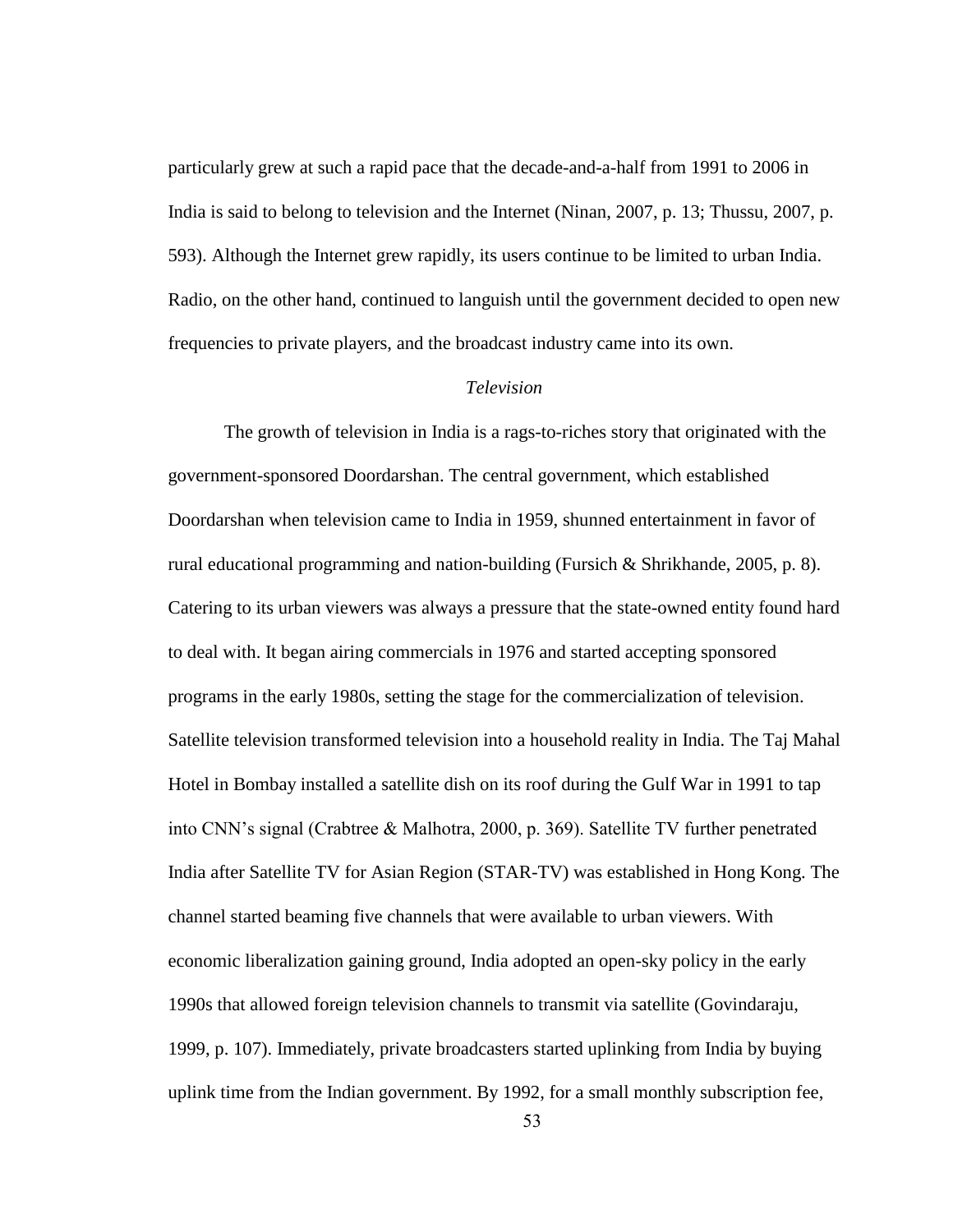1.2 million homes in India had access to cable and satellite television mainly through cable operators (Kholi-Khandekar, 2006, p. 62).

STAR-TV also heralded the trend of "tabloid televisions" in India, which has been replicated by most commercial channels, including Doordarshan. Thussu (2007) identified broad themes in STAR News coverage, which can be discerned across the broadcast media. They include prioritization of neoliberal news, increased emphasis on Bollywood (Hindi film industry) news, coverage of cricket, more time toward metropolitan news, highlighting sensational and crime-related news, and less coverage afforded to foreign news. While television has come to dominate the media sector, it has also been accused of causing a steady erosion of responsible journalism by encouraging entertainment over news. One only needs to look at cable and satellite television penetration over the years to gauge the popularity of the medium. The National Readership Survey of 2006 concluded that 112 million homes with 230 million viewers across India had access to television. Of them, 68 million or 61 percent of TV-owning households had access to satellite television. Another important finding of the study was that 64 million homes had a color television set. The number of channels available to viewers has also increased dramatically with subscribers in some metropolitan cities having access to over 100 channels.

As television offers unprecedented reach to literate and illiterate audiences, advertisers have started to consider it seriously in their media campaigns. Television garnered 74,170.5 million rupees in advertising revenue in 2005. Apart from this, the subscription fee also helps commercial channels maintain a profitable bottomline. This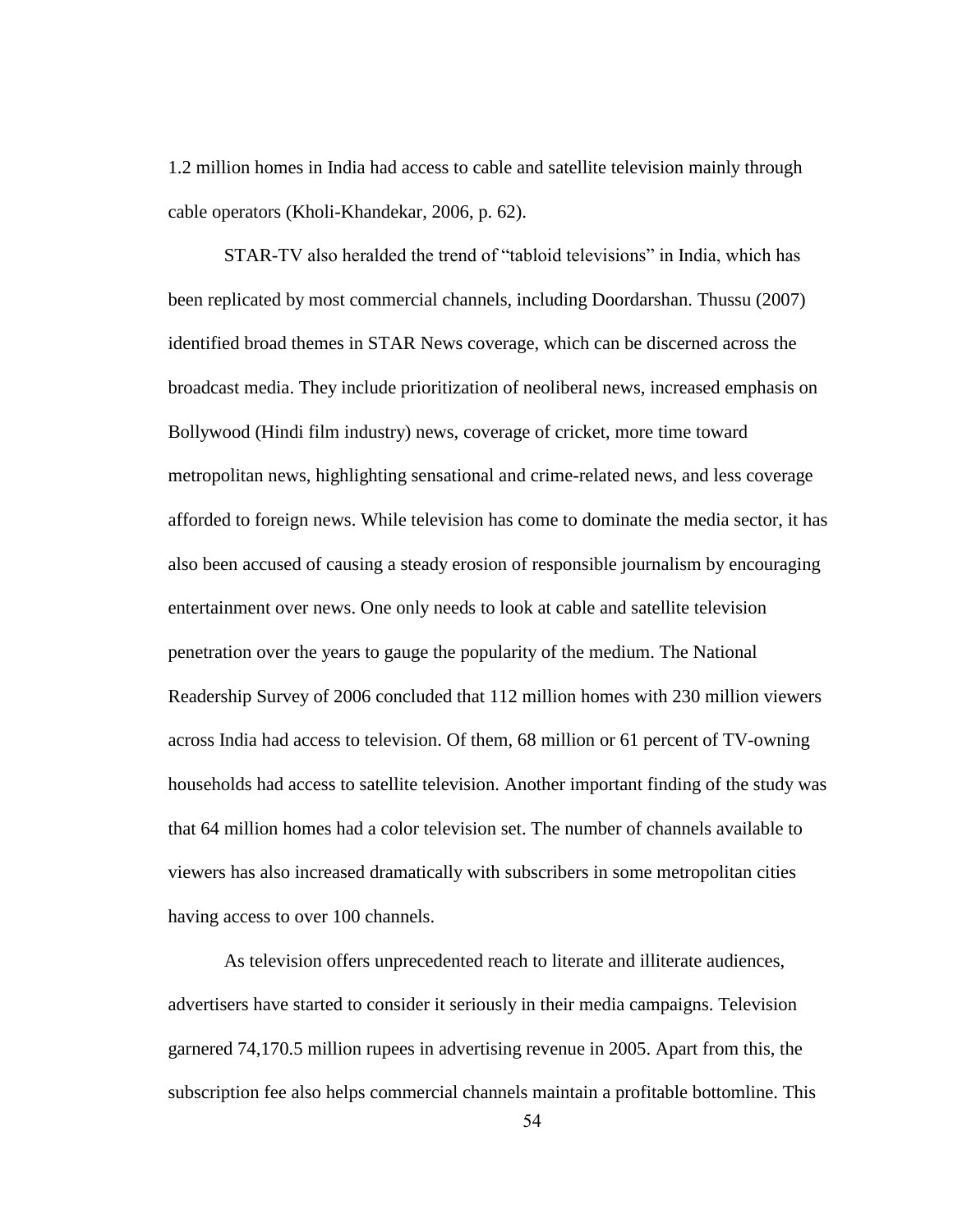may be one of the reasons why commercial channels top the chart as the highest revenue grossers. In 2004-05, Zee Telefilms earned 13.6 billion rupees in profit with Star India and SET India following it with 13 billion rupees and 10 billion rupees, respectively. Doordarshan was fourth with a revenue of 6.65 billion rupees (Kholi-Khandekar, 2006, p. 63).

Although television was a latecomer in India, it altered the nation"s mediascape beyond recognition. However, researchers have primarily studied its effects over the culture and lifetsyles of Indians while paying little attention to its role in influencing other media, mainly the print media. Some researchers argue that the rapid penetration of satellite TV made the print media wary to begin with, particularly after television started attracting the highest share of advertising revenue. Yet, television seems to have helped the print media grow by engendering a hunger for news in the people. Ninan (2007) observed that in the Hindi heartland, "print was a post-television phenomenon" (p. 18). She argued that TV succeeded in fuelling curiosity among viewers who then looked forward to the next day"s newspaper. At least in the short run, television appears to have helped the print media grow even as it siphoned off revenue and positioned itself as a model for the commercialization of media.

### *The Internet*

Along with cable and satellite television, the internet grew rapidly in the 1990s. Even though most internet users continue to be concentrated in urban areas, causing a digital divide that the country is vigorously trying to bridge, it has occupied a prime place in India"s media explosion. This is evident if one looks at the increase in the number of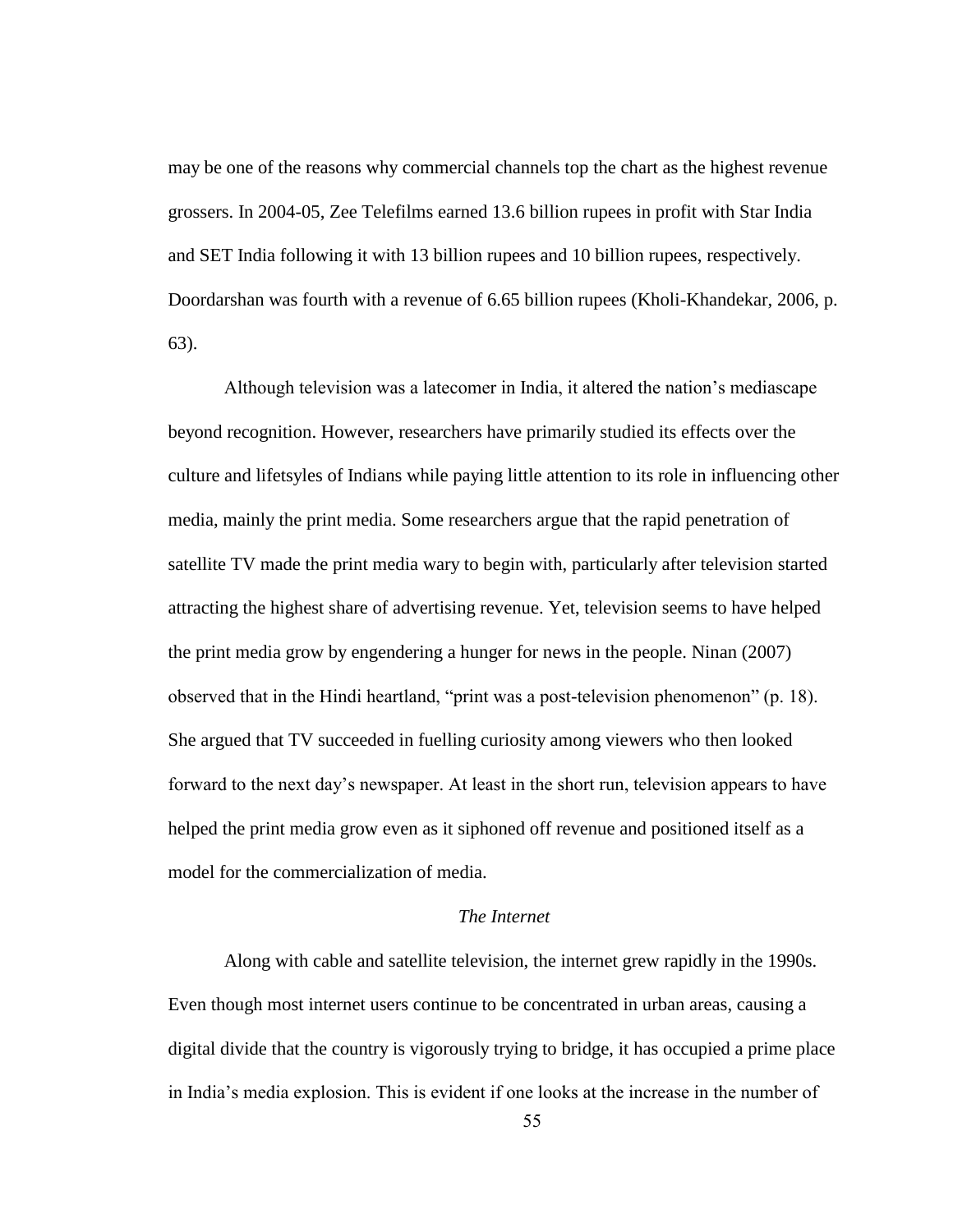people using the internet over the past 10 years. In 1998, 1.4 million people accessed the Internet; the number rose to 42 million by 2007 (http://www.internetworldstats. com/asia/in.htm). This placed India in the fourth position after the U.S., China, and Japan with respect to the number of internet users (Chandrashekar, 2006).

The internet"s growth in India is led by two factors: the ability of the Internet to integrate different media and to produce online revenue at an increasing rate over the years. The Internet is today part of the expansion plan of all major media organizations, which have an online presence. All major media entities have websites on which content is made available, mostly free of cost. This has resulted in a steady increase in online readership/viewership for media organizations but has also brought additional revenue in its wake. In 2005, the Internet business revenue in India totalled 22 billion rupees (Kholi-Khandekar, 2006, p. 204). Of this, only one billion rupees came from advertising while a major share (17 billion rupees) came from access alone. Many of the revenue-grossing websites such as Indiatimes.com integrate mobile telephony, television, films, newspaper, and the Internet to offer a wide range of services to website users. In addition, websites run by media organizations also earn a part of their revenue through e-commerce and classifieds.

### *Radio*

It is difficult to track the growth of radio in India partly because the government continued to control it even in the 1990s and also because little research exists with regard to the number of listeners and the revenue radio earned. However, it can be argued that radio has emerged as a growing medium since 2000 when the government, for the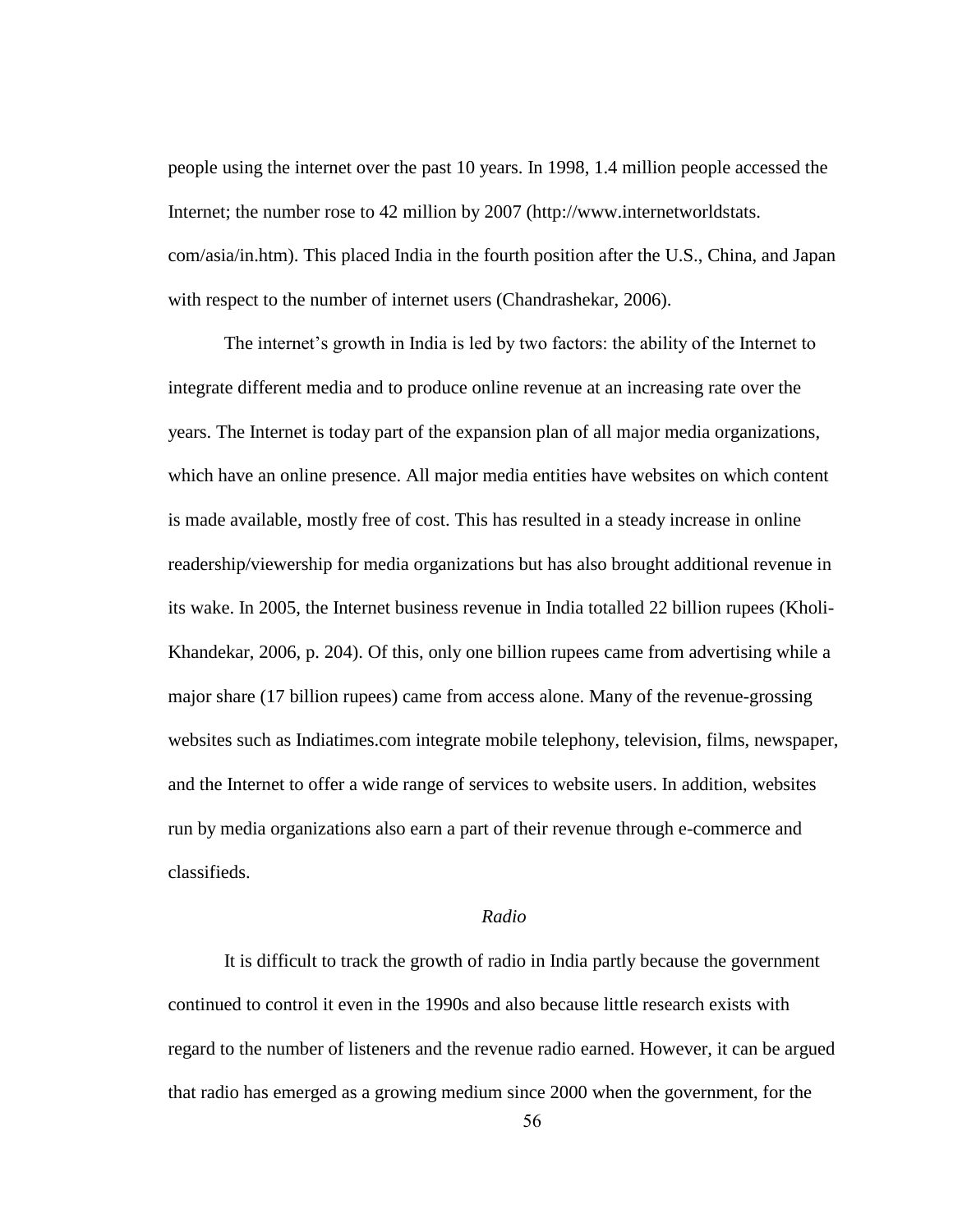first time, invited bids to issue 108 private radio licences to run FM (Frequency Modulation) stations. The government had expected to raise 800 million rupees through the auction, but realized a revenue of 3.86 billion rupees after private media companies overbid for the licences (Kholi-Khandekar, 2006, p. 173). In July 2005, the government announced a new radio policy by auctioning 338 licenses for FM stations (Kumar, 2008, p. 25). This initiated a second round of radio privatization that has resulted in the erosion of the monopoly of the state-run All India Radio (AIR) over broadcasting.

Radio—the first electronic medium in India—suffered from the colonial legacy. Independent India inherited AIR in 1947 from the British colonizers and little was done to change its orientation or structure. As a consequence, AIR continued to be a vehicle of the government with little independence or autonomy (Jeffrey, 2006). With television growing phenomenally, radio was ignored by the government and existed as a poor cousin of television. Although the invention of the transistor made radio a mass medium with immense developmental potential, AIR failed to exploit it and radio"s potential remained untapped. It was the entry of private players that brought about the belated boom in the radio sector in India. Five national players in radio have emerged as primary beneficiaries of the government's privatization drive: Kalanithi Maran's South Asia FM and Kal Radio, Anil Ambani"s Adlab Films, the Bennett, Coleman & Company-owned Radio Mirchi and India Value Fund-Music Broadcast owned Radio City (Kholi-Khandekar, 2006, p. 167). Additionally, a host of small private players are also driving the second phase of radio expansion. Also, AIR continues to be a prominent player, particularly in rural areas.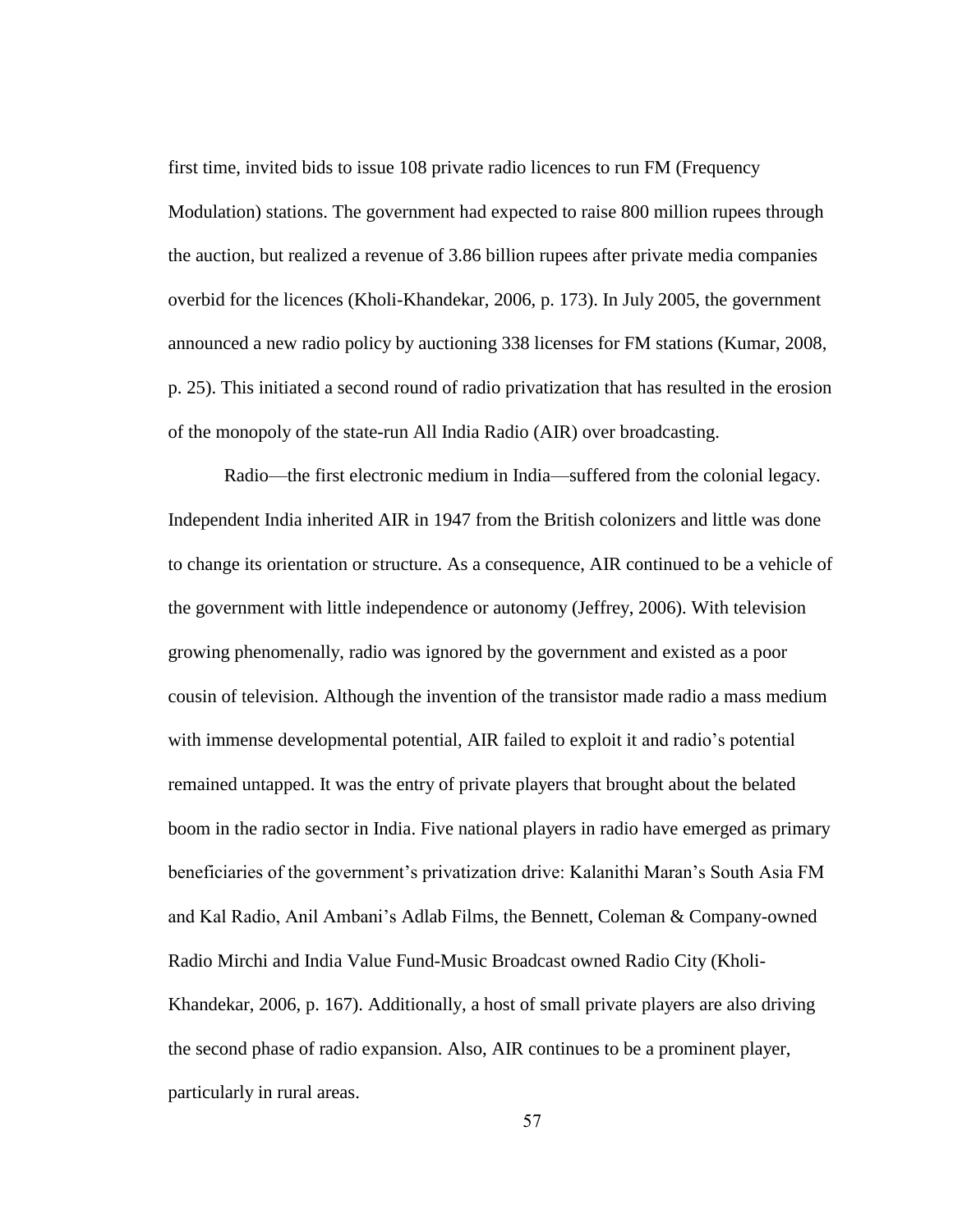These developments have brought about an increase in the number of listeners. According to the National Readership Survey of 2006, 27 percent of the population listens to radio, with new listeners of FM radio providing the new growth. The 76 million listeners that FM radio stations had in 2005 increased to 119 million listeners in 2006, registering a 55 percent increase in the number of listeners in just one year (http://www.hindu.com/nic/nrs.htm). In addition, the government approved a community radio policy in 2006 that is expected to help the democratization of the medium.

#### Summary

This chapter began by mapping the various interpretations of ideology and the relationship between ideology and hegemony before considering the ideological functions of the media. It then investigated the ideological process of subject formation in relation to journalists by examining the various influences that journalists are subjected to within and outside organizations. The next section probed neoliberalism in its materiality and as an ideology, indexing some of the strategies discernable in its discursive manifestations. The last section traced the evolution of the Indian media to understand the historical forces that have shaped the media.

This study posits that hegemony is primarily a discursive activity transacted in a sphere other than the economic. Following Thompson"s thesis of the mediatization of modern culture and Hall"s assertion that the media are called upon to perform ideological tasks in modern societies, it is argued that the media are deeply enmeshed in hegemony formation. This process intensifies in the context of neoliberalism, owing to its reliance on language and symbols to position itself as knowledge-driven. While this study accepts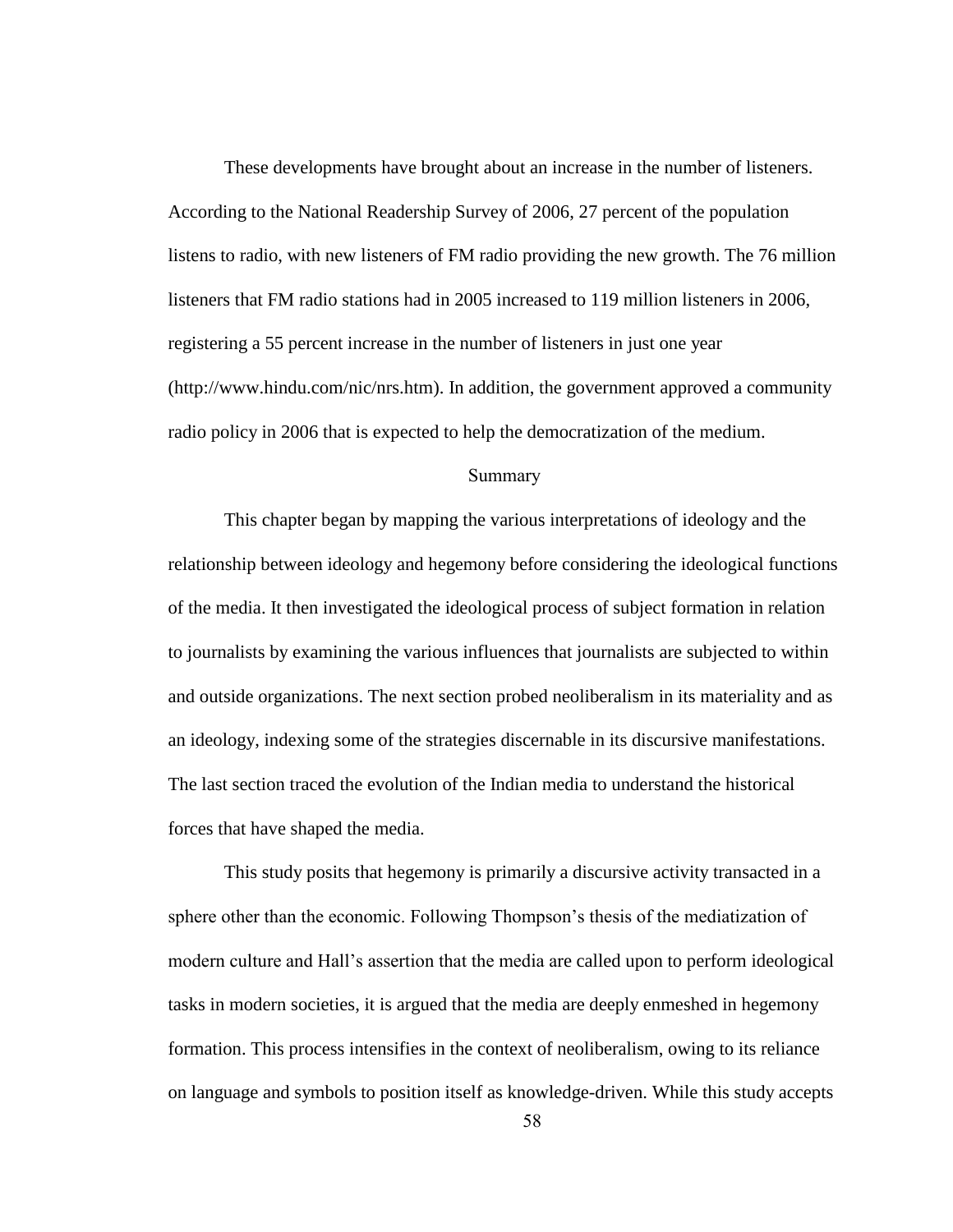these propositions, its utility is in decentering media texts by centering on journalists to investigate how they perceive neoliberalism and its effects on the media. While researchers acknowledge that the media are a key space where the discursive construction of neoliberalism comes into full play, they have a tendency to focus disproportionately on media texts rather than the way journalists, who are instrumental in creating media texts, make sense of neoliberalism. The media"s collaboration in producing the ideology of neoliberalism through textual practices has thus been uncritically accepted as sufficient proof of the complicity of journalists in the process. This study submits this proposition to scrutiny.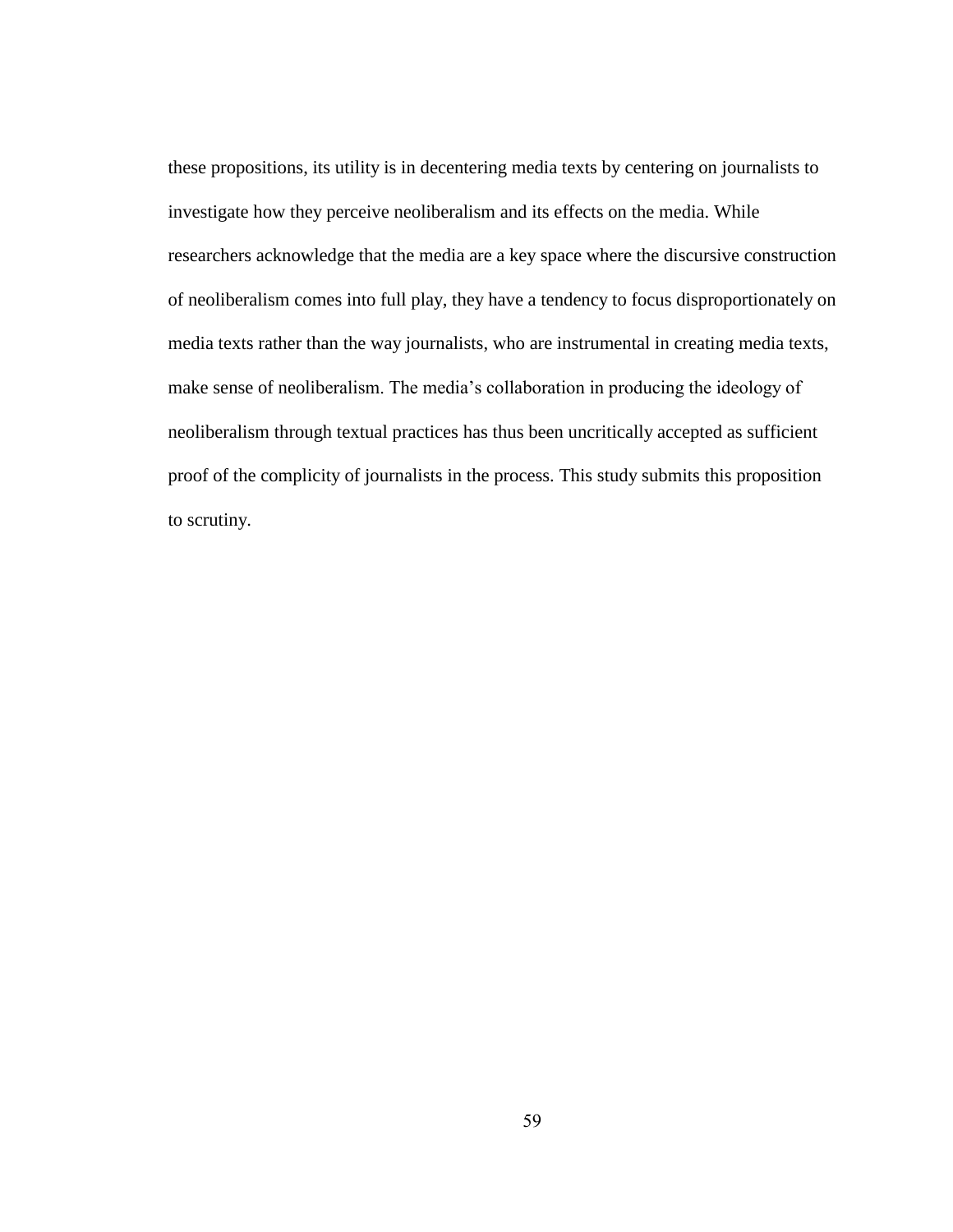#### CHAPTER 3: METHODOLOGY

In this chapter, I describe the methodological framework of this study. First, I posit critical discourse analysis (henceforth, CDA) as methodology to analyze the neoliberal discourses. Second, I describe in detail the specific research methods and concepts employed in this study to analyze the discourses. Finally, I outline the research design and procedures to be followed in the investigation.

Critical discourse analysis is used as a methodology to illuminate the discursive components of social formations. Studies that analyze discourses have six traditions to draw upon: conversation analysis and ethnomethodology, interactional sociolinguistics and the ethnography of communication, discursive psychology, critical discourse analysis and critical linguistics, Bakhtinian research, and Foucauldian research (Wetherell, Taylor, & Yates, 2001, p. 6). Although these traditions may overlap, they have different epistemological groundings and have led researchers to elucidate different aspects of the relation between language and social relations.

As discussed earlier, neoliberal discourses are articulated through several rhetorical strategies. This study, which focusses on identifying textual strategies deployed by journalists, makes theoretical connections with critical discourse analysis and offers tools to understand the phenomenon in question. More specifically, I propose to use critical discourse analysis to understand how neoliberal discourses are produced and articulated by journalists working for two Kannada newspapers. CDA will be used to identify themes to illuminate how neoliberal discourses are produced and operationalized through textual strategies.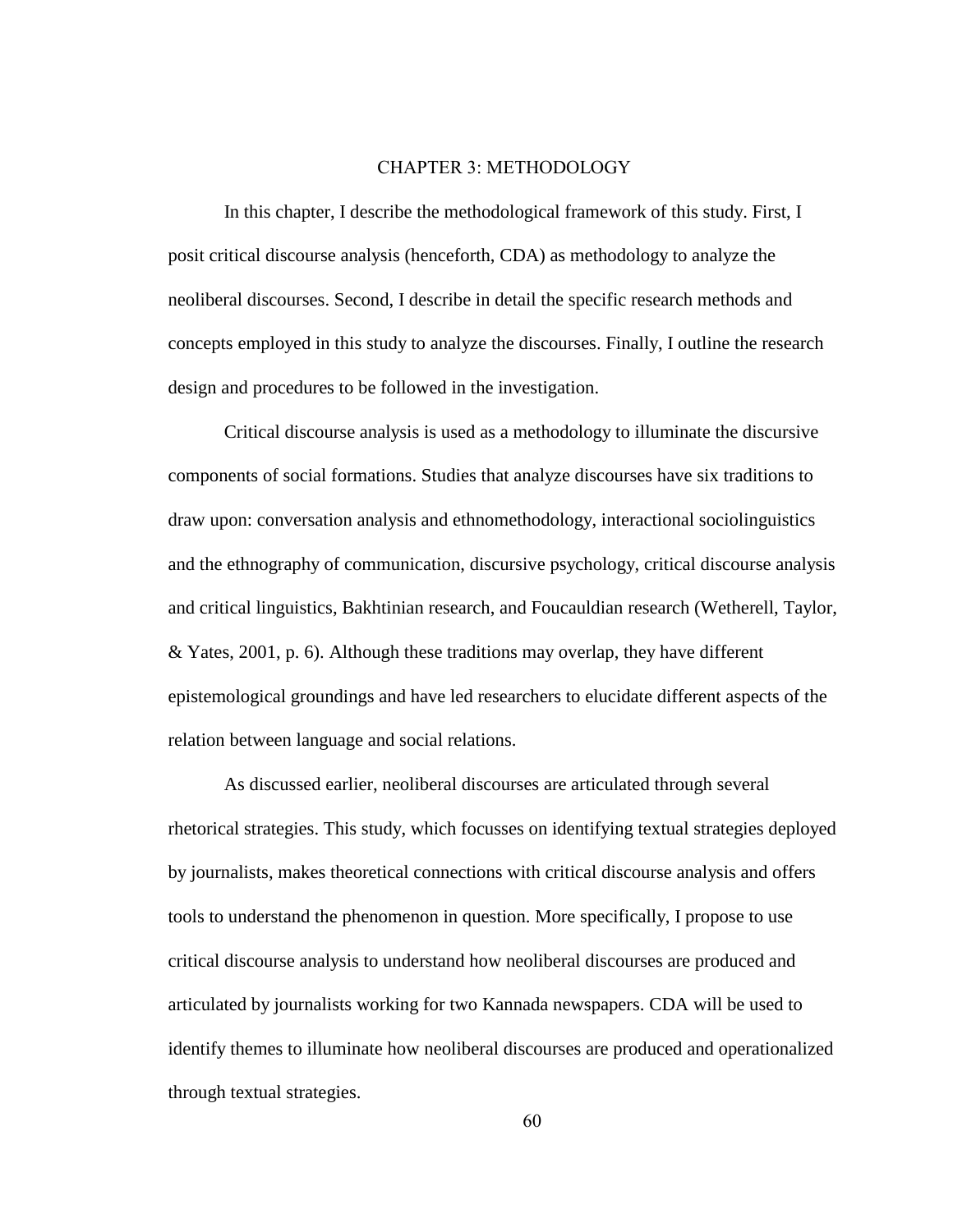### CDA as Method

Language is increasingly becoming critical in securing the hegemony of neoliberalism as it is through language that neoliberalism is discursively produced, reified, and contested. The objective of this study is to understand the nature of neoliberal discourses in an attempt to make their role intelligible in bringing about the acceptance of neoliberalism in society. Neoliberal ideology is constantly articulated and (re)produced in everyday interactions. This process, in turn, entrenches neoliberalism in the public commonsense. An examination of neoliberal discourses helps identify the various processes that are mobilized to normalize a neoliberal ideology and harmonize it with social expectations.

A core epistemological belief of CDA is that discursive practices contribute to the creation and reproduction of unequal power relations among different social groups (Jorgensen & Phillips, 2002, p. 63). Discourse is seen by CDA as strengthening existing relations of power and social hierarchy. However, CDA maintains the crucial distinction that power is both discursive as well as extra-discursive. In this regard, it enlists the concept of ideology to explain the subjugation of one social group by another (Jorgensen & Phillips, 2002, p. 63). Although CDA is interested in the role of discourse in reinforcing relations of power, it underscores the need to understand the function of discourse within the context of both discursive and extra-discursive social practices. In other words, CDA envisages a dialectical relationship between discourse and extradiscursive elements as mutually constituting social practices. It is in this context that Fairclough (1995) has defined CDA: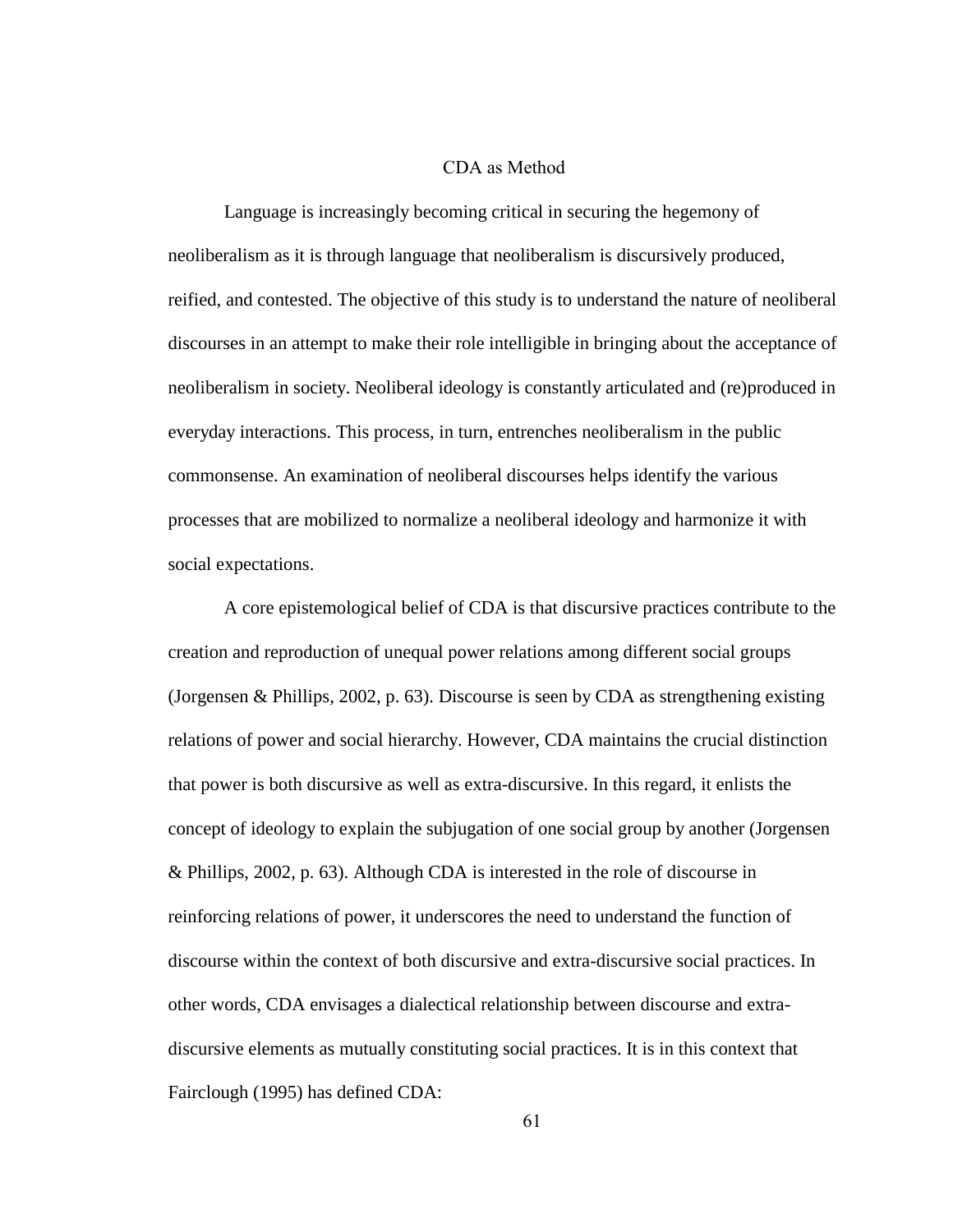By "critical" discourse analysis I mean discourse analysis which aims to systematically explore often opaque relationships of causality and determination between (a) discursive practices, events and texts, and (b) wider social and cultural structures, relations and processes; to investigate how such practices, events and texts arise out of and are ideologically shaped by relations of power and struggles over power; and to explore how the opacity of these relationships between discourse and society is itself a factor securing power and hegemony . . . (pp. 132-133)

Four concepts are integral to CDA: critique, power, history, and ideology (Wodak, 2007, p. 208). While the term critical is understood as having a distance to the data, embedding the data in the social, making the political stand of the CDA practitioner explicit, and having a focus on self-reflection as scholars, power refers to the ways in which language articulates the existing social hierarchy based on its use by different social actors.

Scholars identifying with the CDA paradigm point out that rarely is text produced by an individual. Rather, power is negotiated within texts, which transforms texts into sites of struggle over meaning. The notion of history is critical to CDA as texts and discursive practices are placed in their historical contexts. All discourses are conceived as vehicles of the ideologies that they articulate. It is in this context that CDA aims to demystify discourses by deciphering the ideologies informing such discourses (Wodak, 2007, p. 208).

62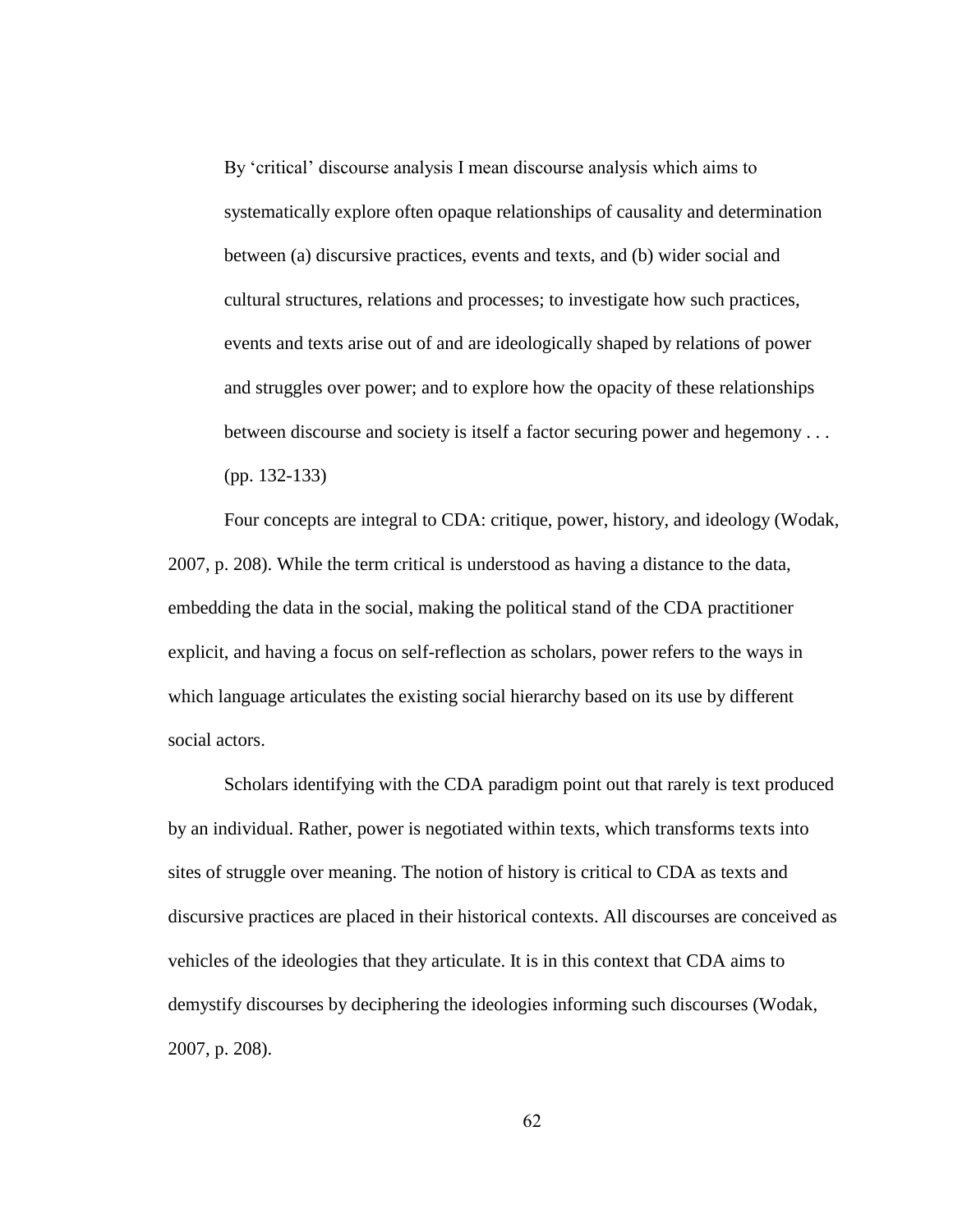CDA posits that every instance of language usage is a communicative event that comprises three dimensions: it is a text, a discursive practice, and a social practice (Jorgensen & Phillips, 2002, p. 68). Texts are categorized into spoken texts and written texts, though spoken texts are used for analysis as written texts after transcription (Fairclough, 1989, p. 24). Fairclough (2003) has argued that texts are multifunctional in that they assist three major types of meaning: action, representation, or identification (p. 27). Action, representation, and identification may be evident in small parts of texts or in whole texts.

Although texts contain some inherent meaning, they are the product of a process of textual production. The process of textual production (and consumption) constitutes discourse practices, which refers to the whole process of social interaction that is indispensable to produce a text (Fairclough, 1989, p. 24). This process includes the process of production as well as the process of interpretation of a text(s). Although texts may contain some traces of the production process and some cues to understand the interpretation process, a strictly textual analysis misses the social context which constituted the production and interpretation of the text.

The third level of analysis in CDA takes into account social practices that provide the context for the articulation of a text. No account of the production and interpretation of a text can ignore the ways in which the two processes are socially determined (Fairclough, 1989, p. 24). Social practices are defined as articulations of different types of social elements associated with particular areas of social life (Fairclough, 2003, p. 25). Social practices also articulate discourse together with non-discoursal social elements.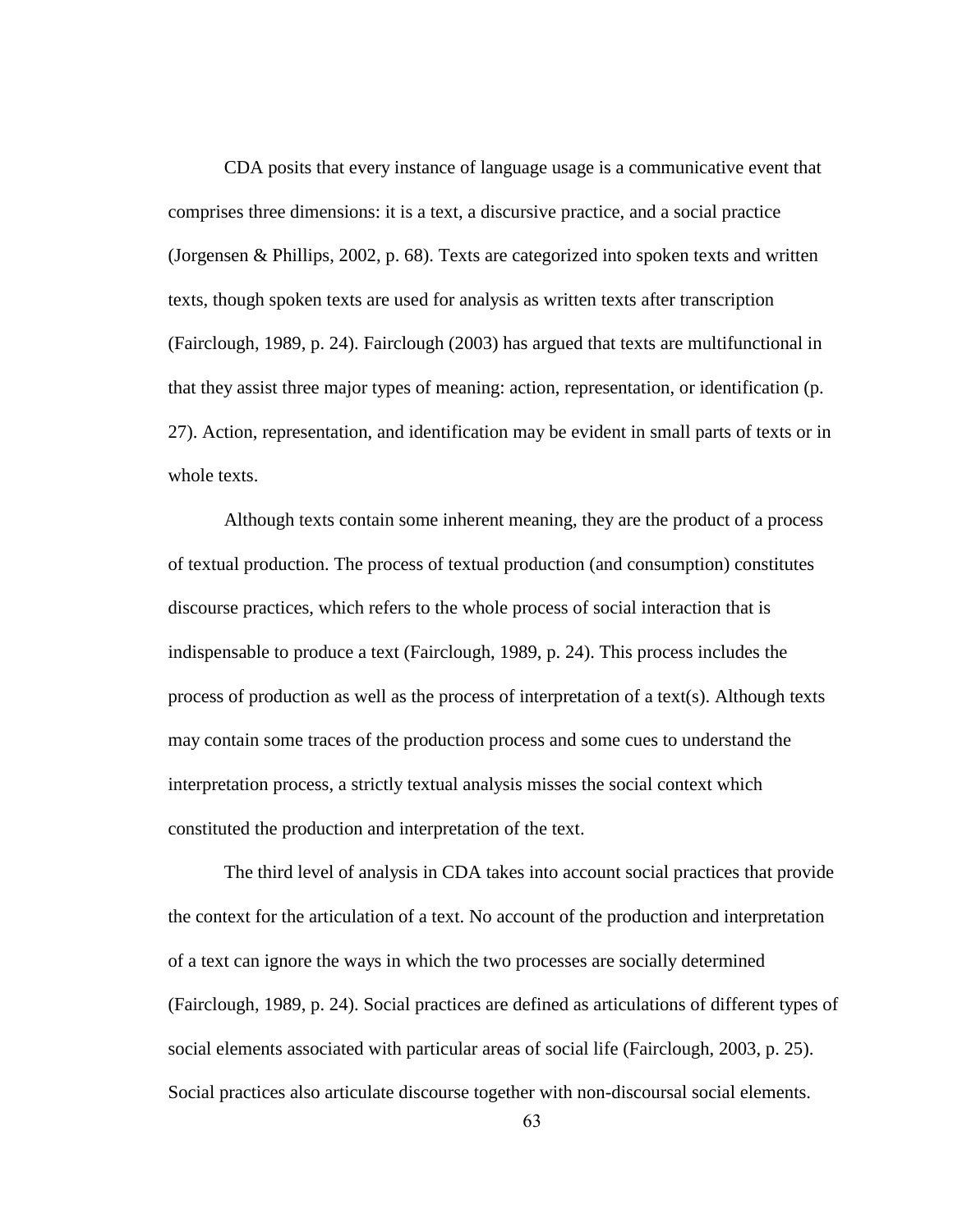This three-tiered analysis allows for an investigation of the dialectical relationship between the discursive and non-discursive elements of neoliberal ideology. This study will analyze interview transcripts, which will serve as texts, to identify dominant themes in the discourses of journalists. Themes can be theoretically understood as recurring or interesting and important ideas in the discourse(s) employed by journalists to articulate neoliberalism.

## Research Design

This study examines how journalists working in two Kannada newspapers articulate the neoliberal discourse. The purpose of this study is two-fold: to understand how journalists make sense of the effects of economic liberalization on the structure of Kannada newspapers, and to outline the prominent themes evident in the discursive practices pertaining to neoliberalism as employed by journalists.

CDA will be used as the methodological framework to analyze neoliberal discourses as produced by journalists. Many reasons inform this methodological choice. First, CDA provides for an analysis of language that takes into account its social construction. It also seeks to unmask the use of language to reinforce social inequalities and unequal power relations within society. Second, CDA is well-suited for textual analysis as it makes available to researchers various tools to deconstruct discourse to isolate various themes and rhetorical strategies that constitute the discourse. Third, CDA sees discourse as being articulated with other non-discursive social elements to form the whole of social practices. This is consistent with the core epistemological position of this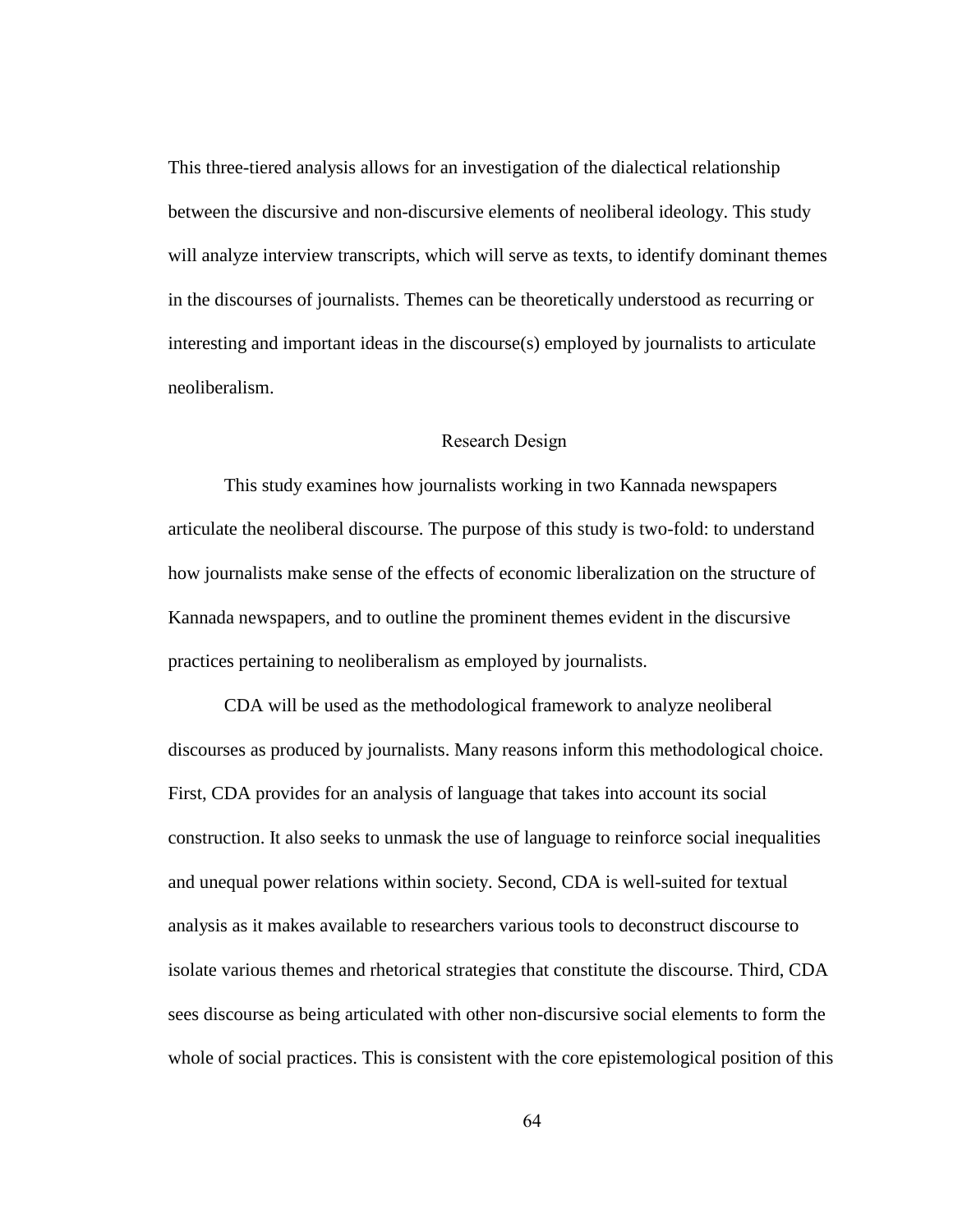study that neoliberalism should be understood as simultaneously comprised of discursive and non-discursive elements that act together to secure the hegemony of neoliberalism as the dominant ideology of contemporary social formations.

This study aimed to outline the themes and rhetorical strategies that comprised the neoliberal discourse as articulated by journalists. Owen (1984) argued for reconceptualizing themes as more than a set of cognitive schemes. Rather, he posited themes as a limited range of interpretations that are used to conceptualize developments and happenings (p. 274). He noted that themes had three criteria: (1) recurrence, (2) repetition, and (3) forcefulness (p. 275). While recurrence referred to the same meaning constituted by different wordings, repetition meant the reiteration of key words, phrases, or sentences (p. 276). Forcefulness, according to Owens, exempliefied dramatic pauses and vocal inflection.

Following Owen"s argument, this study conceives of themes as interesting and important ideas that repeat/recurr in the neoliberal discourses. These ideas were articulated by respondents from both newspapers in responses to different questions that investigated the impact of neoliberalism on Kannada newspapers. In keeping with the tradition of CDA, transcripts of recorded interviews served as texts for the purpose of the study (Wetherell, et al., 2001, p. 3).

Interviews featured a total of 17 interviewees, including eight journalists from *Prajavani* and seven journalists from *Samyukta Karnataka*, and two from other Kannada newspapers who had formerly served in at least one of the two newspapers under study. Two journalists interviewed retired recently after serving one of the newspapers for over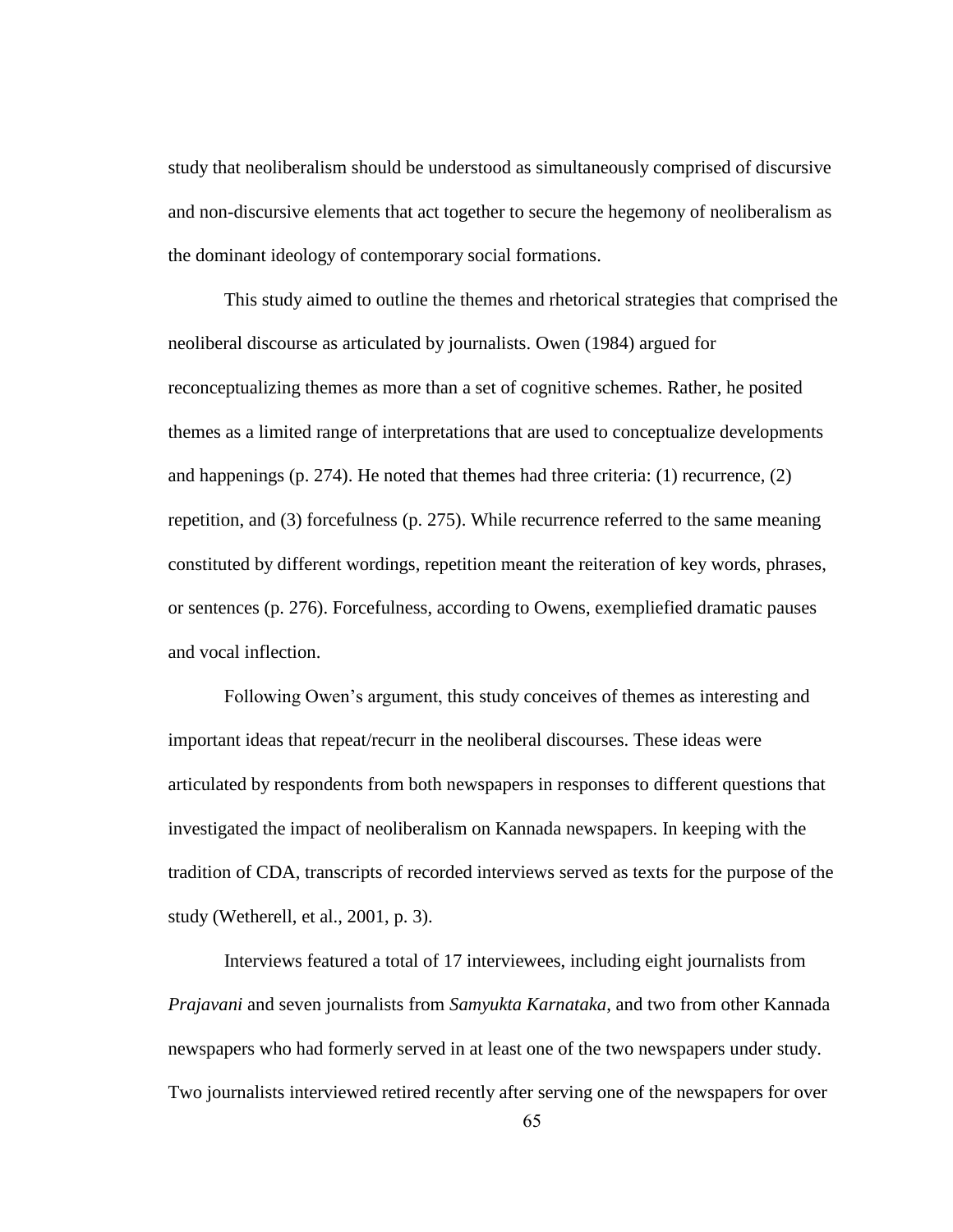35 years. All the journalists were selected based on two conditions: they had served in one of the two newspapers for at least 18 years, which would help them draw comparisons between the Kannada print media in the pre- and post-liberalization era, and the second condition being that they occupied positions in the middle rung of the journalistic hierarchy, which placed them in close proximity to the management. By middle rung, I mean designations that included senior reporter, chief reporter, city editor, senior correspondent, and principal correspondent in the reporting bureau and senior editor, chief editor, associate editor, assistant editor, and news editor in the newsroom. This placed them in a vantage position wherein they could be "productively reflexive" about the impact of neoliberalism on Kannada print (and electronic) journalism.

My own stint as a working journalist for five years in Bangalore helped me in identifying and enlisting the support of my interviewees. Although I had worked for the English print media, I knew a number of Kannada journalists, and this helped me in gaining access to my interviewees. Moreover, I did not know any of my interviewees personally, although I had heard about them from various colleagues. Kannada journalists, whom I knew, were instrumental in helping me gain access to the interviewees.

All interviews were conducted in July 2007. Most interviews occurred at the newspaper offices; they were conducted whenever the interviewees managed to make some time in their work schedule. The average length of the interviews was 50 minutes with the longest interview being 117 minutes and the shortest 28 minutes. Three interviews were conducted in Hubli where Samyukta Karnataka is headquartered while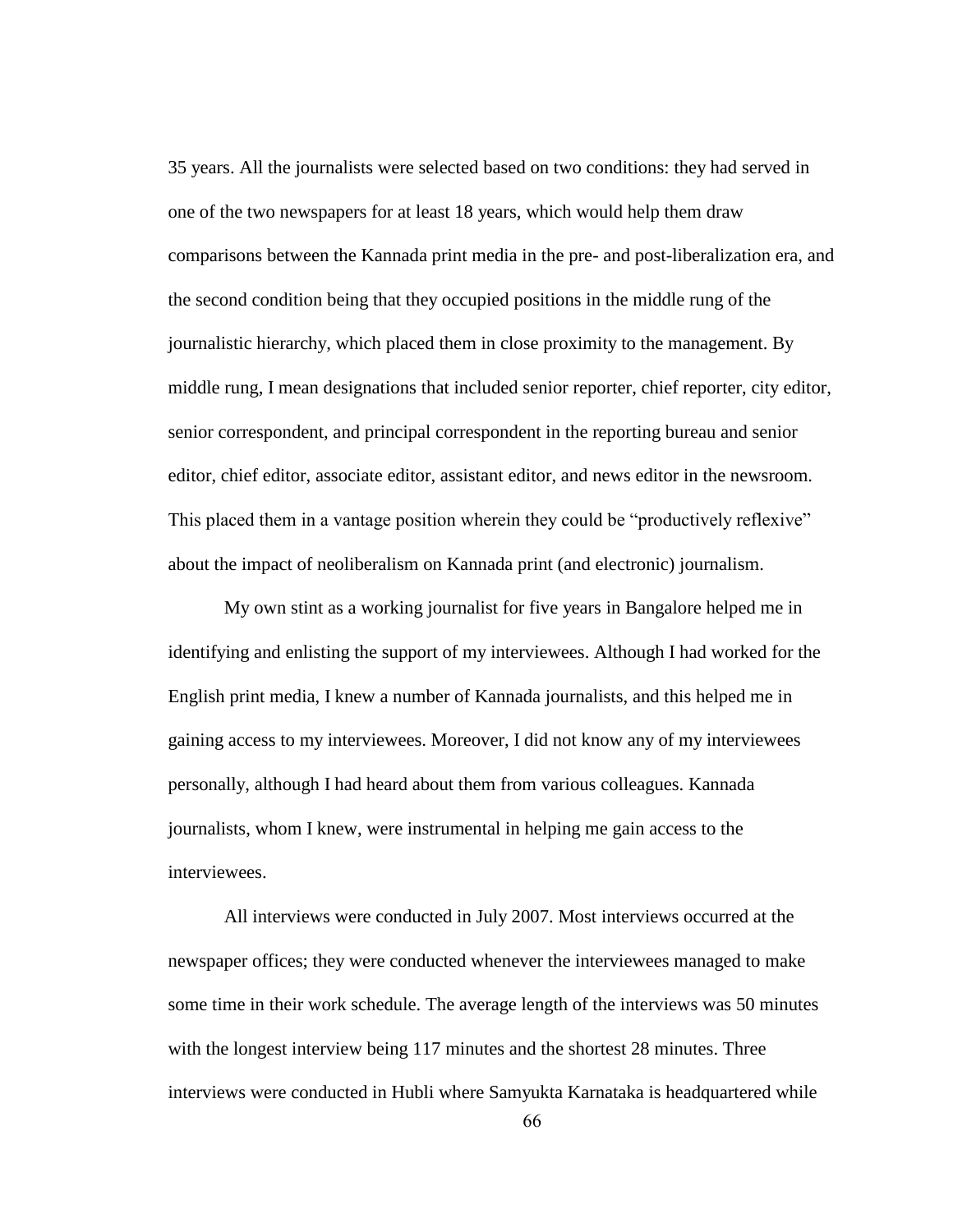all other interviews were conducted in Bangalore. The pre-interview process typically involved me showing up at the office of the journalists and explaining my project. I would then request them for an interview, which was usually granted. This would be followed by scheduling an interview at a time convenient to the interviewee.

I explained to my interviewees the IRB clearance process and procured their signatures on consent forms before beginning the interviews. The interviews were comprised of open-ended questions,<sup>2</sup> and the order of questioning was modified to suit the interviews. Open-ended questions outside of the original protocol were used based on the context and the relevance of the questions. All interviews were recorded using a digital audio recorder, and the interviewees were informed in advance about the recording of the interviews. However, the recorder was placed in a position to make it less conspicuous.

All the respondents were enthusiastic in taking part in the interviews. Most of them were curious about how a study involving Kannada newspapers would benefit an American university. However, they were also happy to see me come back to study the Kannada press. They interpreted this work as my commitment to the journalist community in India, and were happy to participate in a study that would document changes in the Indian media. This sense of goodwill vastly helped me complete the interviews. Another aspect that also helped me in the process was that most journalists saw me as an insider owing to my stint as a working journalist in Bangalore for five years. This seems to have convinced them to be forthcoming in the interviews as they

67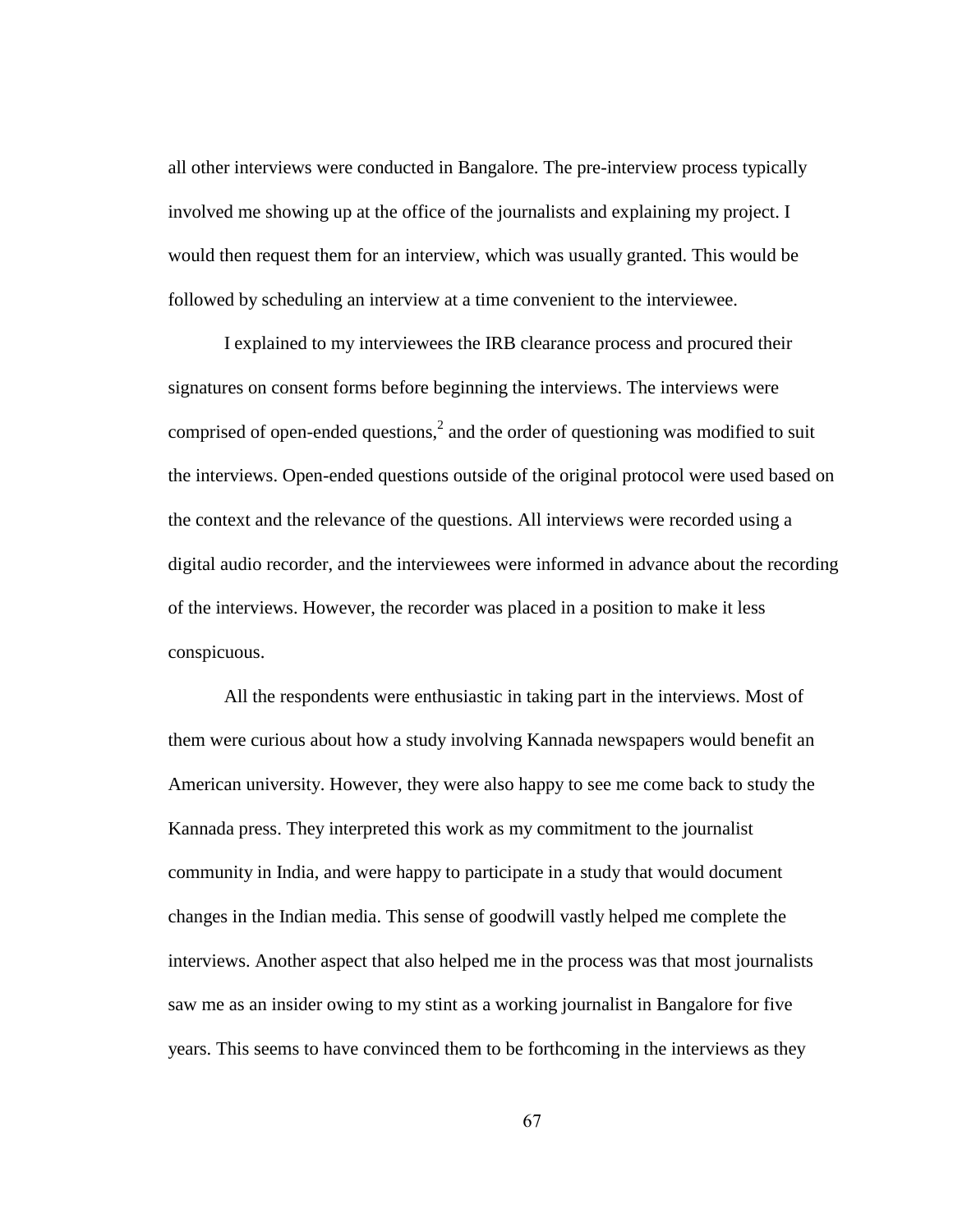thought "I already knew the state of journalism as it has unfolded."<sup>3</sup> This helped me elicit more information during the interviews.

# Summary

Critical discourse analysis offers an important way of comprehending how discourses are constructed and enacted by different social actors. This chapter outlined the methodological framework for this study. It started by positing CDA as a methodology followed by a brief discussion of some of the core epistemological beliefs of CDA, particularly as they pertain to this study. The next section described the research design of this study in detail, including data collection and analysis methods.

 $\frac{2}{3}$  See appendix for the list of questions.<br> $\frac{3}{3}$  Stated by a respondent during an interview.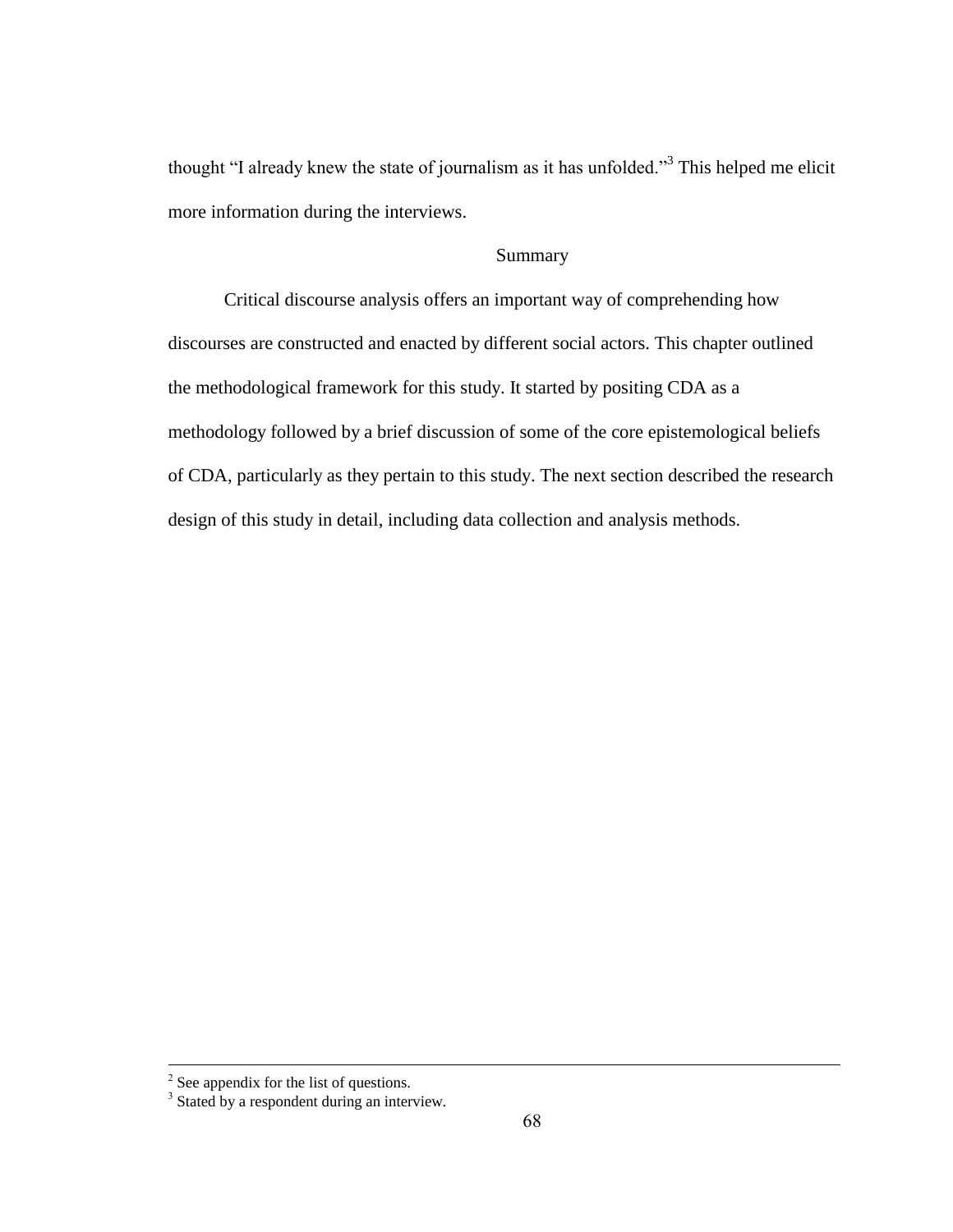#### CHAPTER 4: ANALYSIS

This study posed four questions pertaining to the liberalization of the Indian economy in 1991 and its impact on Kannada journalism: 1) How do journalists understand the impact of economic liberalization on their working conditions? 2) How do journalists understand the impact of economic liberalization on the news values of Kannada journalism? 3) How do journalists understand the impact of economic liberalization on the role of newspapers in society? 4) How do such understandings reproduce or challenge the ideology of neoliberalism?

This chapter will present the analysis of interview texts to discuss the themes that emerged in the responses of journalists to make intelligible the respondents' understanding of the effects of economic liberalization on Kannada journalism. Themes will be identified under the first three questions that articulate the journalists' responses to the impact of economic liberalization on their working conditions, news values of Kannada journalism, and the role of newspapers in society. The fourth question will be addressed by looking at how journalists, by drawing upon specific privileged, normalized, or oppositional discourses, reproduce or challenge the ideology of neoliberalism.

# Working Conditions of Kannada Journalists

Two themes emerged in response to the question that sought to investigate the impact of economic liberalization on the working conditions of Kannada journalists. Each of the themes, namely (1) centrality of new technologies with ambiguity about their role in the newsroom and (2) rationalizing the tension between enhanced salary but shrinking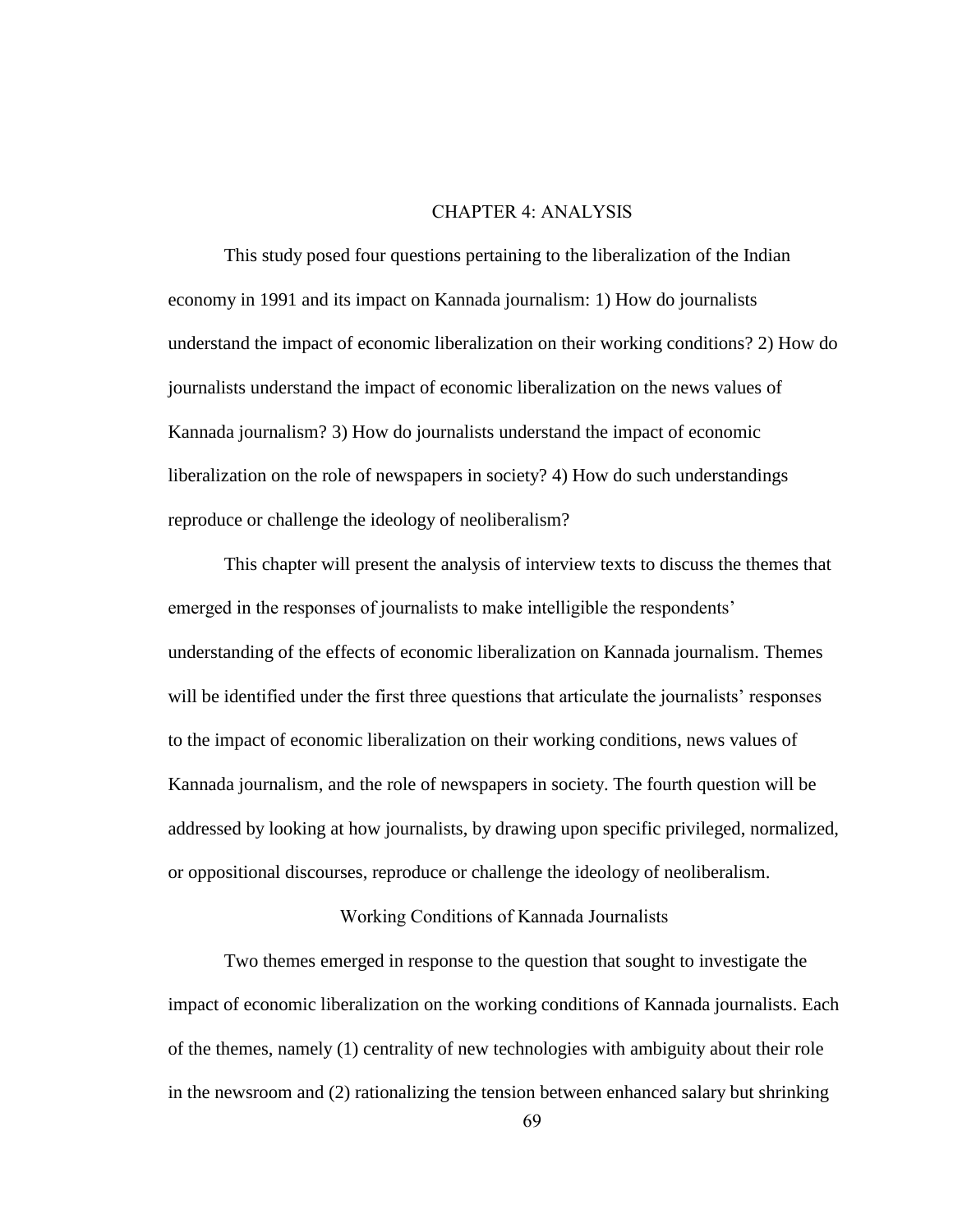job security, appeared in some form or other in the responses of all journalists, although the interviewees took different positions when articulating these themes.

*Theme 1: Centrality of Technology With Ambiguity About Its Role in Newsroom*

Journalists working for both *Prajavani* and *Samyukta Karnataka* agreed that advancements in technology were the key change that took place in Kannada newspapers after economic liberalization took effect in 1991. In response to a question about the impact of economic liberalization on Kannada journalism, a journalist working for *Prajavani* explained that rapid technological advancement was the major effect experienced by Kannada journalists:

Firstly technological, I should say . . . earlier, there was a different kind of technology. Computers came and their use increased. Initially, there was some resistance (to use of computers) as there was some fear about computerization . . . (that computers may lead to) loss of jobs . . . you know proofreaders and other people we had come to rely upon . . . we thought they would lose their job. But with people using computers regularly, that resistance disappeared. We don't have that situation now. Technology . . . technology is the main issue with economic liberalization.

Another journalist working for the same newspaper put forth a similar view that "after (19)91, basically technology started to improve. Hand composing had just begun . . . for the first time Kannada journalism opened itself to technology, that is my opinion." The interviewee's colleague endorsed this statement and noted, "The technological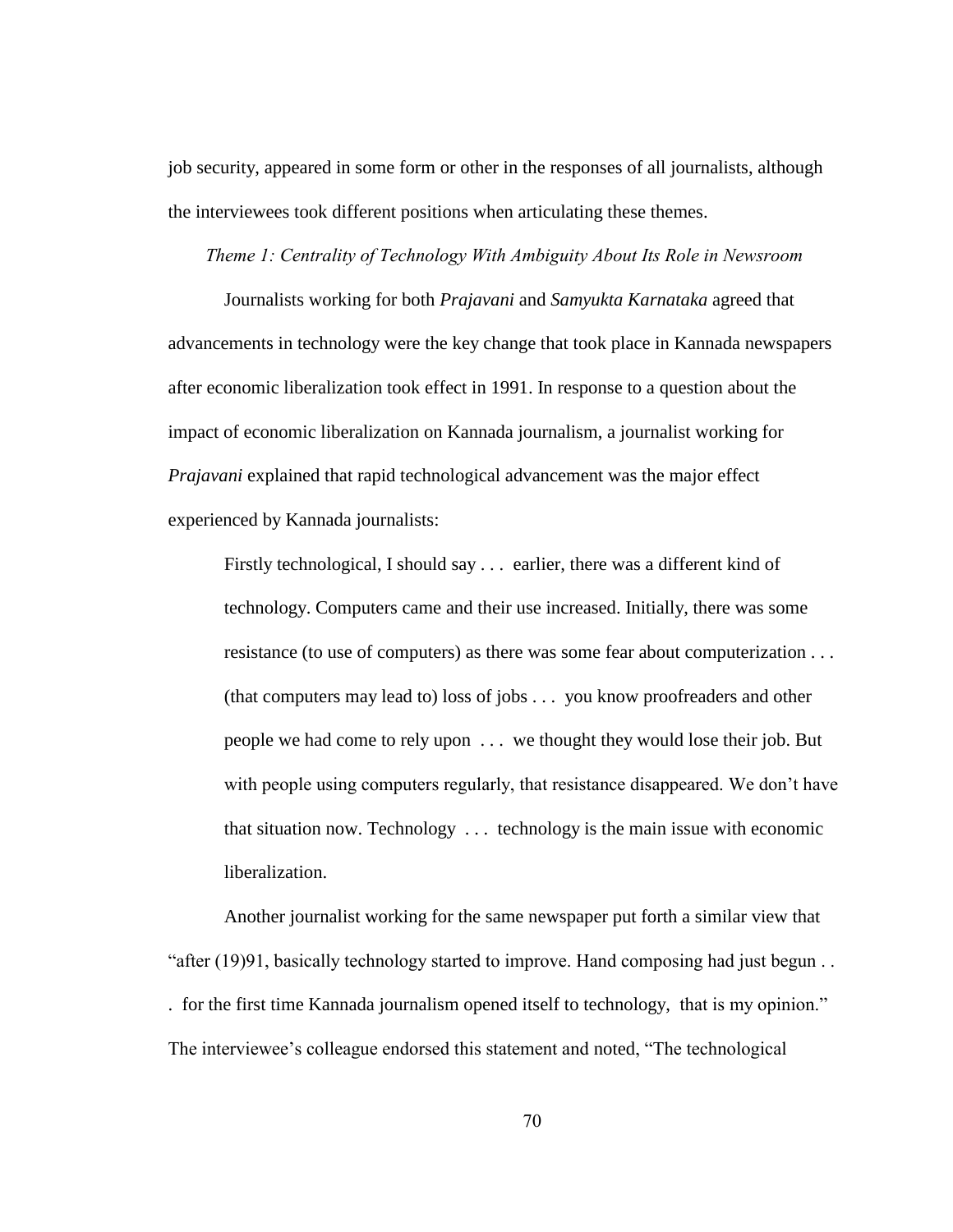changes that have occurred in the past 15 years . . . over the past one-and-a-half decade . . . is mind-boggling. The changes far exceed our imagination . . . "

In the same vein, a journalist working for *Samyukta Karnataka* added that technology had helped Kannada newspapers attain a national stature: "Technology . . . it helped Kannada journalism gain stature at the national level . . . we became equal to newspapers at the national level because of technology. Quality (of newspapers) improved." Another journalist working for the same newspaper went to the extent of calling the period after 1991, the "age of development" for Kannada newspapers mainly owing to technology:

After (19)91, computerization, offset printing . . . all these things became a reality. Then modem came . . . earlier there was DTP (desk top publishing), a teleprinter . . . but modem replaced them. So, one can conclusively say that the period after (19)91 was the age of development for Kannada newspapers.

While there was consensus among the respondents that technological advancements were indeed the most visible effect of economic liberalization and a majority of them seemed to agree that Kannada journalism improved as a result, a journalist working for *Samyukta Karnataka* called attention to how technology may have served the interests of newspaper managements more than that of journalists. The journalist observed that the effects of technological developments were far more complicated than just being purely beneficial:

Investment definitely increased because of the introduction of new technology. So, newspapers (further) became slaves of capitalists.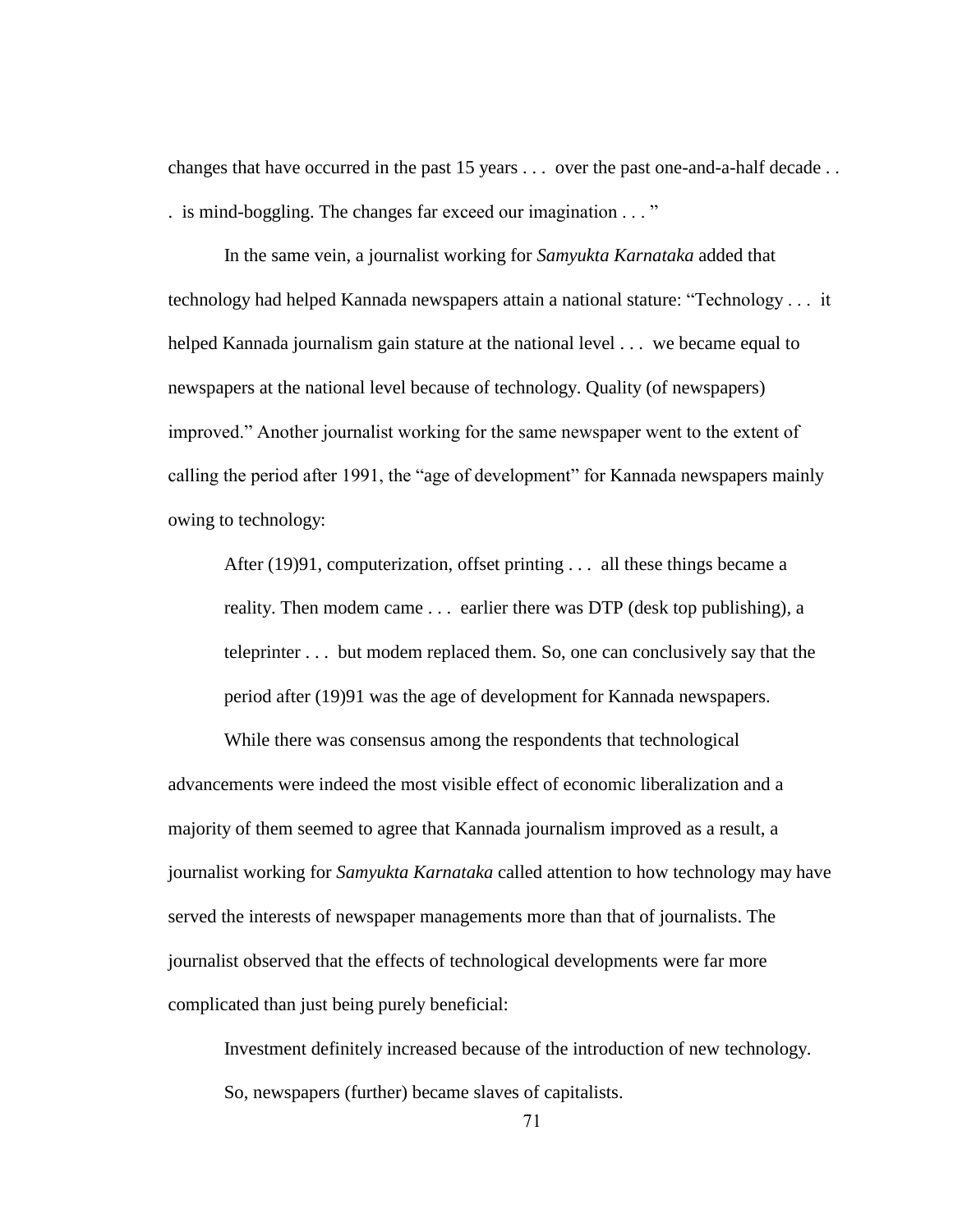I remember . . . in "30s or round about that time, there was a daily (news)paper called *Vijaya* in Dharwad. At that time, starting a newspaper was quite an adventure. Hosakeri Annachaar was its editor. He used to print (the newspaper) himself. Soon, the demand for the (news)paper increased . . . the circulation went above 200 (copies a day). He decided not to print more than 200 copies a day . . . he printed a line (in his newspaper) that said: 'please don't ask for more copies . . . we can't publish more . . . '

Today, you can't go individual . . . it (newspaper) has to be corporatized . . . investment, you see. Whenever it's about investment, newspapers become profitoriented . . .

The consensus over recognizing advancements in technology as the key defining factor of Kannada journalism after 1991 gave way to disagreements among journalists when asked about how technological advancements, particularly computerization, had impacted their working conditions. While journalists largely agreed that improvements in printing technology had made their respective newspapers attractive to readers, their opinions differed over the specific impact of computerization and the Internet on the working conditions of journalists. The responses ranged from wholehearted approval of the computerization of newsrooms to laments about computerization increasing the workload for journalists.

With regard to Kannada newspapers starting color editions after 1991, most journalists noted that this was a direct result of enhanced competition, particularly from 24-hour news channels and the evolution of the internet as a source of news. A journalist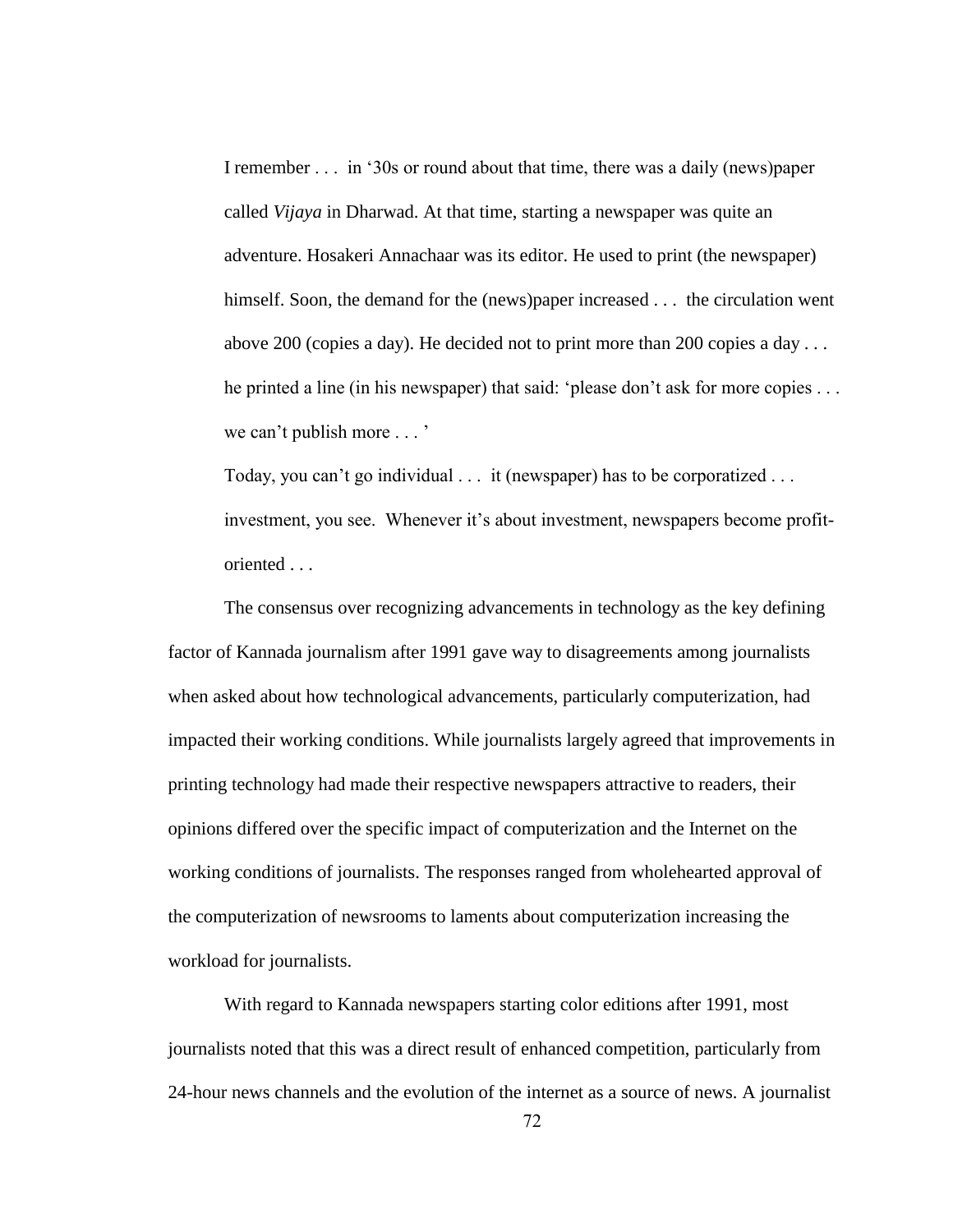from *Prajavani* argued that competition was the primary reason for Kannada newspapers to start color editions. The journalist added:

See, competition again. If other newspapers are bringing out color editions you will also have to do so. Even the electronic media"s influence can be seen here. Electronic media is certainly stronger. From the context of news, electronic media has advantage over print media. But the advantage that print media has is its credible . . . (people think) "if I can"t read it today I can read it tomorrow." So when you have that advantage why don"t you use it? Who will read a black-andwhite newspaper? No one. So naturally I will use technology. It also helps me (in dealing) with competition.

Another journalist from the same newspaper agreed that starting color editions had helped make the newspaper attractive to readers. However, the journalist also noted that because of color editions, there was an overemphasis on visual content at the cost of text:

I also think this (starting color editions) had an advantage as it probably made newspapers more appealing . But in the process of giving more attention to visual appeal probably the content became diluted . . . the thinking that it is enough to just publish a photograph of an event (rather than report it) started taking roots.

In addition to acknowledging the impact of color editions in promoting visual appeal, journalists also agreed that color editions attracted more ads and hence increased the revenue for newspapers. A journalist from *Prajavani* said:

This (color edition) was a result of the advancements in printing technology. There was also the introduction of offset printing (which enabled color editions).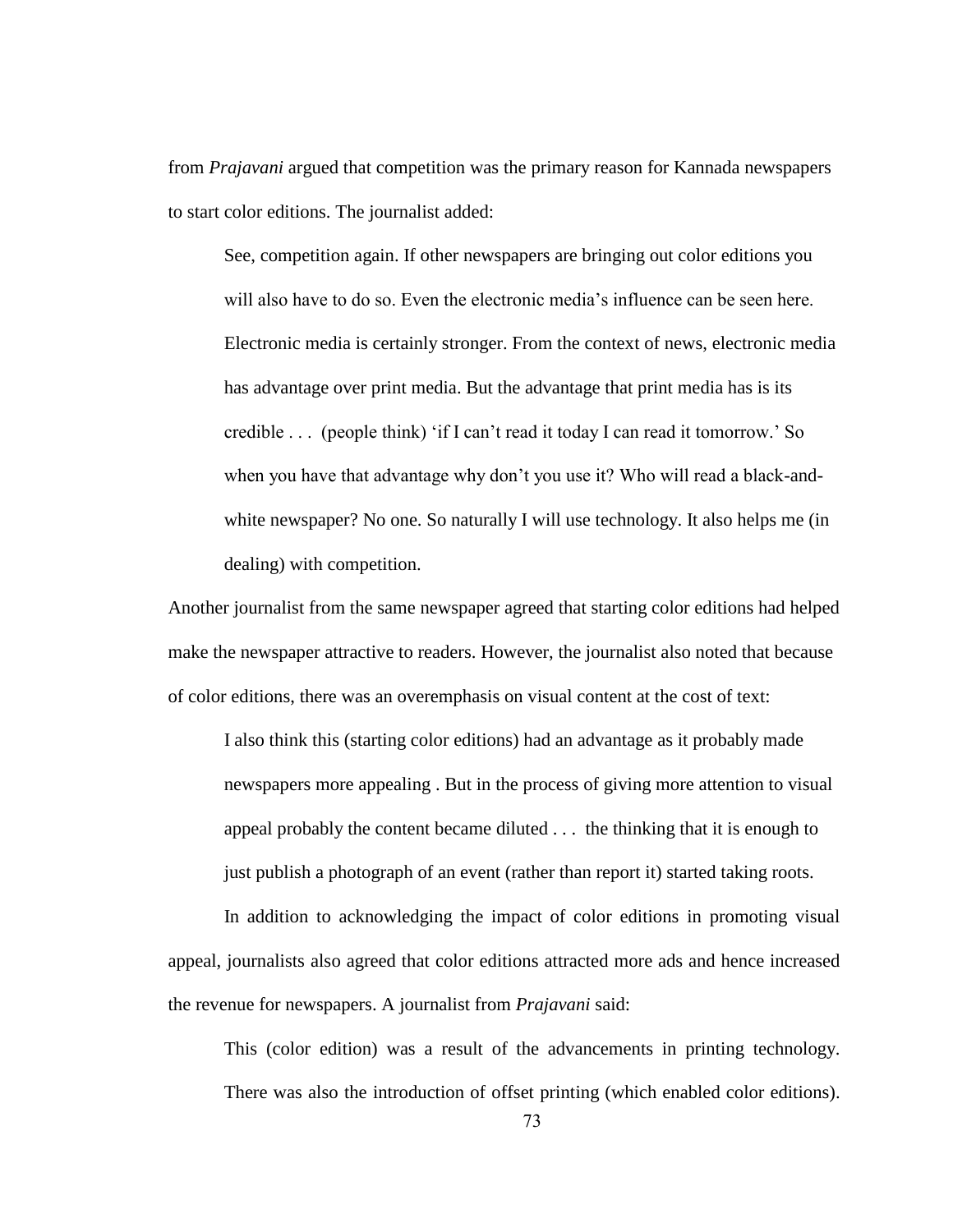Many newspapers started having all their pages in color since it would attract readers and would be more appealing to them, though it also meant (the ability to carry) color ads and more revenue.

Another journalist working for the same newspaper noted that though color editions had brought more revenue to the newspaper, they had also resulted in better packaging of news: "Also, if you take the ad in the main newspaper, it is only around quarter of a page. The rest of the page would be (comprised of) news and photos . . . ads are not the only reason (that we went color)."

While journalists working for *Prajavani* largely agreed that introducing color editions had helped make their newspaper attractive, their counterparts at *Samyukta Karnataka* were more critical about the impact of color printing on the news values of Kannada journalism. A journalist working for *Samyukta Karnataka* observed that newspapers had started to violate the 60:40 rule by opening up more space for ad than editorial content:

According to the Price-Page schedule, we"re not supposed to have more than 40 percent of the space (on each page) allocated for advertisements. But these days, it"s (ads are) hardly ever less than 50 percent. It is as if newspapers are donating space for news. If newspapers give 60 percent to 70 percent space for ads with less than 30 percent for news, that again being cut-down if the newspaper is under pressure, what you will see is two columns of news stories and six columns of ads Another journalist also expressed concern over how color editions had resulted in

more space being allocated for ads. The journalist observed that after 1991, while

74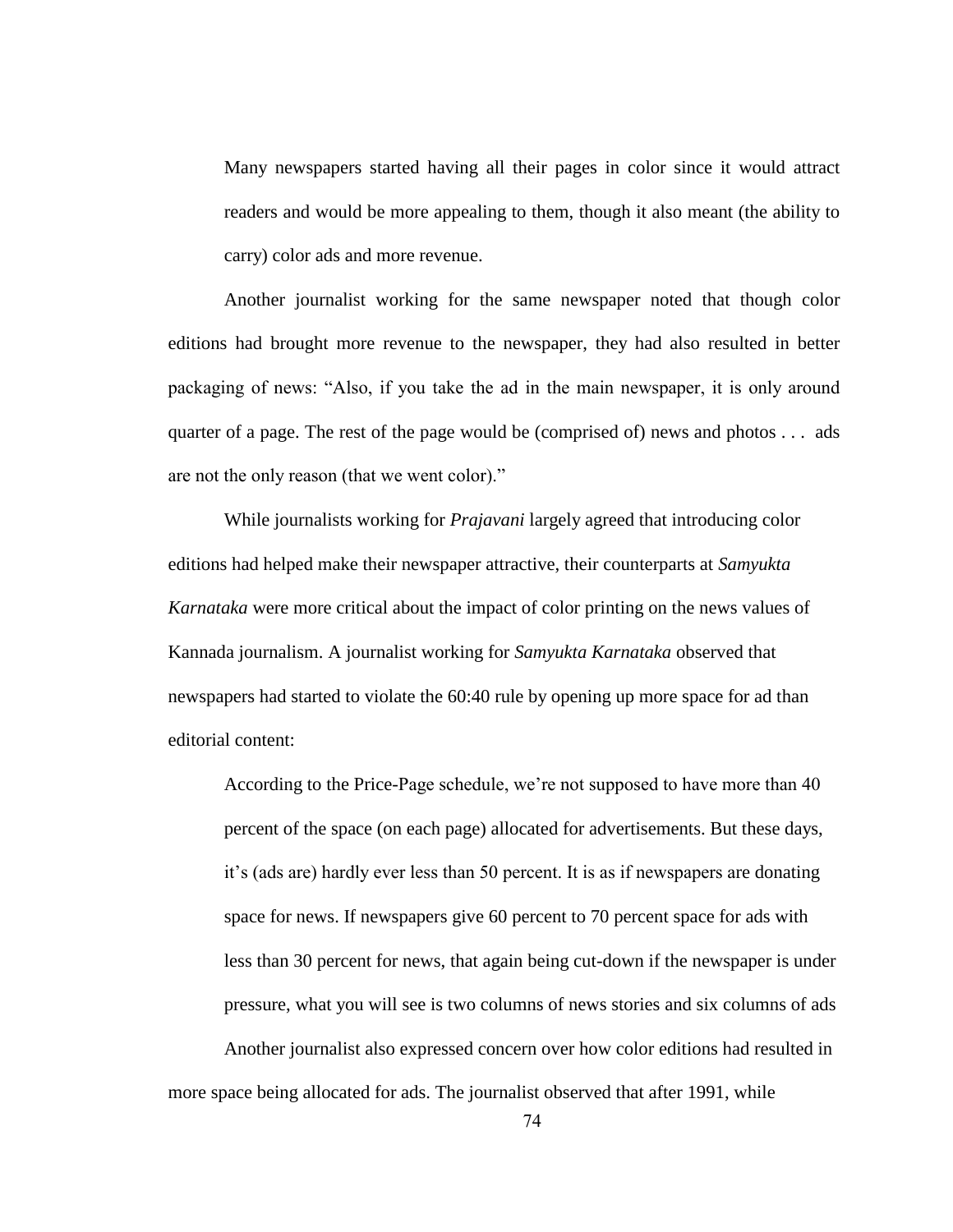introducing a color edition had become possible because of technological developments, the ensuing market economy had liberated the productivity of entrepreneurs, who now depended on the media to advertise their product in order to prevail over their competitors. This development, the journalist remarked, had created immense pressure on newspapers to allocate more ad space at the cost of shrinking editorial space. When asked if an increase in the number of pages could offset the loss of space to advertisements, he categorically added that this was not the case. The explanation provided by the journalist also offers a rudimentary exposure to newspaper economics:

... then, the equation reversed ... newspapers started allocating 60 percent of their space for ads and 40 percent for editorials. The problem is such that we can do little to deal with it . . . we can"t ask for more newsprint to print additional pages (to create more news space) as it will increase the cost of production. There are all these problems . . .

Also, there is cost of production calculation (that newspapers are concerned with) . . . that the number of pages won"t exceed a certain number irrespective of the ads. Ramnath Goenka started this (way of calculation) in his *Indian Express* newspaper . . . it is basically the proposition that you will not increase the number of pages beyond a particular number and keep your ad-news content proportion at 40:60. So, your income will not increase based on your circulation . . . let"s say if you print 50:50 ratio of ads and news content at the rate of 50,000 copies a day. Even if you increase this number to 100,000 copies, your revenue will be the same. Your income from ads will remain the same . . . but your cost of

75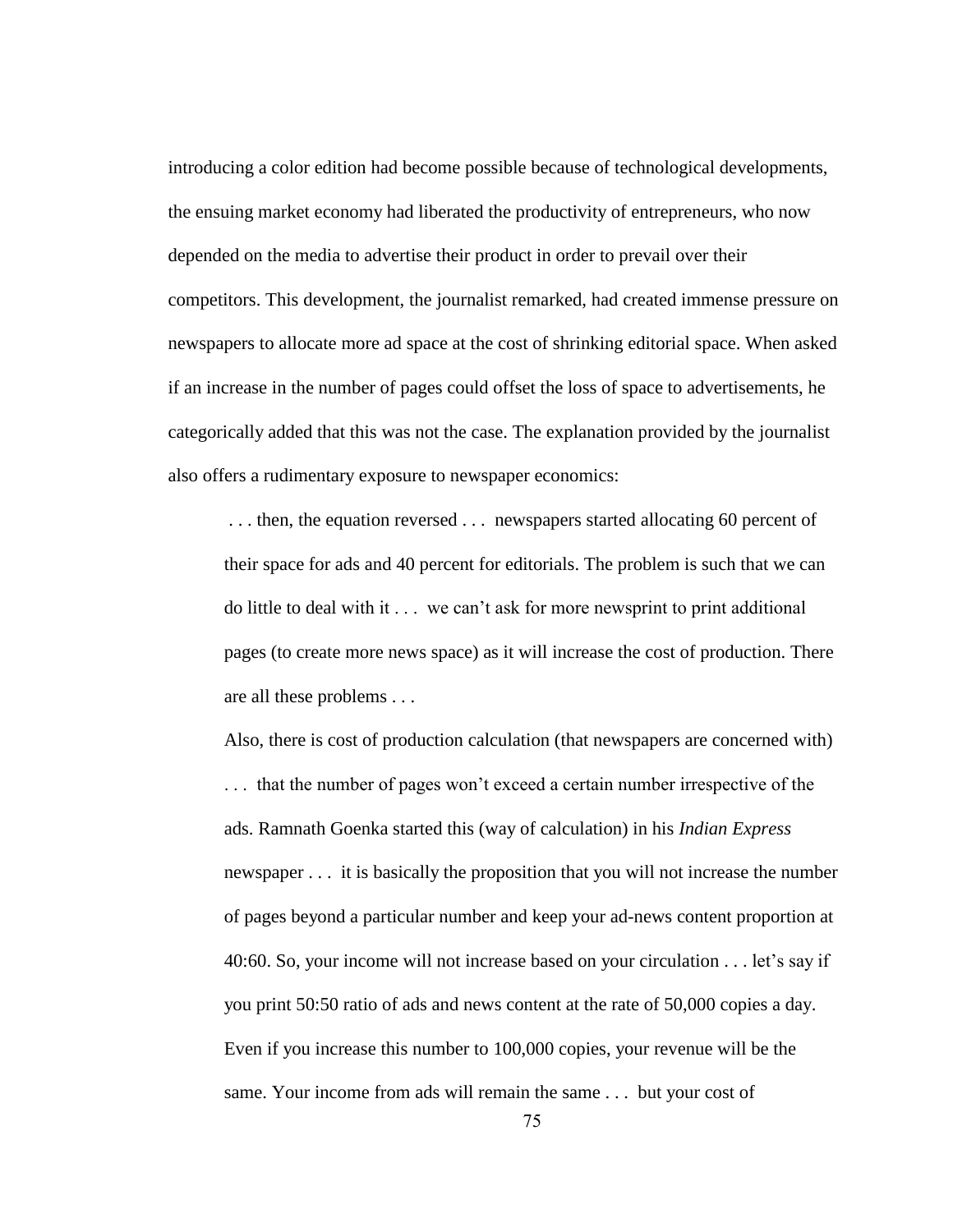production increases if you increase the copies you print every day from 50,000 to 100,000.

So, while journalists largely agreed that introducing color editions had helped them embellish the newspaper to attract more readers, such positions were shadowed by concerns over the increasing space allocations made to advertisements at the cost of news content. While the *Prajavani* journalist was more concerned about photographs claiming more newspaper space than text, journalists working for *Samyukta Karnataka* were concerned about advertisements colonizing space. Either way, a minority of the respondents were mindful of how technological developments (in this case, color printing) could have far-reaching consequences on Kannada journalism.

However, the ambiguity regarding the role of technology in Kannada journalism clearly came to the fore when journalists were asked about how computerization of newsrooms, which occurred after 1991, had impacted working conditions in Kannada newspapers. While some journalists saw the computerization of newsrooms as an inevitable development and a boon to the Kannada journalist, others drew attention to the increased workload of journalists after computerization had taken effect. They also lamented that computerization had made journalism "technical" with journalists spending more time in front of their computers rather than being outside looking for stories.

A journalist from *Prajavani* noted that computers helped carry timely news and that all taluk-level reporters<sup>4</sup> of Prajavani had computers and digital cameras. "So, an

<sup>&</sup>lt;sup>4</sup> Districts are divided into taluks, which are further divided into hoblis for administrative convenience.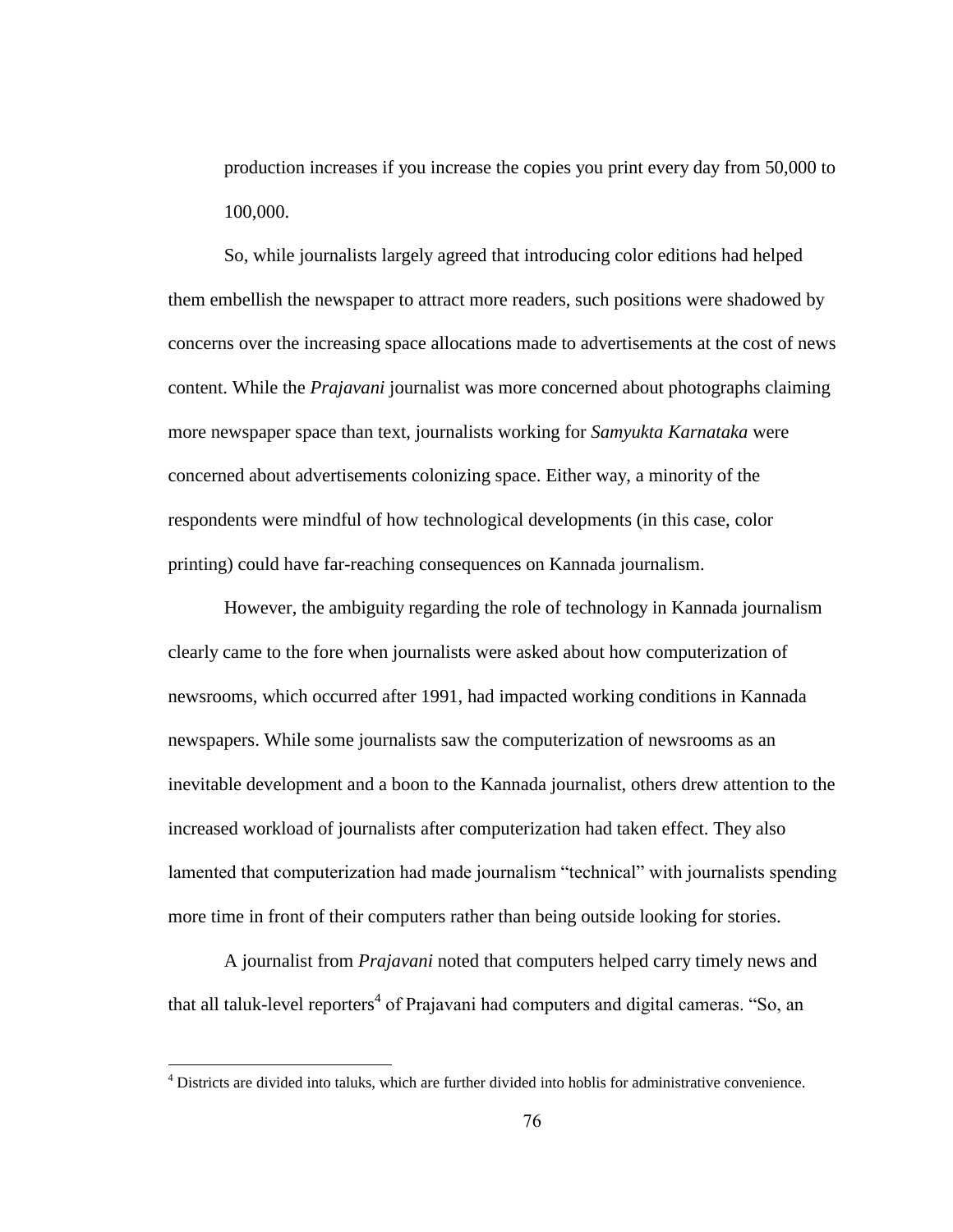event that happens in a small town in Bidar, which is 800 km away (from Bangalore), is reported in the next day"s newspapers." Another journalist from *Samyukta Karnataka* said computers helped save time:

We finish (work) by  $8(p.m.)$ ... because of computerization a lot of time gets saved . . . proofreading is easy . . . they (subeditors or editors) see the copy once and give it a headline. Earlier, after I wrote (a story), (I would) send it to composing after a proofreader read it . . . then second correction . . . then it would come back . . . then again it had to be read. Such a long process has become compact . . . within seconds we get the Hubli edition, Davangere edition, Gulbarga edition, Belgaum edition . . . we get everything .

The journalist's colleague expressed a similar view and said the use of computers had made newspapers attractive. The respondent added:

Kannada newspapers contain more information than ever before . . . they have become more attractive. The layout is more attractive . . . this is mainly because of computers. Earlier, you did not know that you could use tables (infographics) or a cartoon so easily . . . computers have made this possible.

However, a majority of the journalists noted that computers had increased their workload. A journalist working for Prajavani provided a clear picture of how journalistic workload had increased as a result of computerization:

Earlier, there was a process . . . I used to write (a story) . . . write with a pen, I mean. Then, someone would take it to a DTP operator, who would feed it into the computer. Then, he would print the story, which would be handed over to the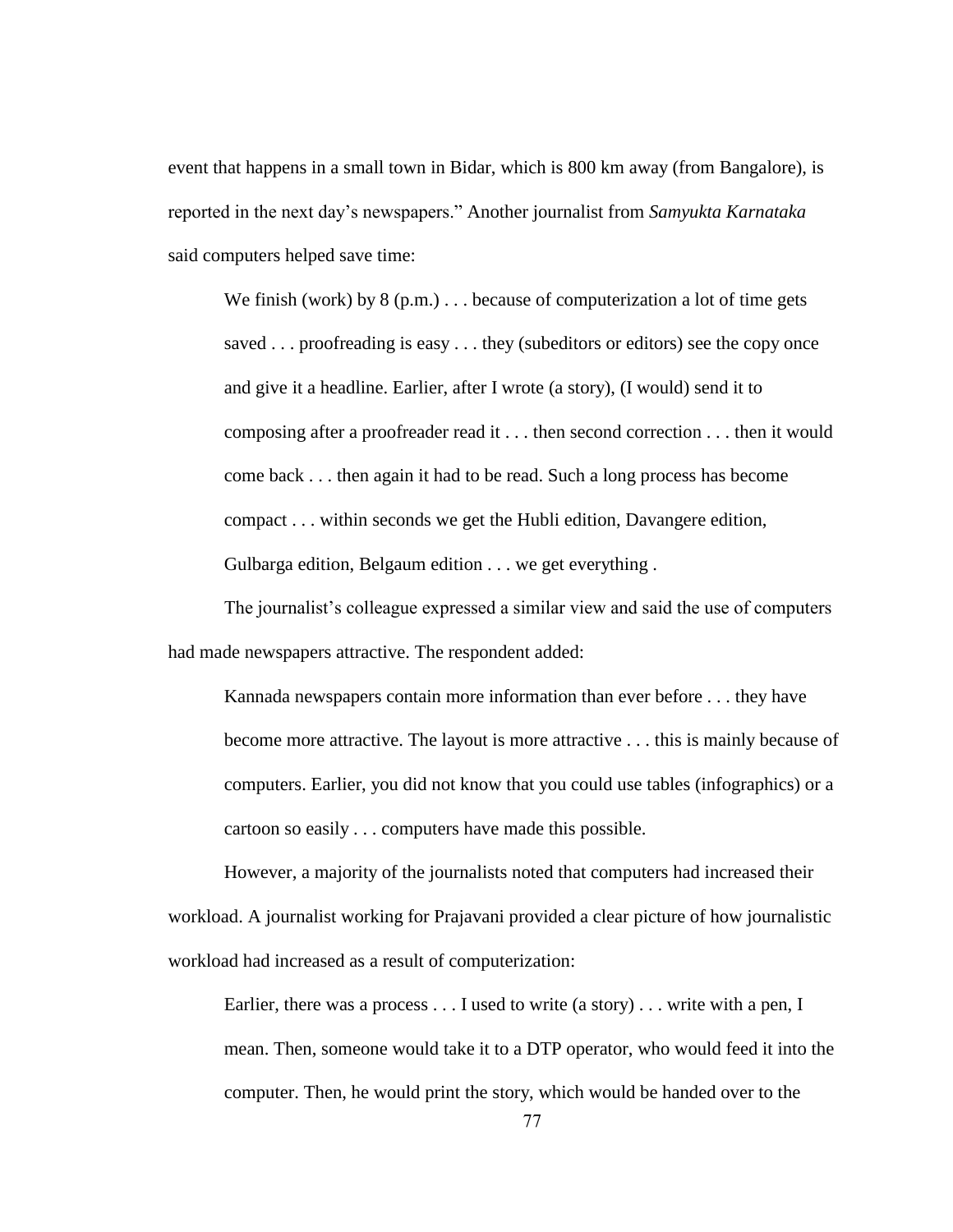proofreader. Once the proofreader would be done proofreading, the copy would go back to the DTP operator who would make the corrections. Then, the final copy would be printed and handed over to the page-makers, who would make the page. This would, in turn, be taken to the typesetters . . . this process included at least 10 people. Today, a journalist is doing all the work of the 10 people, including the attender, the DTP operator, the proofreader, page-maker, and others.

Respondents also expressed concern about how computerization had made journalists who lacked computer skills dispensable. They were also concerned about journalism being reduced to a technical skill with the accompanying loss of creativity. A journalist from *Prajavani* revealed that an acquaintance, who worked for a different newspaper, had become alienated because the person lacked computer skills. Another journalist working for *Prajavani*, although appreciative of the computerization of newsrooms, added that computers had made journalism technical:

But the main tragedy is human interface. Earlier, you would sit in a group . . . discuss a copy . . . think about what headline you should give. That practice does not exist anymore. Absolutely no human interface, we have all become machines. So, the process of newspaper production has become more mechanical than creative work.

A respondent remarked that computerization had led to health problems: "I have to work on the computer for at least 10 hours . . . this leads to a lot of health-related issues. I work for a long time on the computer and this has lead to backache, eye problems . . ."

78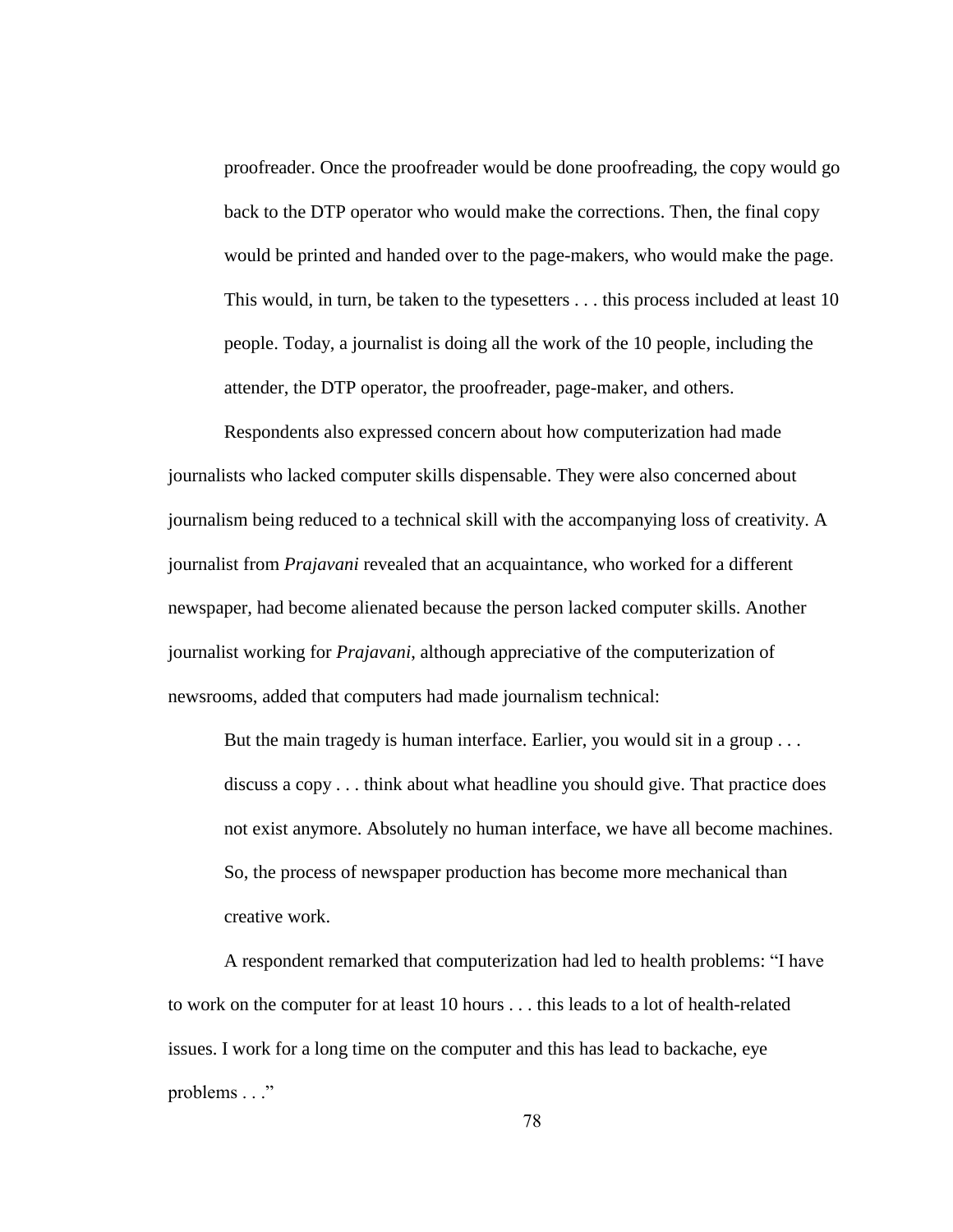This ambiguity over the impact of computerization on journalists extended to the nature of the internet and its effects on Kannada journalism. While most journalists believed that the internet had exposed Kannada journalists to new avenues of information, others were concerned about Kannada journalists relying excessively on the Web rather than their personal contacts for information.

A journalist working for *Samyukta Karnataka* noted that the internet was not only a source of interesting information but liberated Kannada journalists from spatio-temporal constraints as they could access information from around the world in a timely manner. The respondent added:

The Internet can be the source of very interesting information  $\dots$  even PTI<sup>5</sup> may miss a few things, but the internet will not. I was online the other day. Osama Bin Laden's son, who is 26 years (old), has married a woman who is 56 years old. I don"t think anybody in our newspaper knew about this. We immediately took notice of this and carried it (in our edition). This is clearly because of the internet. We have started getting more information, interesting information . . .

Another journalist from *Samyukta Karnataka* observed that journalists turned to the internet in times of crisis. The journalist went on to illustrate this position with an example:

 $<sup>5</sup>$  Press Trust of India, a news agency that a majority of the Indian newspapers subscribe to.</sup>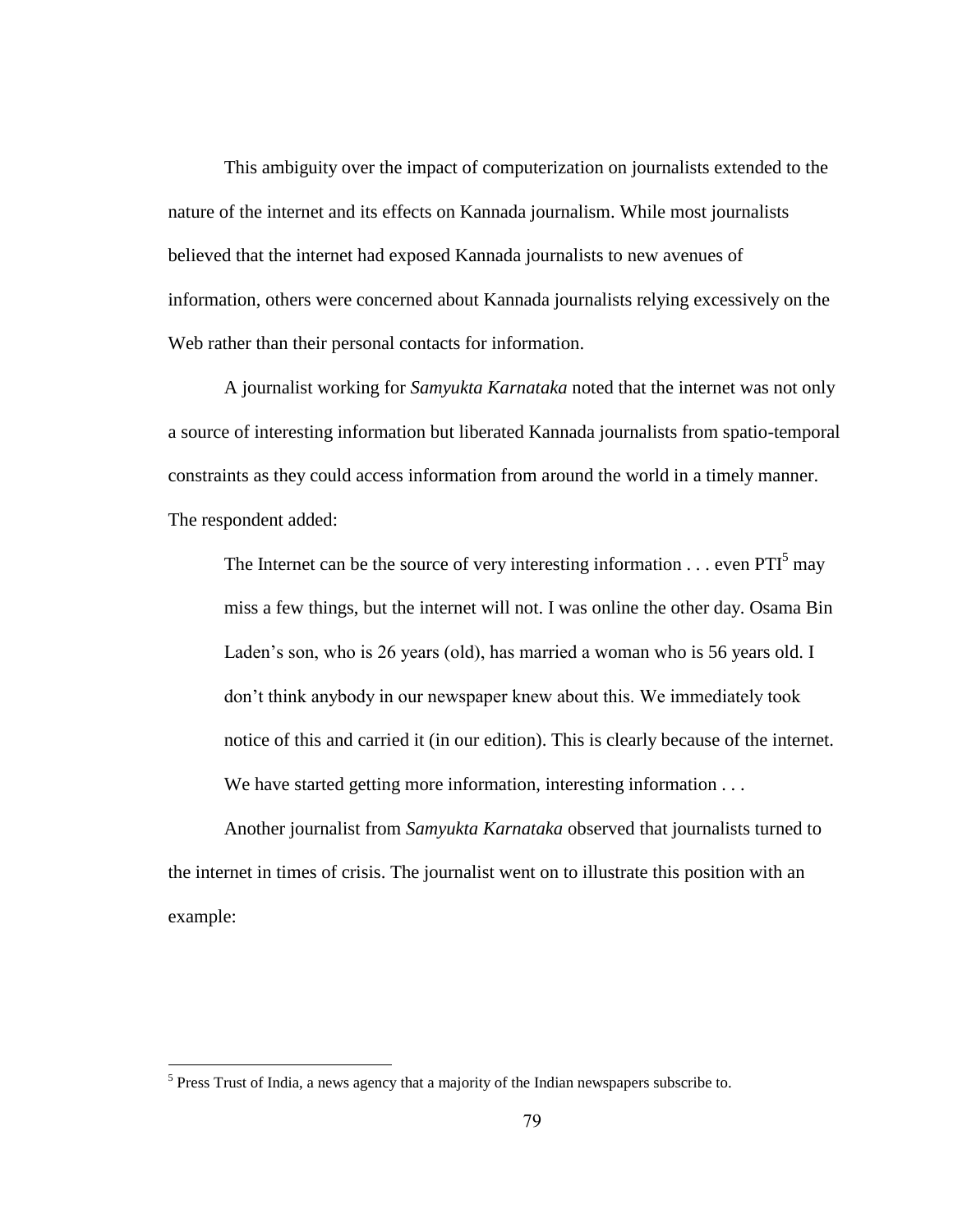Veerappan $6$  died at midnight . . . the library was closed and we didn't have time (to get background information on him). We searched the (inter)net . . . whatever we found on him, we just took it and put it (in the newspaper). Who knew Veerappan would die this way? This is (an example of) how the internet has become so handy for us . . . and it opens us to new things . . . so many things . . . why shouldn't we let our readers know all these things? We didn't know these things at all . . . it's wonderful . . . and we can show it to people.

While most journalists were clearly in favor of using the internet to meet informational needs, a journalist working for *Prajavani* was concerned about how the internet had caused journalists to devote more time to work on the computer than to "be in the field" to collect stories. The journalist observed: "Reporters are today very dependent on TV . . . on internet . . . to spot breaking news and other news stories . . . they are not very interested in local institutions."

However, another journalist from *Prajavani* argued that the introduction of the internet had negligible impact on the way journalists went about their daily tasks. Rather, a newspaper"s policy, the journalist argued, determined how the internet would impact Kannada journalism:

But that is more of a policy issue. Just because I or someone will go online, it does not mean that a newspaper's policy is going to change . . . that is left to managements, respective managements. Slowly it (the internet) may have some

<sup>6</sup> Veerappan was a forest brigand who operated in the forests of South India. He was killed in a police operation.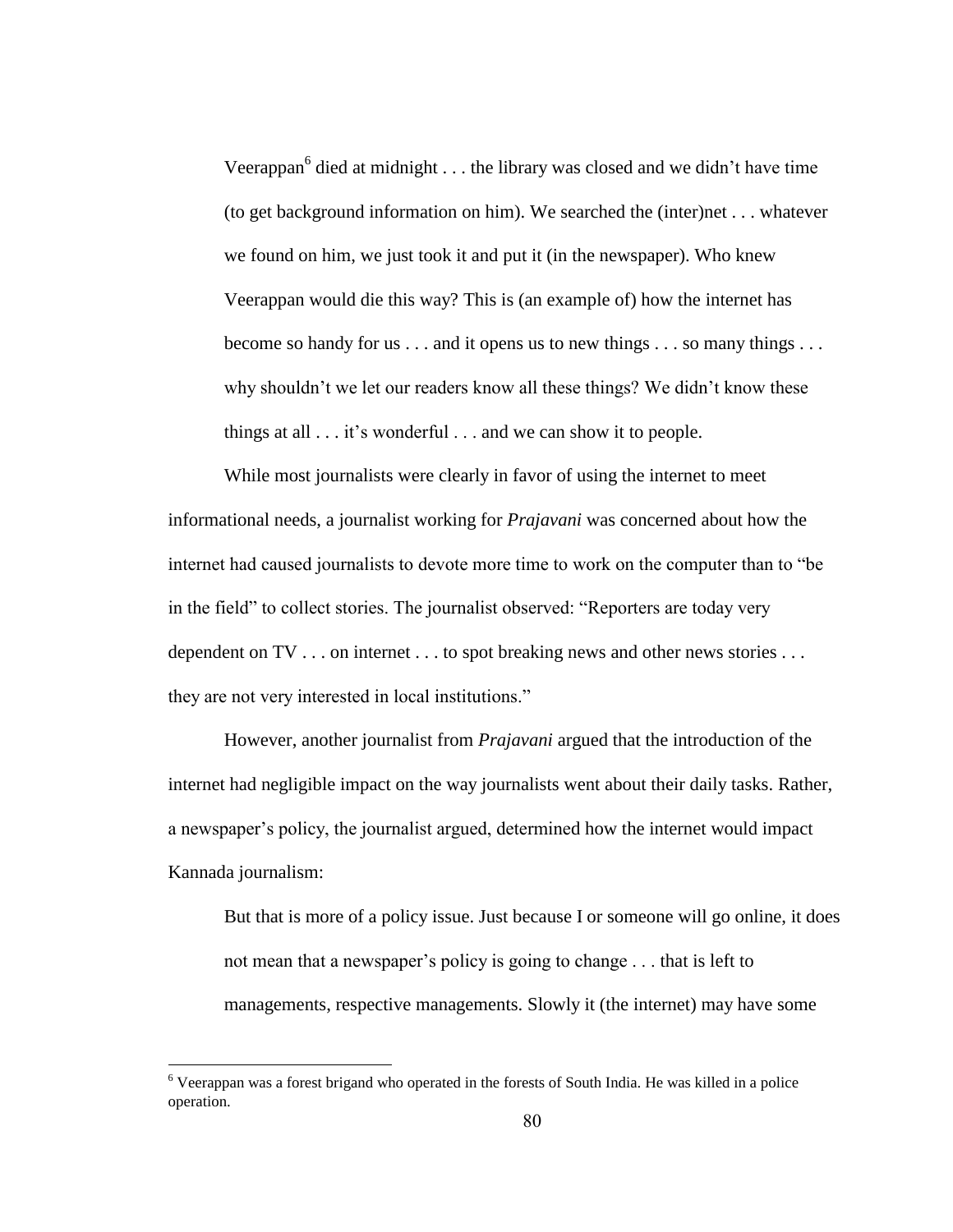impact . . . maybe in the way we present news. But I don"t think it has a major impact on day-to-day journalism.

In sum, while most journalists recognized technological improvements as the defining feature of their work routines in the post-liberalization era—with one journalist even calling the period after 1991 as the "age of development" for Kannada journalism such an understanding soon gave way to ambiguity and concerns over the impact of color printing on Kannada news values, though consensus prevailed that color editions had helped attract more readers.

Intense disagreements prevailed when journalists were questioned about the impact of computerization on their working conditions, with the responses reflecting varied positions from the defense of computerization to personal accounts of how computerization had increased the workload manifold. With regard to the use of the internet, the journalists working for the two newspapers agreed that it had benefitted them as it had enhanced their access to a variety of information. Only a few respondents expressed the fear that it had confined reporters to the newsroom and, thereby, contributed to their alienation from local institutions.

*Theme 2: Rationalizing Tension Between Enhanced Salaries but Shrinking Job Security*

Another effect of economic liberalization that journalists identified as having a significant impact on their working conditions was an increase in their salaries. Although the respondents were unanimous in their opinion that journalist salaries had increased after 1991, albeit moderately, a majority of the journalists opposed the introduction of the contract system or the practice of hiring journalists on contract rather than a permanent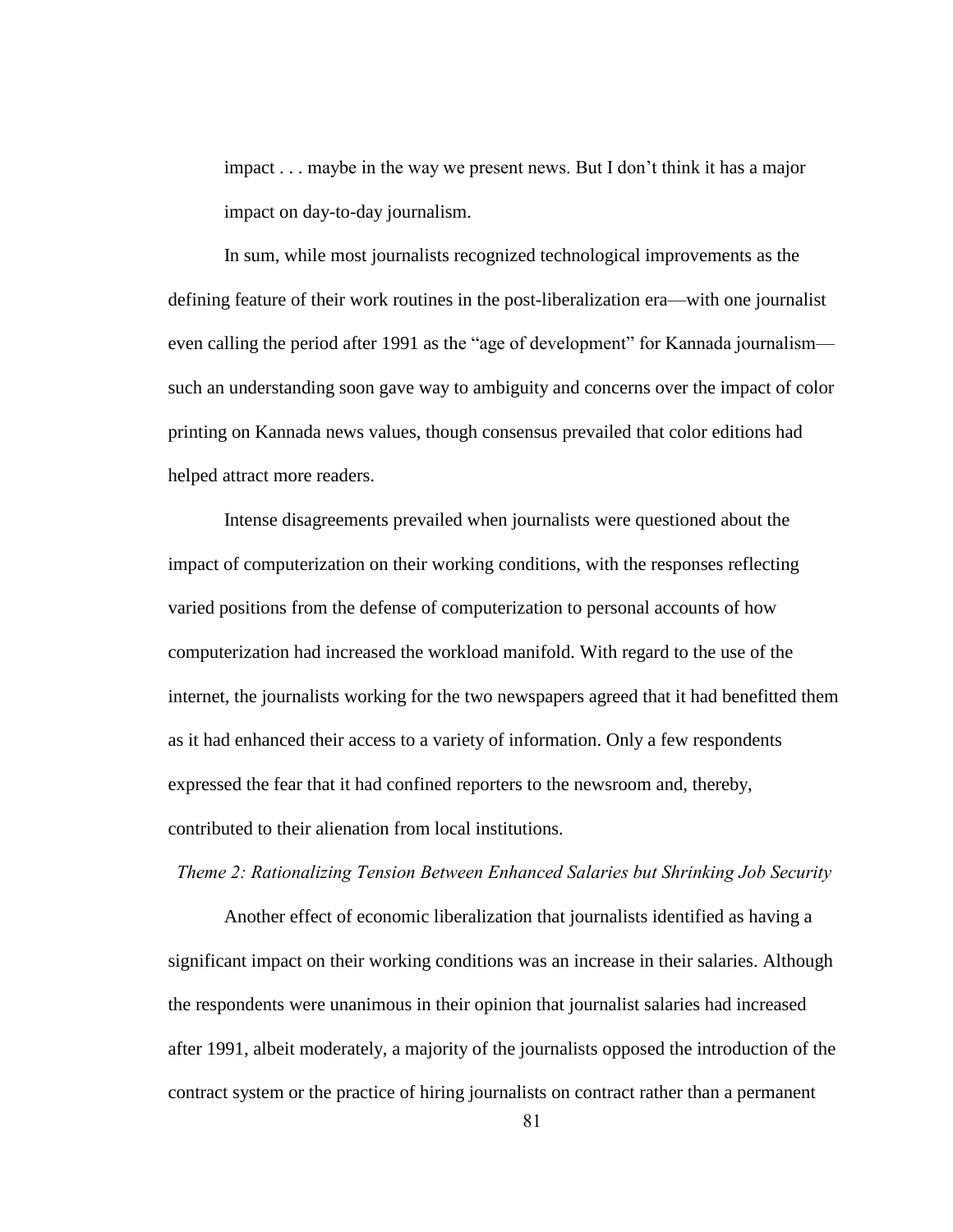basis. This opposition to the contract system, which is performance-based, is interesting considering that both *Prajavani* and *Samyukta Karnataka* continue to hire journalists on a permanent basis.

When asked about their opinion on the salaries offered to Kannada journalists, a *Prajavani* journalist noted that the salaries had gone up. The journalist said, "Yes ... salaries have increased . . . the salary scales are better than earlier times. Apart from the wage board recommendations, now, in our organization, special increments, perks are given . . . so some changes have occurred, in this respect." Another journalist working for the same newspaper endorsed this viewpoint and added that "as far as salaries are concerned, they are as per the (working journalists) wage board. However, nobody has bothered about revising wage board scales . . . recently a wage board was constituted. We are still expecting its verdict." A similar view was expressed by a *Samyukta Karnataka* journalist who said it was only after 1991 that Kannada journalists had started getting salaries exceeding Rs. 10,000 (\$200, approx.).<sup>7</sup> The journalist said:

What I wanted to say was even when it comes to financial security . . . after  $(19)91$ , our financial (job) security started getting more importance . . . it's only after (1991) that journalists started feeling that they can earn in the thousands . . . a salary of more than Rs. 10,000 became possible only in *Janavahini's*<sup>8</sup> times.

This unanimity in recognizing the increase in salaries was followed by an admission that although salaries had increased, they were still inadequate compared to

 $^7$  At the currency conversion rate of \$1=Rs. 50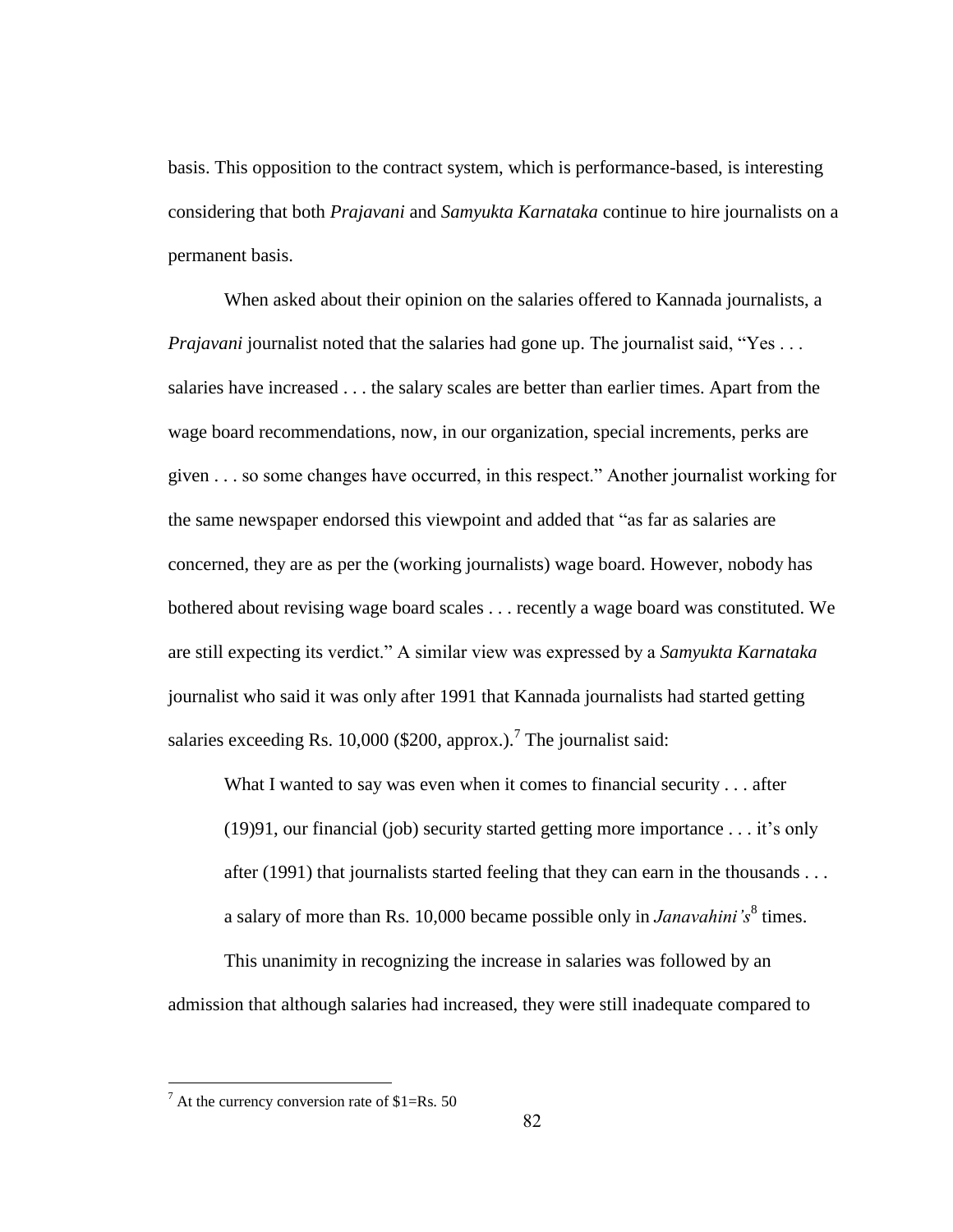journalistic output and productivity. A journalist working for *Prajavani* captured this sentiment clearly:

Talking about salaries . . . earlier, when I joined as a journalist, our pay was equal to those of college lecturers. I resigned from my teaching job (to join journalism) . . . Rs. 850 was my basic (salary as a lecturer), and my new job matched that salary. But now, what has happened is that my colleagues who continued to teach have started getting more salary after the UGC $^9$  payscales (were implemented) . . . and the amount of work they do is less compared to us. But if you look at it that way . . . I still feel we are somewhere low paid. I mean if you take the amount of work (we put in), the pay is not satisfactory.

The respondent observed that although salaries had gone up, journalists working for English language newspapers, including journalists with relatively little experience, continued to command much more remuneration than senior Kannada journalists. Another grouse that journalists had about the increase in salaries was that it was a recent phenomenon, which had resulted in some of the relatively new entrants to the profession commanding the same salary that senior journalists did. A *Prajavani* journalist, who maintained that journalist salaries had definitely increased after 1991, was disgruntled that the increase had been too quick and too indiscrete, causing heartburn among senior journalists. Drawing upon a personal example, he said: "A young woman who was working with us (*Prajavani*) for two years quit the job here and went to *The Times of* 

<sup>8</sup> Janavahini was a Kannada newspaper which folded up in **2000** within three years after it started operations.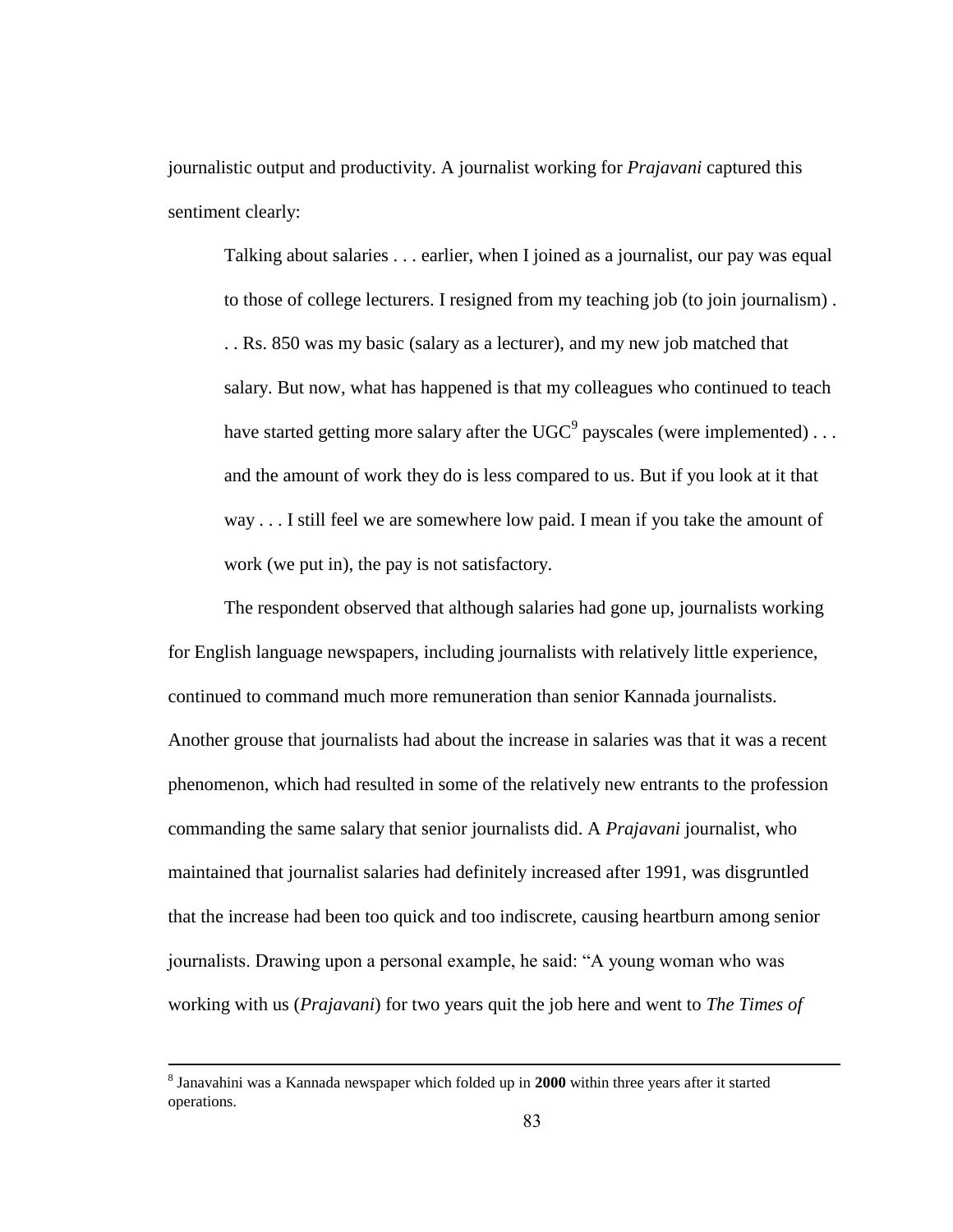*India* (Kannada) . . . her salary is around Rs. 25,000 . . . a person with just two years experience is getting Rs. 25,000 but those with 15 years experience, like me, are now getting around Rs. 25,000."

Accounts of salary increases and their effects on the morale of journalists were followed by evaluations of the contract system of hiring journalists, a relatively recent phenomenon among Kannada newspapers. While two journalists, one each from *Prajavani* and *Samyukta Karnataka*, defended the contract system, the responses of other journalists varied from a cautious endorsement of the contract system to its rejection for having induced job insecurity among journalists.

A journalist working for *Samyukta Karnataka* maintained that the contract system would eventually become a reality that journalists would have to contend with. He said:

You will have to think about it in terms of economics . . . take any profession, for that matter, not just journalism . . . things have changed. If I start telling you how things were in 1962, you may not listen or just get bored . . . we need to move on. If not, we will become obsolete.

When asked if this meant that he supported the contract system, the same journalist added:

In a sense, it has been good . . . it makes sure that only people who can survive the rigors of a profession will stay in that profession. In a sense, it is a nice way to get rid of the slackers . . . people who do not want to work but enjoy the benefits. The

 $9$  University Grants Commission, which oversees the administration of universities in India.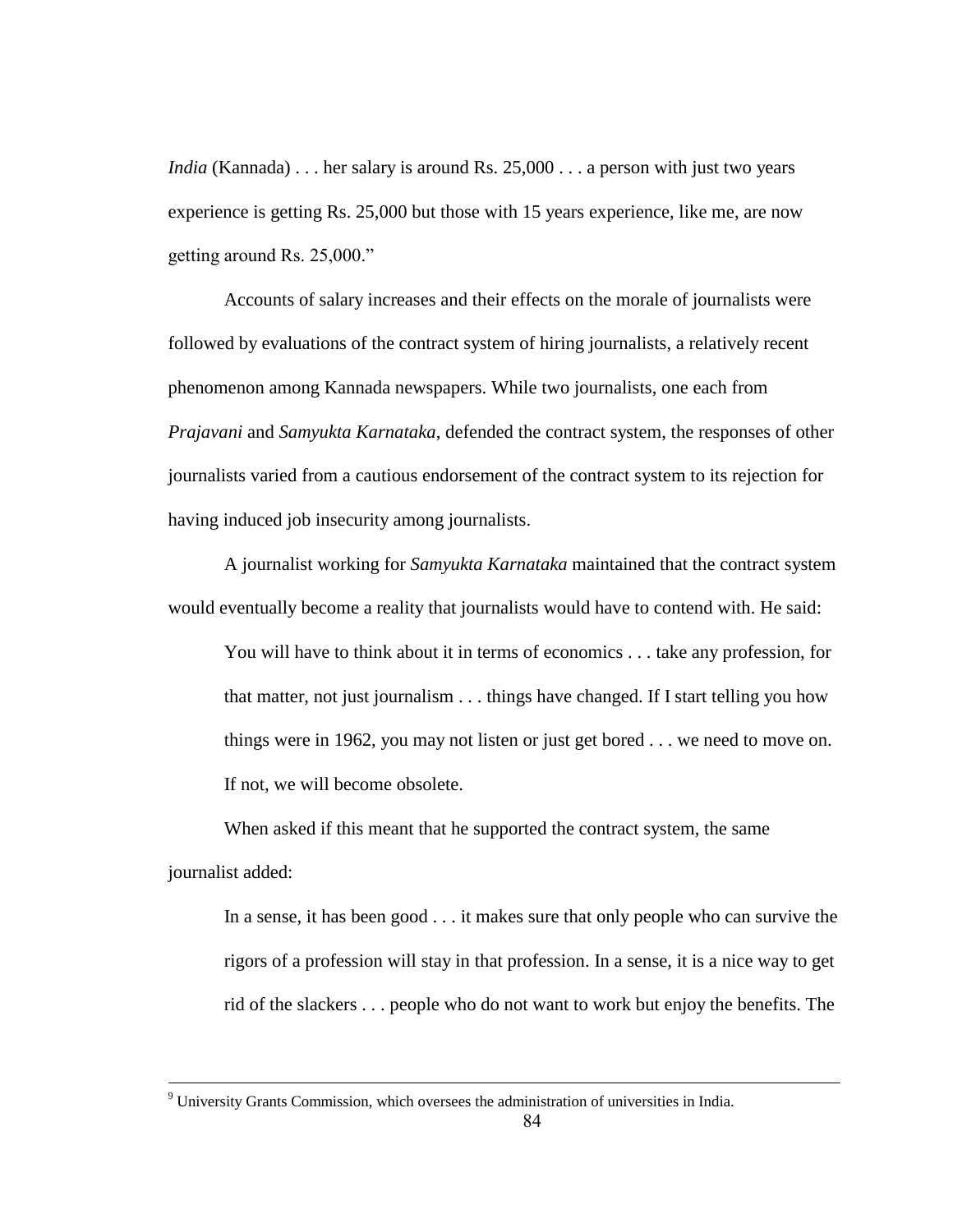contract system makes sure that you are on your toes . . . it makes sure that people are productive.

If the journalist from *Samyukta Karnataka* saw the contract system as a wake-up call for journalists who were "slackers," a journalist from *Prajavani*, although critical of the contract system, minimized its effects on journalists. The respondent remarked that while the contract system did cause apprehension among some journalists, the concomitant increase in salary safeguarded journalists against job insecurity.

He (the journalist) may not be having job security . . . but that apart, if he is intelligent, he can make his life secure by investing . . . a person with 15 years experience, like me, will get Rs. 25,000 as salary . . . but those with five to 10 years experience, working on a three-year contract, will get around Rs. 12,000 ( at our newspaper).

But there (*Vijaya Karnataka* or *The Times of India-Kannada*) the same journalist will get around Rs. 25,000. So, if he is smart, he will invest a part of his money... . he would earn the salary that I am earning after 15 years within three years.

Claims of "slackers" not surviving the ordeal or those with financial foresight not being affected by the contract system were, however, viewpoints expressed only by a minority of the respondents. Most journalists were critical of the effects of the contract system on the morale and performance of their colleagues. A journalist from *Samyukta Karnataka* observed:

The contract system (of hiring journalists) has started now. I don"t think it is very prevalent among Kannada newspapers, but it is the norm with English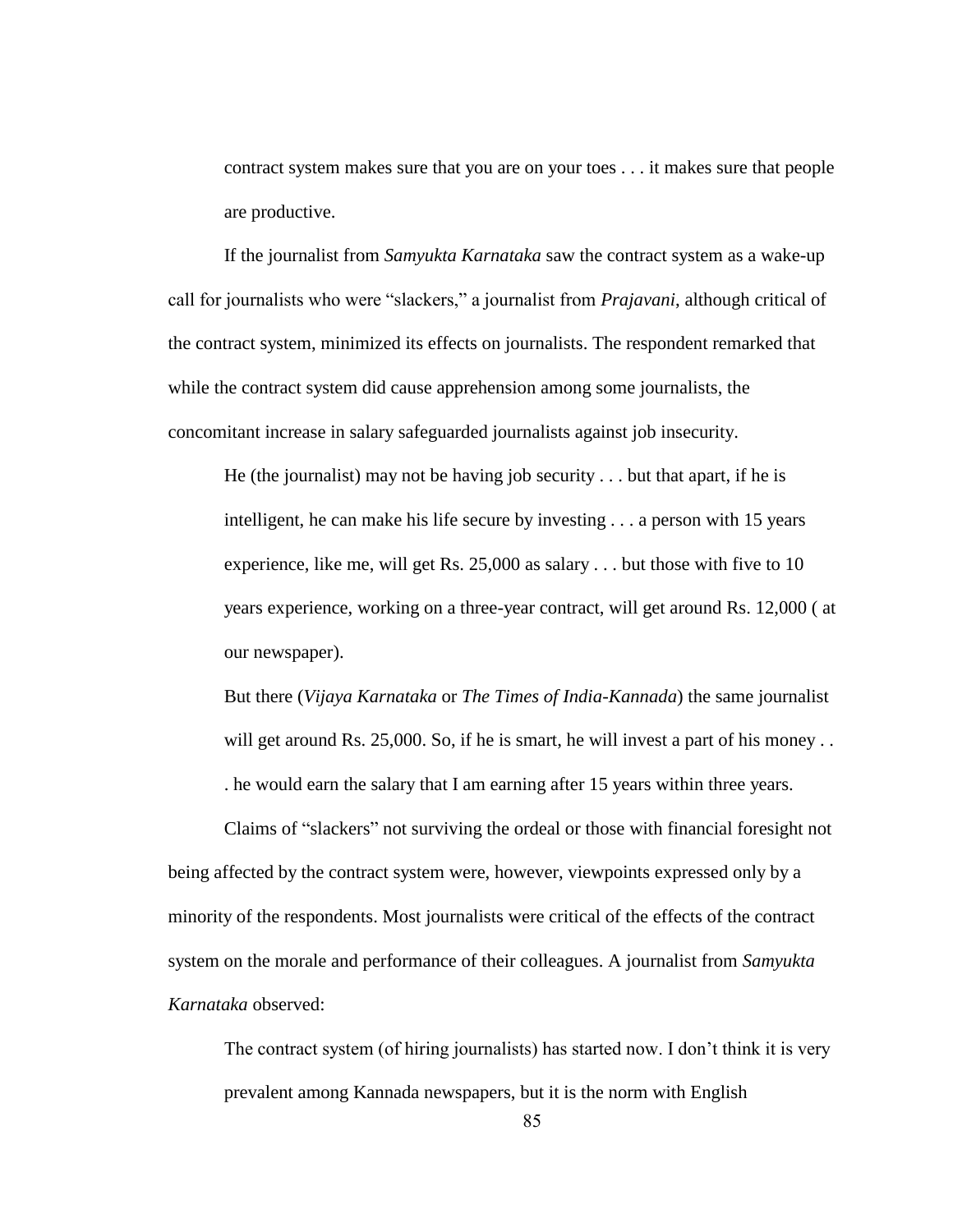newspapers. A journalist is given a total of Rs. 30,000 (in salary a month) . . . that person will not be given a bonus . . . he is eligible for one casual leave a month and gets no earned leave. The only compensation is extra money . . . instead of paying Rs. 18,000 (a month), the journalist is paid Rs. 30,000.

The journalist added that the contract system had induced job insecurity as well as disruptions in the newsroom as journalists were sure to quit jobs if offered better salaries by other media organizations. This trend, the journalist added, had increased after 1991, particularly with the media explosion witnessed in Karnataka.

The other thing about contract system is that you will be retained only if you meet expectations. Otherwise, you will be fired. Job security, naturally, does not exist anymore . . . because you are not a permanent employee. With the earlier system, you would be promoted periodically . . . even if that did not happen, you would never lose your job. But with contract system . . . of course, your salary has gone up. But job security is not good. That is a reality today.

A journalist from *Prajavani*, who expressed a similar viewpoint, observed that the contract system had opened up a lot of opportunities while inducing job insecurity among journalists. However, despite the merits of the contract system, the journalist added that those working for Kannada newspapers were yet to benefit in the same way that journalists working for English language newspapers had benefitted from the contract system:

In terms of opportunity . . . the number of people who quit (jobs) has increased. Earlier, *Prajavani* was considered a final destination (in terms of job security).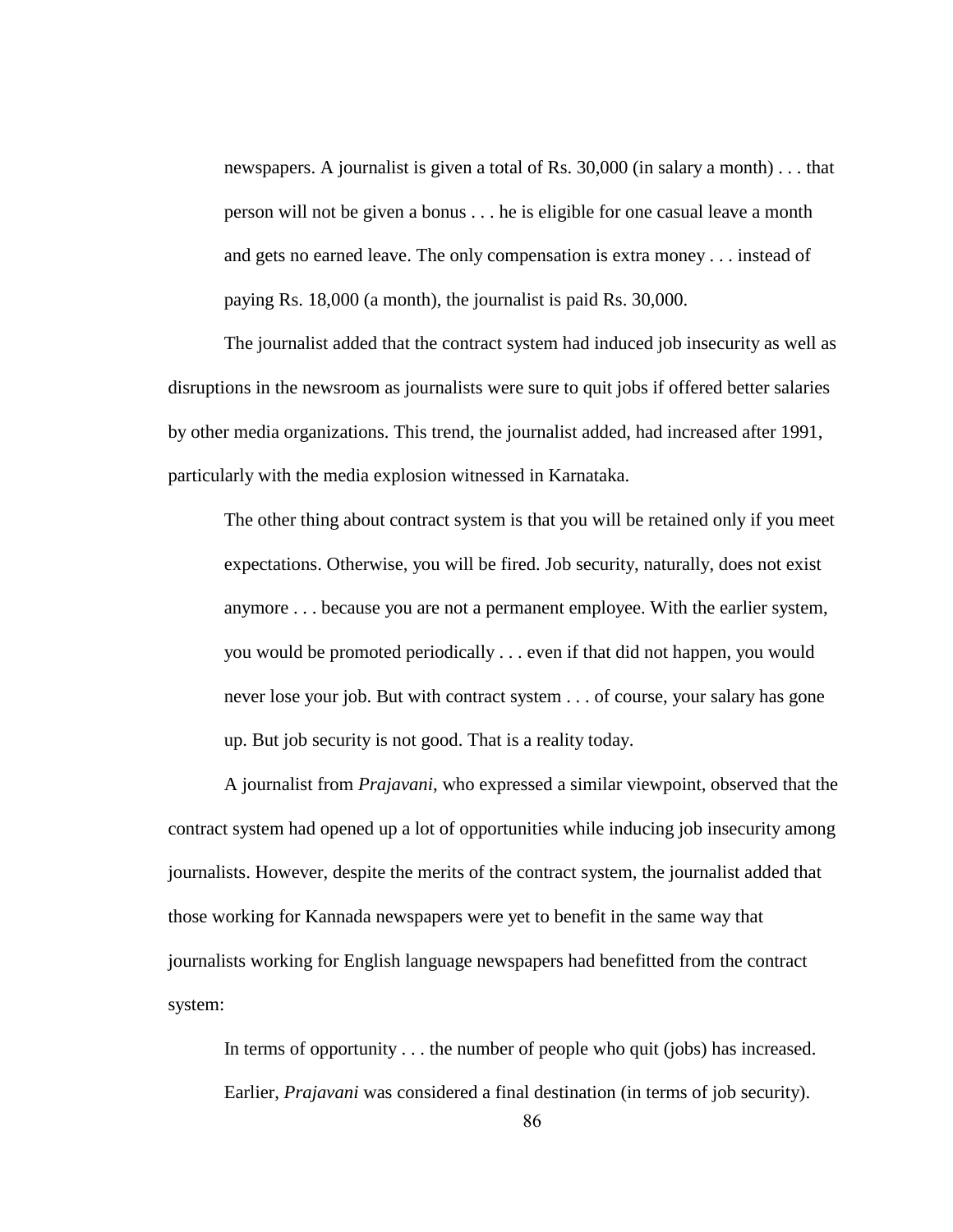But now, people have even started leaving (*Prajavani*) for greener pastures. But insecurity has increased. People who are ready to take risk are leaving. Lot of TV channels are also coming up. So, there are many opportunities for youngsters. If they are competent many opportunities exist (for them). But compared to English journalism, I still feel we are far behind.

Another journalist working for *Prajavani* observed that increases in the salaries and other changes in the working conditions of journalists had to be seen in the context of the reduced bargaining power of labor in the post-economic liberalization era. The journalist stated that although salaries had increased, job insecurity had become a permanent feature of the journalistic profession. In addition, the respondent articulated the viewpoint expressed by other journalists that those in the employment of Kannada newspapers were yet to receive the same benefits afforded to those working for English newspapers.

Only one respondent—a journalist working for *Prajavani*—argued that newspaper owners stood to benefit financially from the contract system, even though they had started to offer more salaries to journalists. The journalist noted that the increase in salaries had to be seen against the backdrop of the increase in the workload of journalists. This description of how newspapers were making profits even as they were offering more salaries to journalists illustrates this point:

Whatever salary was given to 10 people . . . lets imagine they (the management) were spending Rs. 10,000 on the salary of the 10 people. They increased the salary of a journalist from Rs. 1,000 to Rs. 2,000 while, at the same time, asking him to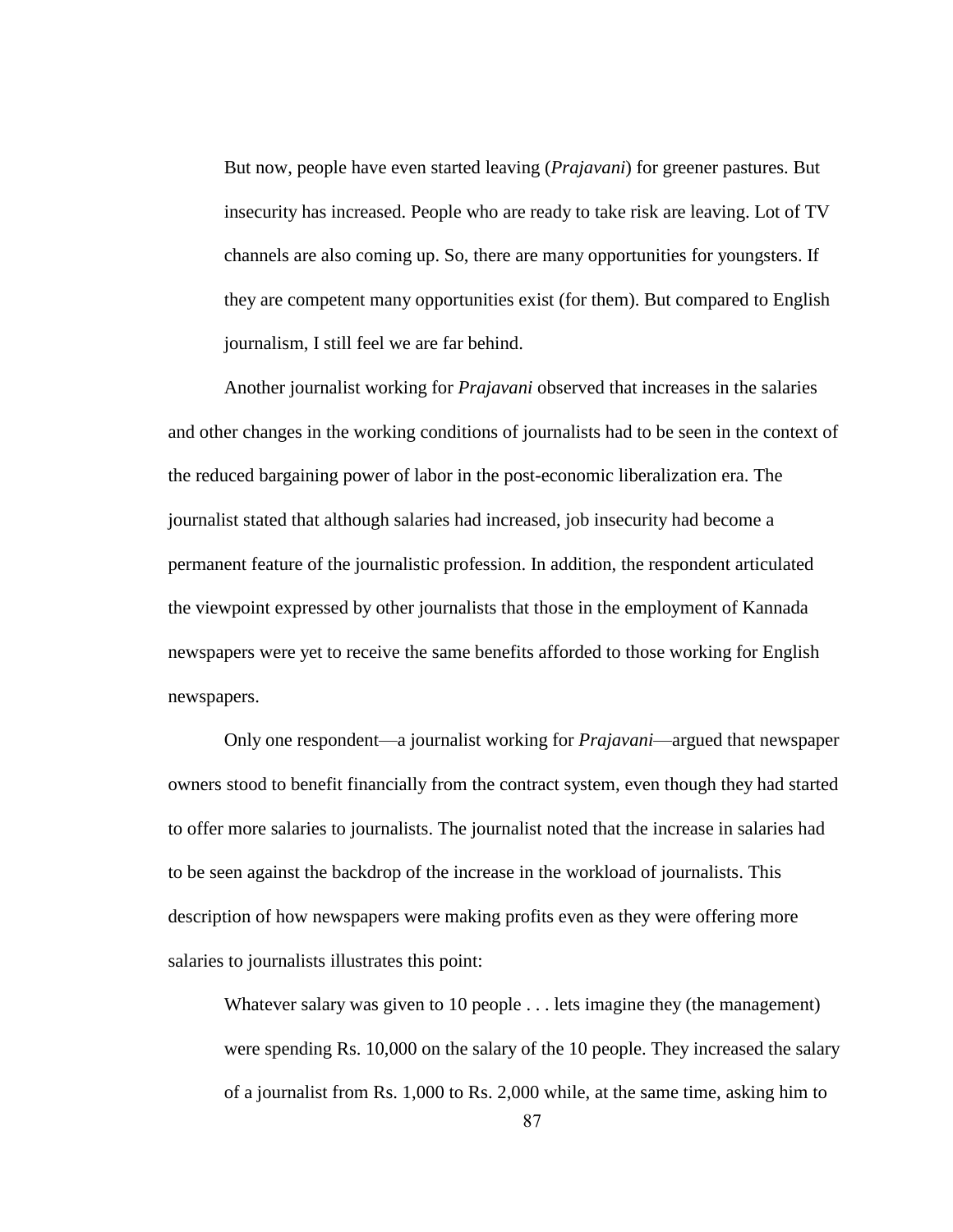do 10 people"s job. The journalists were initially very happy . . . their salary had doubled. But the owners (of newspapers) had, at the same time, saved Rs. 8,000. Of that Rs. 8,000 that they saved, they invested Rs. 5,000 to Rs. 6,000 on technology . . . this, in turn, contributed toward increasing their profits.

The journalist added that the increase in salary did not compensate for the concomitant increase in the standard of leaving. Drawing upon the increase in the price of food commodities, he said: "Someone who was getting Rs. 1,000 then is getting Rs. 2,000 now. But the price of rice, which was Rs. 3 a kilogram then, is Rs. 23 now. So, the increase in salary has been offset (by other increases)."

Although journalists were unanimous about the increase in salaries, disagreements prevailed over the effects of the contract system with most respondents being critical of the new hiring process. While journalists working for *Samyukta Karnataka* cited job insecurity as their primary reason for opposing the contract system, journalists working for *Prajavani*, though critical of the system, nevertheless maintained that they were clearly at a disadvantage under any system when compared to journalists working for the English media. This sensitivity to the disparity in salaries of English and Kannada newspaper journalists could be attributed to the fact that journalists working for *Prajavani* interacted on a daily basis with journalists from *Deccan Herald,* a sister publication of the same group that owns *Prajavani*. The offices of both *Deccan Herald* and *Prajavani* are housed in the same premises with journalists from the newspapers sharing resources on a daily basis. This may have exposed *Prajavani* journalists to the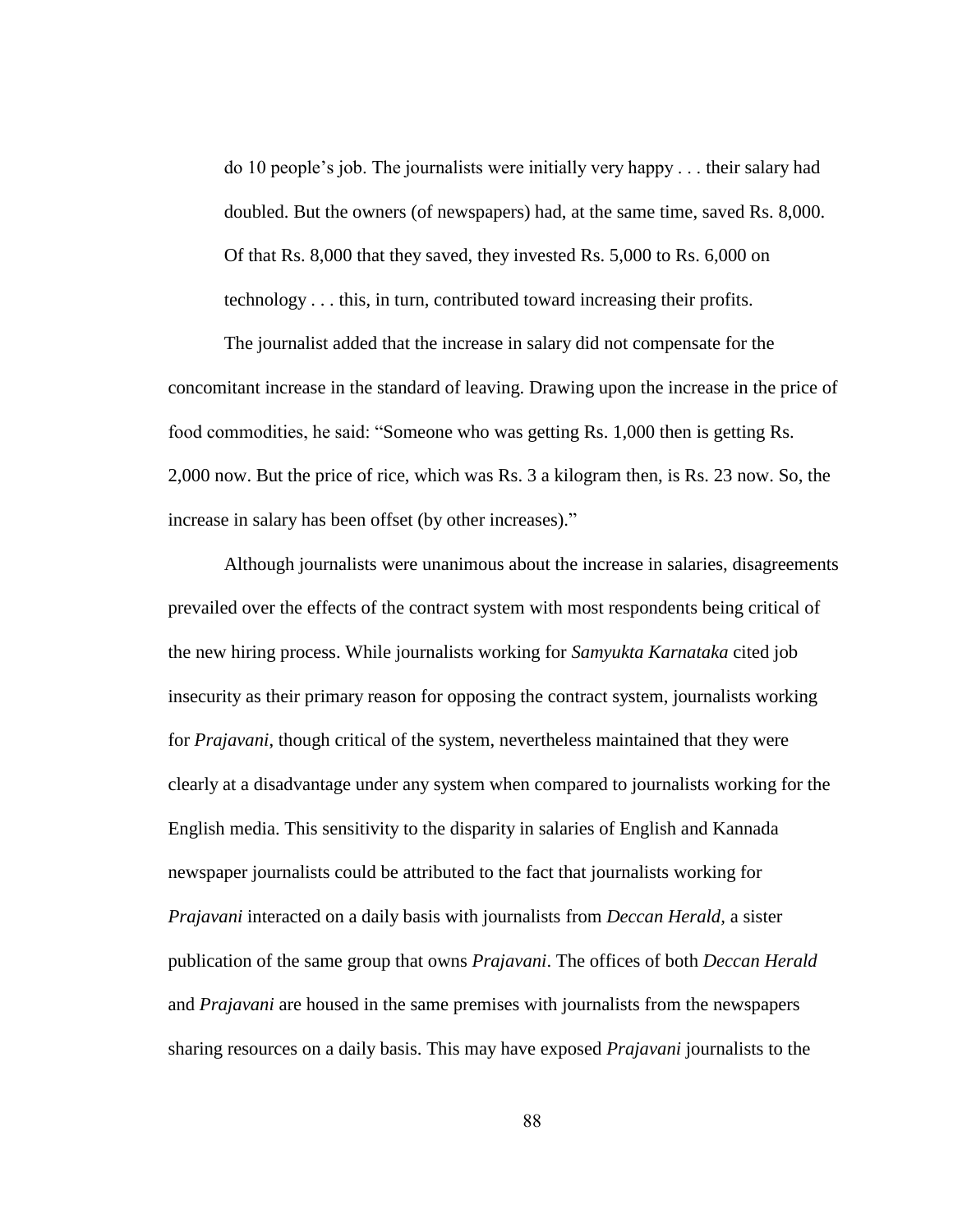fact that their counterparts in *Deccan Herald* were drawing higher salaries than themselves.

### Changing News Values of Kannada Newspapers

Three themes were evident in the responses of journalists when asked about the impact of economic liberalization on the news values of Kannada dailies. These themes, including (1) increased economic news as a natural consequence of liberalization, (2) readers" demands driving increase in entertainment-oriented content, and (3) shrinking editorial control as the space of contestation, were articulated by journalists at various points in the interviews. While journalists from the two newspapers agreed that there had been an increase in coverage of economic issues and entertainment-oriented content (although they gave different reasons for the same), disagreement prevailed when asked about editorial independence in the post-liberalization era.

## *Theme 1: Increased Economic News as a Natural Consequence of Liberalization*

All the respondents were of the opinion that economic content in Kannada newspapers had visibly increased in the post-1991 period owing to various factors. A journalist from *Samyukta Karnataka* noted that before 1991, only English newspapers had columns dedicated to business coverage. However, after economic liberalization, Kannada newspapers were forced to adopt this practice:

Before "91, what used to happen is that English newspapers would have columns dedicated to business . . . they would cover business news. But nobody would publish detailed facts and figures; nobody would publish how much profit a particular bank made or did not make . . . that trend just did not exist.

89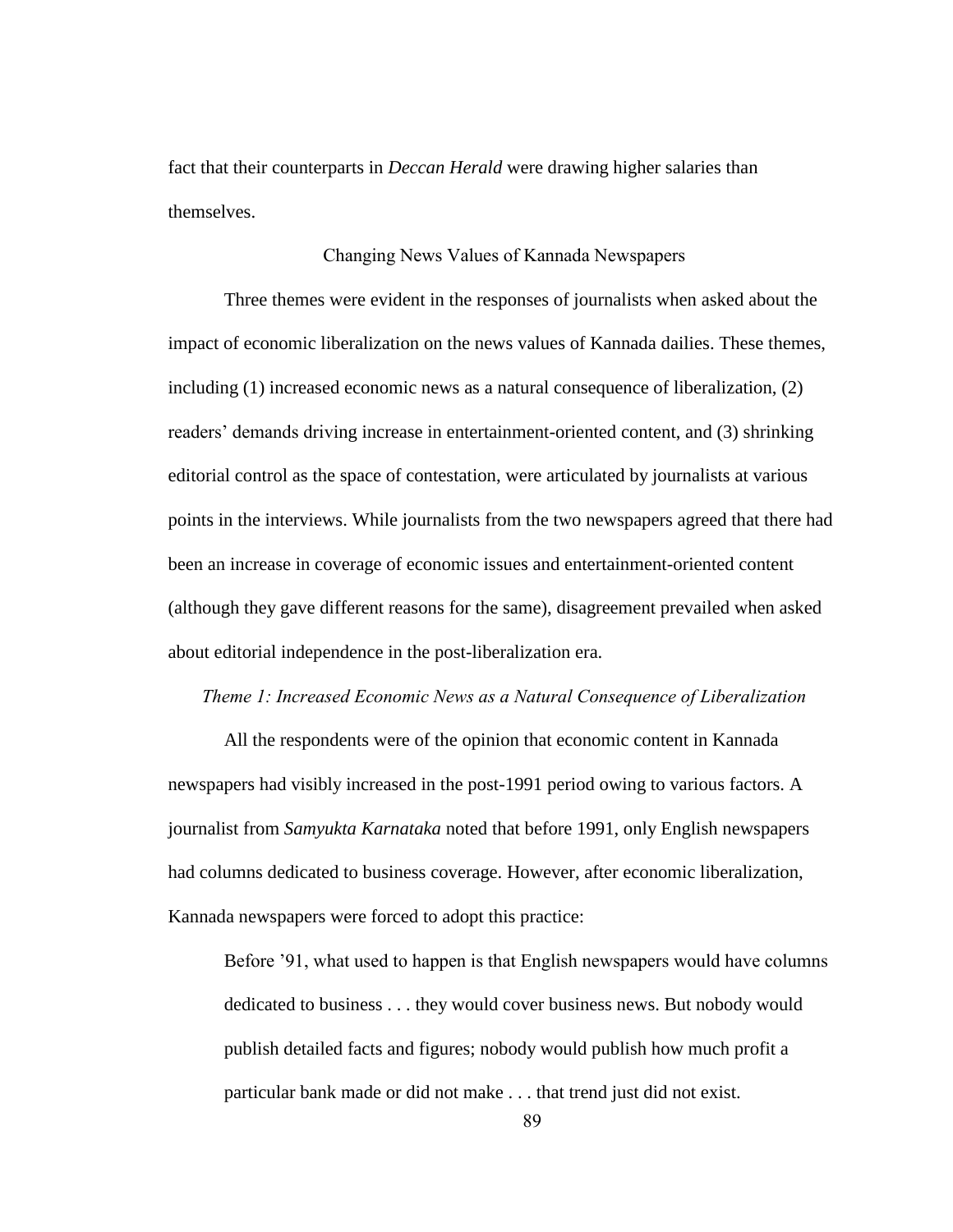(After 1991) That kind of coverage increased . . . there was a huge increase in the number of articles on economic issues. After (19)91, particularly in the past 15-16 years (this trend has increased).

Even in small newspapers, economic coverage vastly increased . . . because of this, even common people started understanding how the economic system functioned . . . they got a better idea of how things worked. This was mainly because the media made this understanding possible.

A journalist from *Prajavani*, who expressed a similar view, observed that business journalism had become particularly visible after 1991. The journalist noted that this had not only meant affording more coverage of commerce in the mainsheet but that newspapers had also started separate business supplements to carry in-depth reports on the economy and the business sector:

Earlier, to the best of my knowledge, the commerce page only carried news about national shares and stocks. Only *Udayavani* would have a one-page business page . . . later even we started offering more business news, particularly news on shares and stocks. Suddenly, there were a lot of developments, including a stock market boom . . . mutual funds came and other changes happened, so even we started publishing business news in *Prajavani*.

Initially, we would only give a report on crop prices and share prices but later we also started publishing reports in English in Kannada paper because there was a good readership for it. Finally this led to the publishing of a business supplement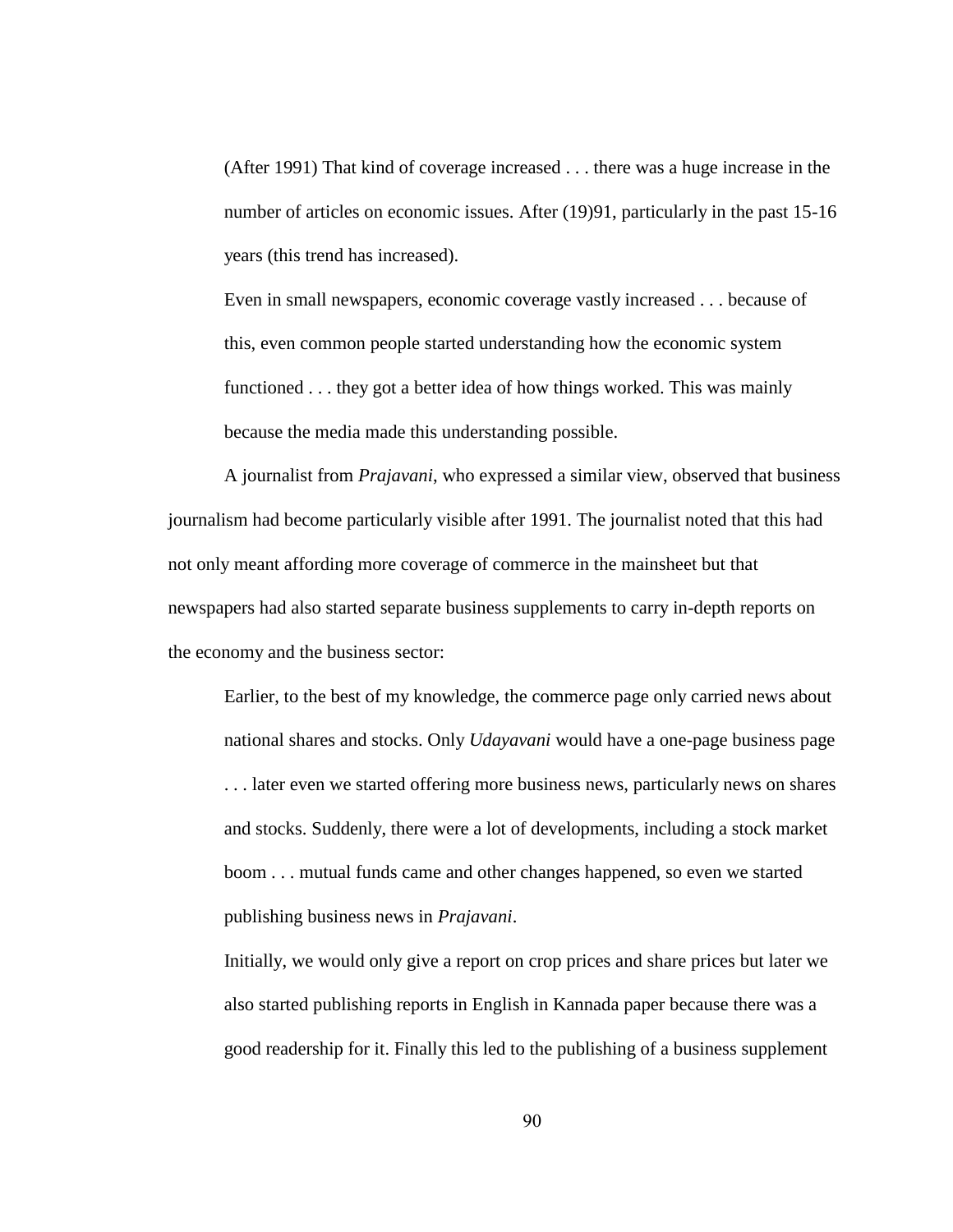once a week. In other words, financial journalism gained prominence even in Kannada journalism.

Another respondent working for the same newspaper noted that after 1991, the pressure to expand business coverage increased. Explaining the reasons that led to the evolution of *Vanijya Prabha*, *Prajavani*"s business supplement, the journalist said: "How much (business news) can you accommodate on pages 8 or 9? You have to include analysis (pertaining to business news). You have to satiate the readers" thirst (for business news). So, we started *Vanijya Prabha*." A journalist working for *Samyukta Karnataka* echoed the views of the journalist from *Prajavani* and claimed that the increase in economic activities after 1991 had put pressure on Kannada newspapers to expand their business coverage.

While most respondents agreed that business coverage in Kannada newspapers had increased after 1991, they saw this as a natural consequence of the rise of the private sector. However, a journalist from *Samyukta Karnataka* noted that this development had resulted in advertisement executives increasingly demanding editorial favors for placing ads in newspapers:

Instead of  $PROs<sup>10</sup>$  coming with press releases about their company expansion or such things, ad people started coming over. The difference was PROs had limited demands . . . they just wanted to make sure that news pertaining to their organization was covered in the newspaper or, if their chairman delivered a

<sup>&</sup>lt;sup>10</sup> Public relations officer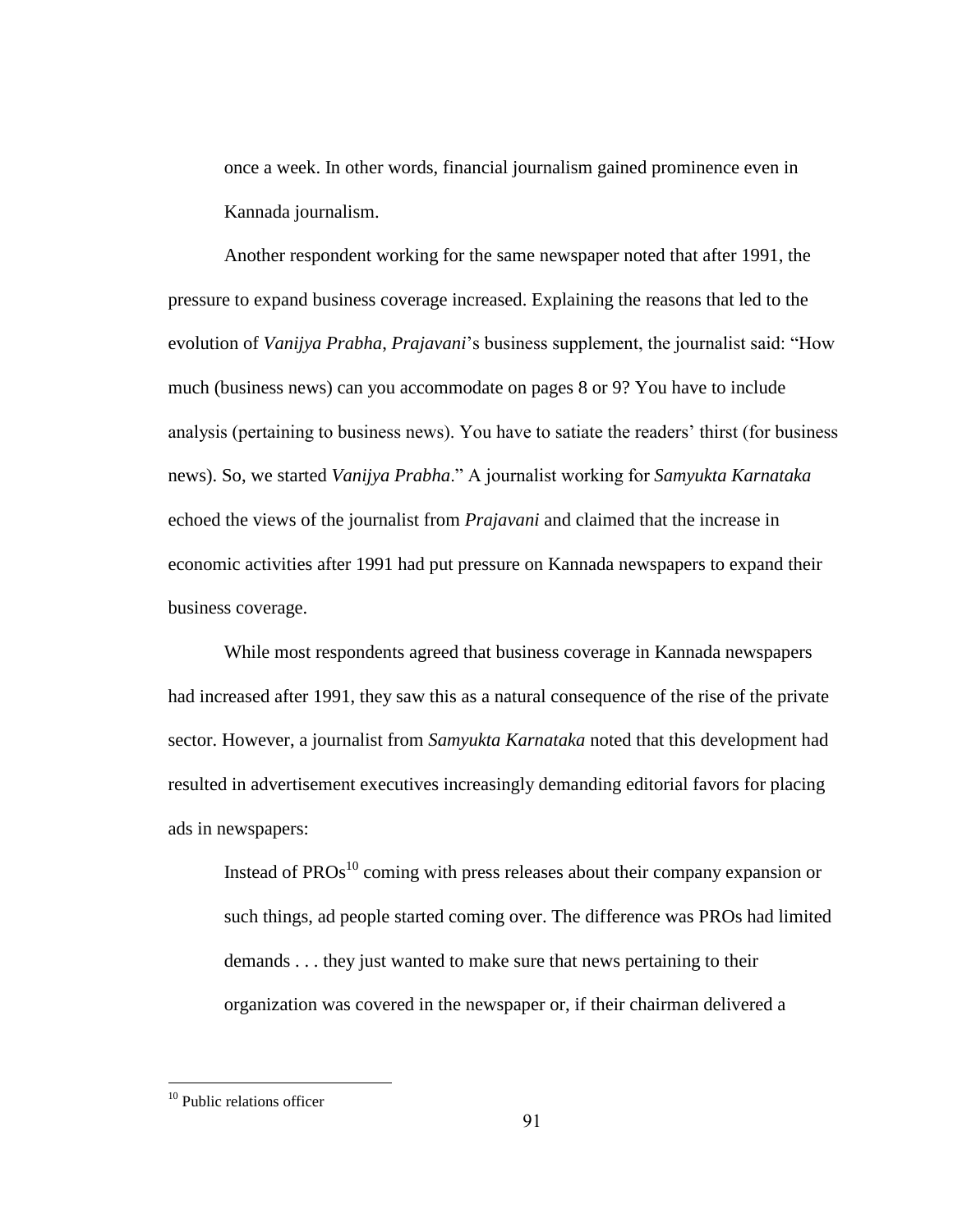speech, they wanted to make sure that his photo appeared (in the newspaper) . . . they (PROs) would be very happy if newspapers meet such demands. But with globalization, economic activities gained prominence . . . even Kannada newspapers have started keeping aside more than one page for commerce-related news.

Instead of PROs, ad agency executives started coming (to the newsroom) . . . I have seen this trend increase in the last 8-10 years. Now, what is happening is that companies make a deal with ad agencies. They say: "We will release our ad through your agency. But get us two-column coverage (or) three-column coverage with a photograph (in the newspapers).' They (companies) started insisting on this (as a precondition to release ads). This started only after globalization.

This respondent insisted that the increase in business coverage should not be seen as an innocent development post-liberalization, but should be understood as the result of market pressure on newspapers to adopt certain changes. Another journalist from the same newspaper observed that an additional factor had caused Kannada newspapers to increase their business coverage. The respondent said economic liberalization had opened up new avenues of finance to newspapers, including favorable response from banks to requests of loans, which had caused an ideological shift among newspapers toward coverage of business activities. This development, the journalist said, was also responsible for the increase in business coverage among Kannada newspapers.

All respondents noted that business coverage had increased in Kannada newspapers after 1991 and saw it mainly as a corollary effect of the economy. However,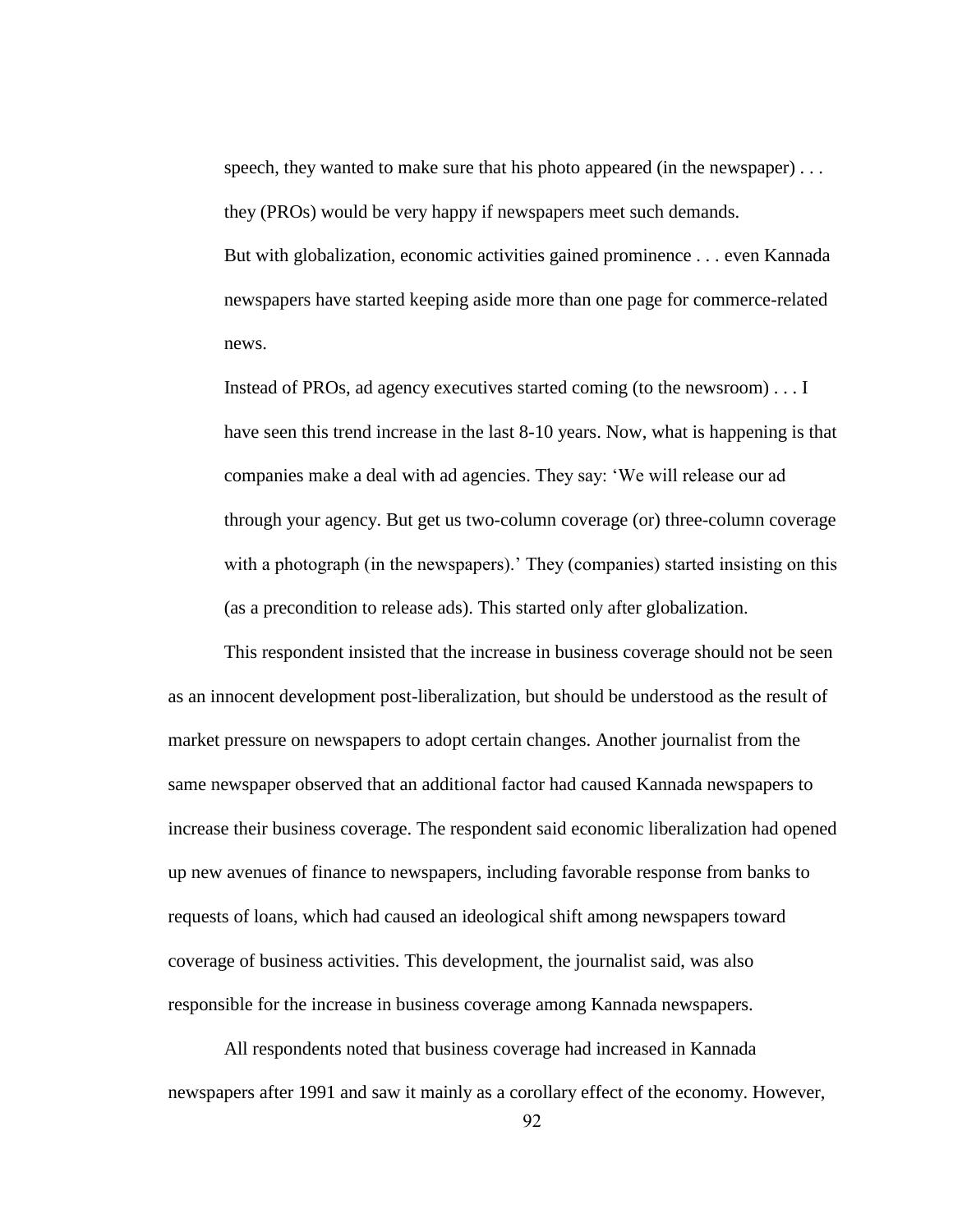only two respondents, both from *Samyukta Karnataka,* differed in the way they understood Kannada newspapers" showing more interest in business coverage. While one respondent attributed it to direct market pressure, the other explained it as having been caused by an ideological shift among Kannada newspapers because of easy access to finance.

## *Theme 2: Readers' Demands Driving Increase in Entertainment-Oriented Content*

All respondents observed that Kannada newspapers had started giving more importance to entertainment-oriented content after 1991, although they varied on whether this had occurred at the cost of ignoring information. A journalist working for *Prajavani* argued that there was no doubt Kannada newspapers had started giving more importance to entertainment-related content after 1991. Holding readers partly responsible for this change, the journalist claimed that the fact that India had accepted the market economy had contributed to newspapers paying more attention to entertainment rather than news. The journalist said, "This is because even people prefer such content . . . we should realize that since we have accepted market economy, people, when they go home, look through newspapers or (watch) TV to see what they can buy . . . as a result, (hard) content has definitely been hit."

Another journalist from the same newspaper invoked the growing usage of the word "infotainment" to explain the rising preference for entertainment content among newspapers. Although conceding that newspapers had started paying more attention to entertainment, the journalist maintained that day-to-day journalism was a struggle for striking a balance between entertainment and information.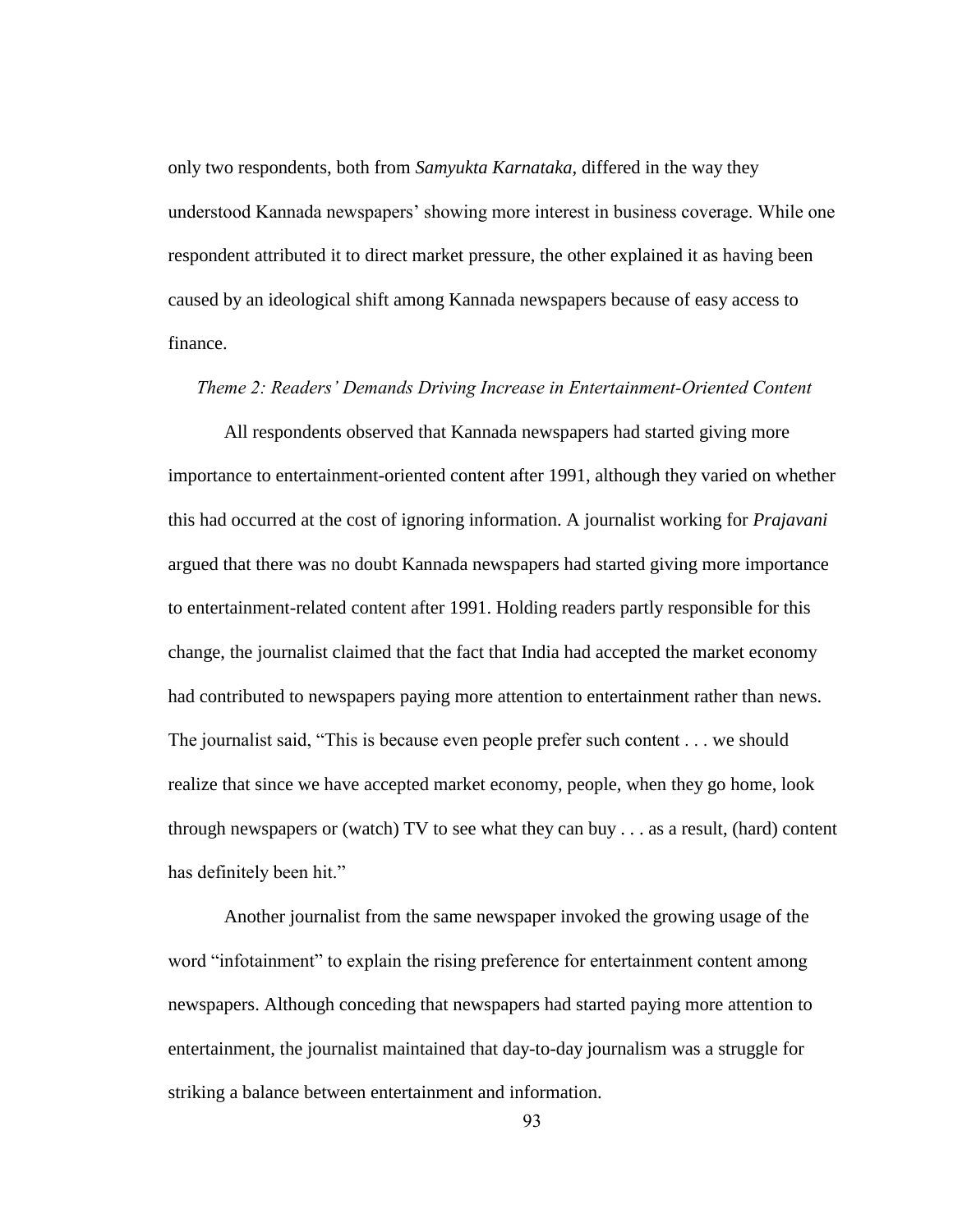Like they say, infotainment . . . that concept is very rampant. Not just in the vernacular press, but throughout the media . . . infotainment is the most preferred term.

This is not a new concept. We had it earlier, too. But it has become dominant now. But we always try to package it (news), to balance it. We don"t want to abandon seriousness (news). We use visual appeal for entertainment and to attract readers. But we are definitely doing the balancing act.

As if to prove the journalist"s point, a respondent working for *Prajavani* used the word "infotainment" to convey that *Prajavani* was equally committed to the ideals of good journalism without sacrificing entertainment. The journalist maintained that all Kannada newspapers—with the exception of *The Times of India* (Kannada), which the journalist saw as being excessively centered around entertainment—continued to be information-oriented, although "entertainment content has increased."

I think there is a mix. I don"t think we are ignoring anything. We are packaging whatever we were traditionally giving in a more attractive manner. I mean infotainment culture is surely catching up. But I don"t think that has happened in the mainsheet. We have made our news presentation more attractive. I don"t think that has affected news. But, we have started giving entertainment news.

A majority of the journalists who claimed that entertainment content had increased in Kannada newspapers attributed it to changing news preferences and tastes among readers. The response of a journalist from *Prajavani* encapsulates this viewpoint: "They (readers) prefer reading entertainment-related material or something very light . . .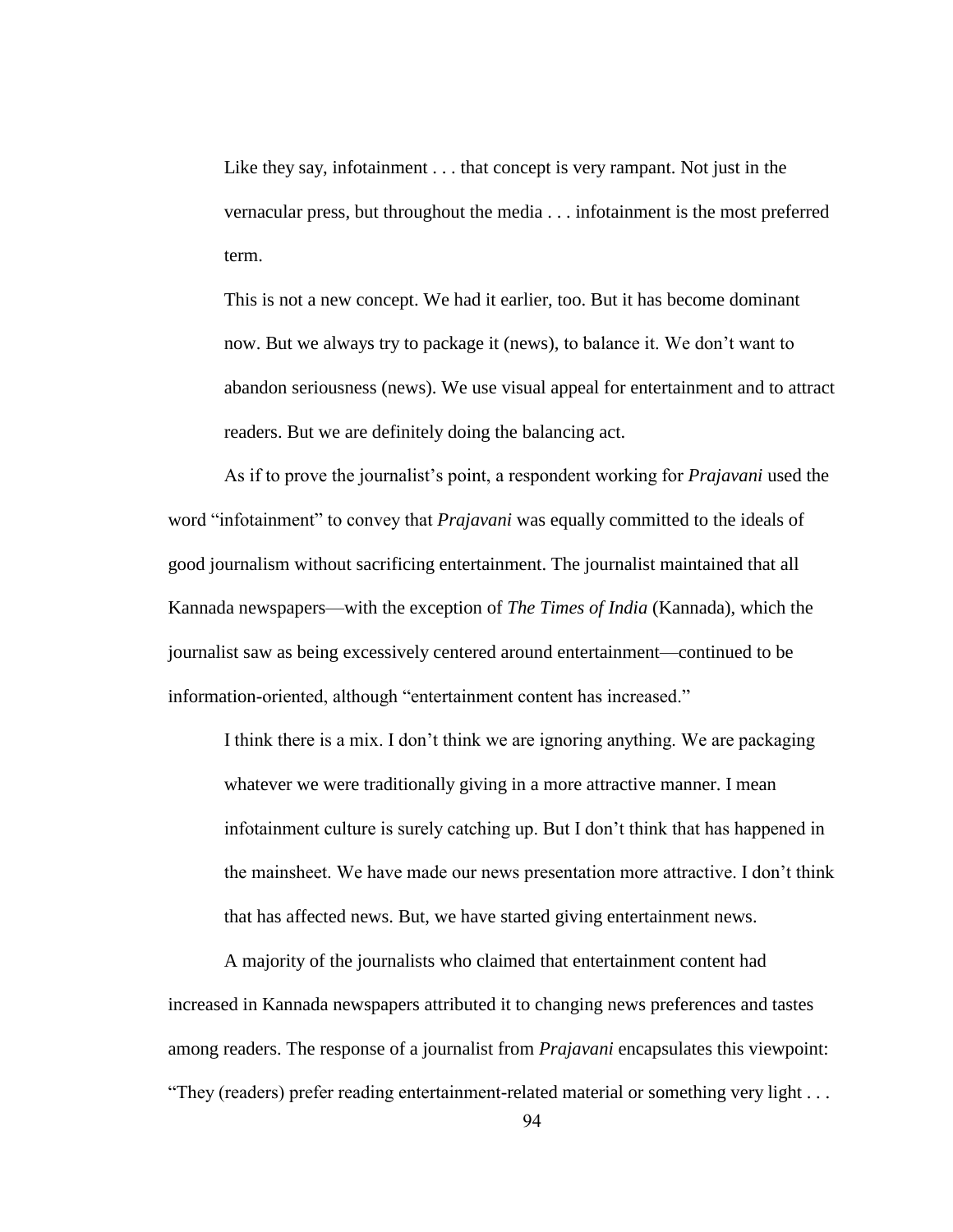they don"t want to read any news that is heavy on their minds. Naturally, entertainmentrelated news has increased in newspapers."

When pressed to explain why journalists believed that readers' news preferences had changed, the respondents at best cited vague surveys purportedly conducted by the circulation department or commonsensical understanding about readers that prevailed among journalists. While no one had ever seen a survey about changing readers" tastes sponsored by their newspapers, the respondents remained adamant in their conviction that the readers" news preferences had indeed changed. A respondent from *Prajavani* best illustrated this point. When asked why the view that readers" news preferences had changed was rampant among journalists, the respondent said:

I seriously do not know . . . I honestly do not know. This is a commonsense-based perception. Who has the time? Even readers will tell you that they don"t have time for lengthy stories. If someone delivers a 1-hour-long speech, can you write an equivalent report? Lots of stories are there . . . lots of interesting stories are there. Do you know why newspapers need human-interest stories? But before that let me talk about another important development . . . politics has gone to the inside pages. Politics does not enjoy the importance that it once did. Consumerism is occupying the place that politics quit. (News)Papers are becoming very consumerist. There is a kind of reluctance to afford more coverage to politics . . . erosion of values in politics is also a reason for this. They (politicians) have become corrupt, hopeless . . . and another tragedy is that there are no ideals in society.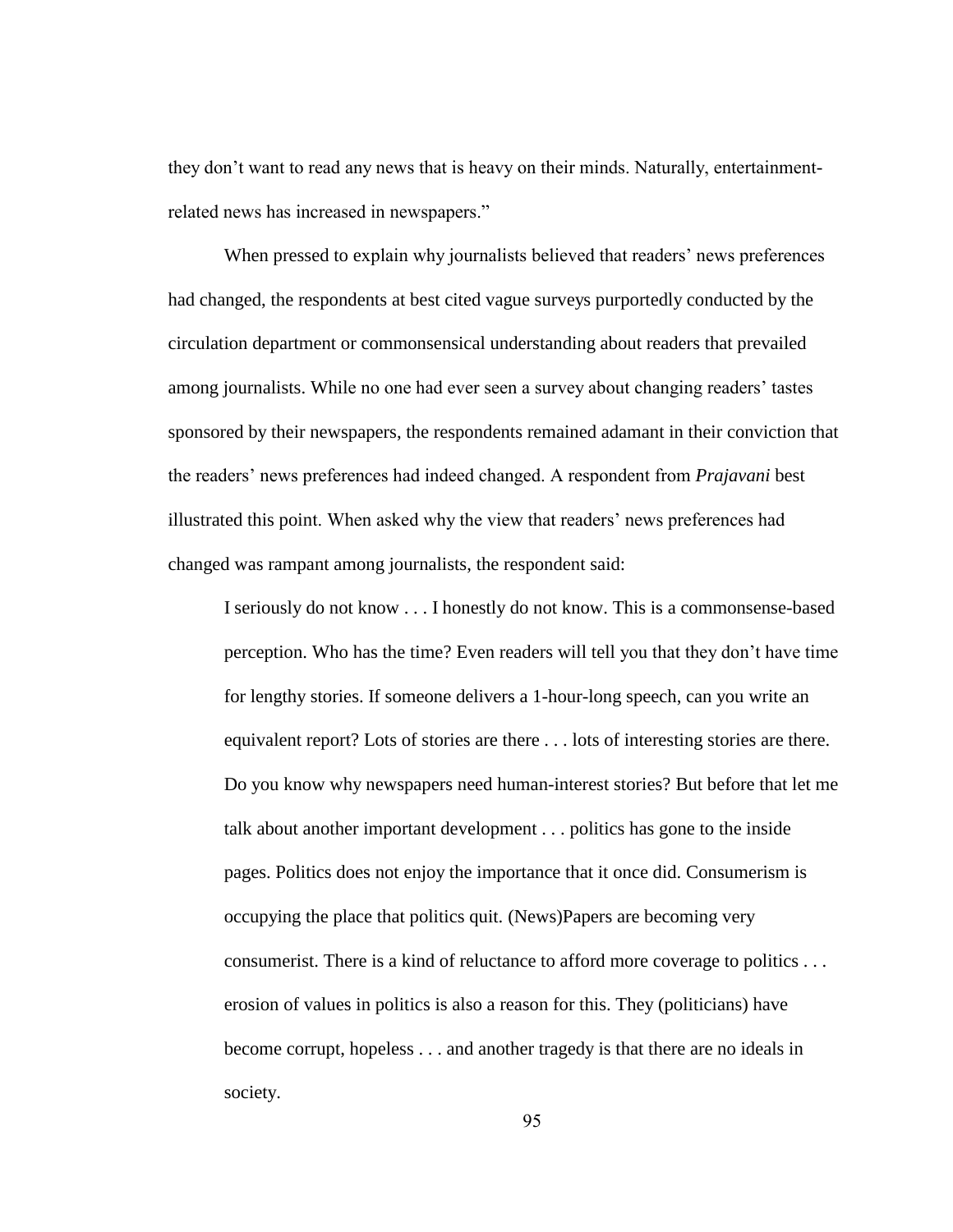There is a need to give something else to readers. So, politics has taken the backseat. That is one impact. Also, consumerism has gained in importance. There is a preference for soft stories, and the rural-urban divide has increased. I don"t know if these developments are good or bad. But they have happened for sure.

However, another respondent from *Prajavani* argued that newspapers were using entertainment content to strengthen the market economy. Noting that Kannada newspapers were using the pretext that "readers" news preference had changed" to tacitly promote consumerism, the journalist said: "In order to sell a product . . . assuming (that) no one would (want to) read news about farmers" suicide, we are distancing ourselves from our social responsibility."

All respondents from *Prajavani*, with the exception of one journalist, maintained that the increase in entertainment content was caused by changes in readers" news preferences. Their counterparts at *Samyukta Karnataka* also conceded that entertainment content had increased in Kannada newspapers. A respondent working for the newspaper said that Kannada newspapers were gravitating toward entertainment so alarmingly that some newspapers had even instructed their journalists to write about serious matters in a "light-hearted manner" to make news attractive to readers. The journalist said: "There is an emphasis toward writing everything in a light-hearted manner . . . an impact of this is trivialization. Because of this, maybe the credibility of newspaper has been hit."

Another journalist working for *Samyukta Karnataka* maintained that the lack of entertainment-oriented content had limited the growth of the newspaper. The journalist said: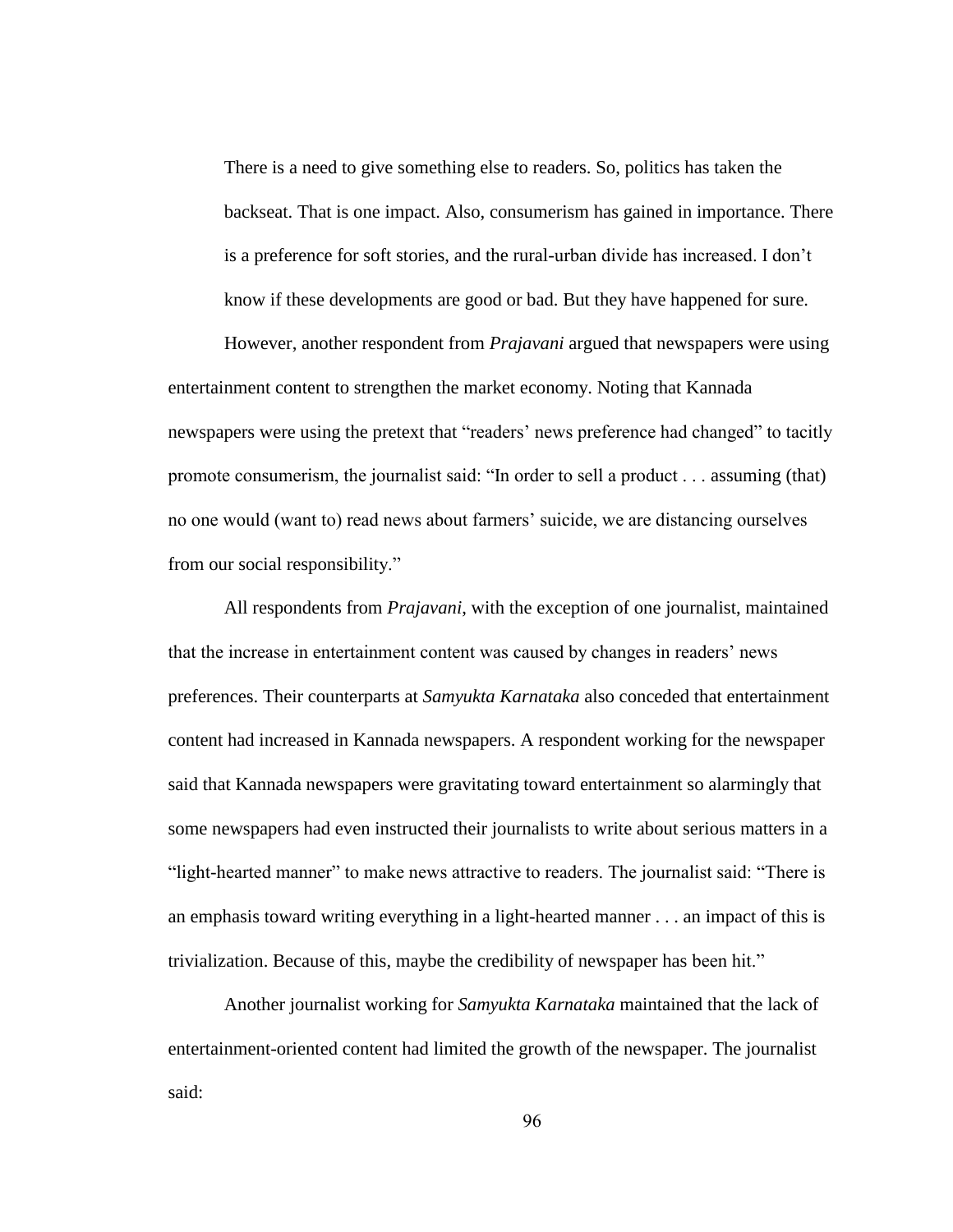Why do you think people other than politicians and those living in north Karnataka with interest in politics, do not read our newspaper? They (journalists) fill it with politics  $\dots$  there's (just) no light reading  $\dots$  there's no light reading material at all in our newspaper.

Some respondents also felt that increased entertainment content had played a major role in adding young people to the ranks of readers. And considering that youth were a group targeted by most advertisers, the respondents felt that having them as readers had helped Kannada newspapers gain more revenue. A journalist working for *Samyukta Karnataka* noted that Kannada newspapers had started affording more space to cover "cultural events." When pressed to explain the point further, the journalist maintained that newspapers had started paying more attention to cultural events that occurred in their surroundings. This, the journalist said, had increased entertainment content in Kannada newspapers.

Journalists from *Prajavani* used the changing news preferences among readers to explain the increase in entertainment content. They argued that the increase in entertainment-oriented content had not occurred at the cost of information, and maintained that their newspaper was working toward achieving a balance between entertainment and information, although "entertainment (content) has definitely increased." Their counterparts at *Samyukta Karnataka*, who agreed that entertainment content in Kannada newspapers had increased, attributed various causes for this development such as economic liberalization, although they agreed that the primary reason was that readers' tastes had changed.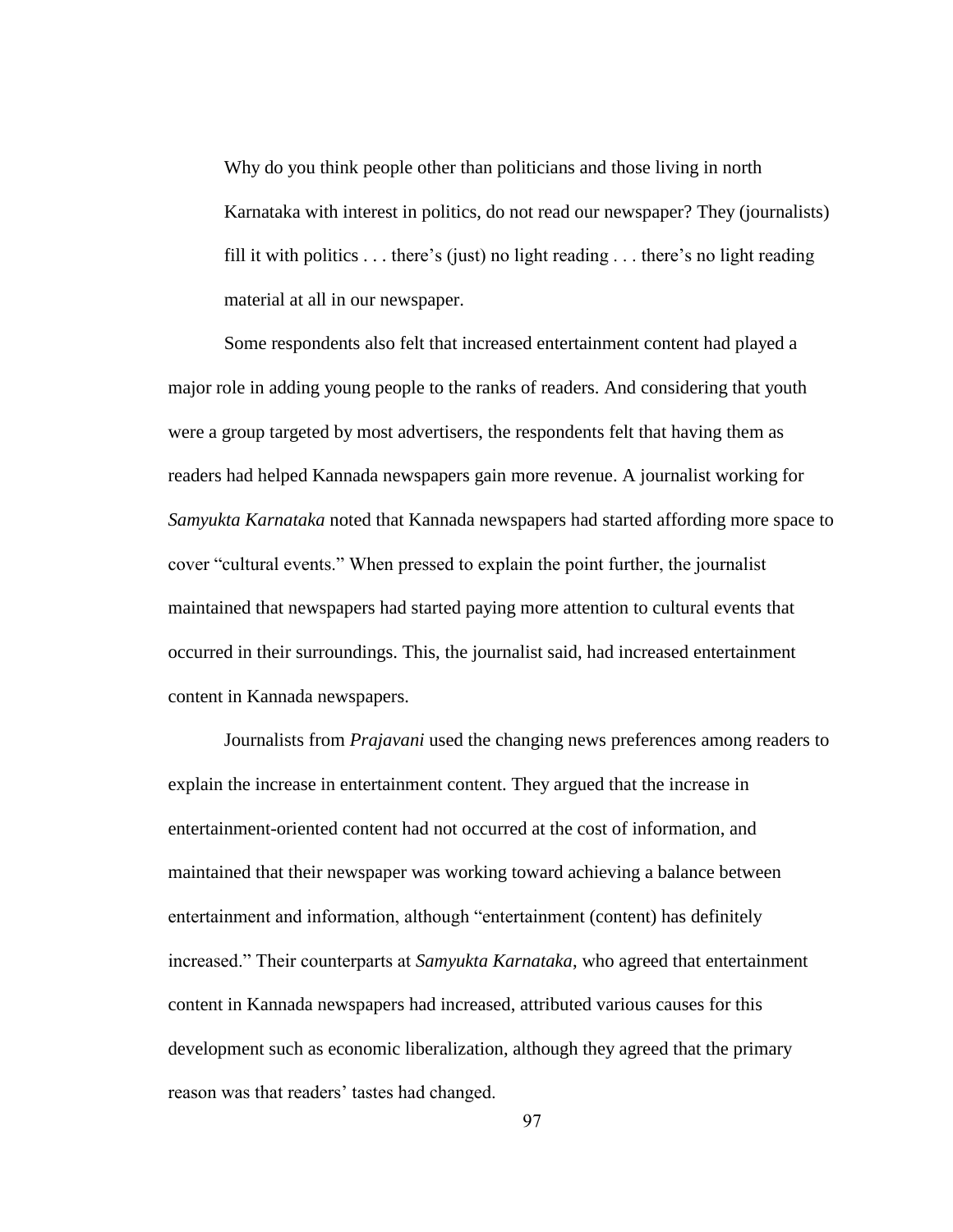## *Theme 3: Shrinking Editorial Freedom as the Space of Contestation*

All respondents expressed concern in varying degrees over the effects of economic liberalization on editorial freedom in Kannada newspapers. The responses also varied over the precise nature of the effects on editorial freedom after 1991. While some respondents expressed alarm that editorial freedom had been greatly curtailed post-1991 owing to growing commercial pressures on the media, others cited different reasons to contend that such developments did not affect their respective newspapers. Yet other respondents, while admitting that commercial pressures on the media had negatively affected editorial freedom, normalized it as inevitable and did not see it as having a major impact on the content as such.

A journalist working for *Prajavani* said two key changes that took place in newspapers after 1991 were that owners of newspapers had increasingly started to play the role of editors and the advertising department within newspapers had started to increase its influence within the organization. This, the journalist noted, had resulted in editorial powers shifting away from the newsroom:

What has happened is that in many places the owners (of newspapers) are now the editors. This was not the case earlier . . . the editor was always recruited. But now owners are editors. Naturally, editorial powers have shifted . . . they (the owners) have a say in editorial policies. The advertising section has also increased its influence . . . they are calling the shots through the proprietors. I think this has probably happened in all newspapers. The other thing that has happened is owners becoming editors . . .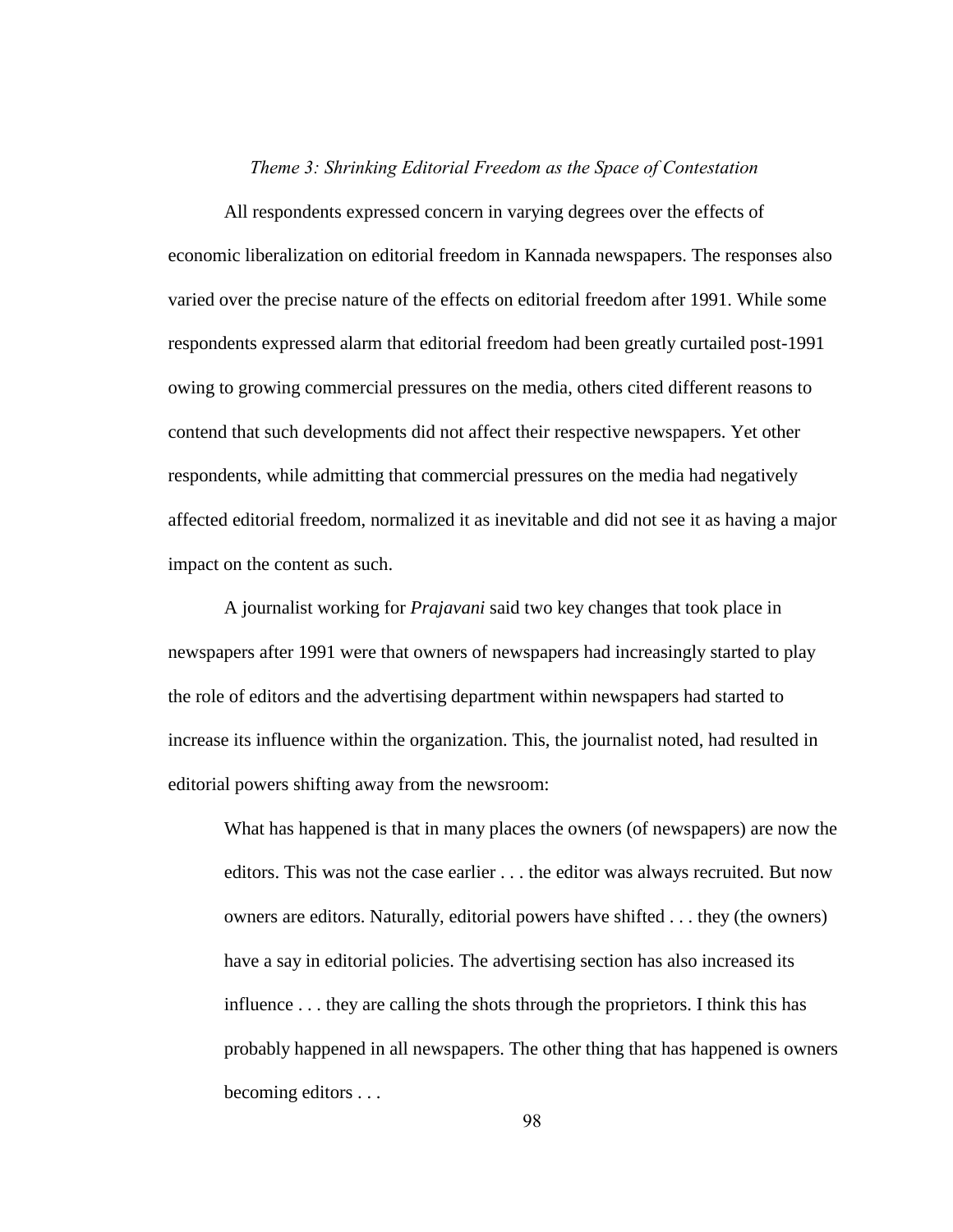The journalist said newspaper owners had started taking a keen interest in the dayto-day affairs of newspapers and sometimes even suggested on which page a particular story should be published. This concern was also expressed by a journalist working for *Samyukta Karnataka*, who maintained that "propretorials started appearing in the place of editorials." The journalist added that the ad section had started "calling the shots" and had steadily "replaced the editor." A journalist working for *Prajavani* added that even though owners dictating editorial policy was not a new development, the current environment was different: "Not only liberalization . . . this was the case earlier also . . . they (proprietors) would decide to some extent . . . but now it is completely in their hands. We (journalists) cannot decide anything."

Most respondents admitted that commercial pressures had increased after 1991, although they were quick to add that their newspaper had withstood such pressure. The response of a journalist from *Prajavani* is emblematic of this perspective:

Sometimes, corporate houses try to dictate the content of the newspaper because they are businesses and when they give an ad to the newspaper they feel news which would harm their business (interests) should not be published. But normally, we don"t yield to their pressure.

The use of the word "normally" in the above response by the journalist indicates that there are exceptions to when such requests by corporate houses are entertained. Another response in the same vein came from a journalist who initially maintained that *Prajavani* did not succumb to pressure from corporate houses. However, the journalist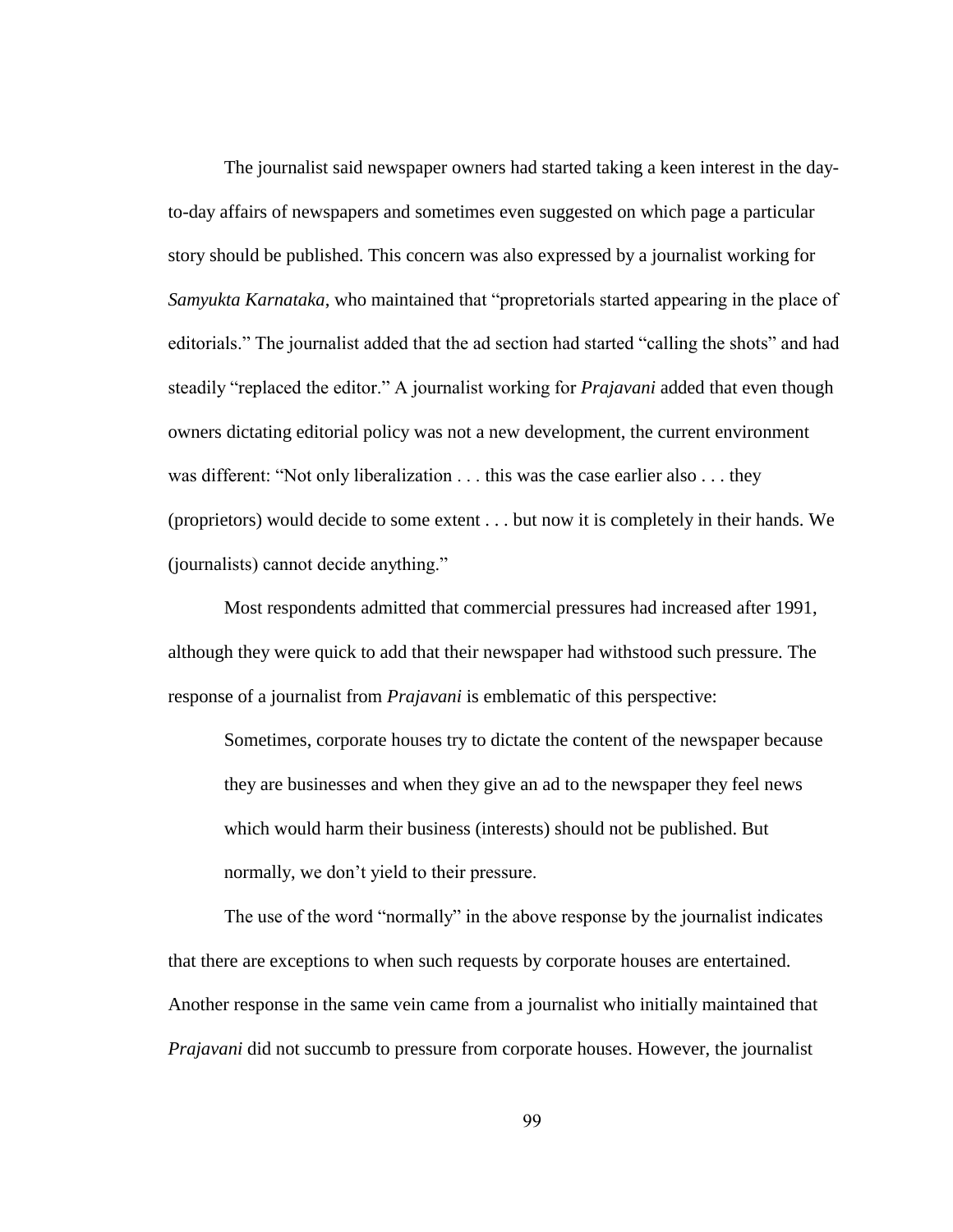admitted that, occasionally, the newspaper did entertain certain requests from corporate houses and went on to rationalize such practices as common among all newspapers.

In our agriculture supplement we have not carried a single article on fertilizers. We only have articles on natural farming. We have not carried a single article on seeds sold by multinational companies. That way our supplements are very independent and never compromise (on editorial freedom).

In *Metro*<sup>11</sup>, once in a while, we have an article (advertorial) when a product is launched . . . we have an article in the commerce supplement (pertaining to a product). But every newspaper does that, right?

A unique perspective was expressed by a journalist working for *Samyukta Karnataka*, who said that after 1991, journalists had started "thinking like circulation people." The respondent alluded to an ideological shift among media workers and said journalists were increasingly concerned with impressing the management.

A reporter from Hoskote<sup>12</sup> will call us and ask us to carry a news item with two photographs. How can we do it . . . one news item and two photographs? But he (reporter) will say this is the most important news item there and carrying it (in the newspaper) will increase circulation. More circulation will attract advertisements, which will increase revenue for our organization.

 $\overline{a}$ 

<sup>11</sup> A city-oriented supplement published by *Prajavani*.

 $12$  A town close to Bangalore.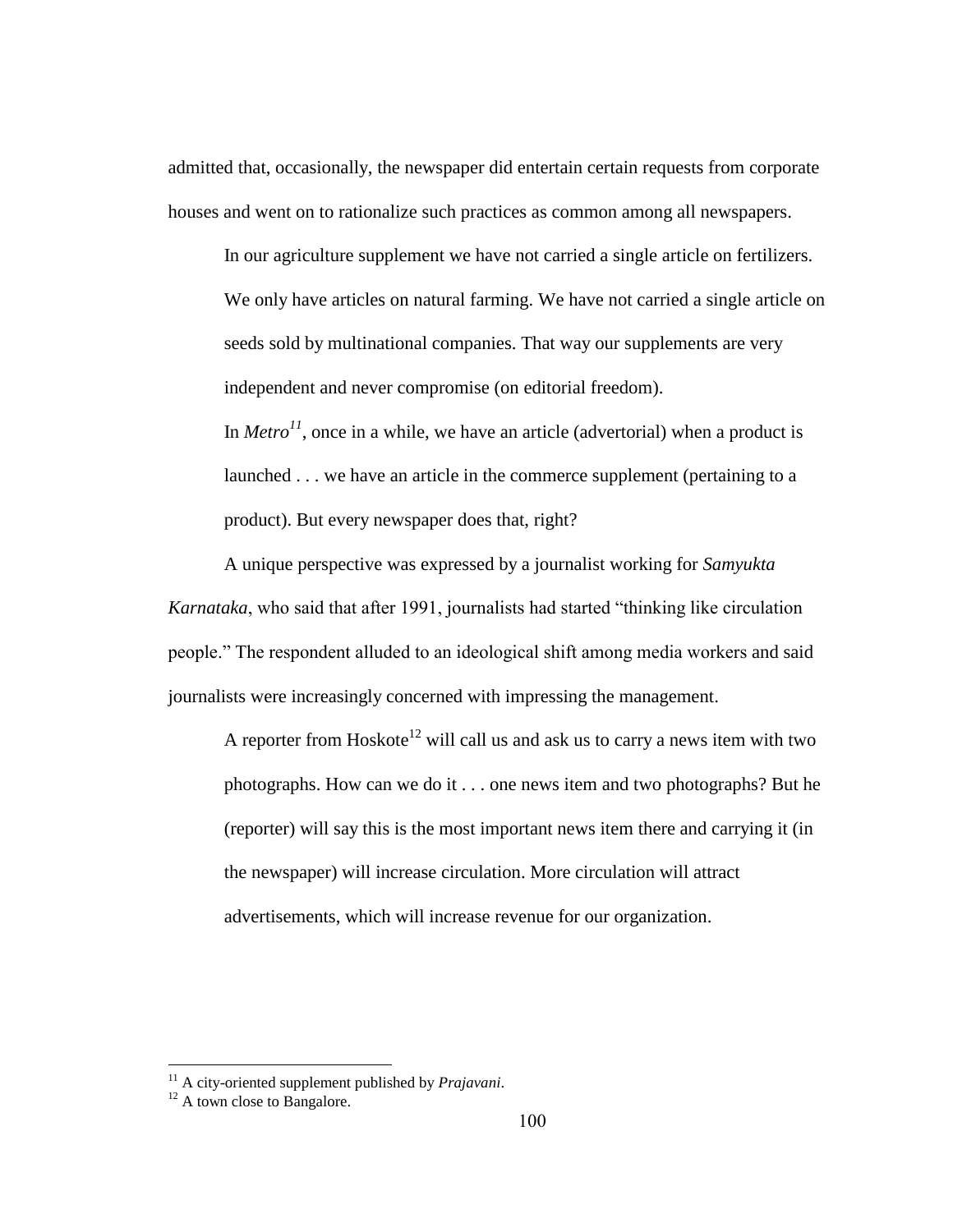But we in the editorial (section) cannot think this way . . . but even journalists have started thinking like circulation people . . . that is something that has started happening only now.

Another journalist from *Samyukta Karnataka* used the framework of morality and ethics to articulate the dilemma that journalists faced when dealing with requests that went against their integrity. The journalist noted that along with ad department intrusions into the newsroom came ethical dilemma for journalists: "Someone from the ad department will tell us to write a feature about Big Bazaar<sup>13</sup> because they have placed a full-page ad. I should abandon my ethics, my morality . . . I should be ready to write the feature." Probed further, the journalist said the amount of interference by the ad department in editorial affairs was alarming, and there was pressure on journalists to fall in line. However, the respondent, echoing the perspective expressed by some journalists from *Prajavani*, said *Samyukta Karnataka* had been sheltered from commercial pressures to a considerable extent mainly because it was one of the three newspapers in the country that was owned by a trust and not by individual owners. This, the journalist felt, had helped *Samyukta Karnataka* safeguard its editorial integrity.

It is interesting to note that while journalists working for both newspapers agreed that economic liberalization had affected the exercise of editorial freedom, only those employed by *Prajavani* complained of increased interference from owners in editorial affairs. In addition, they maintained that commercial pressures of various kinds, including those emanating from the ad department, operated through the owners. In contrast, those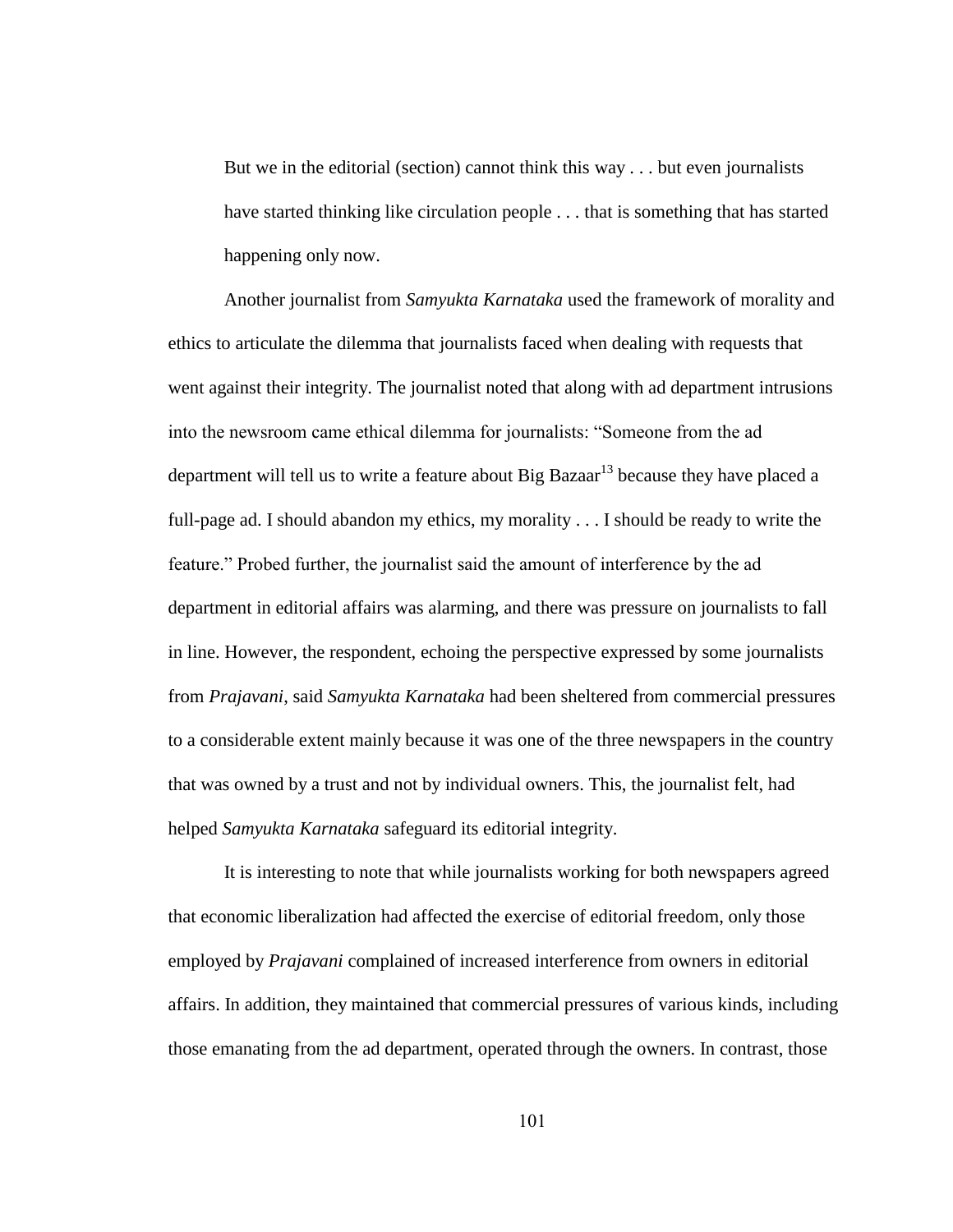working for *Samyukta Karnataka* argued that they were "somewhat sheltered" from commercial pressures as their newspaper did not have individual owners, although they agreed that commercial pressures had increased after 1991 and resulted in the erosion of editorial freedom.

# Changing Role of Kannada Newspapers

Journalists interviewed as part of the study believed that the role of Kannada newspapers had changed after economic liberalization took effect in India. Two themes— (1) More than providing news, newspapers cater to the interests of readers; and (2) Normalizing newspapers as a commodity/business under the imperatives of the market were evident in the responses of journalists when talking about how newspapers had adapted to the changing economic and social circumstances after 1991. Of all the themes, those that emerged in response to the changing role of newspapers drew extensively from the neoliberal discourse.

# *Theme 1: More Than Providing News, Newspapers Cater to the Interests of Readers*

One of the ways in which journalists acknowledged the changing role of newspapers in society was by drawing attention to the expanding repertoire of coverage in newspapers. All respondents underscored the declining importance of political coverage and maintained that newspapers had started to cater to the diverse needs of audiences by enhancing the breadth of their coverage. This was most clearly articulated with regard to newspapers bringing out a variety of supplements aimed at different segments of the

 $\overline{a}$ 

 $13$  A private retail firm.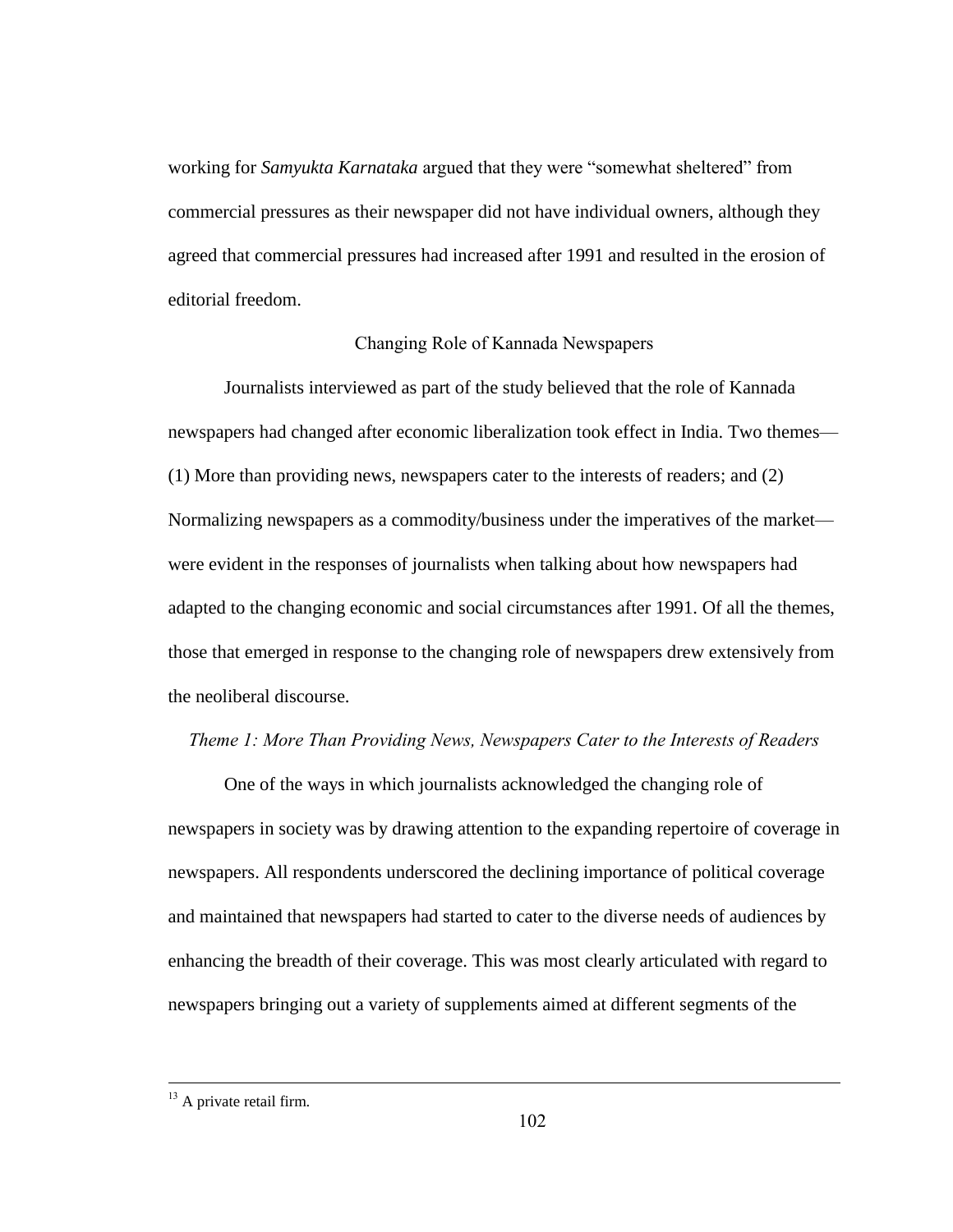readership. In other words, "newspapers are more than newspapers," as a respondent put it.

Such a perspective was clearly articulated by a journalist working for *Prajavani* who likened newspapers to an "encyclopedia." The journalist said:

Probably, newspapers can be considered as modern encyclopedia as they are a key source of knowledge. They cover various topics such as religion, sports, commerce and so on. Moreover, newspapers have introduced various readerfriendly methods and interactive approaches such as providing readers a platform to express their views or opinions.

Another journalist said *Prajavani* had to start several supplements to satisfy different readers' interests. The journalist, who insisted that improvements in printing technology and availability of capital had allowed newspapers to experiment with content, added that this had helped newspapers to meet the needs of different sectors of the population who had otherwise been ignored in the past.

*Saptahika Puravani*, which comes out every Sunday, has a literary touch (to it). We then started *Karnataka Darshana* for development stories. Business . . . there are newspapers exclusively meant for business (news). We have nothing. How much (business news) can you accommodate on page 8 or 9? You have to include analysis (pertaining to business news)  $\ldots$  you have to satiate the readers' thirst (for business news). So, we started *Vanijya Prabha*. We never had anything for women. So we started *Bhumika*. Nothing on health, let's do something (about it).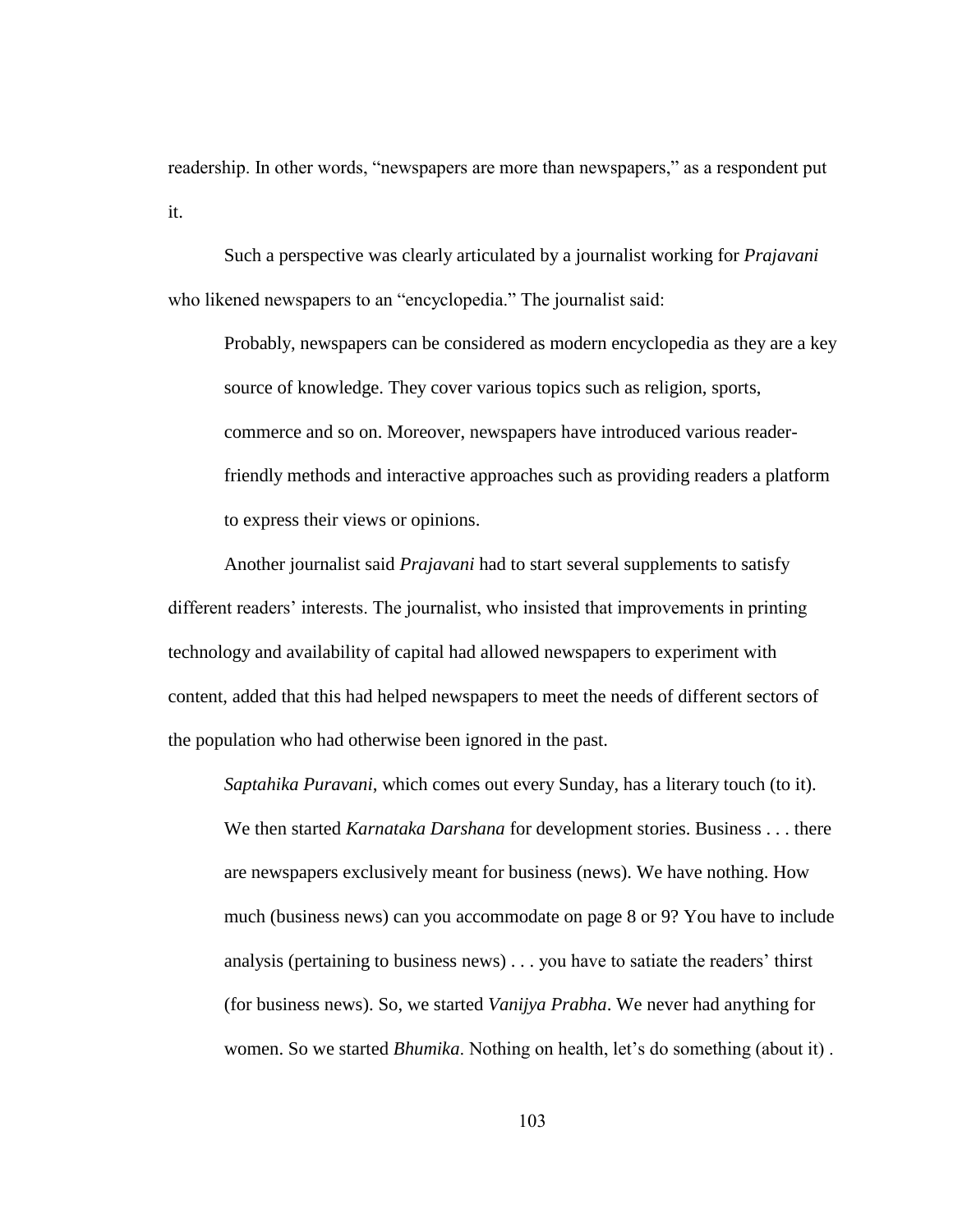.. nothing on agriculture (which is) a major sector ... let's do something (about it) . . . we wanted to include different kinds of content to cater to different needs. You can"t do all this within the limitations of the daily (mainsheet). You need to give different kinds of information to readers . . . information in the form of news, features, analysis . . . to do that you need extra space . . . hence, more supplements (were started).

But a journalist working for *Samyukta Karnataka* disputed this view and noted that competition had forced newspapers to cater to different interests in a bid to attract more readers. Maintaining that competition had caused newspapers to enhance their coverage the journalist, however, claimed that readers were the ultimate beneficiaries of this process.

It is all because of competition . . . because there is fear that if we do not offer a particular supplement our rival (newspaper) is offering, then readers may be unhappy.

(Because of this the thinking took shape that) we should give more to our readers than just news . . . because we are not just a newspaper . . . we are a newspaper which informs, educates, and entertains. We are not just a newspaper anymore. Earlier, a newspaper was only a newspaper . . . you only gave hard news. Now, that has changed. It is about informing (the readers) . . . education about a government Act or something of that nature . . . and entertainment. See, if you observe Kannada newspapers, you realize that everyday there is some news about Kannada cinema . . . not just on Fridays.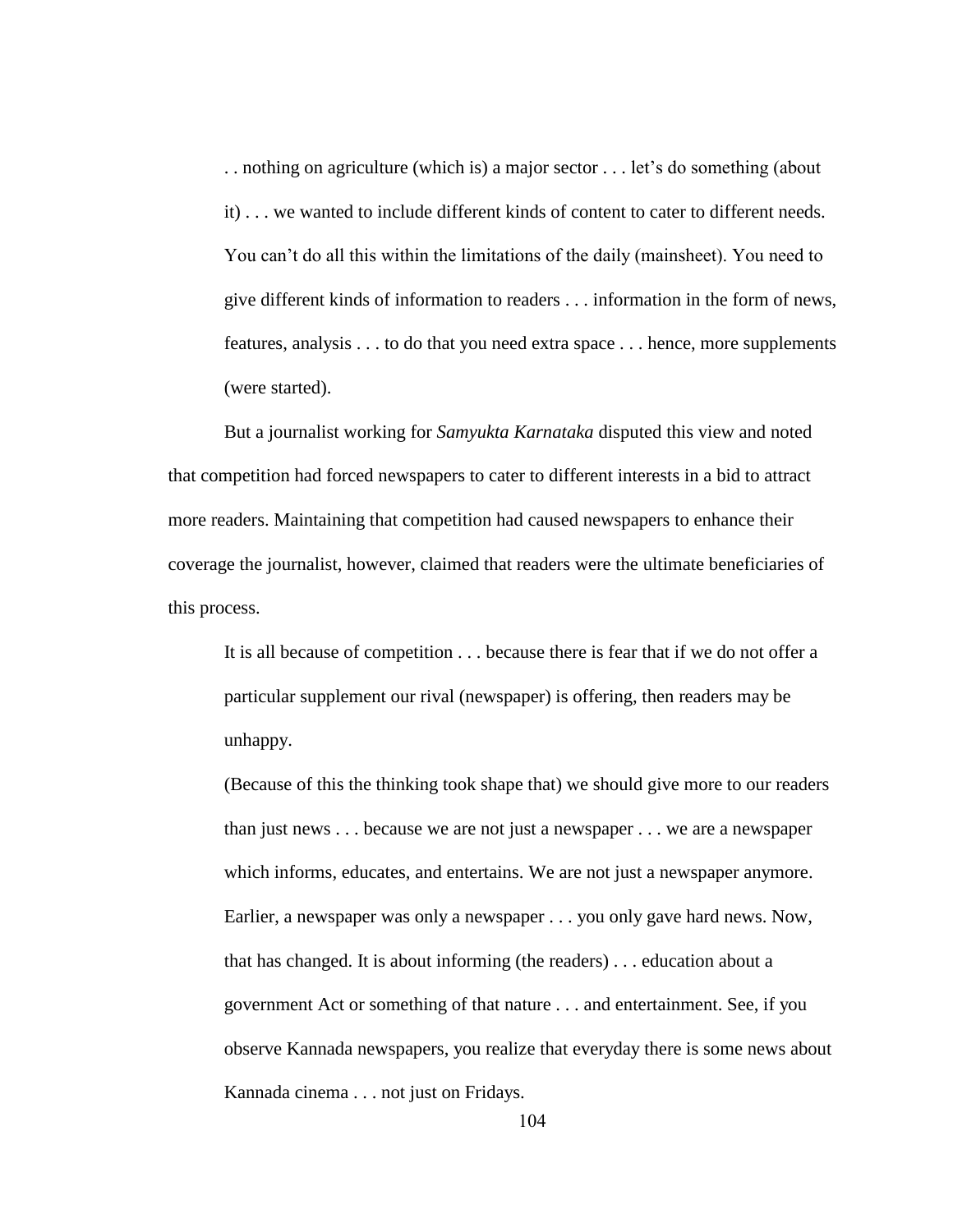Other journalists also articulated the perspective that competition had caused newspapers to diversify their content, which had ultimately benefitted the readers. A *Prajavani* journalist categorically stated that though the market economy was at the genesis of new supplements, the new supplements *per se* were a good development. "Well, it was the market economy (that led to newspapers starting new supplements) . . . but I would also say this was a good development. Bringing out more supplements is a good development," the journalist said. Another journalist working for *Samyukta Karnataka* observed that many factors, including readers" interests, had converged to cause Kannada newspapers to expand their coverage.

Ads, public relations . . . everything included . . . even readers' interests . . . When we started *Sindhoora*, a supplement, we felt why shouldn't we start a health

supplement? Why not a women's supplement? The response we got was amazing.

A journalist working for *Samyukta Karnataka* noted that supplements, while catering to the needs of readers, were also supported by advertisers who wanted to publicize their products through them. This, the journalist argued, was the primary reason that had prompted newspapers to start new supplements as well as increase the range of their coverage. Diversified content was only a corollary effect of the ensuing developments, the journalist argued.

Two journalists from *Prajavani* contested such accounts of diversified content benefitting readers. A journalist, who disputed the quality of the diversified content, said newspapers had started publishing frivolous content using the pretext that they were catering to varied interests.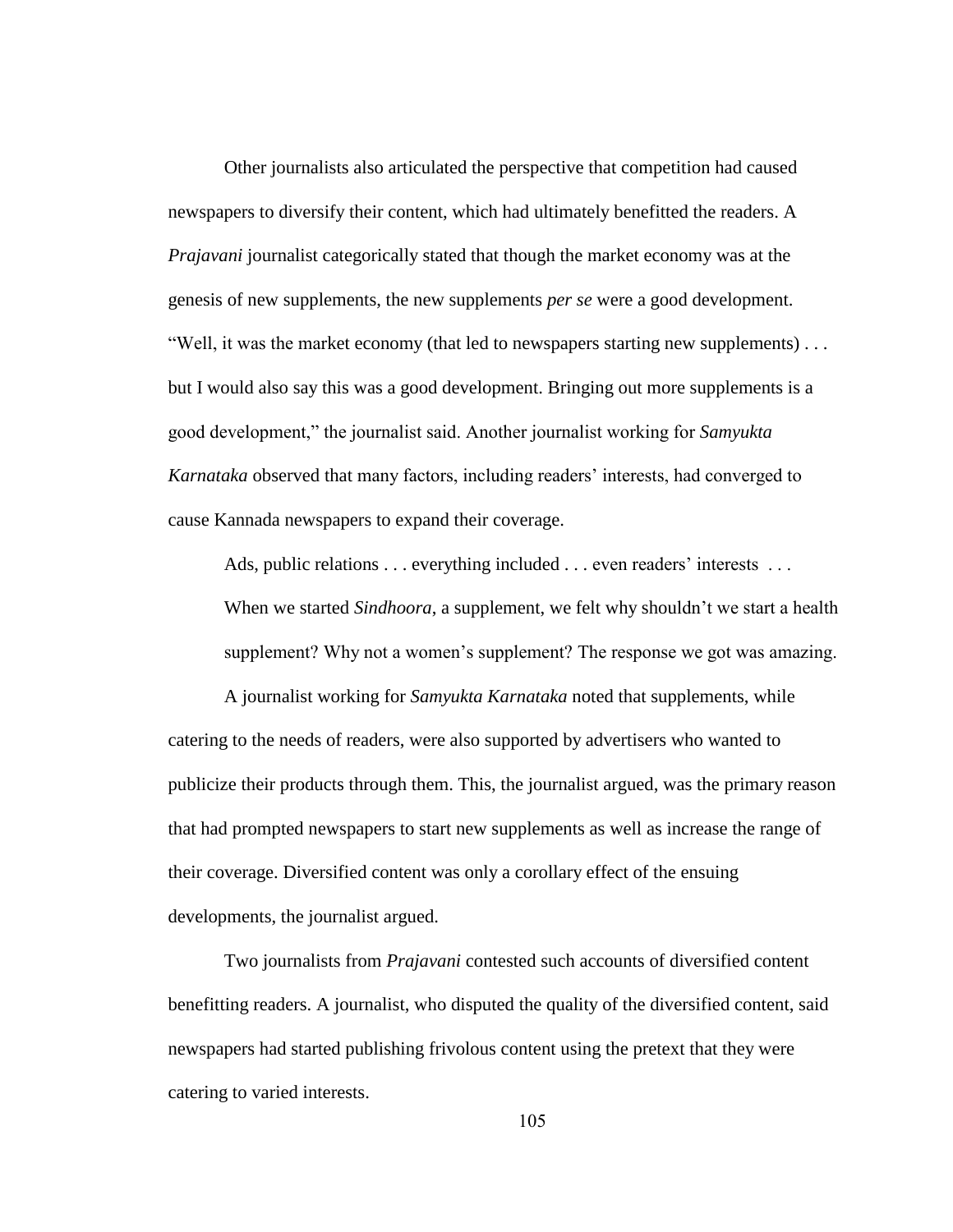But what about quality? The standard story for a supplement is . . . if you got to Cauvery Emporium on M.G. Road, you will see Lambani women preparing handicrafts . . . our supplements are full of such stories. They take up rural culture and commodify it. This is only a tactic (for newspapers) to increase their readership. There is no emotional content there.

Another journalist from the same newspaper, who expressed a similar perspective, said supplements—which had started as creative avenues of journalism—had been coopted into serving the market. The journalist expressed alarm that even "trivial stories" had started gaining prominence in mainstream newspapers. Highlighting the increase in sensational news content, particularly sex scandals, the journalist maintained that such coverage had become common in most newspapers. "But maybe things have also changed with HIV and AIDS . . . maybe we need to offer more coverage pertaining to sex-related issues. But the content may not be very educative but rather titillating," the journalist added.

Closely tied to the shifting role of newspapers was the changing perception among journalists of the newspaper reader. Respondents envisioned the average reader as a middle-class male residing in an urban setting and discrete in his consumption. They repeatedly framed the post-1991 newspaper reader as demanding, intelligent, and making informed choices about the newspapers he subscribed to. Newspaper readers were predominantly described as discrete consumers with none of the respondents alluding to them as citizens involved in political processes.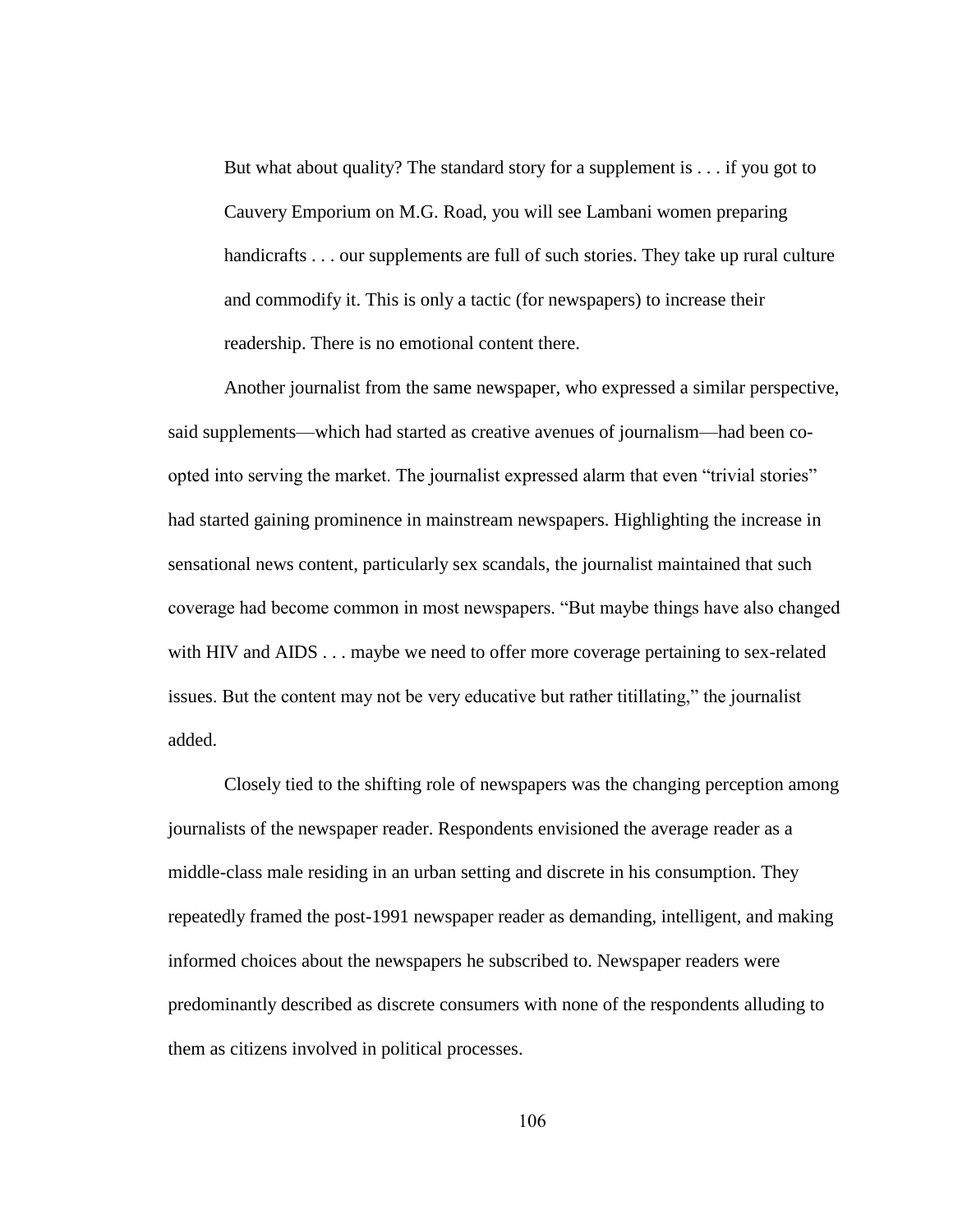A *Prajavani* journalist claimed that after 1991, the level of awareness among readers had heightened and they had started to demand information that was relevant to them. With economic liberalization, awareness and curiosity increased among readers and newspapers were catering to those needs, the journalist said and added that a related development was that newspapers had started "seeing readers as consumers" owing to pressure from advertisers who wanted to reach "youngsters specifically" to enhance the sales of their products. This, the journalist said, had resulted in newspapers treating their readers as consumers.

The dominant perception of the reader as a middle-class male highlights an interesting contradiction. While journalists claimed that diversifying content had helped newspapers to reach out to different strata of the population, the dominant perception of the reader as male, urban, and middle class confines the focus of newspapers to a particular segment of the population comprised of people with higher purchasing power. Thus, although newspapers were interested in boosting their circulation by catering to readers with different demographic profiles, their focus remained clearly on urban readers. This dilemma was expressed by a *Prajavani* journalist:

The way we present news to a city reader has changed. But the way we cater to the needs of rural readers has not. If a farmer dies somewhere, if there is a fertilizer crisis, our biggest dilemma is whether such news is really important for our city readers . . . whether we should carry it in the city edition. Our newspapers are becoming city-oriented.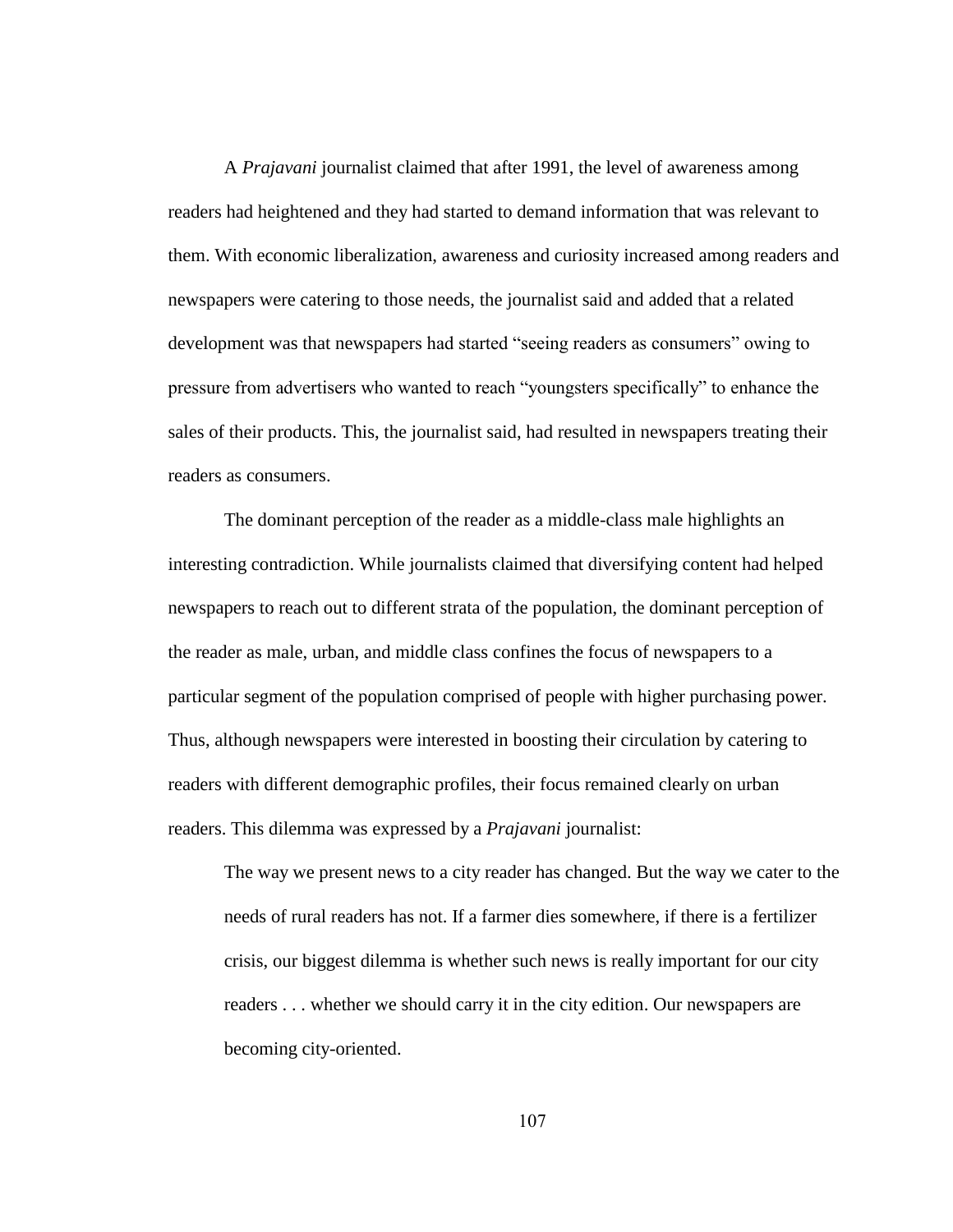Journalists from *Samyukta Karnataka* and *Prajavani* maintained that Kannada newspapers had diversified their content. However, the nature and objectives that inform the diversification of content remain questionable, as evidenced in the responses of journalists from *Prajavani*. Although Kannada newspapers have started paying attention to readers residing in rural areas, their emphasis clearly is on urban readers. This raises questions about the nature of journalism and the critical role that market plays in determining the content.

#### *Theme 2: Newspapers as a Commodity/Business under Imperatives of the Market*

The commoditization of newspapers under the market economy was a recurring theme in the responses of journalists during the course of the interviews. While most journalists were critical of the negative influence of the market on newspapers, nonetheless they agreed that newspapers had turned into a business or a "mere commodity." Two journalists, one each from *Prajavani* and *Samyukta Karnataka*, naturalized this development as an unavoidable eventuality and even defended it as a necessary adaptation to survive in the market economy. The latter is frequently used in the neoliberal discourse as a frame of reference when describing the commoditization of newspapers.

Although journalists' opinions on the consequences of the commoditization of newspapers varied, they seemed to have resolved that newspapers were no more immune to market pressure. The response of a journalist working for *Samyukta Karnataka* encapsulates this perspective: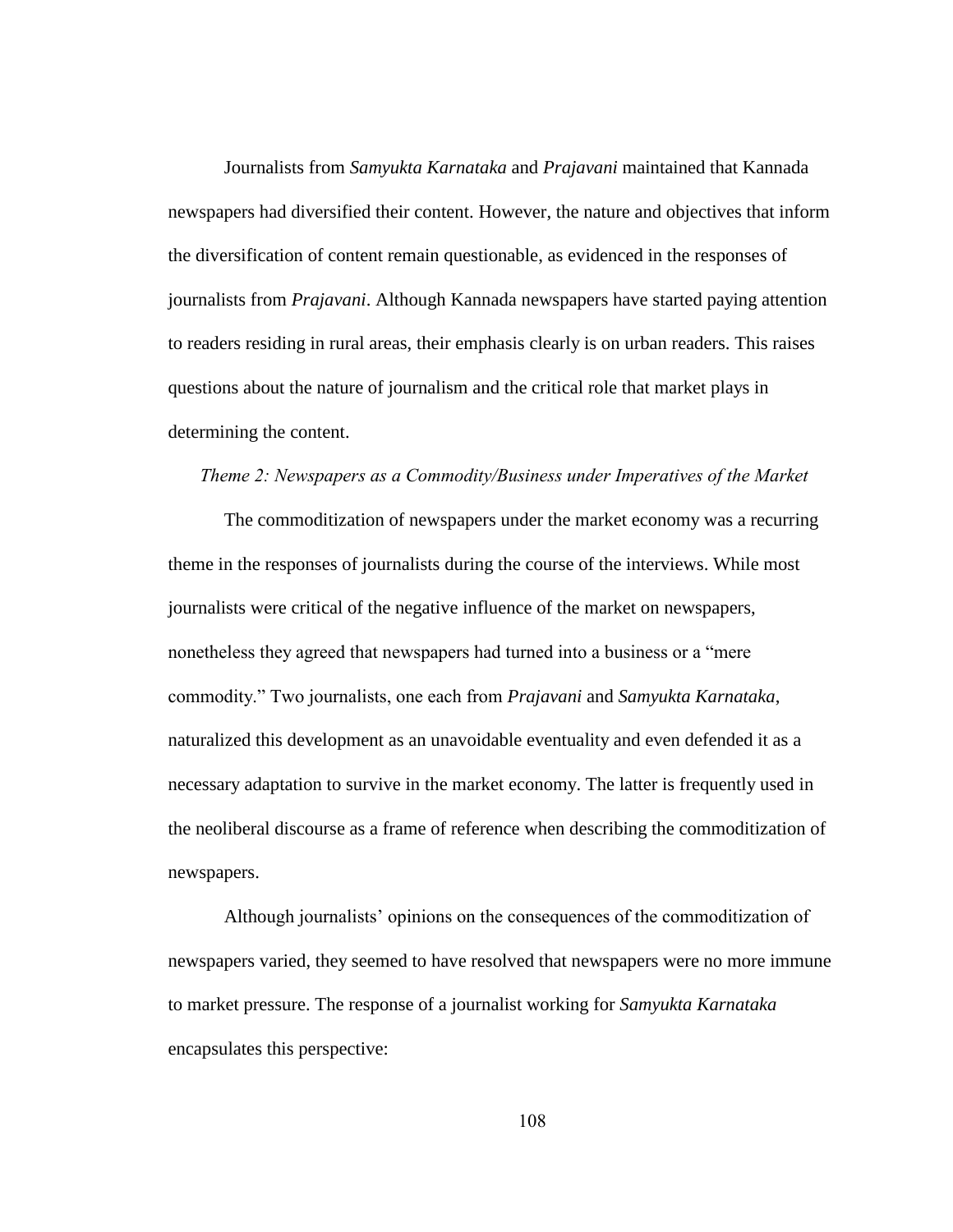Talking about its (economic liberalization) effects on the media . . . see, the media is an industry. Although one may argue that the media is an industry or not . . . it has pretty much been resolved that the media is an industry. So, whatever is the form of ownership—trust or individual ownership—profit is the main motive. Nobody will bring out a newspaper without profit. So, since profit is the main issue, newspaper is a business.

This framing of newspapers as an industry is based on the assumption that profit determines the existence of newspapers in the final instance. It also sets certain conditions—in this case, profitability—which need to be met for newspapers to continue to serve society. The truth of this proposition is beyond contention, and all respondents seem to have come to terms with the inevitability of newspapers turning into businesses. The differences in the responses, then, are limited to the effects of the commoditization of newspapers.

A journalist working for *Prajavani* noted that after liberalization of the economy, "everything became market-driven." This, the journalist added, had contributed to the changing role of newspapers. However, the respondent underscored that *Prajavani* had "retained its traditional approach but is also responding to the needs of the market along with keeping some of the fundamental values of journalism dating back to the preindependence period." Nonetheless, the journalists agreed that newspapers were relatively more responsive to markets now than they were before 1991. A journalist working for the same newspaper said, "You have to remember that a newspaper or commercial cinema falls under the category of buyers' market and not sellers' market."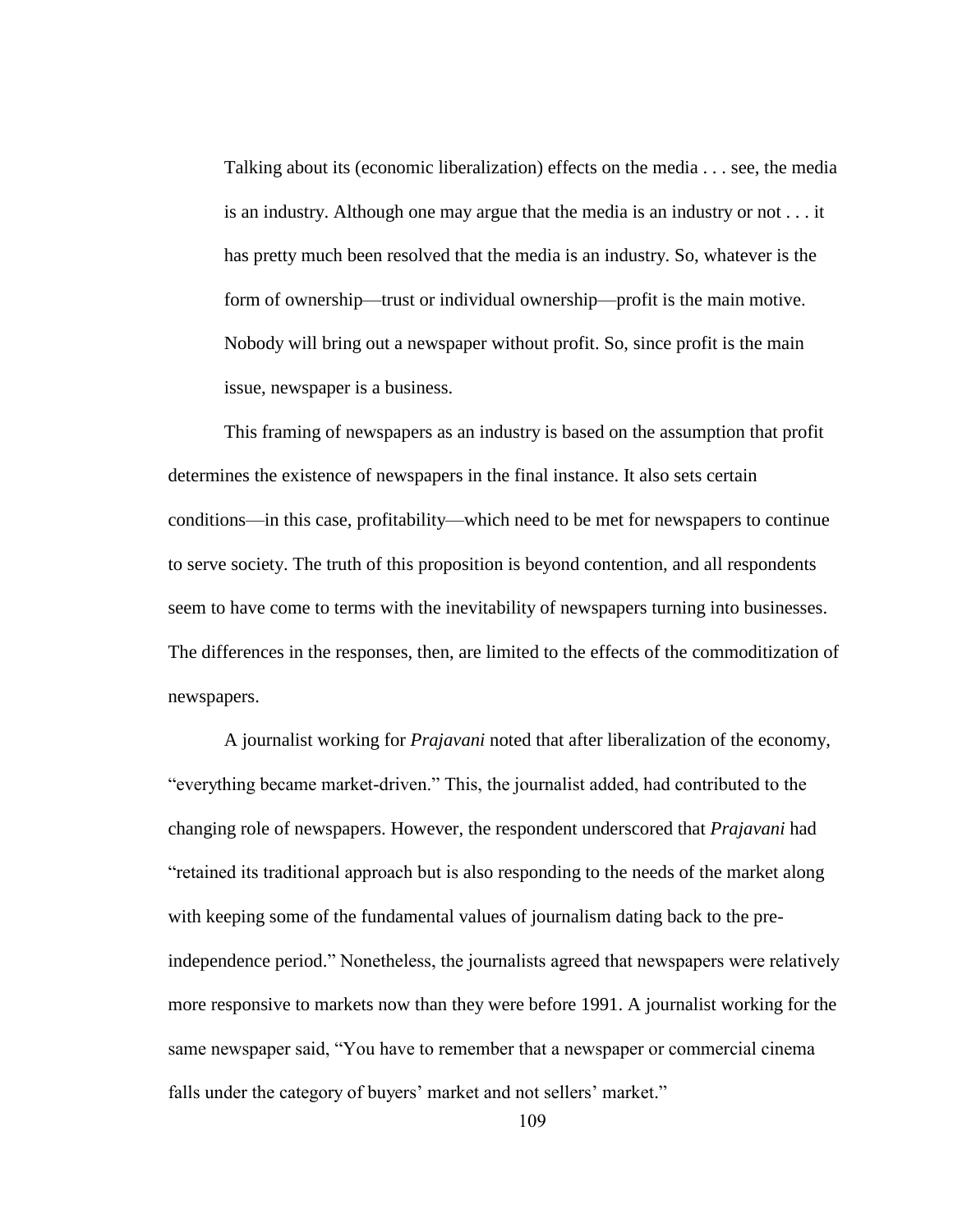Another *Prajavani* journalist observed that prior to 1991, newspapers were owned by groups that had other business interests. Newspapers were never the mainstay of such groups but only helped them in accumulating political capital and to press for specific policy changes. However, that trend had changed after 1991 as newspapers had become profitable ventures. According to the journalist:

So, earlier, if you were to own a newspaper, you needed to have something else that would be your main source of income . . . just like the (*Malayalam*) *Manorama* group owned rubber industries, *Matrubhoomi* owned KTC<sup>14</sup>, the liquor industry here (owns *Prajavani* and *Deccan Herald*) . . . even the Santhalia group (owned *The Indian Express*) had other industries . . . so, that was how it was earlier.

But today, that is not the case . . . newspapers themselves have become profitable industries. They have become commercialized.

The transformation of newspapers into an industry and a profitable business venture is in no small measure due to the liberalization of the Indian economy. The implementation of neoliberal policies not only resulted in increased ad revenue for Kannada newspapers but also elevated newspapers into an industry for the first time. This opened access to finance by banks and other financial institutions as well as allowed for limited Foreign Direct Investment (FDI) from overseas venture capitalists. A journalist working for *Samyukta Karnataka*, who drew attention to these developments, argued that after 1991, newspapers had started getting loans on relatively flexible terms, which had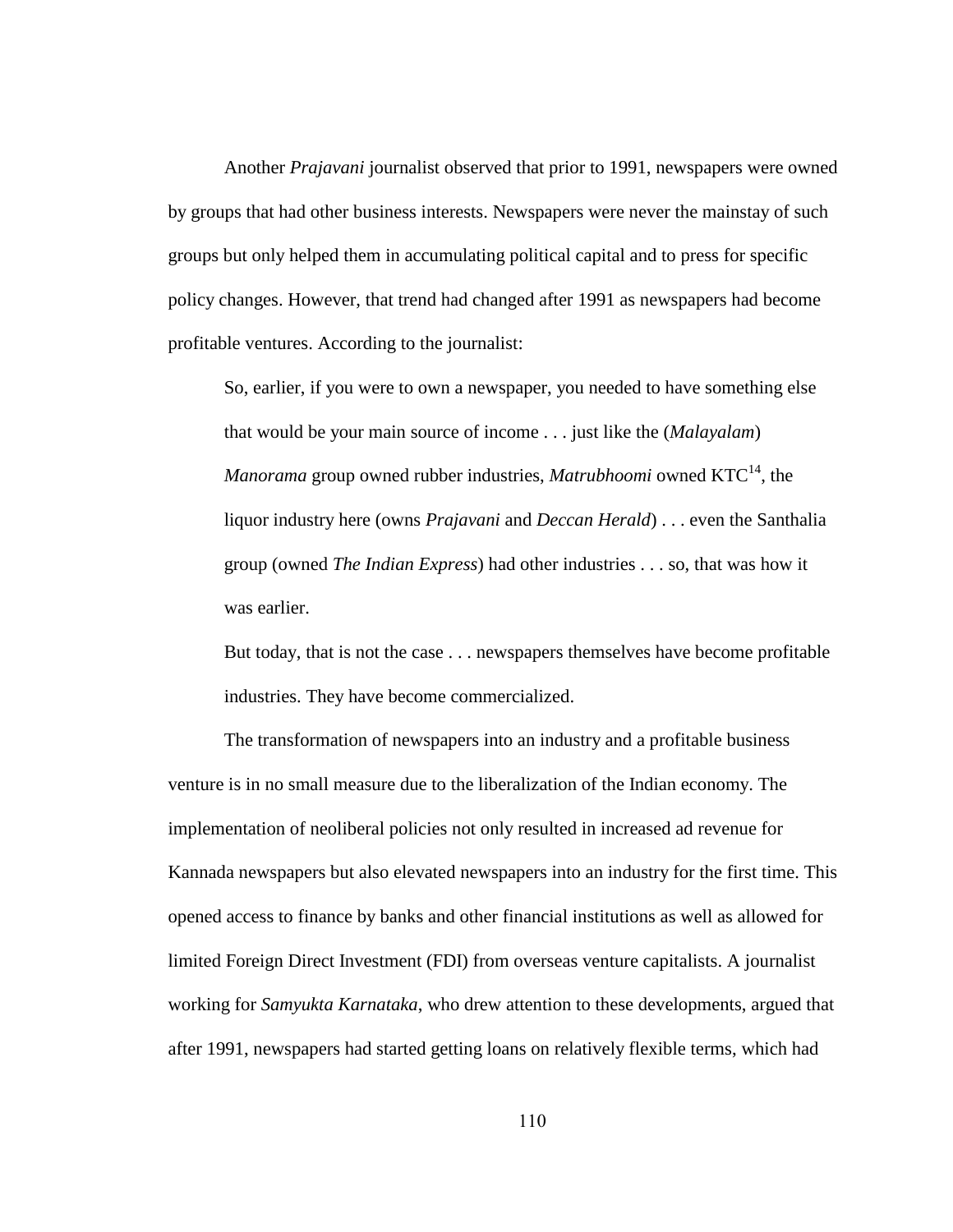helped them expand their infrastructure. The journalist observed that "earlier, it was very difficult to get capital if you wanted to expand a newspaper. But after (19)91, even newspapers were considered an industry . . . banks, private financers started extending loans to newspapers." This, the journalist remarked, had exerted pressure on newspapers to increase their profits, which had acted as a catalyst in the commoditization of newspapers. This perspective was also expressed by another journalist working for the same newspaper.

While the aforementioned respondents drew attention to the increased availability of finance as contributing to the commoditization of newspapers, others mainly blamed competition as being responsible for turning newspapers into a business. A *Prajavani* journalist linked the commoditization of newspapers to the fact that they "have become a consumer good or product" because of competition. The journalist maintained that because of the pressing need to remain profitable, newspapers were forced to perceive themselves as a "consumer product" and act accordingly by internalizing the market logic. The respondent expressed resignation to the fact that newspapers had become a commodity.

Another *Prajavani* journalist, however, was critical of the profit orientation of newspapers. The journalist was concerned that ideological issues and social concerns had taken a backseat as newspapers had started to prioritize profits.

Due to (liberalization), we had to compete at a global level. So, one can probably put it this way: "After independence, newspapers transformed into business

 $\overline{a}$ 

<sup>111</sup>  $14$  Kerala Transport Corporation, a private transport agency.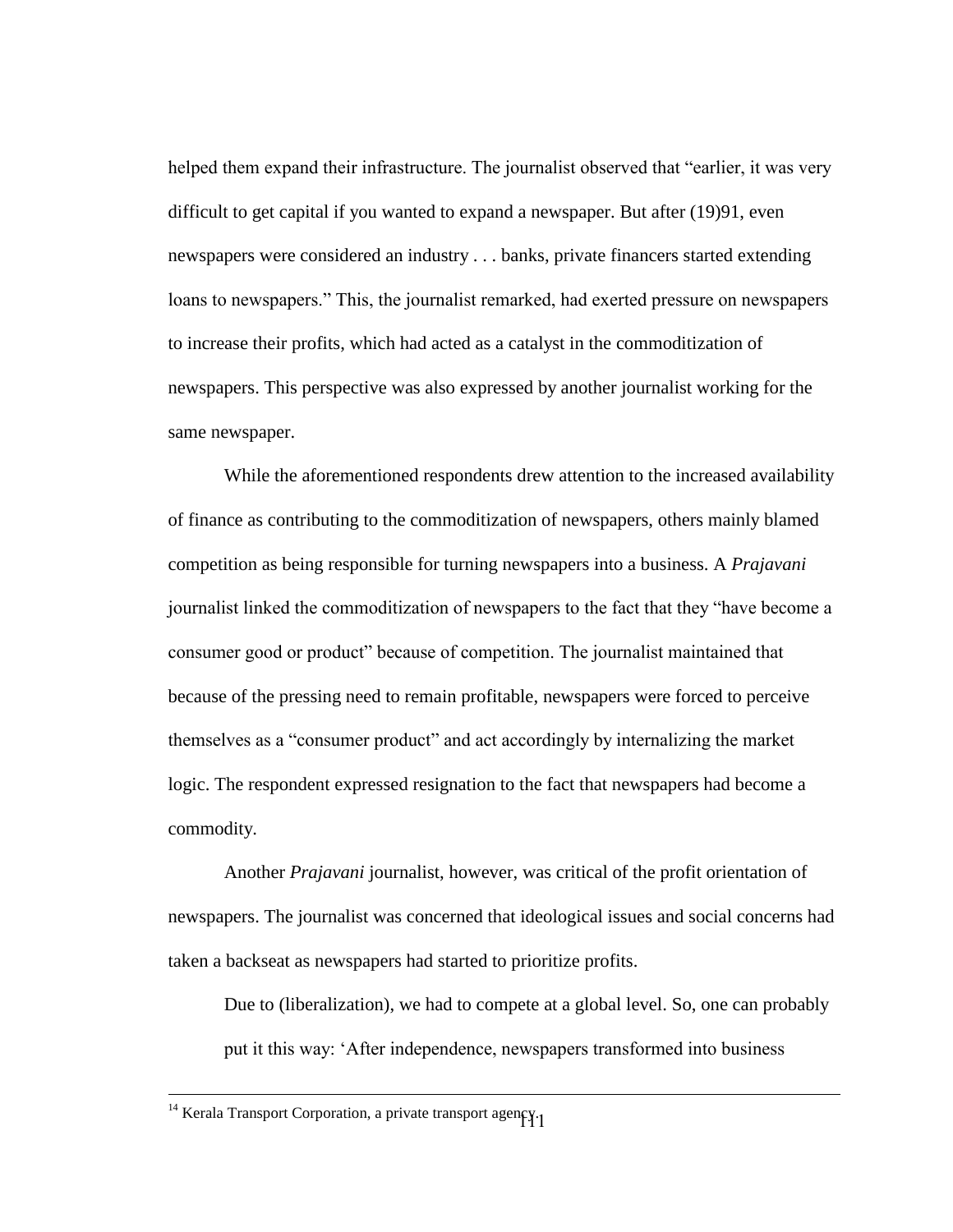entities and liberalization provided a platform for it.' So, in the process of transforming into an industry or business, journalism started deviating from its ideology and purpose . . . newspapers had become mere consumer products . . . ideologies or social concern were lost (in the process).

This viewpoint was evident in the responses of other journalists, who noted that increasing market pressure had reduced newspapers to commodities. A journalist from *Samyukta Karnataka* maintained that "commercialization played a major role in controlling newspapers. It controls newspapers" economy itself." This, according to the journalist, had resulted in erosion of journalistic values and led to newspapers adopting the market logic. Another journalist from the same newspaper said the commoditization of newspapers had blunted the critical faculties of journalists: "Journalists are discouraged from asking critical questions . . . when someone violates this rule, he (*sic*) is basically told not to ask questions but to just write what he has been asked to write. This happens frequently."

Speaking in a different context, a journalist working for *Prajavani* highlighted the intense competition among newspapers and how this had transformed them into a business rather than an intellectual enterprise. However, the journalist defended this development and maintained that it was natural for newspapers to turn into businesses. Responding to a question about the expansion of mainstream Kannada newspapers leading to the closure of district newspapers, the journalist drew upon the neoliberal discourse of survival and noted that newspapers had to become aggressive to survive: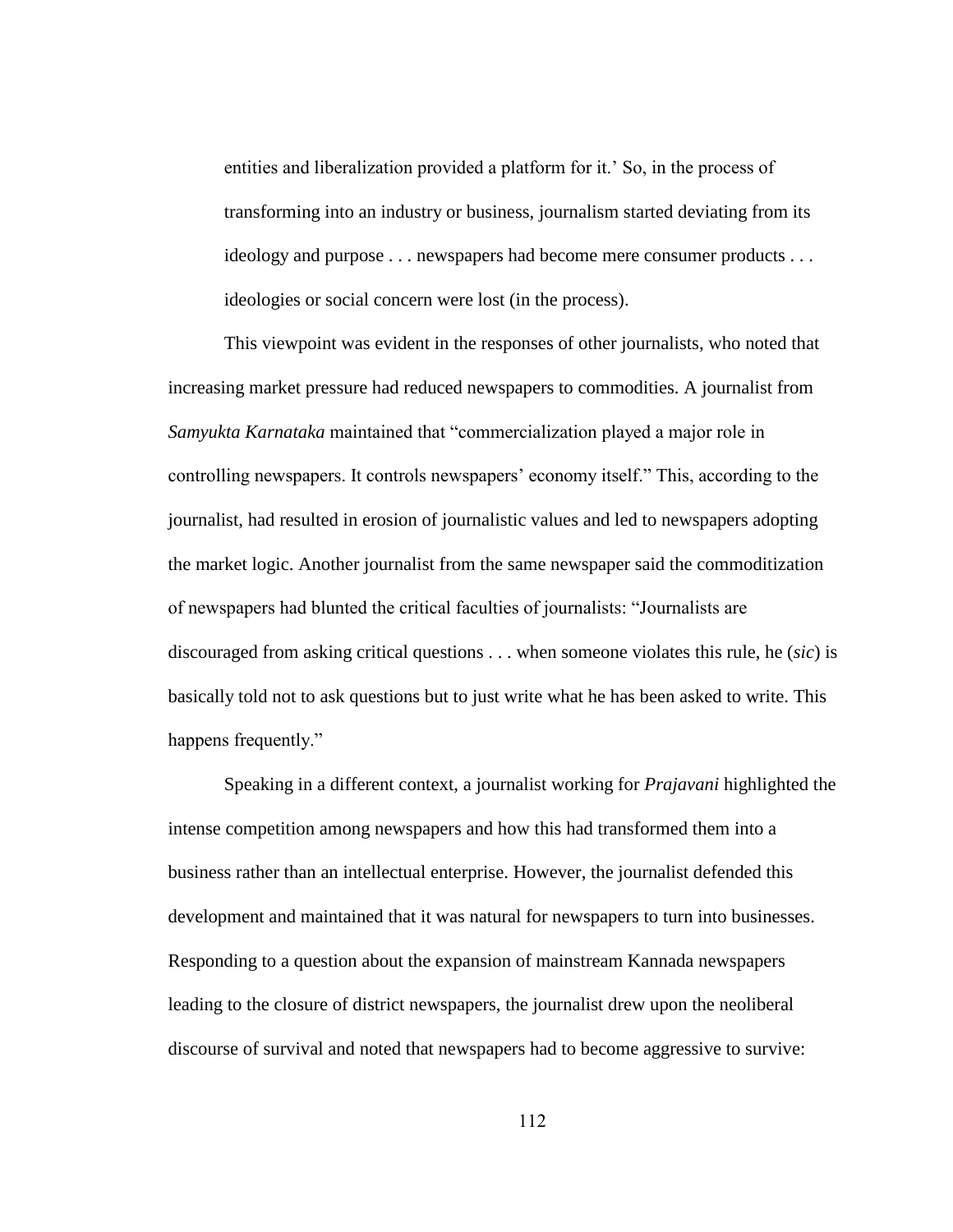"See, you are in a business. You have to finish (off) your rivals. Whoever is fit will survive . . . if you are not fit you are destroyed. That's all."

Journalists from *Prajavani* and *Samyukta Karnataka* did not demonstrate any difference in their belief that newspapers would eventually be run based on a business model. Although they were divided over the consequences of the commoditization of newspapers with a majority of them being critical of newspapers being reduced to a "mere commodity," all of them articulated the opinion, either directly or indirectly, that the operation of newspapers based on business logic was unavoidable. All respondents seemed to have accepted this proposition with some even defending it by framing competition among newspapers as a logical outcome of the adoption of this business logic. While criticisms against the commercialization of newspapers were evident, its eventuality was rarely contested by the respondents.

# The Neoliberal Discourse

The respondents took varying positions on issues plaguing Kannada newspapers. They expressed a keen awareness of the situation that Kannada newspapers found themselves in after 1991. In addition, they provided insights into how economic liberalization had impacted Kannada journalism, specifically *Prajavani* and *Samyukta Karnataka*. In their responses, the journalists articulated and, at various points, undermined elements of the neoliberal discourse. While the neoliberal ideology framed the journalists" understanding of their changing working conditions (Question 1) and the changing role of newspapers in society (Question 3), their responses with regard to the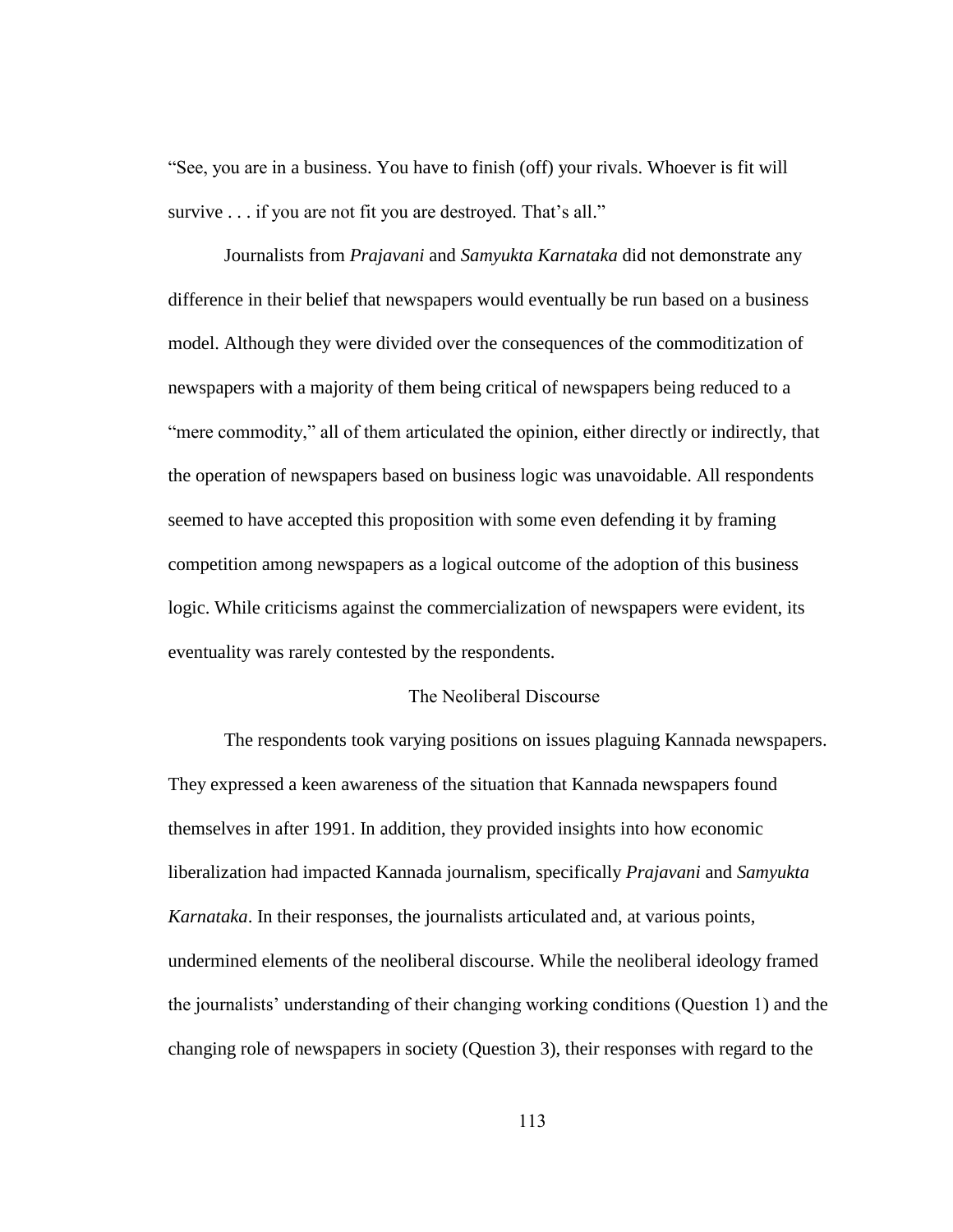changing news values of Kannada newspapers (Question 2) called the neoliberal ideology into question.

Notions of "inevitability" and "natural consequence" overwhelmingly characterized the responses of journalists when making sense of the developments in Kannada newspapers after 1991. While the respondents noted that not all changes that occurred after liberalization were in the interests of Kannada newspapers they, nonetheless, maintained that the changes were inevitable and had to be accepted as a natural consequence of India"s transition to an open economy. Although a majority of the respondents were critical of neoliberal policies and its impact on Kannada newspapers, their criticisms did not question the terms of the debate that had been set in place. This was evident when journalists discussed the role of technology in Kannada newspapers. While the respondents held different views on the impact of technology on journalists, news values, and the role of newspapers in society, the centrality of technology as the framework to understand the changes that occurred in Kannada newspapers in the postneoliberal period remained beyond contention. Only one respondent—a journalist from *Prajavani*—emphasized the link between technology and capital and insisted that technological changes should be understood as directly related to the commoditization of Kannada newspapers. Otherwise, the uncritical view of the role of technology in shaping Kannada newspapers remained the primary lens through which the respondents perceived the changes occurring in Kannada newspapers, despite differing over its impact on various facets of Kannada journalism.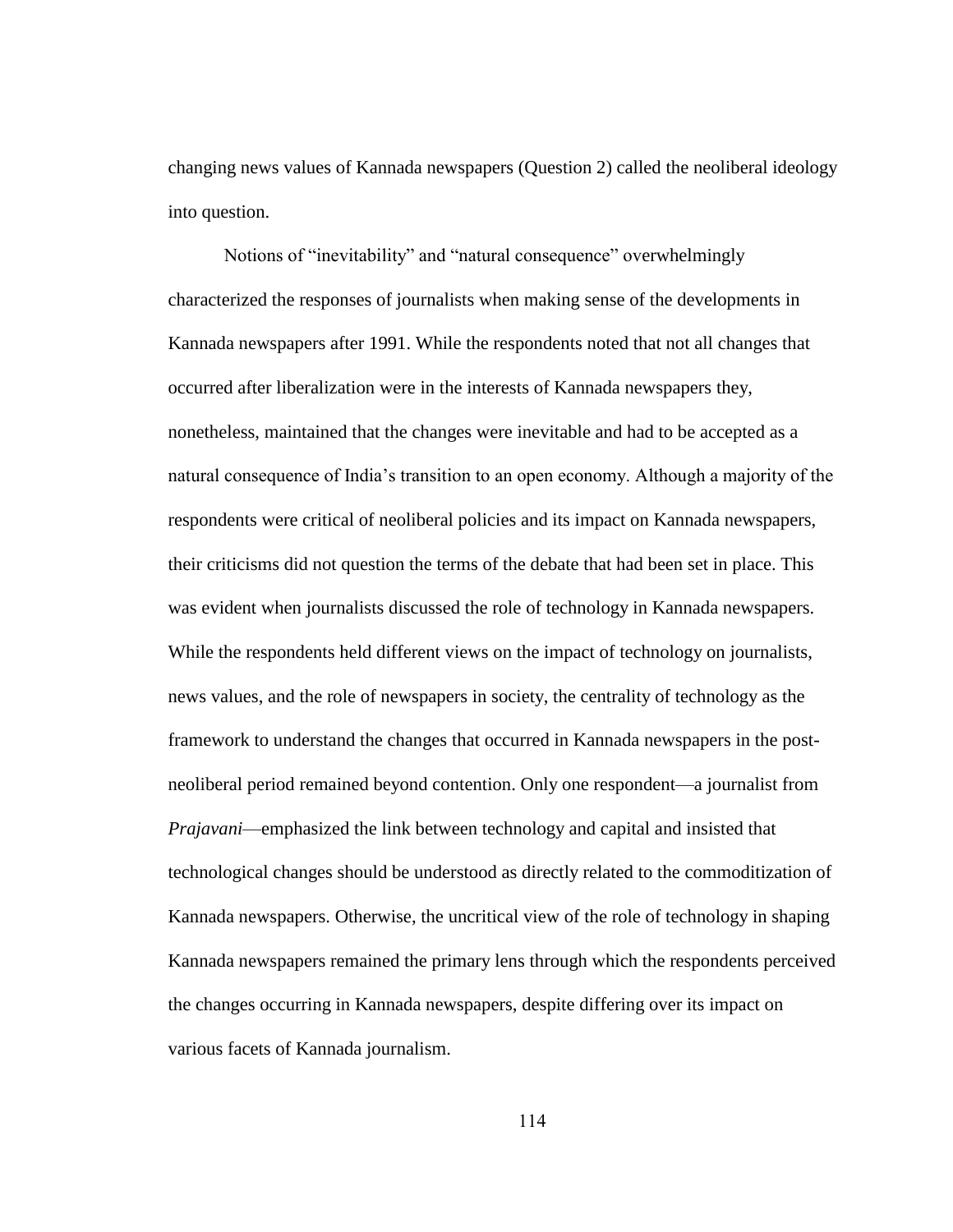Scholars have drawn attention to the centrality of technology under neoliberal regimes against the context of the growing importance (or visibility) of immaterial production (Hardt & Negri, 2004). In addition, the technologization of discourse (Fairclough, 2001) is another important characteristic of neoliberal societies as language and technology intersect to reinforce the centrality of technology in social life. This was evident in the interviews as the respondents used words such as "infotainment" and "advertorials," the former a hybridization of information and entertainment and the latter a blend of editorials and advertising, to explain the changing news values in Kannada newspapers. Although the respondents were at times critical of these practices, particularly advertorials, the fact that these terms have become part of the journalistic lexicon demonstrates the commonsense approach to the hypercommercialism of news media under the neoliberal regime.

At the same time, the respondents tended to minimize the importance of political coverage, as evident in the interviews. They repeatedly emphasized the growing "fatigue" among readers towards politics as a reason to justify the changing news values of Kannada newspapers. The growing preference for entertainment over "hard news," and the reconfiguration of the political as synonymous with governance and civic issues, understood as the management of populations, at the expense of collective political organization and the State reflect the influence of the neoliberal discourses in shaping the political sensibility of journalists. The respondents also reconfigured social responsibility to mean catering to the needs of a specific reader demographic that is of interest to the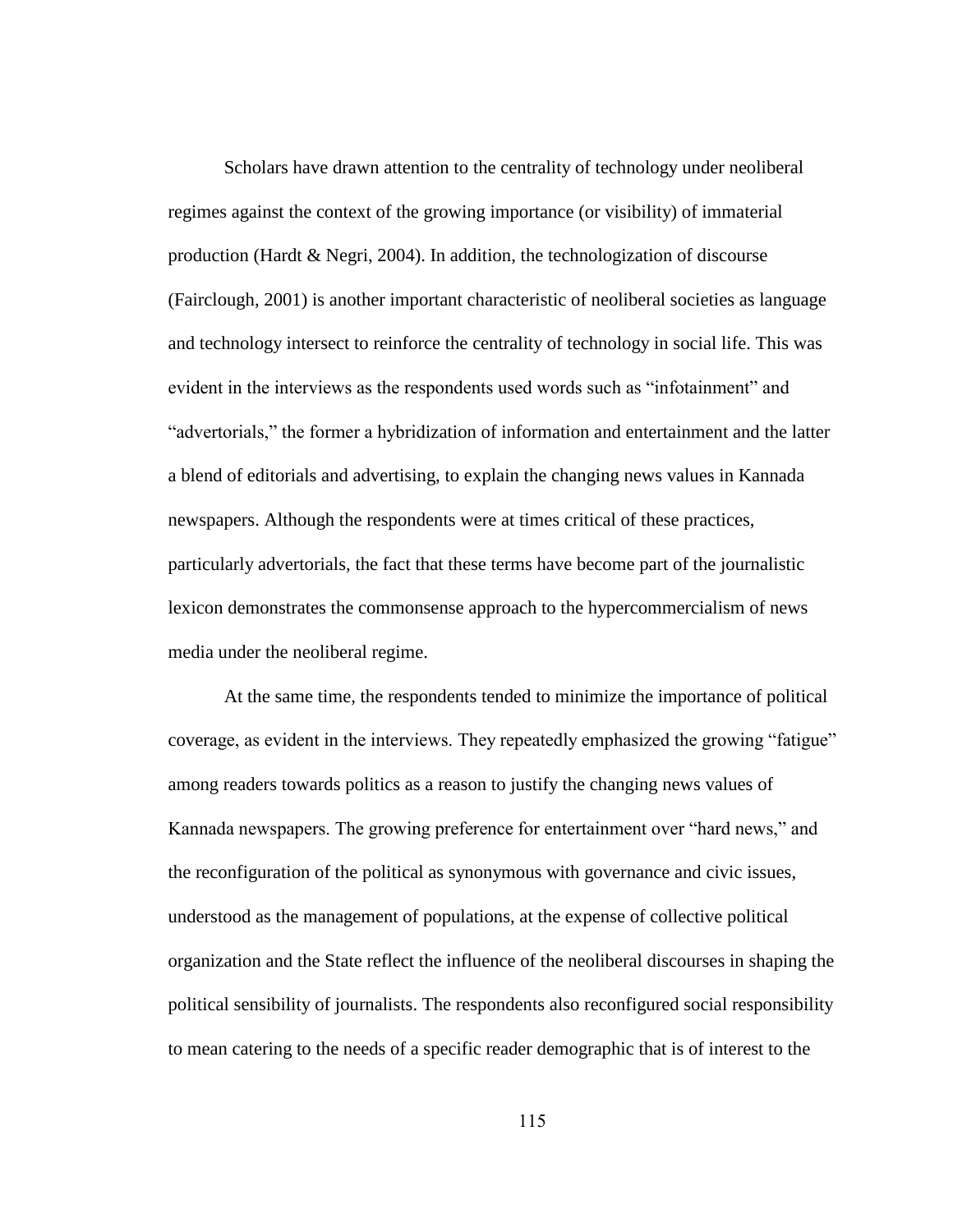advertisers. In addition, journalists used the concept of "infotainment" in a manner that filled the void created by the absence of public affairs coverage.

While one may justify this change in journalistic preferences (and changing definitions of the political) as a reaction to the predominance of coverage centered on government and political parties in Kannada newspapers in the pre-neoliberal period, it is important to question the role of the market economy in causing this change in perception. In other words, why did journalists not feel relevant to account for "readers" fatigue" in the pre-neoliberal era? What is leading this change in perception regarding news content that ought to be a part of Kannada newspapers?

The answer is to be found, arguably, in the de-ideologyzing effect of the market economy on the political. An important characteristic of the neoliberal discourse is to sever the link between ideology and politics by constituting a discursive terrain that is ideologically unconstrained. This is tied to the larger project of refiguring politics as centered on governance, which gains importance because of the pressing need to manage populations even as the de-governmentalization of the state is underway (Barry, Osborne, & Rose, 1996). Such a development engenders hostility or indifference towards the political, which was reflected in the responses of the journalists. Most of the respondents confessed to the growing importance of entertainment-oriented content and repudiated the political (in the form of political coverage) by claiming that readers no longer attached importance to political news. Only a few respondents, particularly from *Samyukta Karnataka*, lamented the declining importance of political coverage with the majority supporting this change as being in the interest of the readers.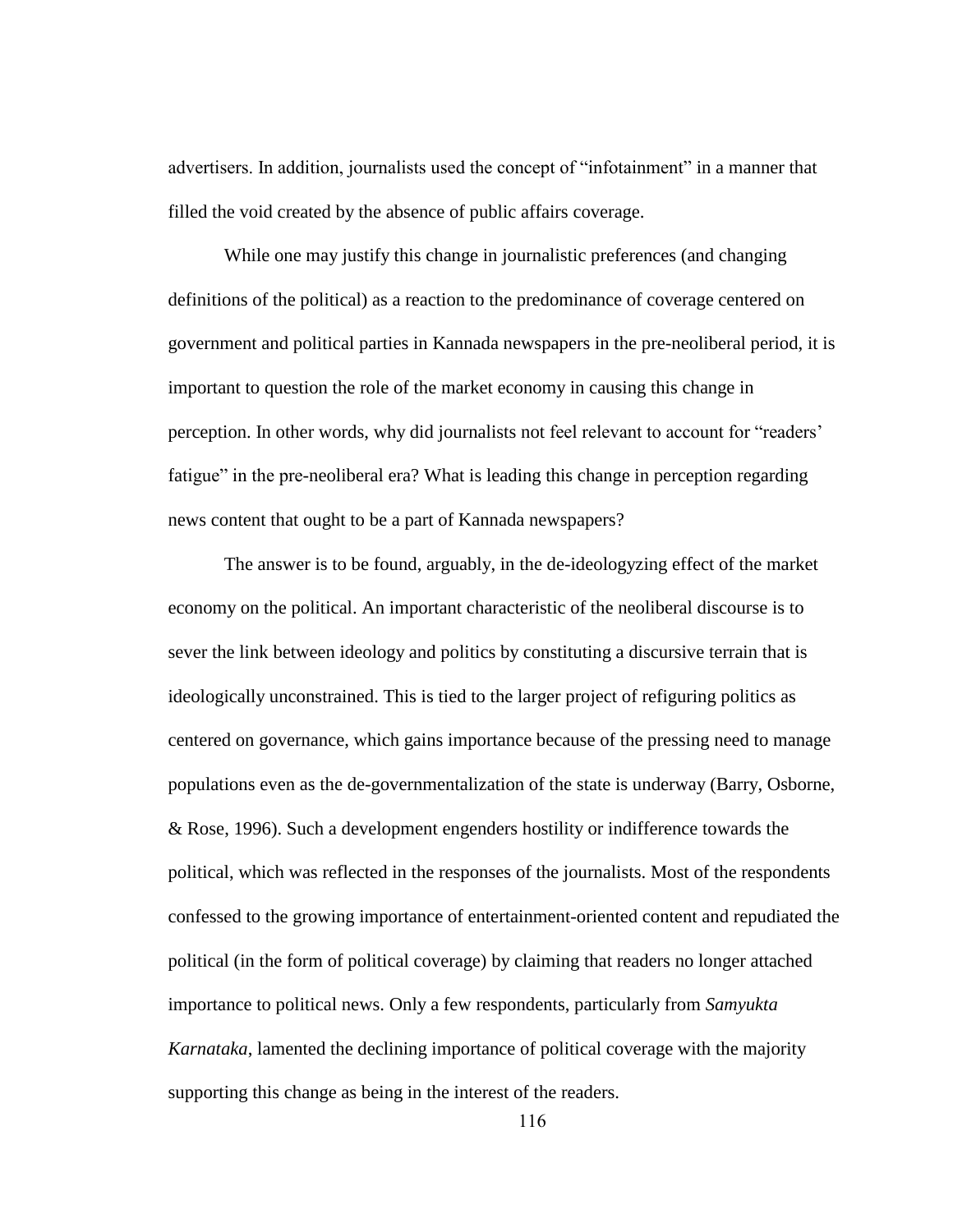Closely tied to the repudiation of the political was the remarkable absence of words such as "ideology" and "social responsibility" in the interviews. Clearly, these words have fallen out of usage as new words such as "infotainment," "computerization," "policy," "logic of the market," and "profit" have found their way into the vocabulary of journalists. Bourdieu and Wacquant (2001) have called attention to how words such as "flexibility," "multiculturalism," "finance," "mobility," etc. have become a part of common vocabulary. These words have gained currency at the cost of other words that are falling into disuse. Except a journalist from *Prajavani* who lamented that newspapers were delinking themselves from their once explicit ideological function of representing the interests of political groups, none of the participants expressed remorse for or lamented the loss of Kannada newspapers' political character. The four functions of the Indian media identified by Ram (2000)—credible-informational, critical-adversarial, educational, and agenda-building—were a conspicuous absence in the responses of journalists. The respondents did not allude to the fact that the purported post-ideological character of the newspapers was itself a curious restaging of the ideological (in terms to the hostility toward anything that questioned the market economy), albeit in a different manner.

The absence of reference to social responsibility of the media, which was considered a major point of reflexivity for the Kannada newspaper journalists, points to the new thinking about newspapers and their role in society that has taken root among journalists. Although one can argue that newspapers have historically been capitalist enterprises with profit as their main motive, the concept of social responsibility, which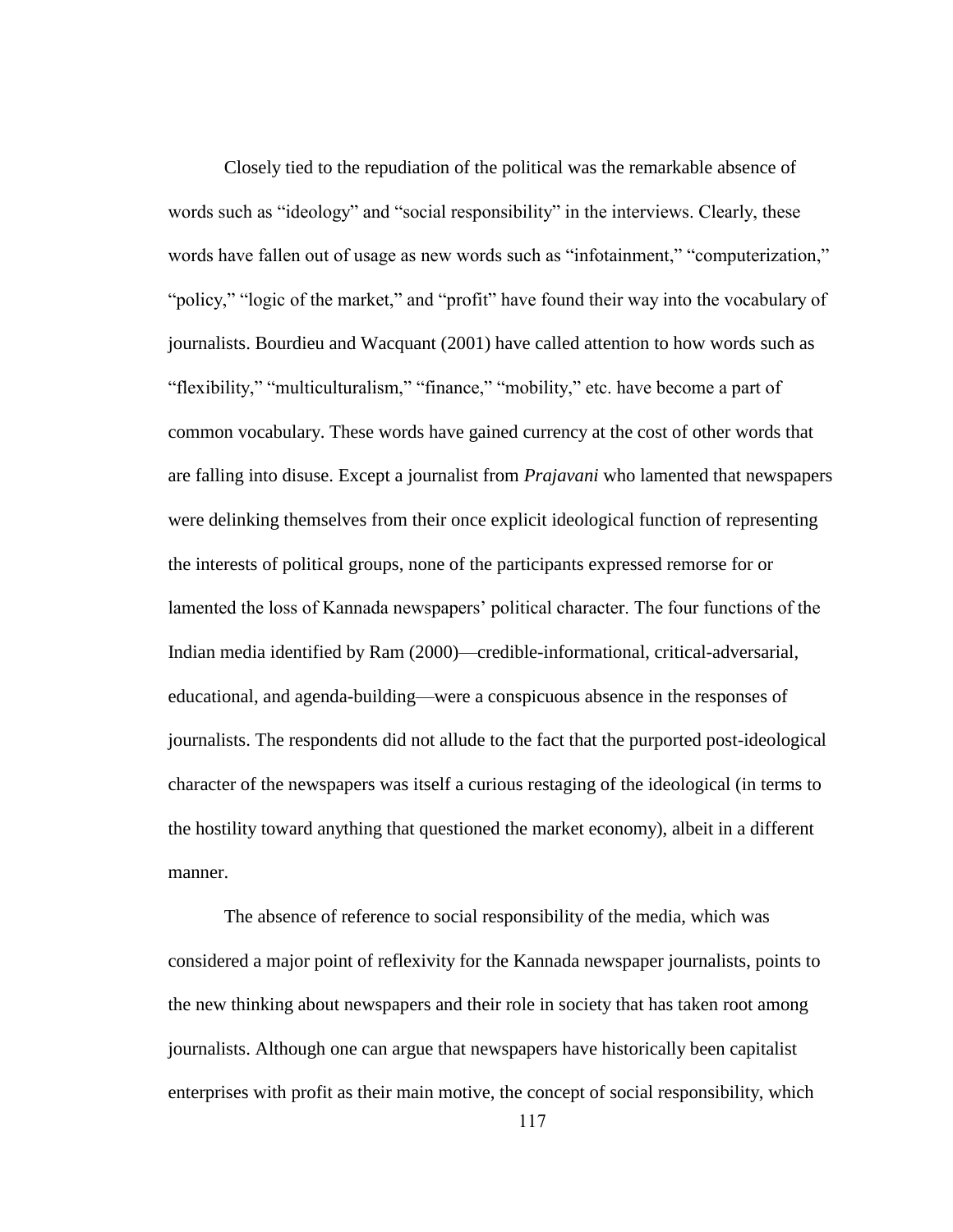pressured newspapers to take account of social oppression and bring it to the attention of the political classes, does not mean the same anymore. Rather, journalists seem to have reconfigured a new notion of social responsibility that is based on catering to the interests of (urban, male) readers. One is forced to ask what then are the commitments of a newspaper towards the non-readers or those excluded from the sphere of consumption in the market economy?

Journalists used the transparent neoliberal discourse (Phelan, 2007) in articulating the market approach to journalism in which readers were imagined as consumers and Kannada newspaper"s changing role as a commodity/business was normalized. Although journalists compared the changing role of newspapers before and after economic liberalization and lamented the rapid changes that had occurred after 1991, the market orientation of newspapers was generally accepted as inevitable with all respondents reconciled to such an eventuality. In addition, some of the respondents defended the commercialization of newspapers and the business logic that was increasingly dictating the operation of newspapers. Although a majority of the respondents expressed concern that newspapers had become commercialized and commoditized after 1991, they also normalized the profit orientation as essential to survive the competition among newspapers.

The articulation of the business needs of newspapers in the responses of journalists points to their sensitization to the corporatist model of journalism. It is interesting to note that journalists have started to think about the profitability of their newspaper organizations, a job traditionally reserved for the management. Increased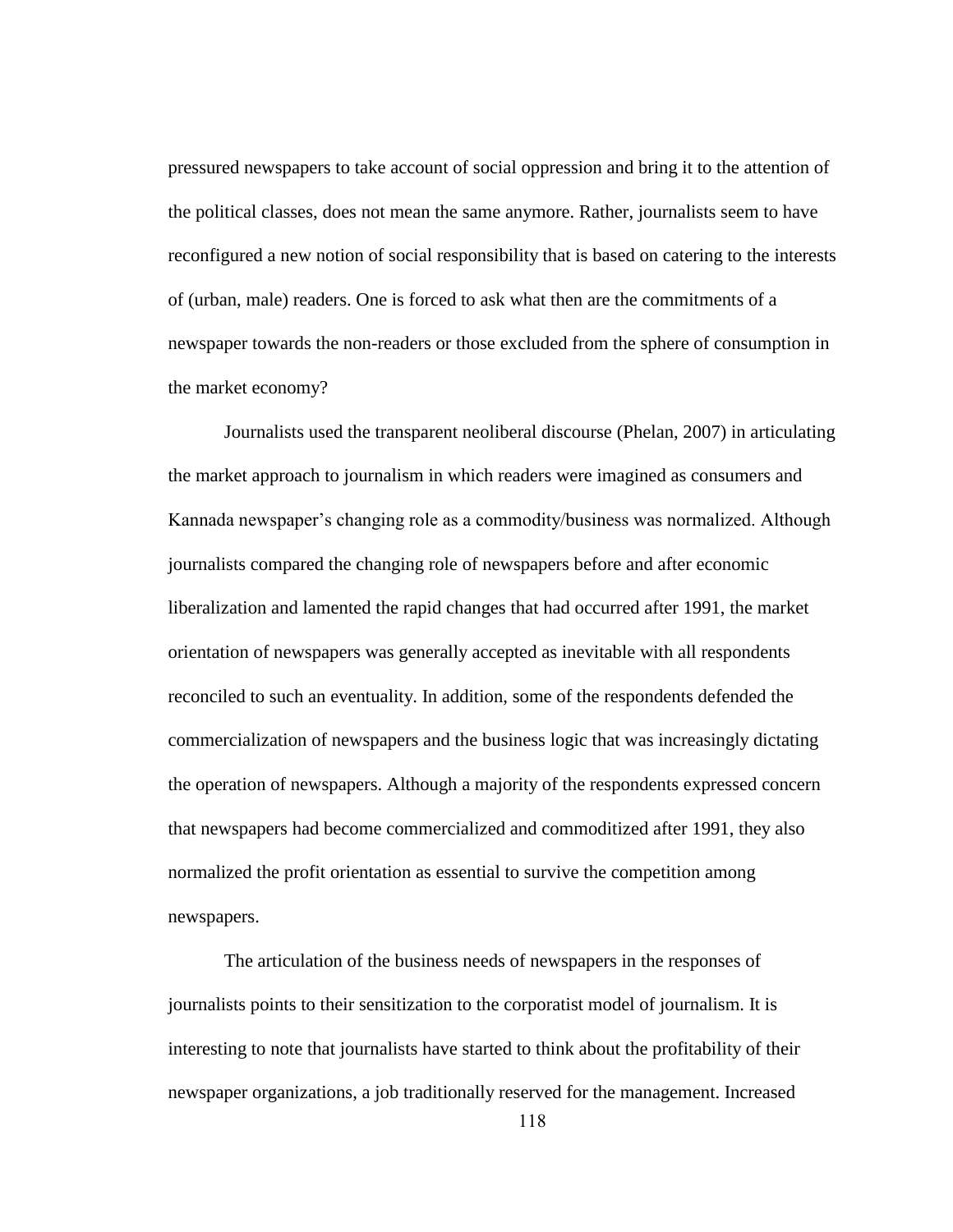profit margins of newspapers have boosted the salaries of journalists, although the appreciation in salaries has come at an enormous cost (such as increase in workload), as the respondents themselves admit. However, the ideological gap between management and the newsroom seem to be closing as journalists increasingly become concerned with the profitability of their respective organization.

Another explicit use of the neoliberal discourse can be discerned in how journalists used meritocracy in making sense of the changing working conditions in Kannada newspapers. Although the respondents repeatedly cited job insecurity as a neoliberal development, they maintained that salaries and job opportunities had also increased. Journalists took recourse to social Darwinism in rationalizing the increasing job insecurity that they faced. Respondents from both newspapers agreed that job insecurity was a cause for concern. However, they did not propose permanent employment and other benefits as the solution but maintained that those who had journalistic skills would be handsomely rewarded by the job market and would be able to retain their jobs while the "slackers" (as described by a journalist) would have to leave. The remorse for loss of secure employment was juxtaposed with the compensatory increase in salaries and mobility (at least for some journalists), which was not possible in the past. In addition, journalists also referred to the increase in media jobs in a way so as to minimize the insecurities created by the neoliberal regime. This discourse upheld the rationality of the market in addressing the disharmony caused by job insecurity by creating more jobs with enhanced salaries, although they may induce the same insecurity. This thinking is consistent with the perception of newspapers being a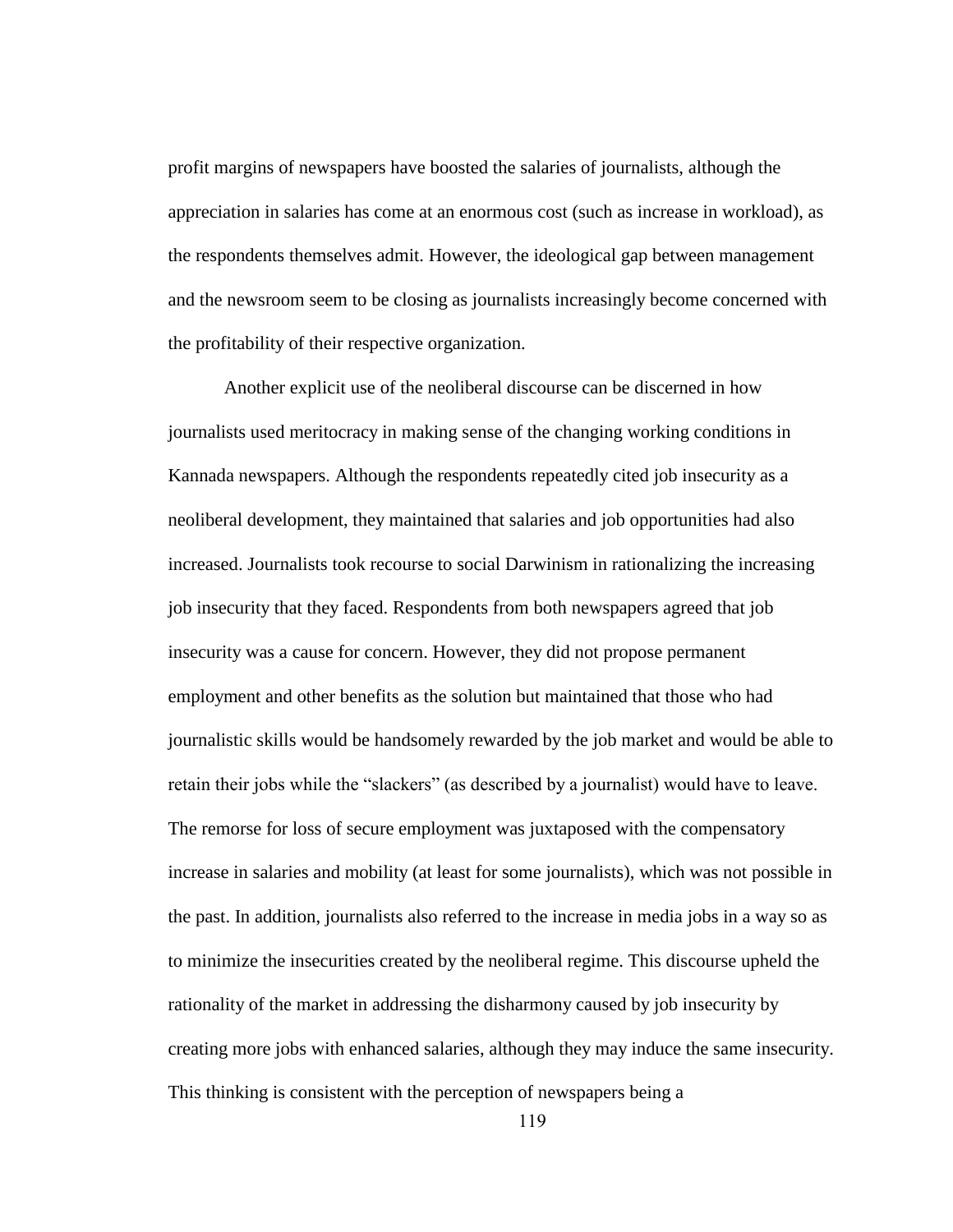commodity/business. As a part of this logic, journalism transforms into another profession submitting itself to the market manipulation of labor and its bargaining power.

There were comparatively fewer instances of journalists articulating a discourse that critiqued the market economy and undermined the neoliberal discourse. An oppositional discourse was evident in the responses of journalists with regard to the impact of neoliberal policies on the news values of Kannada newspapers. Such a discourse was usually expressed as nostalgia for the past (pre-1991) when newspapers enjoyed more freedom from commercial control, despite facing a different set of problems. Journalists drew parallels between the role of newspapers in society before 1991 and after the implementation of neoliberal policies to evolve a critique of the current state of newspapers and news values. This temporal comparison evident in the responses of journalists brought forth constant tension over the changing news values, which proves that the hegemony of the neoliberal discourse is transient at best.

The responses of journalists to questions pertaining to editorial freedom articulated a significant challenge to the neoliberal ideology. A majority of the journalists from both newspapers admitted that editorial freedom was shrinking in response to growing commercial pressures on Kannada newspapers. They clearly saw the hand of the market in curtailing editorial freedom as they made frequent allusions to the growing powers of their respective advertisement departments as well as the increasing interference from newspaper owners in the editorial functions of the newspapers. However, journalists from *Prajavani* as well as *Samyukta Karnataka* maintained that their respective newspaper was protected (to some extent) from such changes with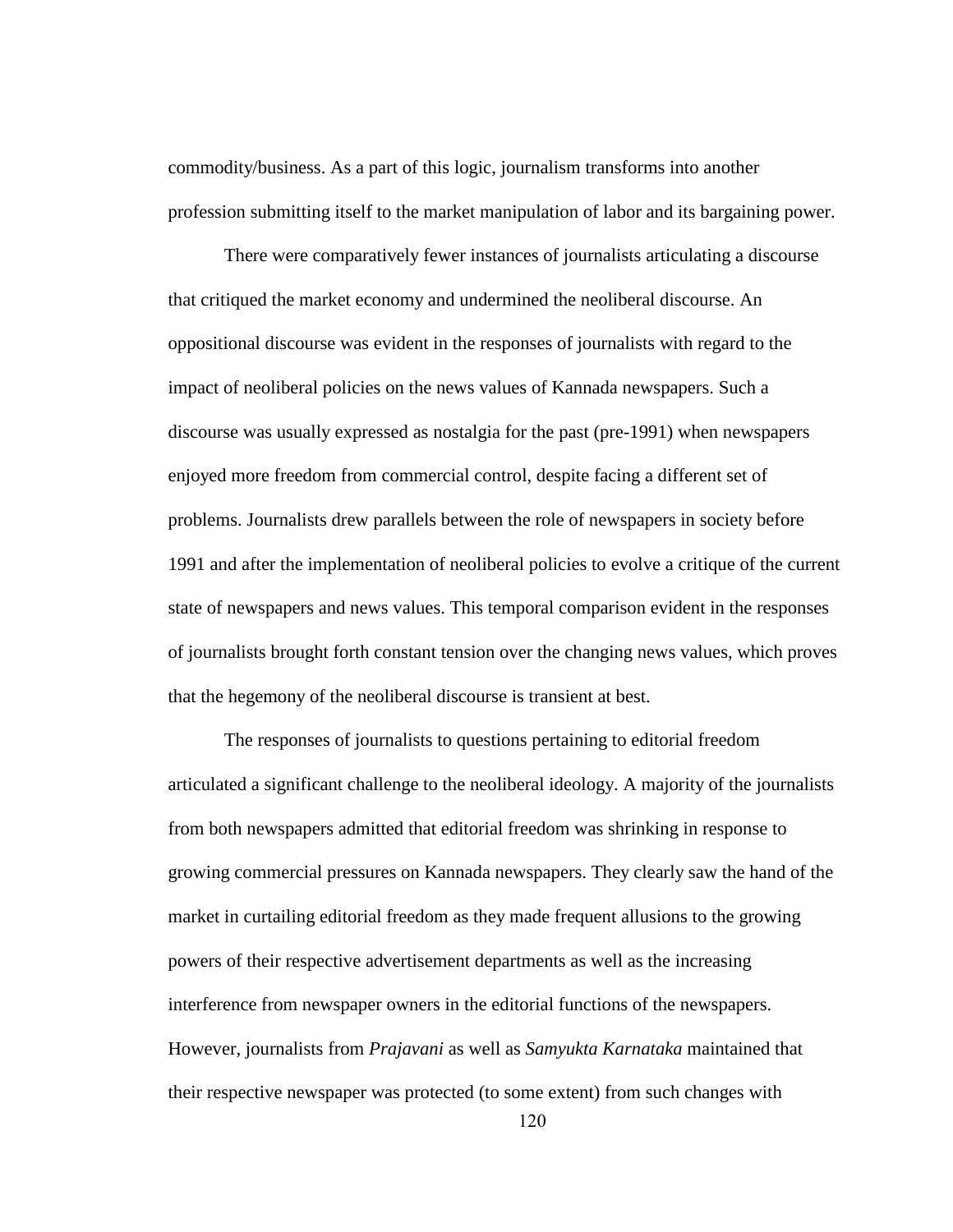journalists from *Samyukta Karnataka* citing the ownership of their newspaper by a trust as proof of their comparative insulation from market pressures. The journalists were critical of the turn toward entertainment among Kannada newspapers, although relatively a higher number of respondents defended the development by citing changes in readers" interests. In addition, the growing prominence of economic news, although noted by some journalists, was seen as a natural consequence of the growth of the economy with the respondents failing to critique newspapers for catering to the interests of the markets. In effect, journalists articulated an oppositional discourse only when faced with the issue of shrinking editorial freedom. Otherwise, despite some journalists raising objections to the entertainment orientation of Kannada newspapers, elements of neoliberal discourses were used to center the readers' interests to normalize such a change.

#### Summary

Many common themes were evident in the responses of journalists to questions on the impact of economic liberalization on Kannada journalism. The respondents drew upon several elements of neoliberal discourses as they sought to make sense of the changes that has affected Kannada newspapers. Technology was predominantly used to frame the changes that occurred in Kannada newspapers after 1991. Also evident was the use of terms such as "infotainment" and "advertorial" with other terms such as "ideology, "citizen," and "social responsibility" rarely invoked by the journalists. In addition, the reader and the market were centered as the most important actors that shaped the content of newspapers. While journalists were critical of the changing news values of Kannada newspapers, particularly shrinking editorial freedom, other changes such as the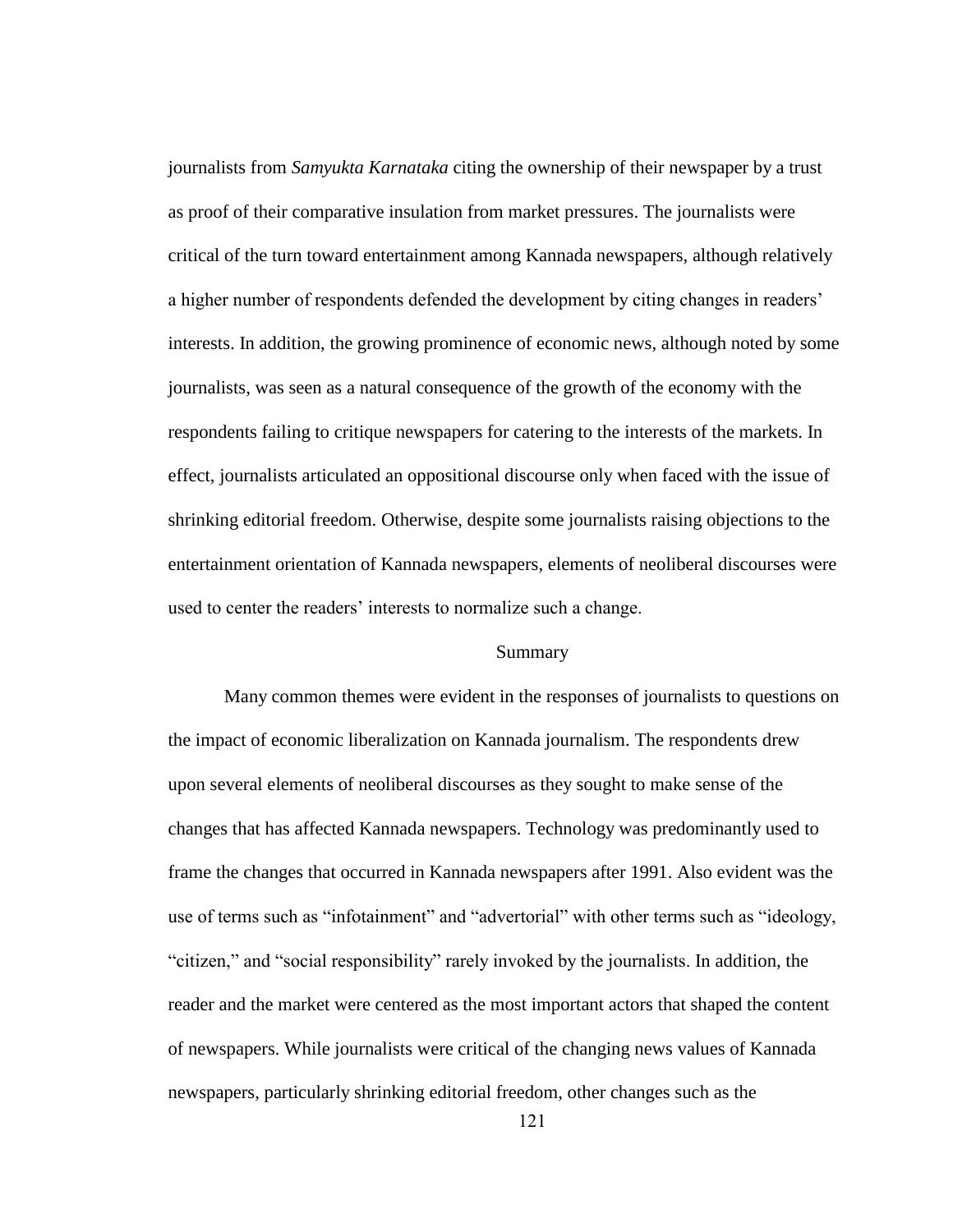entertainment orientation of Kannada newspapers and the increase in economic news were rationalized by the respondents.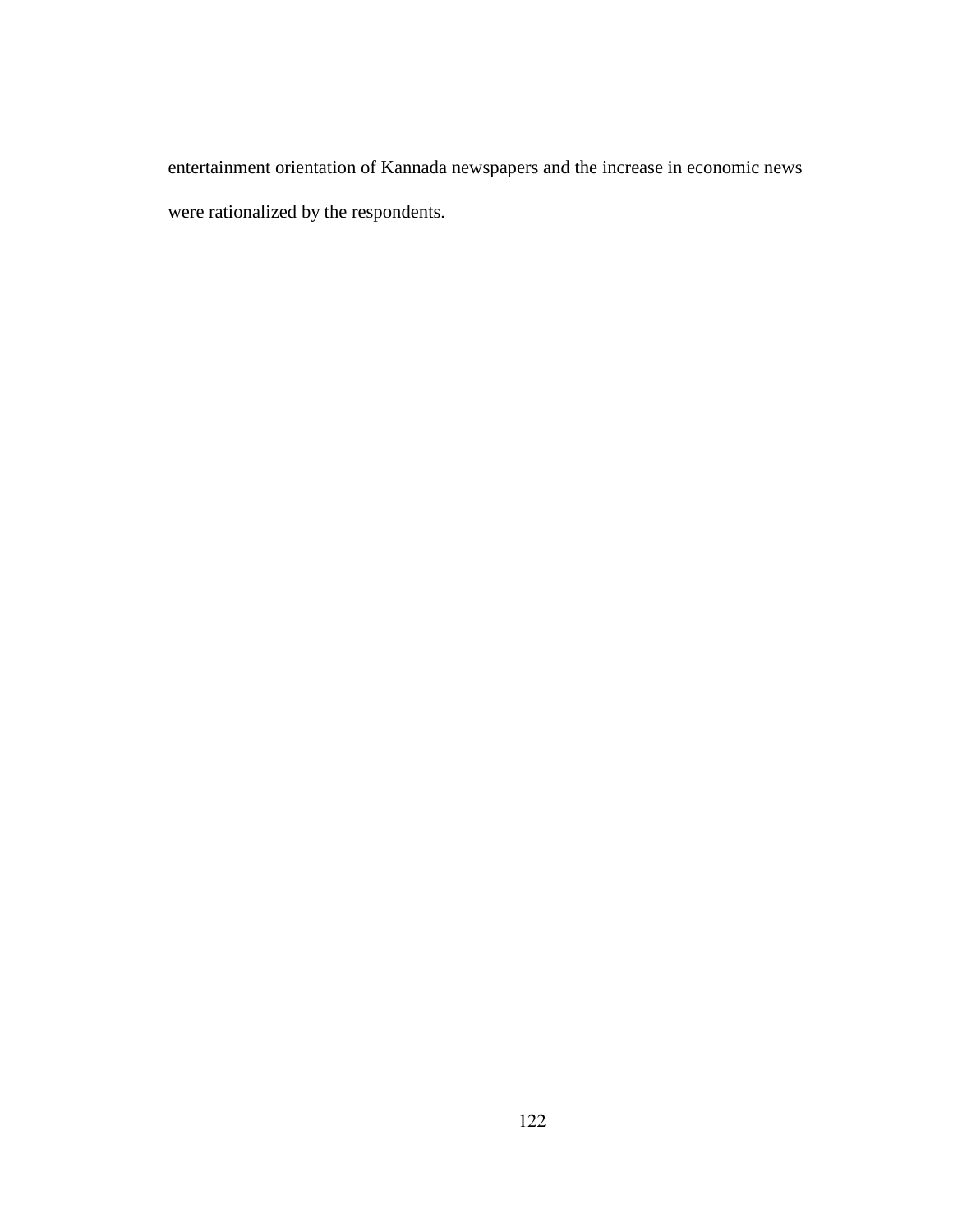## CHAPTER 5: CONCLUSION

All dominant ideologies have a discursive component that works toward securing their hegemonic position and neoliberal ideology is no exception. Neoliberal ideology is a material force that positions market interests as synonymous with all sectors of society. At the same time, it has a strong discursive component that aims to normalize the neoliberal ideology among different social actors. This study posed four questions aimed at understanding how journalists made sense of the neoliberal restructuring of the Indian economy and its impact on Kannada journalism: (1) How do journalists understand the impact of economic liberalization on their working conditions? (2) How do journalists understand the impact of economic liberalization on the news values of Kannada journalism? (3) How do journalists understand the impact of economic liberalization on the role of newspapers in society? (4) How do such understandings reproduce or challenge the ideology of neoliberalism?

This study originated in the backdrop of neoliberal restructuring of the Indian economy as the context to study the changes that occurred in two Kannada newspapers— *Samyukta Karnataka* and *Prajavani*—as evidenced by the journalists working for them. It examined neoliberal ideology as a discursive formation as articulated in the responses of journalists to three questions that sought to illuminate their understanding of their changing working conditions, changing news values, and the role of Kannada newspapers after economic liberalization came into force in India after 1991.

Chapter 1 began with a brief introduction to the restructuring of the Indian economy in 1991 to provide the context to understand the changes witnessed in the Indian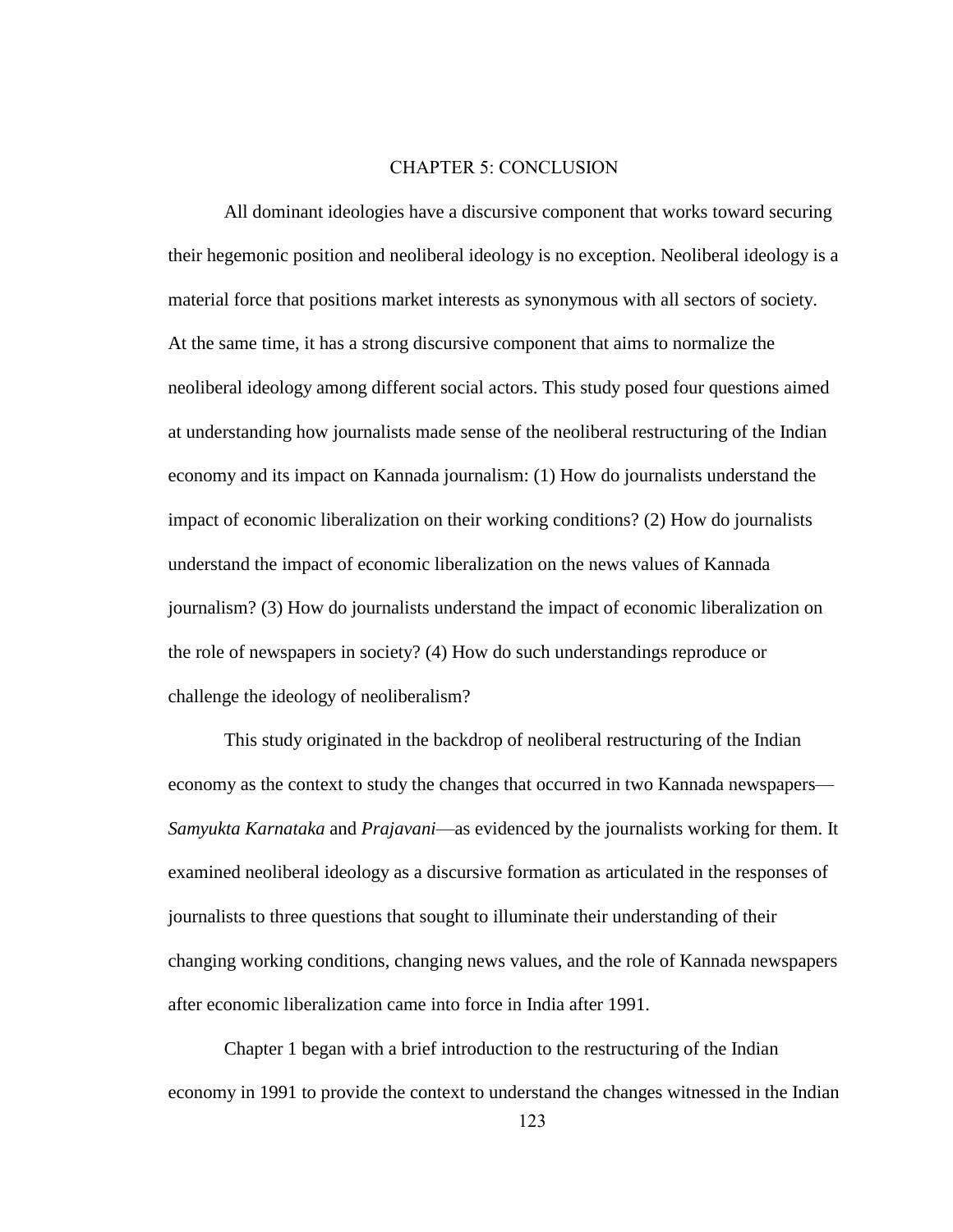media. Chapter 2 examined different conceptions of ideology, hegemony, and discourse before turning to investigate the role of the media in hegemony formation. This was followed by an examination of journalist subject formation using media sociology after which neoliberalism was explored as a functionalist economic paradigm as well as a discourse. The last section provided a brief historical overview of the development of the media in India. Chapter 3 proposed critical discourse analysis as the methodology to explore the discursive practices, particularly themes, which were evident in the responses of journalists who talked about the various changes that occurred in Kannada newspapers after 1991. The research design, including the data collection method, was also explained in this chapter. Chapter 4 analyzed the interview texts to identify themes that recurred in the responses of journalists when asked to talk about the changes that had occurred in Kannada newspapers.

Different themes were evident in response to the three questions posed to the journalists. Two themes—(1) centrality of new technologies with ambiguity about their role in the newsroom and (2) rationalizing the tension between enhanced salaries but shrinking job security—emerged in the responses pertaining to the changing working conditions that journalists experienced after 1991. While talking about how news values had changed in Kannada newspapers after economic restructuring, three themes—(1) increased economic news as a natural consequence of liberalization, (2) readers' demand driving increase in entertainment-oriented content, and (3) shrinking editorial freedom as the space of contestation—were frequently expressed by journalists. The last question, which explored how journalists understood the changing role of newspapers after 1991,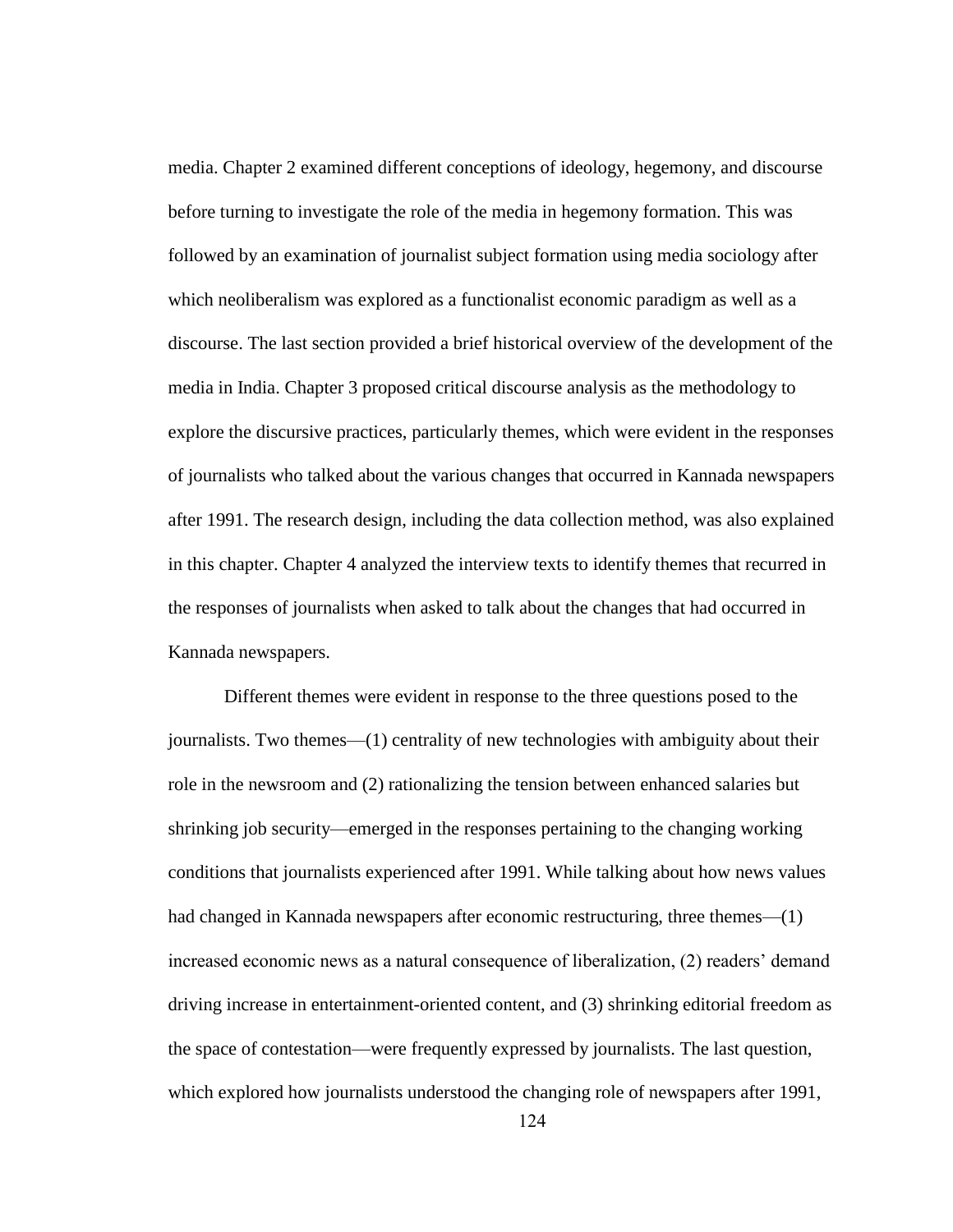brought forth two themes: (1) more than providing news, newspapers cater to the interests of readers and (2) normalizing newspapers as a commodity/business under the imperatives of the market.

Journalists articulated the neoliberal discourse more vividly in response to the first (changing working conditions) and the third questions (changing news values). The neoliberal discourse framed their responses when they talked about the change in working conditions that they experienced after 1991. In addition, the market was valorized and its centrality was affirmed when journalists talked about the changing role of newspapers in society. Although journalists articulated an oppositional discourse when expressing their views about the changing news values, particularly the subordination of editorial control to the commercial interests of the newspaper, they drew upon neoliberal discourses when talking about the increase in economic content in Kannada newspapers and the growing orientation toward entertainment content.

Journalists from *Samyukta Karnataka* and *Prajavani* did not demonstrate any notable difference in their understanding of the effects of economic liberalization on Kannada newspapers. *Samyukta Karnataka* journalists were relatively conservative in their appreciation of the changes that occurred in Kannada newspapers after 1991. However, they nevertheless rationalized the changes as inevitable just as their counterparts in *Prajavani*. But despite articulating some criticism about the changes that had occurred in Kannada newspapers, *Prajavani* journalists were more resolved to accept the situation as inevitable. The only difference evident in the responses of journalists working for the two newspapers was that *Samyukta Karnataka* journalists frequently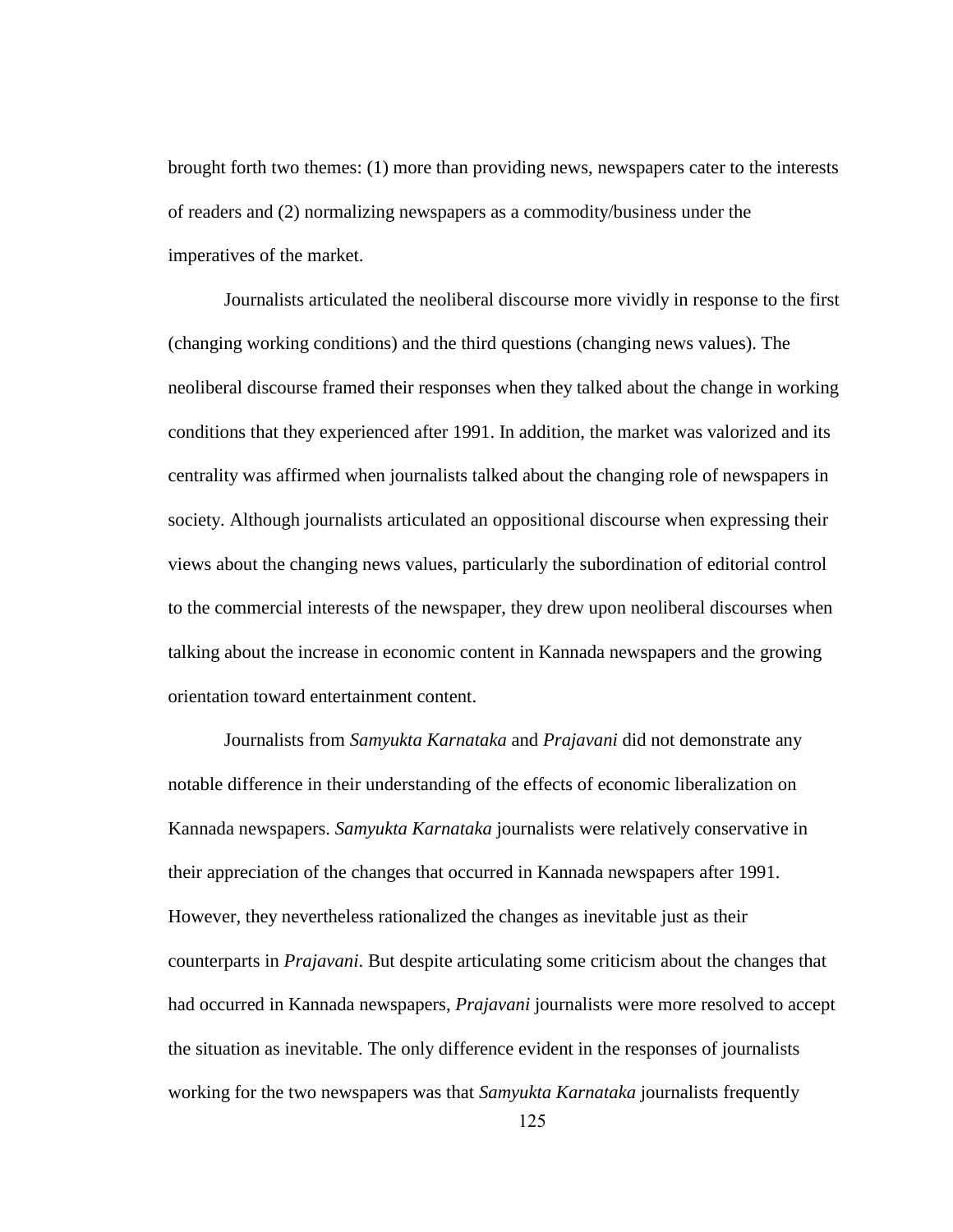alluded to their ownership structure to emphasize that they faced less pressure in carrying out their day-to-day journalistic duties. *Samyukta Karnataka* is owned by Lokashikshana Trust, a cooperative body (as opposed to individual or family ownership as is the norm among Indian newspapers), which may have shielded journalists from facing some of the commercial pressures directly. On the other hand, *Prajavani* journalists saw the interference from their owners as infringing upon their editorial freedom and listed it as one of the major threats to editorial integrity.

This study demonstrated how neoliberal discourses, despite being contested at times, have become part of the Kannada journalistic commonsense. Barring a few exceptions, journalists articulated elements of neoliberal discourses while making sense of the changes that occurred in Kannada newspapers. Most studies exploring the different manifestations of the neoliberal discourses have preoccupied themselves with media texts at the cost of ignoring their producers. In contrast, this study centered journalists as primary actors in a bid to understand how they analyze the changes that have occurred in Kannada newspapers in the last two decades.

Despite the growing encroachment of their editorial freedom, journalists are important actors who are intimately involved in the creation of news and non-news content. This makes them critical ideological actors who are placed at a vantage position to influence social discourse and public opinion. Understanding how they articulate or resist the neoliberal discourse is critical as it allows one to identify discursive strategies that may find their way into the larger mediatized discourse on neoliberalism. This study, which is a small step in this direction, looked at how journalists socialized into dominant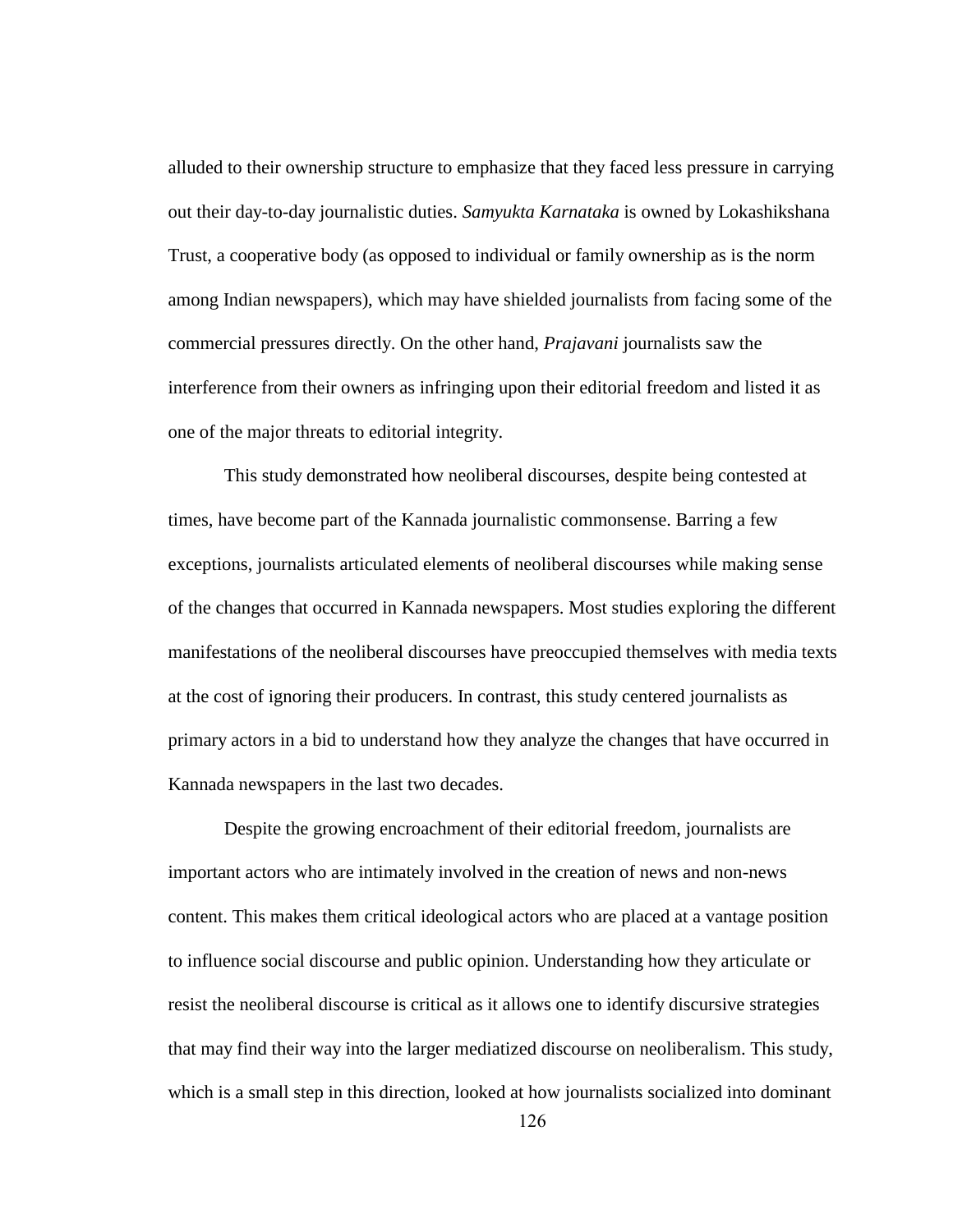ideologies reproduce them in talking about their everyday experiences. In addition, by concentrating on Kannada journalists, this study seeks to center the experiences of a minority group that has evaded scholarly attention.

# Limitations and Implications for Future Study

This study has been an immense learning experience and has helped me put into context some of the changes that I saw from close quarters. While this study offers insights into how the neoliberal discourse is materialized in the responses of journalists, limitations persist. First, this study looked at the experiences of journalists working for two Kannada newspapers, *Samyukta Karnataka* and *Prajavani*. Both the newspapers are well established and have cultivated a readership of their own. The experiences of journalists working for these newspapers may significantly vary from those working for smaller taluk and district-level newspapers or even those working for state-level newspapers with low circulation. Future studies should take account of this discrepancy. One way of overcoming this limitation is by enhancing the sample to include journalists working for different newspapers. Interviewing more number of journalists has the potential to bring forth different opinions.

All the journalists I interviewed worked in the head offices of their respective newspapers or in the state capital, Bangalore. While most of the respondents have been district and taluk correspondents at some point of their career, their experience articulates a reality as experienced by journalists based in Bangalore (and Hubli, in the case of *Samyukta Karnataka*). Including journalists working in rural areas and mofussil centers in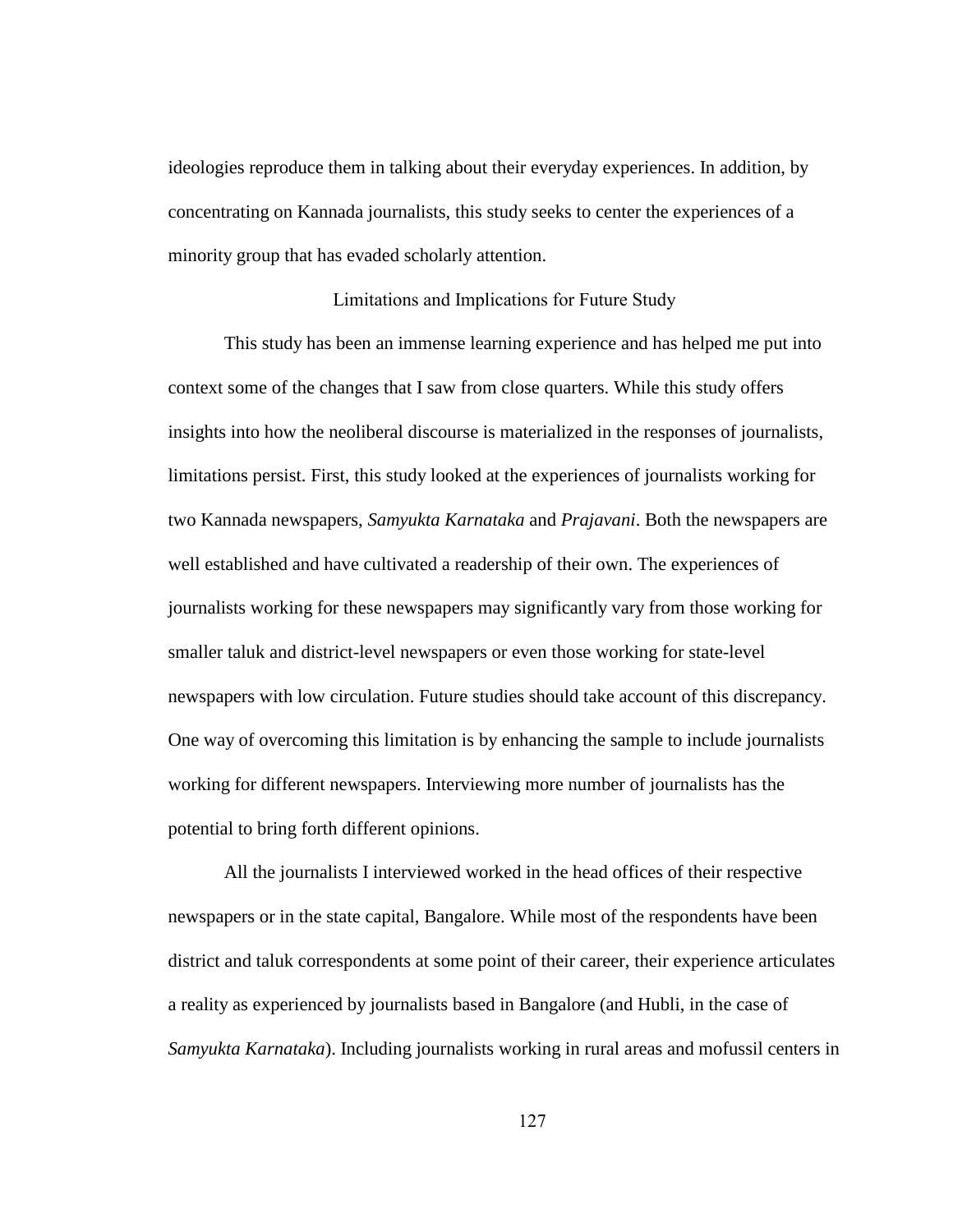the study would have offered an interesting perspective on how the neoliberal discourse is articulated in different geospatial settings and to different audiences.

I believe that my stint as a former journalist for an English newspaper in Bangalore has opened more doors than it closed. However, this may have also resulted in the respondents believing in my ability to infer so as to not share information in its entirety. Most respondents believed that I already knew the context and had lived the experience, and so there was no need for them to elaborate "a few things." This way, I may have lost some of the context needed to understand the complexities that have shaped the changes in Kannada newspapers in the past two decades.

Additionally, this study does not account for the experiences of Indian English newspaper journalists. Comparing their experience with those of Kannada newspaper journalists may yield interesting insights into how the articulation of the neoliberal discourse is intricately tied to the political economy of the English and the vernacular press. Despite resolving that the changing news values and role of newspapers were inevitable, Kannada newspaper journalists were critical of the changes. It would be interesting to see if their counterparts employed in English newspapers repeat this phenomenon or chart a different path in making sense of the market economy on the media.

## Summary

Neoliberal discourses are an important way through which neoliberal ideology finds legitimation in society. These discourses are marked by flexibility and inventiveness as they rearrange themselves according to different situations. Understanding the nature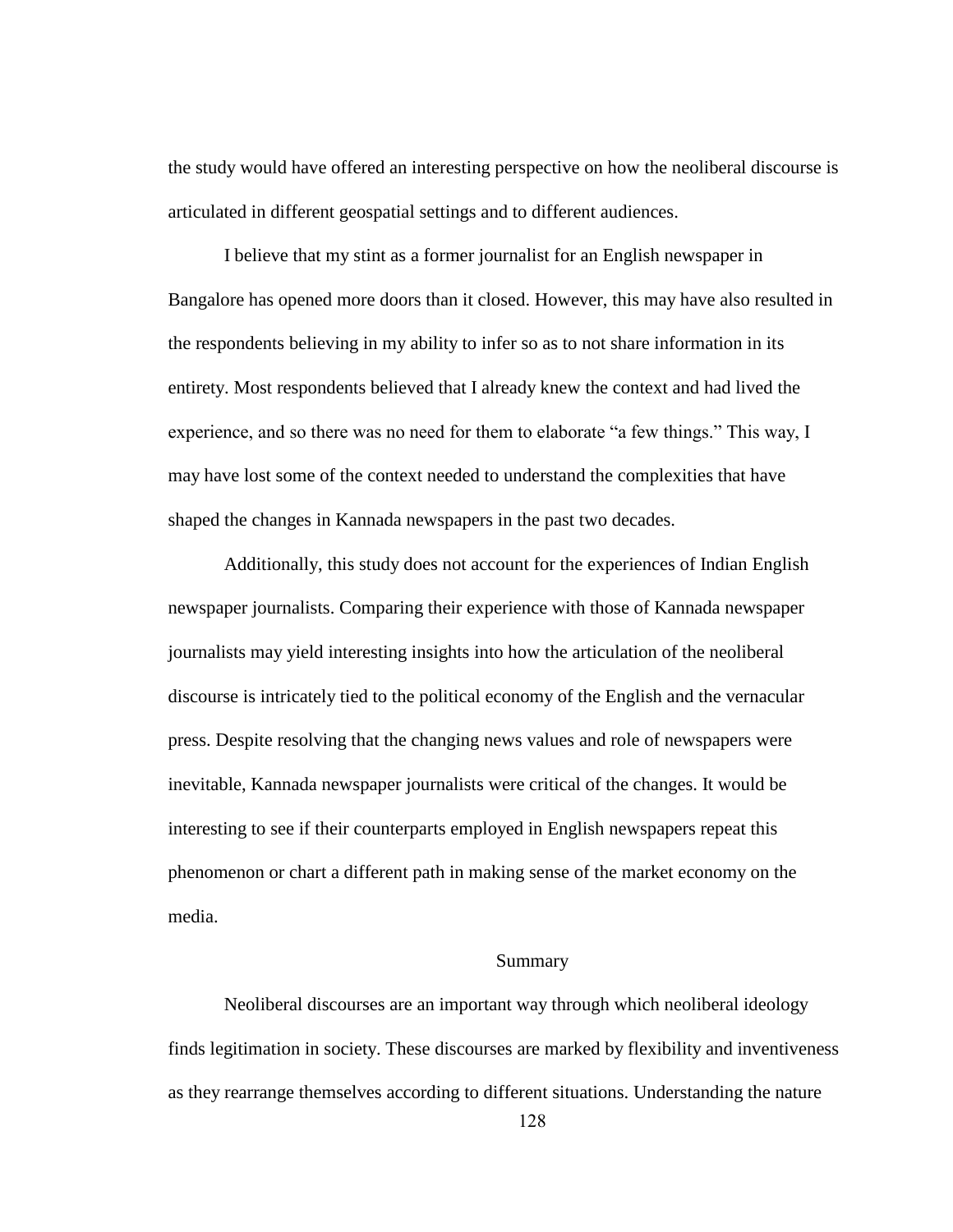of such discourses constitutes the first step towards exposing the neoliberal ideology. This study, which is a small step in this regard, looked at how journalists working for two Kannada newspapers articulated various elements of neoliberal discourses. More research is clearly needed to understand the nature of such discourses better.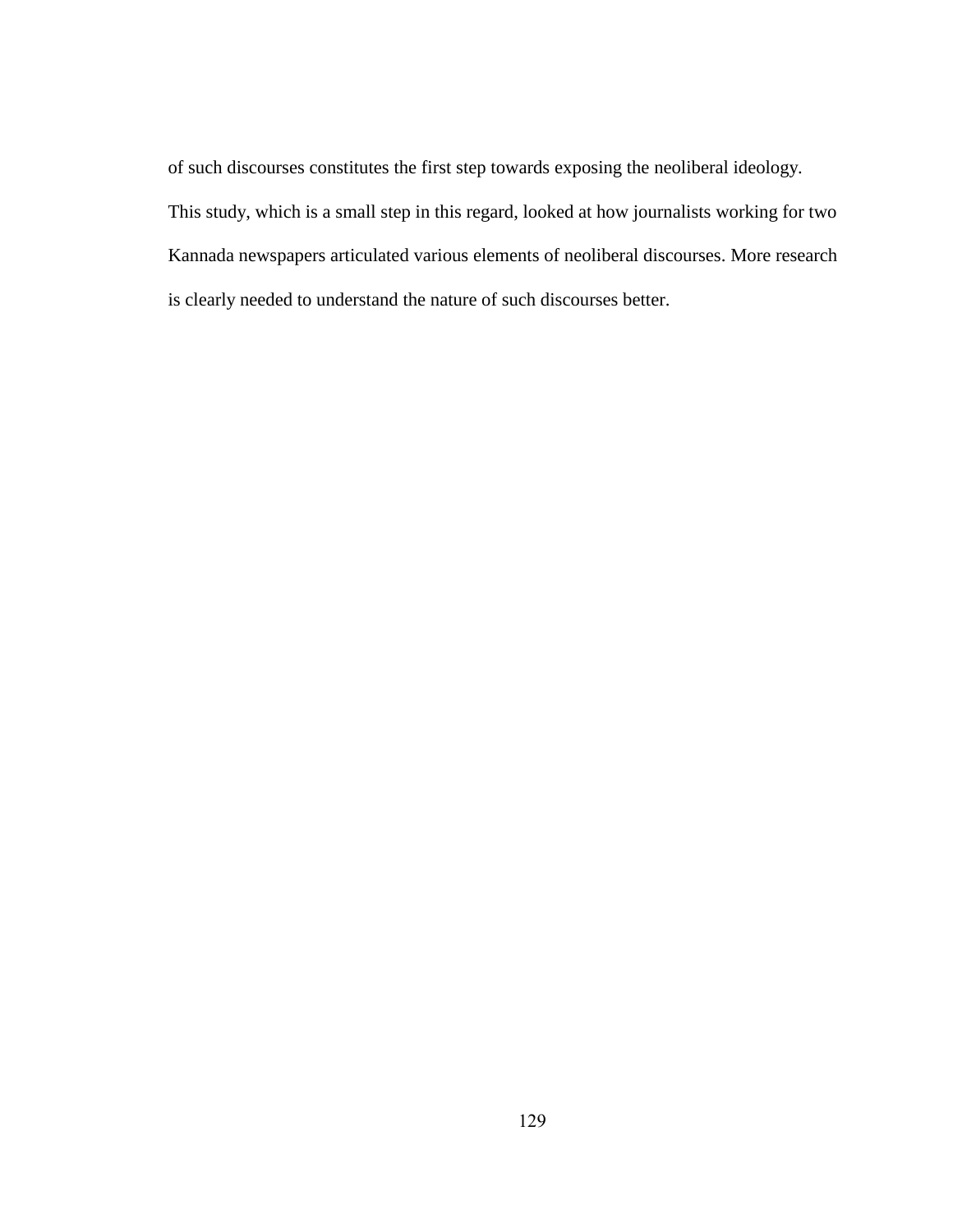## REFERENCES

Arun, T.G. and Turner, J.D. (2002). *Financial Sector Reforms in Developing Countries: The Indian Experience*. pp. 429-445.

Badgikian, B.H. (2004). *The New Media Monopoly*. Boston: Beacon Press.

- Barrett, M. (1994). Ideology, Politics, Hegemony: From Gramsci to Laclau and Mouffe. In Zizek, S. (Ed.) *Mapping Ideology* (pp. 179-226). London: Verso.
- Barry, A., Osborne, T. & Rose, N. (1996). *Foucault and Political Reason: Liberalism, Neoliberalism and Rationalities of Government*. London: The University of Chicago Press.
- Bourdieu, P. (1998). *Acts of Resistance: Against the New Myths of Our Times*. Cambridge: Polity Press.
- Breed, W. (1955). Social Control in the Newsroom: A Functional Analysis. *Social Forces*, 33 (4), pp. 326-335.
- Bresnahan (2003). The Media and the Neoliberal Transition in Chile: Democratic Promise Unfulfilled, Latin American Perspectives, 30(6), pp. 39-68.
- Burchell, G. (1996). Liberal Government and Techniques of the Self. In Barry, A., Osborne, T. and Rose, N. (Eds) *Foucault and Political Reason: Liberalism, Neo liberalism and Rationalities of Government* (pp. 19-36), London: The University of Chicago Press.

Carpentier, N. and De Cleen, B. (2007). Bringing Discourse Theory Into Media Studies: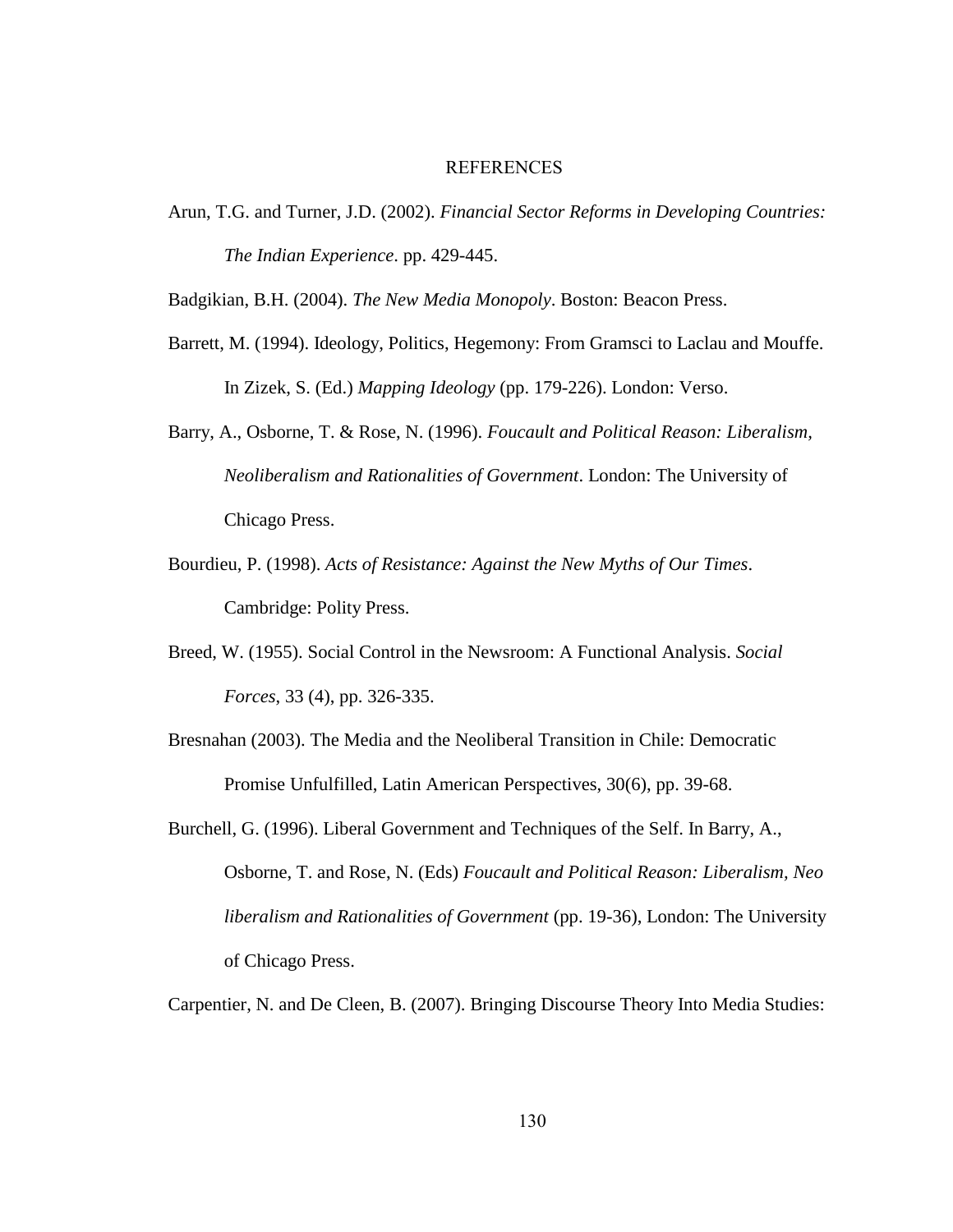The Applicability of Discourse Theoretical Analysis (DTA) For the Study of Media Practises and Discourses. *Journal of Language and Politics*, 6(2), pp. 265- 293.

- Chandrashekar, C.P. (2006, 25 Sep.). India is Online But Most Indians Are Not. *The Hindu*. Retrieved April 17, 2008, from: C:\Users\Chandrashekar\Desktop\The Hindu.mht
- Cheal, D.J. (1979). *Hegemony, Ideology and Contradictory Consciousness*. The Sociological Quarterly, 20, pp. 109-117.
- Comaroff, J. & Comaroff, J.L. (2001). *Millennial Capitalism and the Culture of Neoliberalism*. Durham: Duke University Press.
- Crabtree, R. & Malhotra, S. (2000). A Case Study of Commercial Television in India: Assessing the Organizational Mechanisms of Cultural Imperialism. *Journal of Broadcasting & Electronic Media*, 44 (3), pp. 364-385.
- De Certeau (1984). *The Practice of Everyday Life*. Berkeley: University of California Press.
- Eagleton, T. (1994). Ideology and its Vicissitudes in Western Marxism. In Zizek, S. (Ed.) *Mapping Ideology* (pp. 179-226). London: Verso.

Fairclough, N. (1989). *Language and Power*. New York: Longman.

Fairclough, N. (2001). The Discourse of New Labour: Critical Discourse Analysis. In Wetherell, M., Taylor, S., & Yates, S.J. (Eds.) (2001). *Discourse as Data: A Guide For Analysis.* London: Sage Publications.

Fairclough, N. (2002). *Language in New Capitalism*. Discourse & Society, 13(2), pp.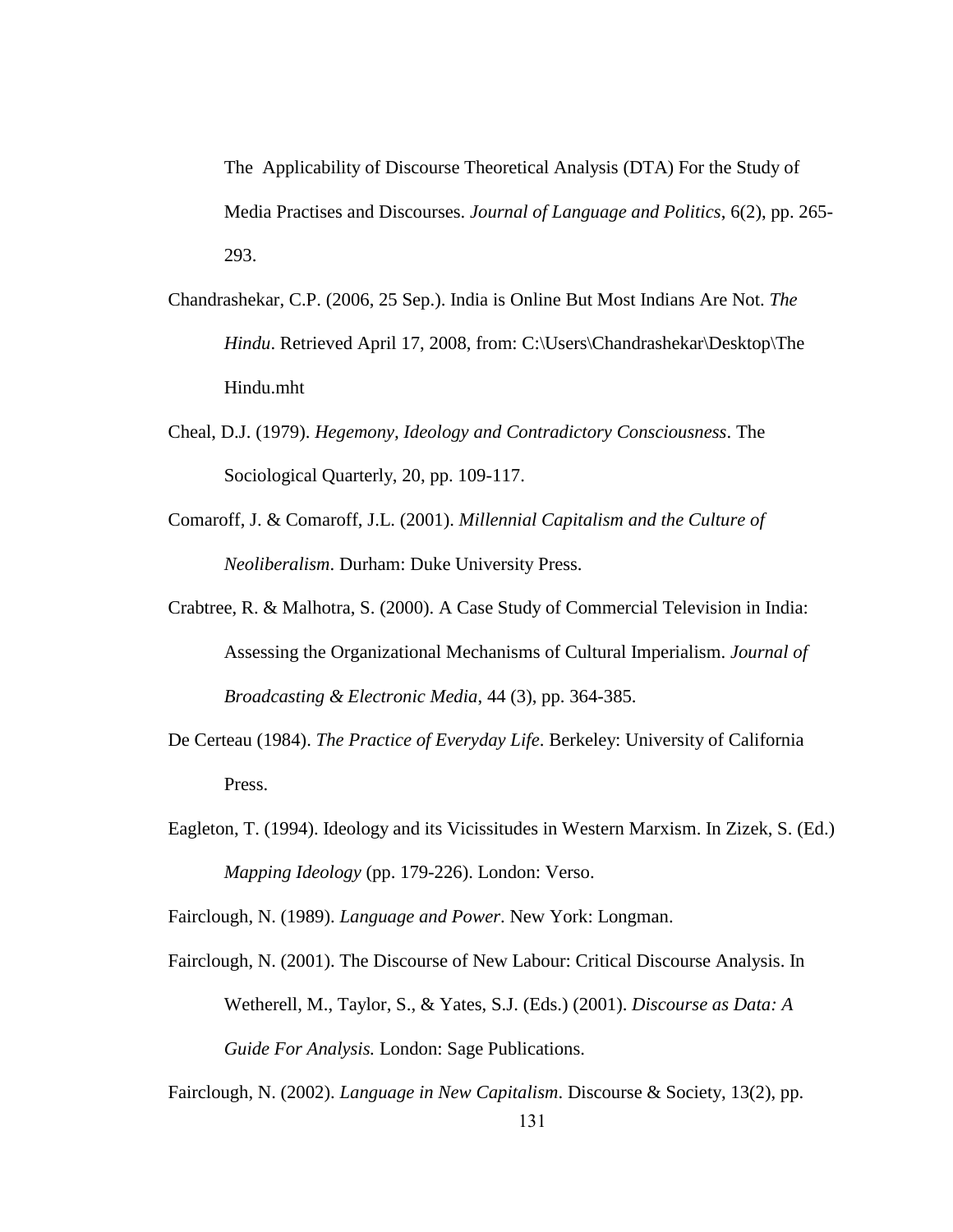163-166.

- Fairclough, N. (2003). *Analysing Discourse: Textual Analysis for Social Research*. New York: Routledge.
- Fursich & Shrikande (2005). Development Broadcasting and Global Media: Redefining an Old Concept in a New Era. Paper presented at the annual meeting of the International Communication Association, New York.
- Geschiere, P. and Nyamnjoh, F. (2001). Capitalism and Autochthony: The Seesaw of Mobility and Belonging. In Comaroff, J. & Comaroff, J.L. (Eds.), *Millennial Capitalism and the Culture of Neoliberalism* (pp. 159-190). Durham: Duke University Press.
- Govindaraju, P. & Banerjee, I. (1999). A Retrospective View of the Countrywide Classroom in India. *Journal of Electronic Media*, 24(2), pp. 103-116.
- Gramsci, A. (1971). *Selections From the Prison Notebooks* (Edited and translated by Q. Hoare and G. Nowell Smith). London: Lawrence & Wishart.
- Hall, S. (1977). Culture, the Media and the Ideological Effect. In Curran, J., Gurevitch, M., and Woollacott, J. (Eds) *Mass Communication and Society* (pp. 315-348). London: Open University Press.
- Hall, S. (1988). The Toad in the Garden: Thatcherism Among the Theorists. In Nelson, C. and Grossberg, L. (Eds). *Marxism and the Interpretation of Culture* (pp. 35-57). Urbana and Chicago: University of Illinois Press.
- Hardt, M. & Negri, A. (2004). *Multitude: War and Democracy in the Age of Empire*. New York: The Penguin Press.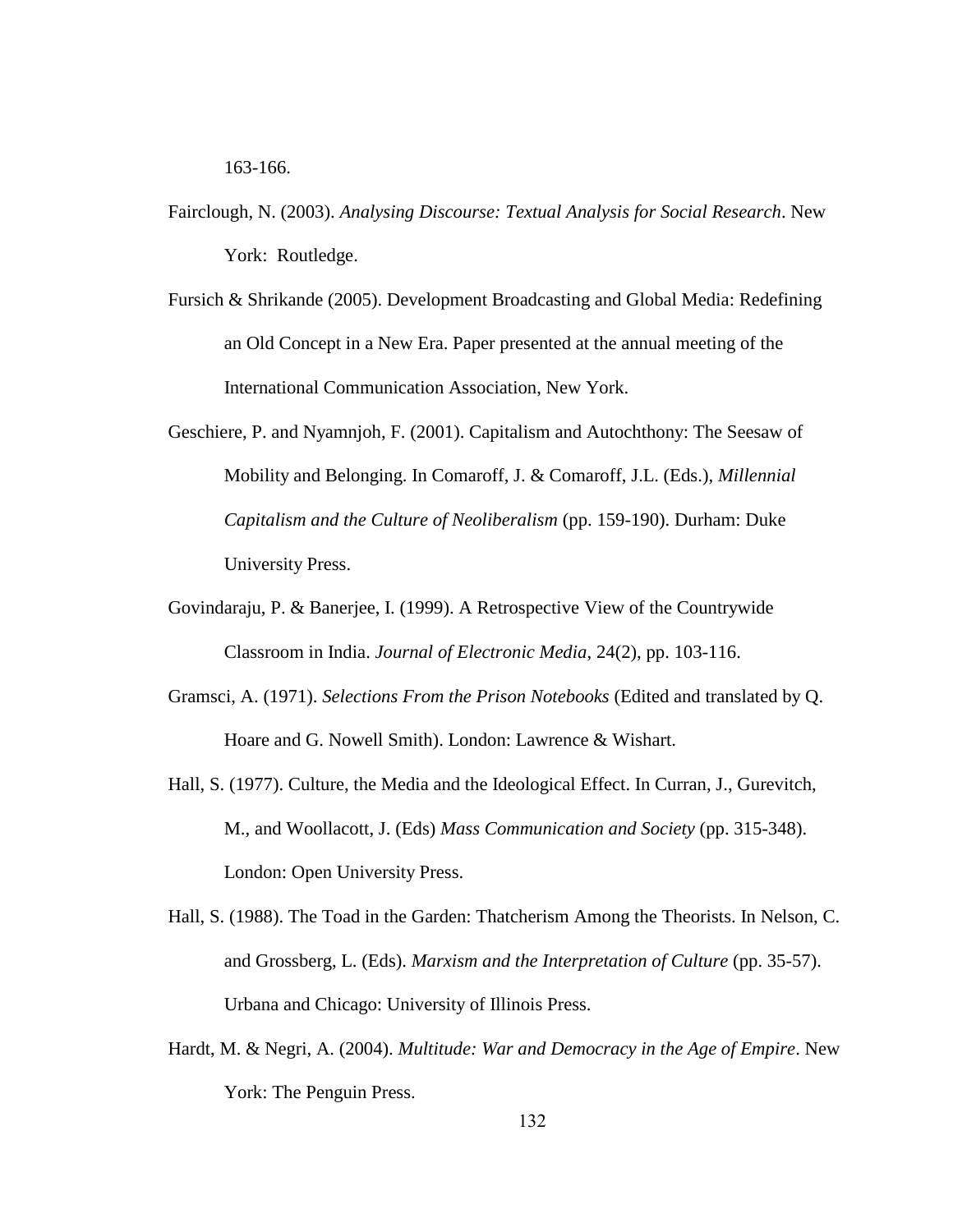Harvey, D. (2007). *A Brief History of Neoliberalism*. Oxford University Press, Oxford.

- Holborow, M. (2007). Language, Ideology and Neoliberalism. *Journal of Language and Politics*, 6(1), pp. 51-73.
- Internet World Statistics. (2007). India Internet Usage Stats and Telecommunications Market Report. Retrieved April 20, 2008, from: http://www.internetworldstats.com/asia/in.htm
- Jablons, P. H. (1978). India's press: can it become independent at last? Columbia Journalism Review, 17:2, p. 32.
- Jeffrey, R. (2000). *India's Newspaper revolution: Language, Technology and the Indian*  Language Press, 1977-1999. New York: St. Martin's Press.
- Jeffrey, R. (2006). The Mahatma Didn't Like the Movies and Why it Matters: Indian Broadcasting Policy, 1920s-1990s. *Global Media and Communication , 2* (2), 204-224.
- Jenkins, R. (2003). International Development Institutions and National Economic Contexts: Neo-liberalism Encounters India"s Indigenous Political Traditions. *Economy and Society*, 32(4), pp. 584-610.
- Jessop, B. (2004). Critical Semiotic Analysis and Cultural Political Economy. *Critical Discourse Studies*, 1(2), pp. 159-174.
- Jin (2007). Transformation of the World Television System Under Neoliberal Globalization, 1983 to 2003. *Media, Culture & Society*, 29(5), pp. 179-196.
- Jorgensen, M. and Phillips, L. (2002). *Discourse Analysis as Theory and Method*. London: Sage Publications.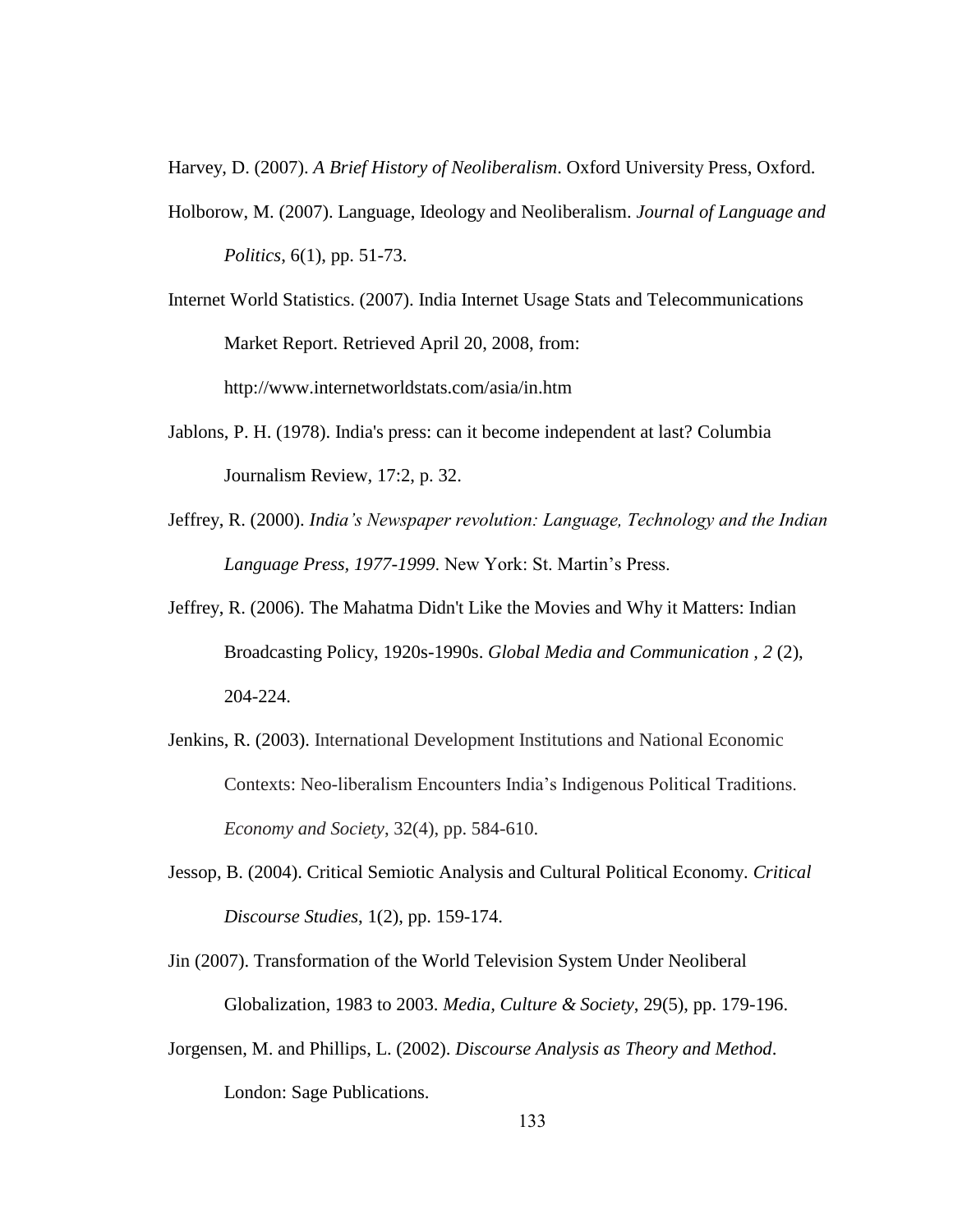*Kalu Shatamana Kanda Kannada Patrikegalu* (1990). Bangalore: Karnataka Patrika Akademi.

*Kannada Patrika Itihasa (Volume 2)* (1999). Bangalore: Karnataka Patrika Akademi.

*Kannada Patrika Itihasa (Volume 3)* (1999). Bangalore: Karnataka Patrika Akademi.

Kellner, D. (2004). The Media and the Crisis of Democracy in the Age of Bush-2. *Communication & Critical/Cultural Studies*, 1(1), pp. 29-58.

Khilnani, S. (1998). *The Idea of India*. New York: Farrar, Straus and Giroux.

- Kholi-Khandelkar, V. (2006). *The Indian Media Business*. New Delhi: Sage Publications.
- Kim, S.T. (2004). Mapping An Economic Globalization News Paradigm: A Multi-National Comparative Analysis. *Journalism and Mass Communication Quarterly*, 81(3), pp. 601-621.
- Kirshner, J. (1999). Keynes, Capital Mobility and the Crisis of Embedded Liberalism. *Review of International Political Economy*, 6(3), pp. 313-337.
- Krishnamurti, N. (2006). *Bharatiya Patrikodyama*. Bangalore: Karnataka Madhyama Akademi.
- Kumar, K. (2008). Poverty, Advertising and the Indian News Media. *Media Development, 55* (1), 22-26.
- Laclau, E. and Mouffe, C. (2001). *Hegemony and Socialist Strategy: Toward a Radical Democratic Politics*. London: Verso.
- Laclau, E. (2007). *On Populist Reason*. London: Verso.
- Lee, J.K. (2004). *Urban Triage: Race and the Fictions of Multiculturalism*. Minneapolis: University of Minnesota Press.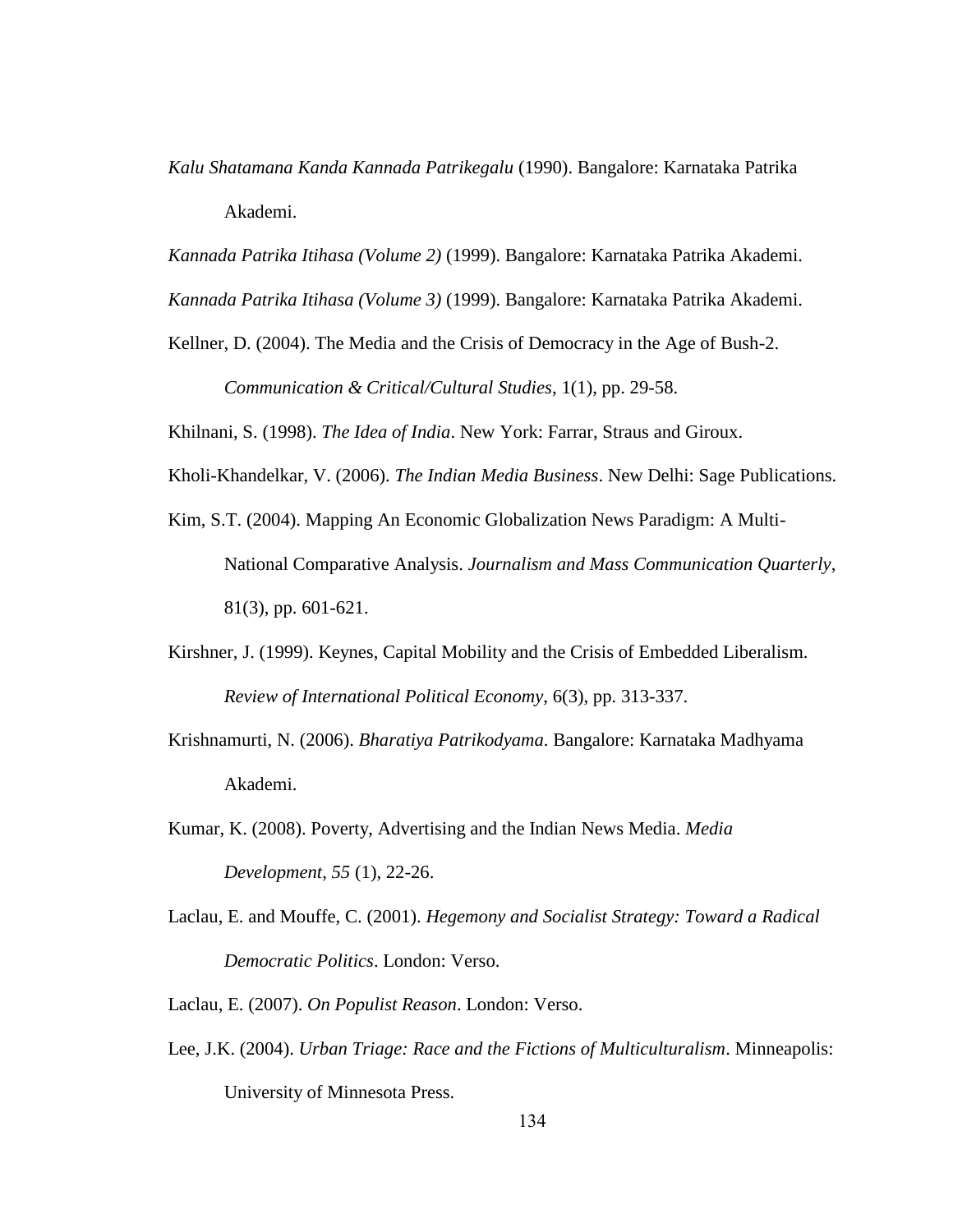- McChesney, R.W. (2000). The Political Economy of Communication and the Future of the Field. *Media, Culture and Society*, 22, pp. 109-116.
- McManus, J.H. (1994). *Market-Driven Journalism: Let the Citizen Beware?* Thousand Oaks: Sage Publications.
- Mongardini, C. (1980). *Ideological Change and Neoliberalism*. International Political Science Review, 3(1), pp. 309-322.

Mouffe, C. (2005). *On the Political*. Routledge: London.

National Readership Studies 2006. Retrieved April 20, 2008 from:

http://www.thehoot.org/web/home/story.php?storyid=2753&mod=1&pg=1&secti onId=37&valid=true

- Ong, A. (2006). *Neoliberalism as Exception: Mutations in Citizenship and Sovereignty*. Durham: Duke University Press.
- O" Riain, S. (2000). States and Markets in an Era of Globalization. *Annual Review of Sociology*, 26, pp. 187-213.
- Owen, W.F. (1984). Interpretive Themes in Relational Communication. *Quarterly Journal of Speech*, 70, pp. 274-287.
- Rose, N. (1996). Governing "Advanced" Liberal Democracies. In Barry, A., Osborne, T. & Rose, N. (Eds), *Foucault and Political Reason: Liberalism, Neoliberalism and Rationalities of Government* (pp. 37-64). London: The University of Chicago Press.
- Rose, N. (1999). *Powers of Freedom: Reframing Political Thought*. Cambridge: Cambridge University Press.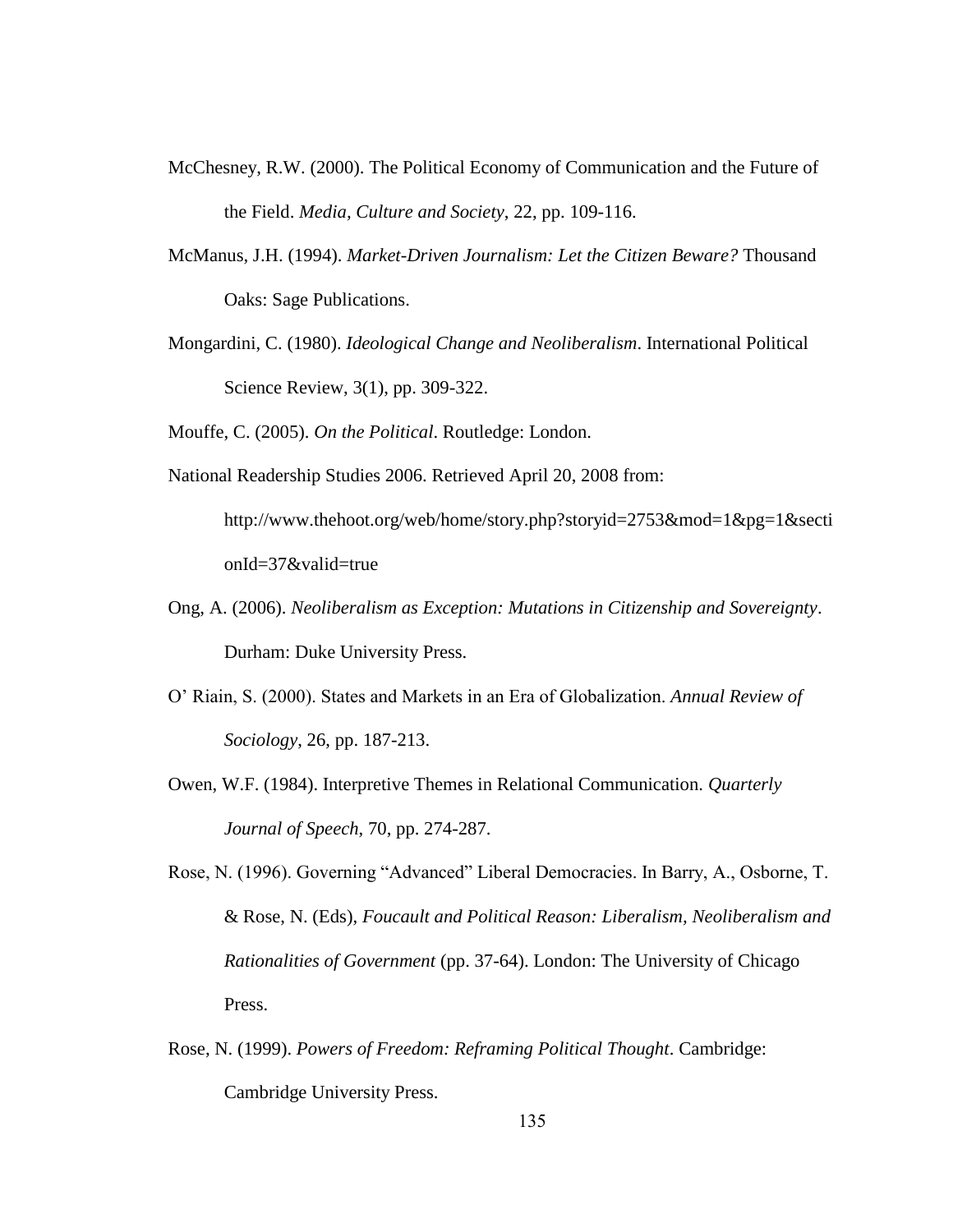- Ninan, S. (2007). *Headlines from the Heartland: Reinventing the Hindi Public Sphere*. New Delhi: Sage Publications.
- Patibandla, M. (2002). Structure in an Emerging Economy: The Case of India. *The Journal of Development Studies*, 38(3), pp. 95-118.
- Pentecost, J.E. and Moore, T. (2006). Financial Liberalization in India and a New Test of the Complementarity Hypothesis. *Economic Development and Cultural Change*, pp. 487-502.
- Phelan, S. (2007). The Discourse of Neoliberal Hegemony: The Case of the Irish Republic. *Critical Discourse Studies*, 4(1), pp. 29-48.
- Ram, N. The Great Indian Media Bazaar: Emerging Trends and Issues for the Future. In R. Thapar (Ed.), *India: Another Millenium* (pp. 241-292). New Delhi: Viking.
- Ram-Chandran, J. (2002). The Indian Press: Covering an Enigma. In J. Atkins (Ed.), *The Mission: Journalism, Ethics and the World* (pp. 171-180). Iowa: Iowa State University Press.
- Schaffner, C. and Kelly-Holmes, H. (1996) (eds.). *Discourse and Ideologies*. Clevedon: Multilingual Matters Ltd.
- Sonwalker, P. (2002). "Murdochization" of the Indian press: from by-line to bottom-line. *Media,Culture & Society*, 24, pp. 821-834.
- Stahlberg (2002). *Lucknow Daily: How a Hindi Newspaper Constructs Reality*. Stockholm: Stockholm Universitet.
- Stevenson, N. (2002). *Understanding Media Cultures: Social Theory and Mass Communication*. London: Sage Publications.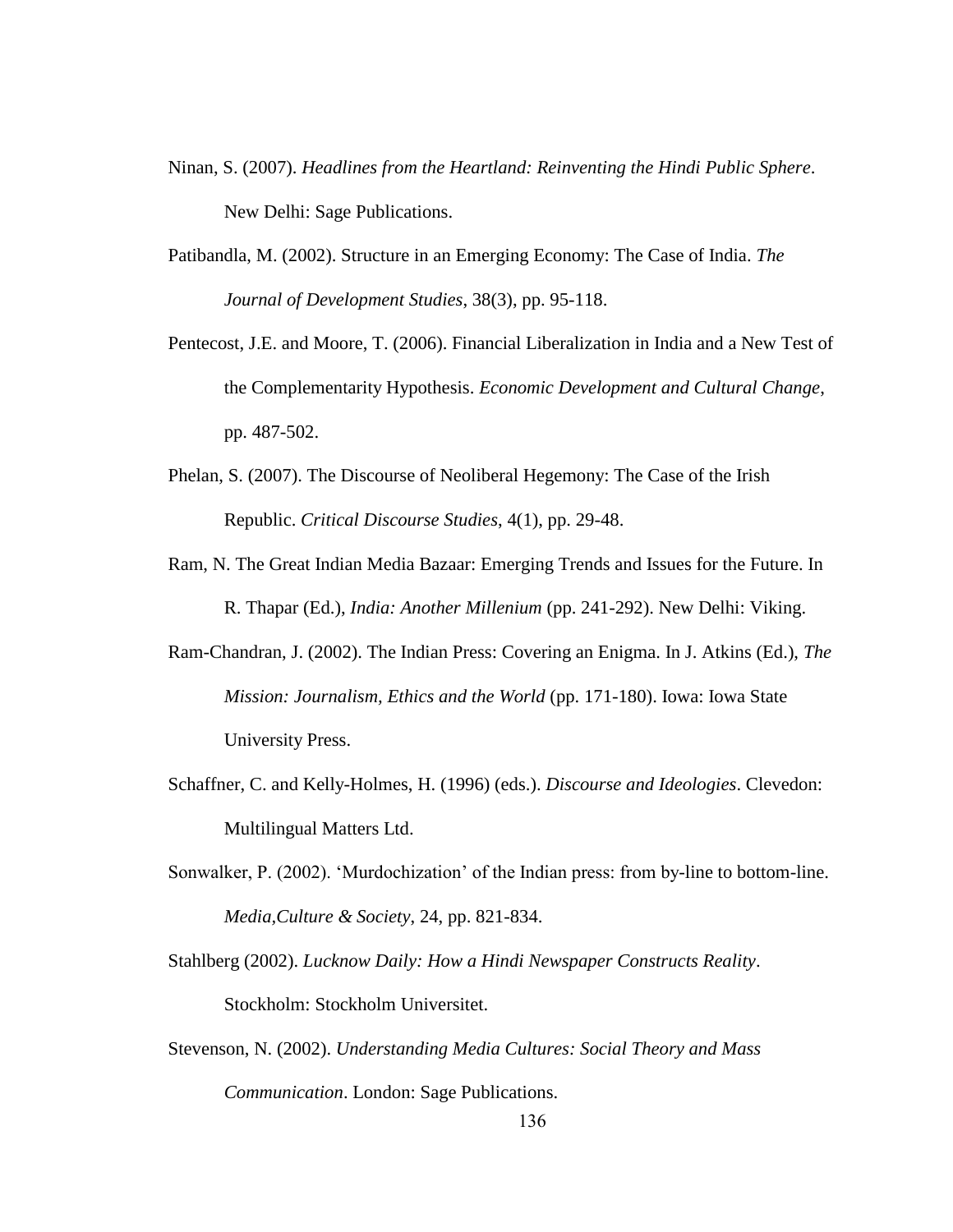- Stroper, M. (2001). Lived Effects of the Contemporary Economy: Globalization, Inequality, and Consumer Society. In Comaroff, J. & Comaroff, J.L. (Eds.), *Millennial Capitalism and the Culture of Neoliberalism (pp. 125-146). Durham:* Duke University Press.
- Tebbel, J. (1966). Journalism: Public Enlightenment or Private Interest? *The ANNALS of the American Academy of Political and Social Science*, 363, pp. 79-86.
- Thompson, J.B. (1990). *Ideology and Modern Culture*. California: Stanford University Press.
- Thompson, J.B. (1995). *The Media and Modernity: A Social Theory of the Media*. California: Stanford University Press.
- Thussu, D. (2007). The 'Murdochization' of News? The case of Star TV in India. *Media, Culture & Society , 29* (4), 593-611.
- Upadhyaya, U. (2000). India"s New Economic Policy of 1991 And Its Impact on Women"s Poverty And AIDS. *Feminist Economics*, 6(3), pp. 105-122.
- Wetherell, M., Taylor, S., & Yates, S.J. (Eds.) (2001). *Discourse Theory and Practice: A Reader.* London: Sage Publications.
- Wilson, B.A. and Keim, G.N. (2006). India and the Global Economy: Vast Potential But Also Difficult Challenges. *Business Economics*, pp. 28-36.
- Wodak, R. (2007). Pragmatics and Critical Discourse Analysis: A Cross Disciplinary Inquiry. *Pragmatics and Cognition*, 15(1), pp. 203-225.
- Zizek, S. (1994). *Mapping Ideology*. London: Verso.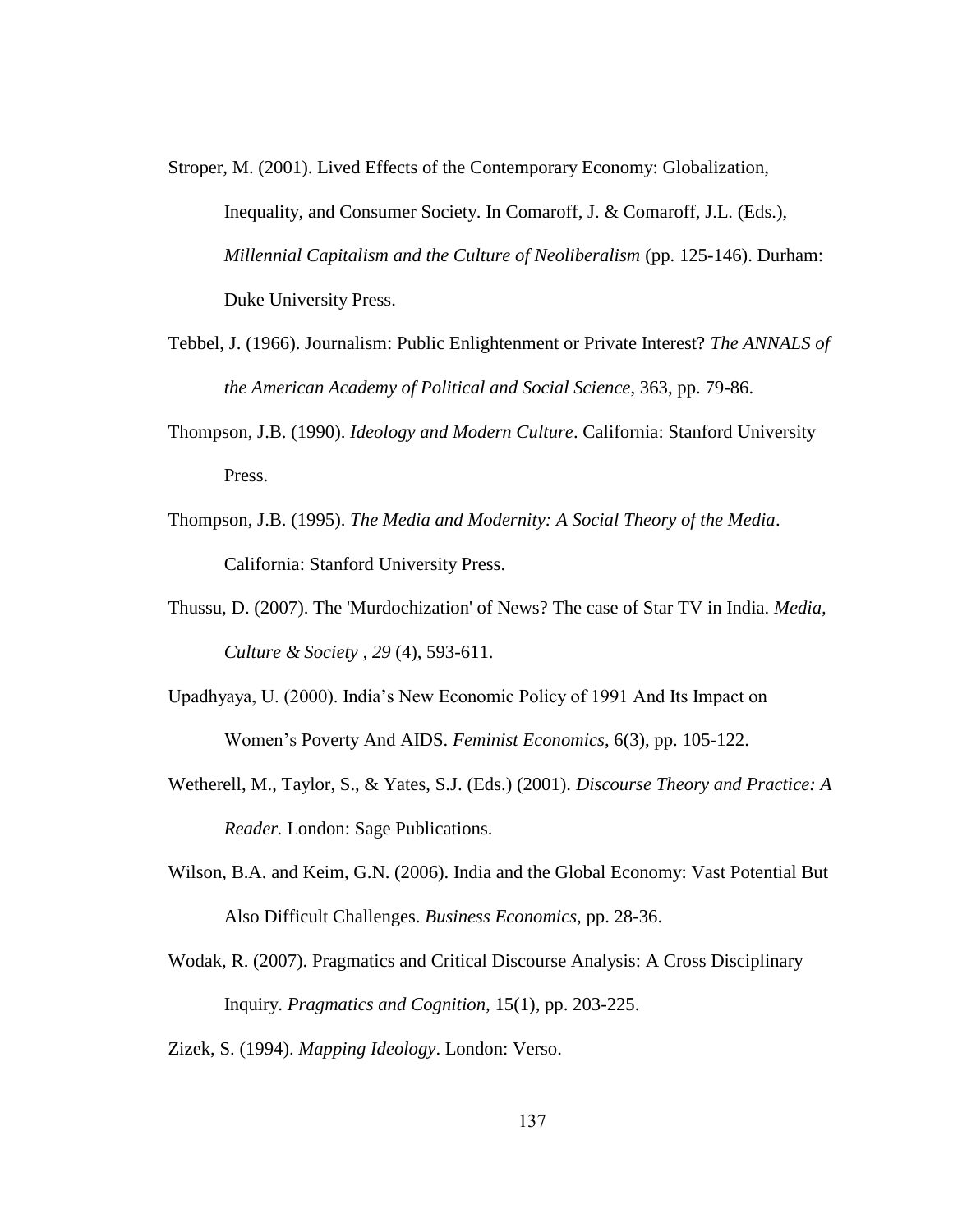## APPENDIX

Open-ended interview questions posed to Kannada journalists

- 1) What influence did the liberalization of the Indian economy have on Kannada newspapers?
- 2) How did the changes in English newspapers after liberalization of the Indian economy affect Kannada newspapers?
- 3) How impact did the proliferation of satellite TV in India have on Kannada newspapers?
- 4) Did Kannada newspapers attract more advertisements after the liberalization of the economy?
- 5) Why did mainstream Kannada newspapers start more editions at the district and taluk level (after liberalization)?
- 6) Kannada newspapers went color after liberalization. What pressures forced Kannada newspapers go color?
- 7) Kannada newspapers started bringing out more supplements after liberalization. Why?
- 8) A big impact of liberalization on Kannada newspapers was the onset of "price wars." What caused this development?
- 9) There is an allegation that after liberalization, Kannada newspapers have started giving more importance to entertainment at the cost of information. Is this true? Please comment.